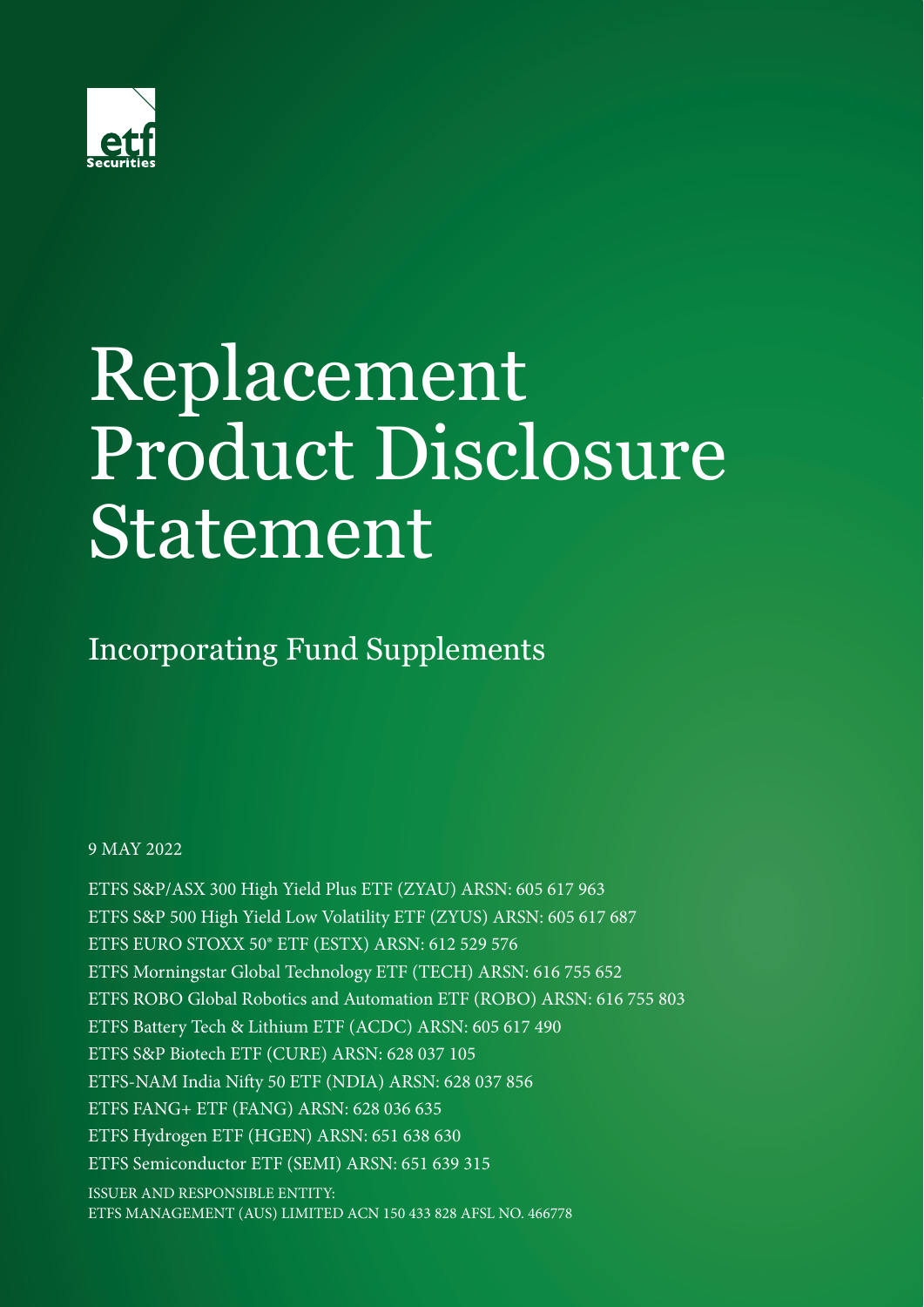# Important Information

# **IMPORTANT NOTICE TO RECIPIENT**

# **ABOUT THIS DOCUMENT**

This Replacement Product Disclosure Statement ("**PDS**") is dated 9 May 2022 and has been prepared by ETFS Management (AUS) Limited ACN 150 433 828 AFSL number 466778 ("**ETFS**") or (the "**Responsible Entity**") who is responsible for its content.

This PDS sets out information and is an offer document for each of ETFS S&P/ASX 300 High Yield Plus ETF, ETFS S&P 500 High Yield Low Volatility ETF, ETFS EURO STOXX 50® ETF, ETFS Morningstar Global Technology ETF, ETFS ROBO Global Robotics and Automation ETF, ETFS Battery Tech & Lithium ETF, ETFS S&P Biotech ETF, ETFS-NAM India Nifty 50 ETF, ETFS FANG+ ETF, ETFS Hydrogen ETF and ETFS Semiconductor ETF (each a "**Fund**" and together the "**Funds**"). Each of the Funds is a registered managed investment scheme and a copy of this PDS has been filed with the Australian Securities and Investments Commission ("**ASIC**").

Investments in Units in the Funds are subject to investment risk, including possible delays in repayment and loss of income and principal invested. Neither ETFS, ETFS Capital Limited nor any other member of the ETFS Capital Group guarantees the performance of any products issued by ETFS or the repayment of capital or any particular rate of return therefrom. None of the Indices were created by or are managed by a Related Body Corporate of the Responsible Entity.

As at the date of this document all units in the Funds are quoted for trading on the ASX under the AQUA Rules. A copy of this PDS has been lodged with both ASIC and ASX. No responsibility as to the contents of this PDS is taken by ASIC or ASX.

# **ABOUT THE OFFER**

Creation Requests for Units of a Fund are only available to Authorised Participants who have been authorised as 'trading participants' under the ASX Operating Rules. The offer contained within this PDS is therefore made to Authorised Participants only.

Any other investors may not apply for Units in a Fund via this PDS, however Units can be purchased in the secondary market on the ASX via a broker, investment advisor or ASX participant. Although non-Authorised Participants cannot submit Creation Requests under this PDS, the PDS may be used for information purposes.

This PDS does not constitute an offer or invitation in relation to a Fund in any place in which, or to any person to whom, it would not be lawful to make that offer or invitation. The distribution of this PDS may be restricted by laws of places where it is distributed and therefore persons into whose possession this PDS comes (including nominees, trustees or custodians) should seek advice on and observe those restrictions. Failure to comply with relevant restrictions may violate those laws. No cooling off period applies to investment in a Fund.

Information in this document is subject to change from time to time. To the extent that the change is not materially adverse to Holders, it may be updated by the Responsible Entity posting a notice of the change on its website at *[www.etfsecurities.com.au](https://www.etfsecurities.com.au)*. In addition, any material updates will also be notified to Holders through the Market Announcements Platform on the ASX. The Responsible Entity will provide to Holders, free of charge, a paper copy of the updated information upon request. Please refer to the "Corporate Directory" at Section 13 of this PDS for contact details of the Responsible Entity.

# **CONTINUOUS OFFER NOTICE**

The Offer (being the invitation made to Authorised Participants under this PDS) is a continuous offer made during the term of this PDS. Authorised Participants may only apply for Units totalling at least one Creation Unit.

As a disclosing entity, each Fund is subject to regular reporting and disclosure obligations. Copies of documents lodged with ASIC in relation to each Fund may be obtained from, or inspected at, an ASIC office. People have the right to obtain a copy of the following documents during the application period for the PDS:

- > the annual financial report most recently lodged with ASIC by each Fund (if any);
- > any half-year financial report lodged with ASIC by each Fund after lodgement of that annual financial report; and
- > any continuous disclosure notices given by each Fund after the lodgement of that annual financial report.

Such information may be obtained from, or inspected at, an ASIC office and shall also be available for download free of charge from the Responsible Entity's website *[www.etfsecurities.com.au](https://www.etfsecurities.com.au)*. Upon request, each Fund shall also make a hard copy of the documents available free of charge to anyone who asks during the application period for the PDS.

# **AQUA MARKET ON THE ASX**

As at the date of this document all units in the Funds are quoted for trading on the ASX under the AQUA Rules. The AQUA Rules form part of the ASX Operating Rules. The Units will not be listed on the ASX under the ASX Listing Rules.

The AQUA Rules have been designed to offer greater flexibility and are specifically designed for managed funds, exchange-traded funds, and structured products.

Since an investor may be more familiar with the ASX Listing Rules, it is important they familiarise themselves with the main differences between the AQUA Rules and the ASX Listing Rules.

#### **AQUA Rules: fundamental difference**

The key distinction between products admitted under the ASX Listing Rules and those quoted under the AQUA Rules is the level of control and influence that an issuer has over the value of the underlying assets of the entity.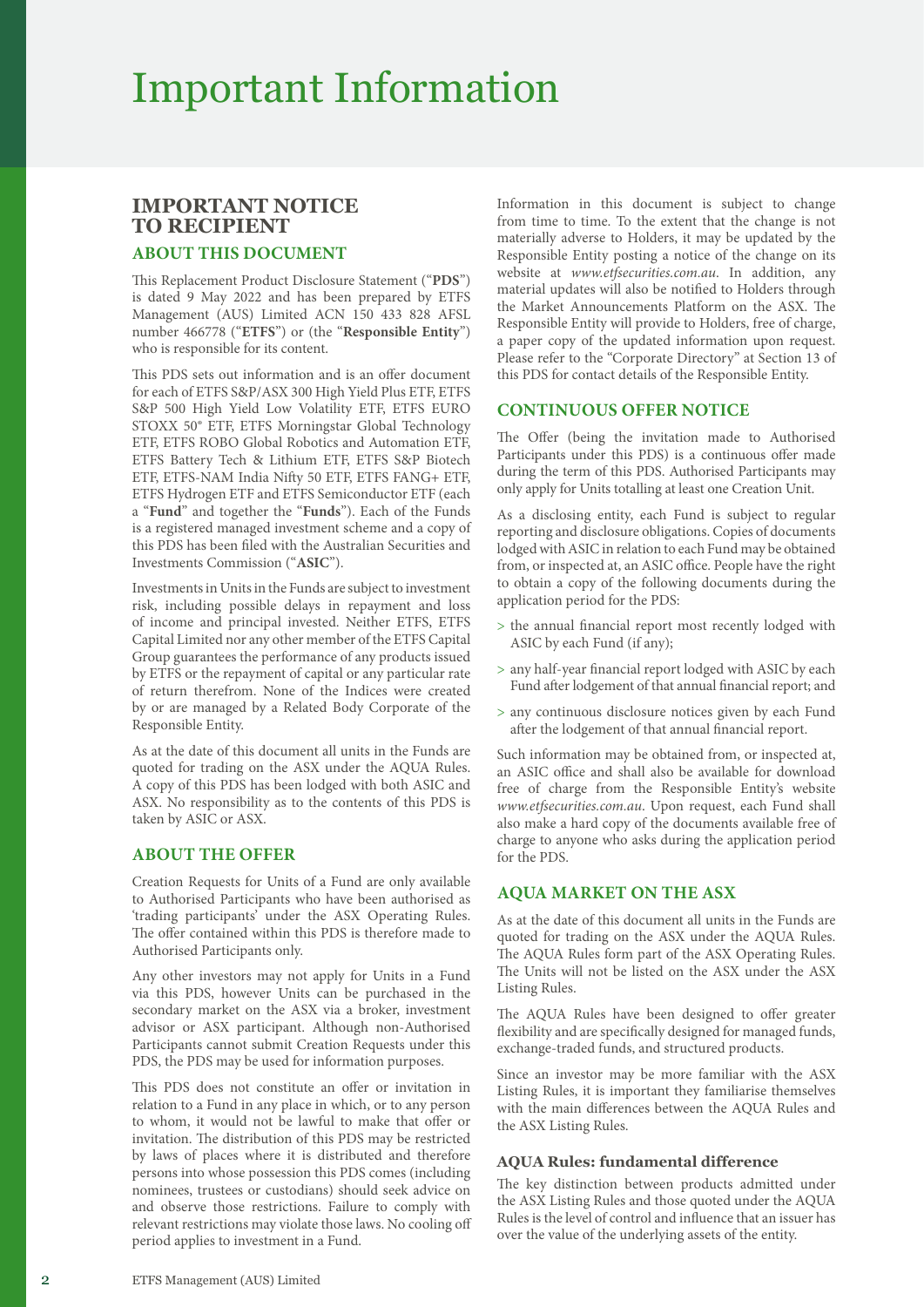Under the ASX Listing Rules, listed equity securities typically reflect the value of the business operated by the issuer. By contrast, the value of a product quoted on AQUA typically reflects the performance of the underlying assets.

#### **Key specific differences between the ASX Listing Rules and the AQUA Rules**

Due to the different nature of shares quoted under the ASX Listing Rules and AQUA Products quoted under the AQUA Rules, the requirements relating to AQUA Products differ from those relating to products listed under the ASX Listing Rules. The key differences for AQUA Products are as follows:

- 1. Continuous disclosure the continuous disclosure requirements for AQUA Product issuers are different to those under the ASX Listing Rules because of the nature and regulation of the underlying asset. There is a requirement under the AQUA Rules that an AQUA Product issuer provide the ASX with any information the non-disclosure of which may lead to the establishment of a false market in the products or which would materially affect the price of its products. The Funds must also disclose information about net tangible assets or net asset value, dividends and distributions to the ASX and must make disclosure to the ASX and market participants using the Market Announcements Platform of the ASX at the same time information is disclosed to ASIC. The Responsible Entity also intends to post any such information on its website *[www.etfsecurities.com.au](https://www.etfsecurities.com.au)* at the same time.
- 2. Periodic disclosure AQUA Product issuers are not required to disclose half yearly and annual financial information or annual reports to the ASX. However, periodic financial reports relating to the AQUA Product must be disclosed to the ASX at the same time they are lodged with ASIC under Chapter 2M of the Corporations Act.
- 3. Spread requirements The requirements under the ASX Listing Rules that issuers satisfy certain minimum spread requirements (i.e. a minimum number of Holders each having a minimum parcel size) do not apply to AQUA Products. Under the AQUA Rules, unless and until a suitable spread of Holders is achieved, an AQUA Product issuer must ensure a bid/ ask spread and volume requirement is maintained for the AQUA Product on the ASX, generally through the appointment of a market maker, or must have in place other arrangements which meet ASX's requirements for providing liquidity.
- 4. Corporate control the ASX requirements in relation to matters such as takeover bids, share buy-backs, change of capital, new issues, restricted securities, disclosure of directors' interests and substantial holdings are not relevant and do not apply to AQUA Products. The Responsible Entity and each Fund is subject to general Corporations Act requirements in respect of some of these matters in some circumstances. Unlike the responsible entity of a managed investment scheme listed under the Listing Rules, the Responsible Entity

can only be replaced by a resolution passed by the votes of at least 50% of all the votes eligible to be cast.

The Corporations Act provisions that apply to takeovers and substantial shareholding requirements for listed managed investment schemes do not apply to AQUA Products.

- 5. Related party transactions ASX requirements relating to transactions between an entity and persons in a position to influence the entity, do not apply to AQUA Products. However, Corporations Act requirements (i.e. Chapter 2E) applicable to public companies will still apply to the issuer.
- 6. Auditor rotation obligations AQUA Product issuers, including the Responsible Entity and each of the Funds, will not be subject to the requirements in Division 5 of Part 2M.4 of the Corporations Act in relation to auditor rotation, however the Responsible Entity is required to undertake an independent audit of the compliance plan for each Fund.

More information about the AQUA Rules is available from the ASX's website: *[www.asx.com.au](https://www.asx.com.au)*.

# **DISCLAIMERS**

It is impossible in a document of this type to take into account the investment objectives, financial situation and particular needs of each potential investor.

Accordingly, nothing in this PDS is a recommendation by the Responsible Entity, or any other person, concerning investments in the Units. Potential investors should not rely on this PDS as the sole basis for any investment decision and should seek independent professional investment and taxation advice before making a decision whether to invest in the Units. Prospective investors should read the entire PDS before making any decisions to invest in the Units. If prospective investors have any doubt as to their course of action they should consult their stockbroker, solicitor, accountant or other professional adviser.

This PDS has been prepared by ETFS Management (AUS) Limited from sources which ETFS Management (AUS) Limited believes to be correct. However, none of ETFS Management (AUS) Limited nor any other member of the ETFS Management (AUS) Limited or ETFS Capital Group of companies, nor any of their employees or agents make any representation or warranty as to or assume any responsibility or liability for the accuracy or completeness of, or any errors or omissions in, any information, statement or opinion contained in this PDS or in any accompanying, previous or subsequent material or presentation. To the maximum extent permitted by law, ETFS Management (AUS) Limited and each of those persons disclaim all and any responsibility or liability for any loss or damage which may be suffered by any person relying upon any information contained in, or any omissions from, this PDS.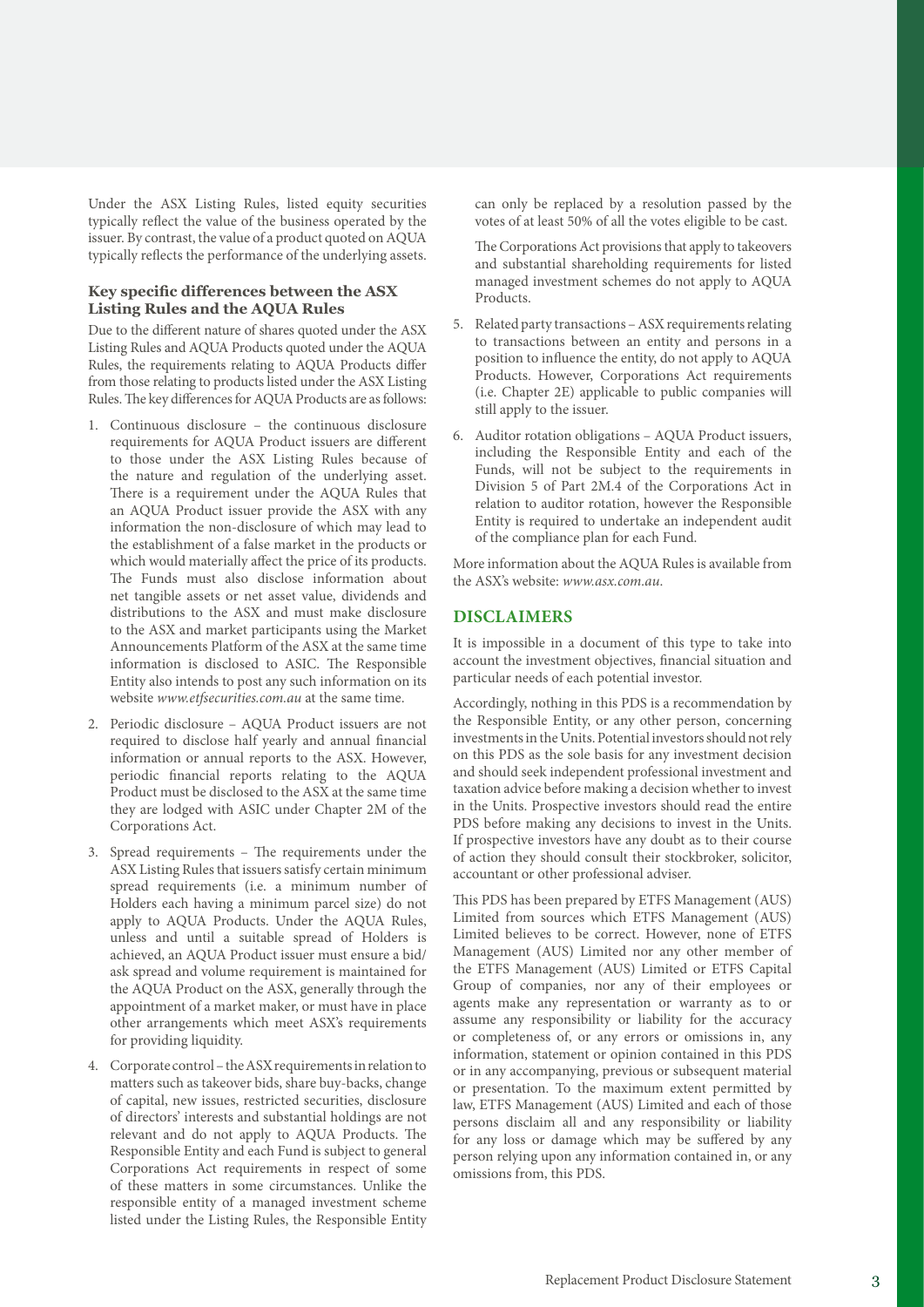# **SELLING RESTRICTIONS**

# **NEW ZEALAND RETAIL AND WHOLESALE FUNDS**

Each Fund (except ETFS-NAM India Nifty 50 ETF, ETFS FANG+ ETF, ETFS Semiconductor ETF and ETFS Hydrogen ETF) is offered to both wholesale and retail investors in New Zealand (as defined in the FMCA).

The following warning statements apply in relation to each Fund (except ETFS-NAM India Nifty 50 ETF, ETFS FANG+ ETF, ETFS Semiconductor ETF and ETFS Hydrogen ETF).

#### Mutual recognition of securities offerings – warning statements

#### **Warning statement**

- 1. This offer to New Zealand investors is a regulated offer made under Australian and New Zealand law. In Australia, this is Chapter 8 of the Corporations Act 2001 (Aust) and regulations made under that Act. In New Zealand, this is subpart 6 of Part 9 of the Financial Markets Conduct Act 2013 and Part 9 of the Financial Markets Conduct Regulations 2014.
- 2. This offer and the content of the offer document are principally governed by Australian rather than New Zealand law. In the main, the Corporations Act 2001 (Aust) and the regulations made under that Act set out how the offer must be made.
- 3. There are differences in how financial products are regulated under Australian law. For example, the disclosure of fees for managed investment schemes is different under the Australian regime.
- 4. The rights, remedies, and compensation arrangements available to New Zealand investors in Australian financial products may differ from the rights, remedies, and compensation arrangements for New Zealand financial products.
- 5. Both the Australian and New Zealand financial markets regulators have enforcement responsibilities in relation to this offer. If you need to make a complaint about this offer, please contact the Financial Markets Authority, New Zealand (*[www.fma.govt.nz](http://www.fma.govt.nz)*). The Australian and New Zealand regulators will work together to settle your complaint.
- 6. The taxation treatment of Australian financial products is not the same as for New Zealand financial products.
- 7. If you are uncertain about whether this investment is appropriate for you, you should seek the advice of an appropriately qualified financial adviser.

#### **Additional warning statement: currency exchange risk**

1. The offer may involve a currency exchange risk. The currency for the financial products is not New Zealand dollars. The value of the financial products will go up or down according to changes in the exchange rate between that currency and New Zealand dollars. These changes may be significant.

2. If you expect the financial products to pay any amounts in a currency that is not New Zealand dollars, you may incur significant fees in having the funds credited to a bank account in New Zealand in New Zealand dollars.

#### **Additional warning statement: trading on financial product market**

If the financial products are able to be traded on a financial product market and you wish to trade the financial products through that market, you will have to make arrangements for a participant in that market to sell the financial products on your behalf. If the financial product market does not operate in New Zealand, the way in which the market operates, the regulation of participants in that market, and the information available to you about the financial products and trading may differ from financial product markets that operate in New Zealand.

#### **Additional warning statement: dispute resolution process**

The dispute resolution process described in this offer document is available only in Australia and is not available in New Zealand.

# **NEW ZEALAND WHOLESALE FUNDS ONLY**

ETFS-NAM India Nifty 50 ETF, ETFS FANG+ ETF, ETFS Semiconductor ETF and ETFS Hydrogen ETF are offered to persons in New Zealand who are "wholesale investors" under clause 3(2) or 3(3)(a) of Schedule 1 of the FMCA, or who are otherwise not required to receive disclosure under Part 3 of the FMCA, only.

Those persons not familiar with the provisions of the FMCA, or who require further assistance and / or information, should consult their professional adviser.

#### **SINGAPORE**

This PDS has not been registered as a prospectus with the Monetary Authority of Singapore. This PDS and any other document or material in connection with the offer or sale, or invitation for subscription or purchase, of the Units may not be circulated or distributed, nor may the Units be offered or sold, or be made the subject of any invitation for subscription or purchase, whether directly or indirectly, to persons in Singapore except to an institutional investor as defined in the Securities and Futures Act, Cap. 289 (the "**Act**"), or otherwise pursuant to, and in accordance with the conditions of, any other applicable provisions of the Act.

# **UNITED STATES**

This PDS and the Units offered under this PDS have not been and will not be registered under the U.S. Securities Act of 1933, as amended or any US state or other securities laws. Accordingly, the Units offered in this PDS may not be granted to or taken up by, and the Units may not be offered or sold to, any person that is in the United States or that is, or is acting for the account or benefit of, a US person.

# **DEFINED TERMS**

Certain terms used in this PDS are defined in Section 12 (*Glossary*). This PDS should be read in conjunction with these defined terms.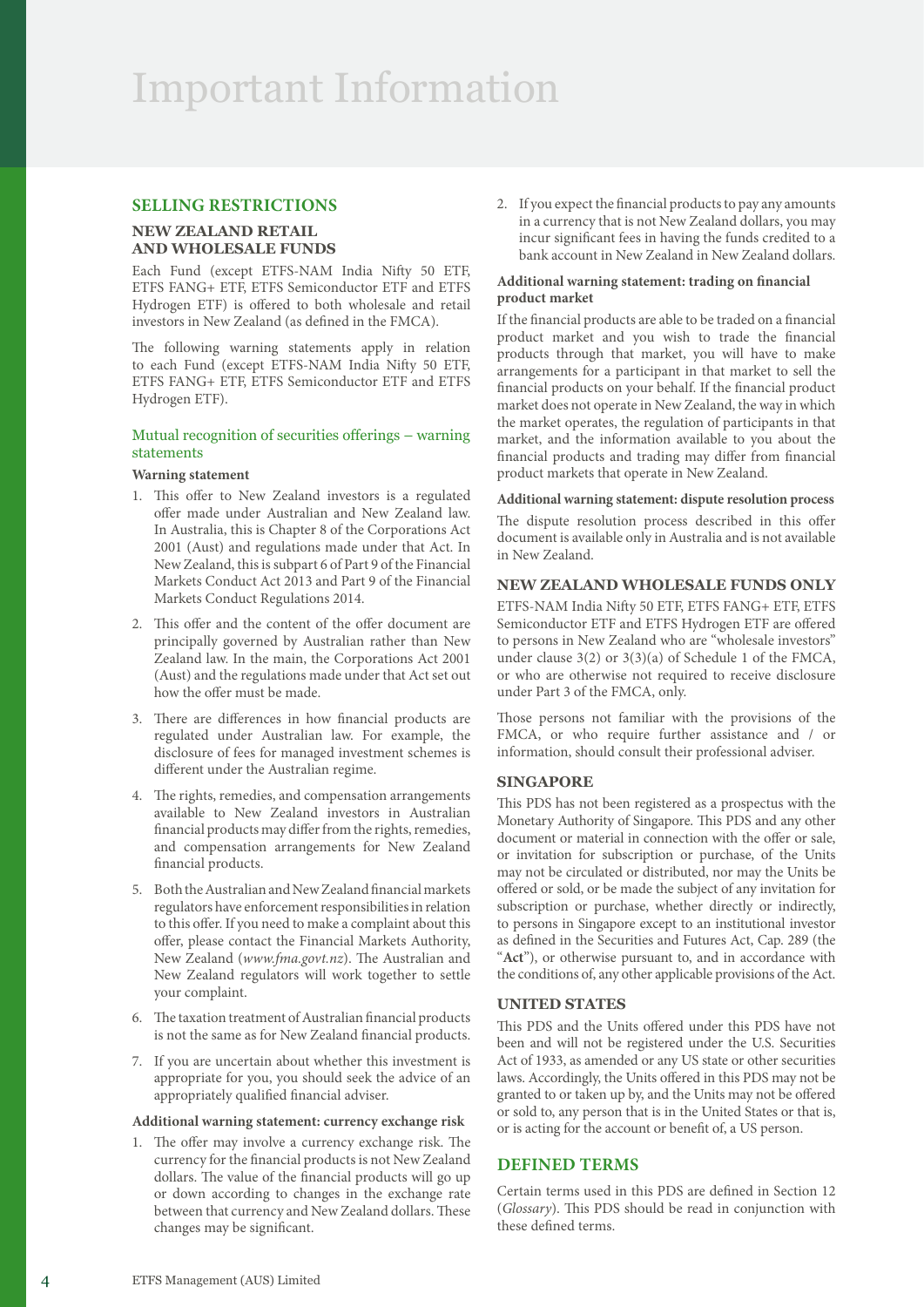# Table of Contents

| <b>SECTION OF THIS PDS</b>                                   | <b>PAGE</b> | <b>WHAT IS COVERED BY THIS SECTION?</b>                                                                                                                                                                                                         |
|--------------------------------------------------------------|-------------|-------------------------------------------------------------------------------------------------------------------------------------------------------------------------------------------------------------------------------------------------|
| 1. Key Features                                              | 6           | This section provides an overview of the Funds in the format of<br>a table.                                                                                                                                                                     |
| 2. Frequently Asked Questions                                | 10          | This section sets out the answers to some frequently asked questions<br>about the Units.                                                                                                                                                        |
| 3. About the Responsible<br>Entity                           | 13          | This section sets out a summary of key information in relation to the<br>Responsible Entity, its directors, shareholders and financial position.                                                                                                |
| 4. Investment Objectives and<br><b>Strategy of the Funds</b> | 15          | This section provides an overview of the investment objectives<br>and strategy of the Funds to help an investor decide whether an<br>investment in a product which tracks movements in the level of an<br>equity index is appropriate for them. |
| 5. Risks                                                     | 16          | This section sets out the material risks known to the Responsible<br>Entity associated with an investment in Units and should be carefully<br>considered by a prospective investor.                                                             |
| 6. Trading of Units                                          | 20          | This section contains a summary of the application and redemption<br>process for Units.                                                                                                                                                         |
| 7. Valuation and Unit Pricing                                | 26          | This section sets out how an investor can work out the value of their<br>investment and provides the relevant formulae and worked examples.                                                                                                     |
| 8. Fees and Expenses                                         | 27          | This section sets out the fees and expenses which will be payable in<br>relation to applications, redemptions and the ongoing management<br>of the Funds.                                                                                       |
| 9. Distributions                                             | 32          | This section sets out information about distributions which may be<br>paid in relation to the Units.                                                                                                                                            |
| 10. Additional Information                                   | 33          | This section sets out the key additional information applicable to<br>the Funds, particularly the key services providers, key documents,<br>privacy policy and complaints handling procedures.                                                  |
| 11. Taxation Considerations                                  | 40          | This section sets out the tax treatment of holding Units in Australia.<br>You should note that this is a general summary and you should<br>seek your own tax advice in relation to the taxation consequences<br>of holding Units.               |
| 12. Glossary                                                 | 44          | This section sets out the definitions that apply throughout this PDS.                                                                                                                                                                           |
| 13. Corporate Directory                                      | 48          | This section sets out the names and addresses of the key service<br>providers to the Funds.                                                                                                                                                     |
| 14. Fund Supplements                                         | 49          | This section sets out the information applicable to the relevant<br>Funds for this PDS.                                                                                                                                                         |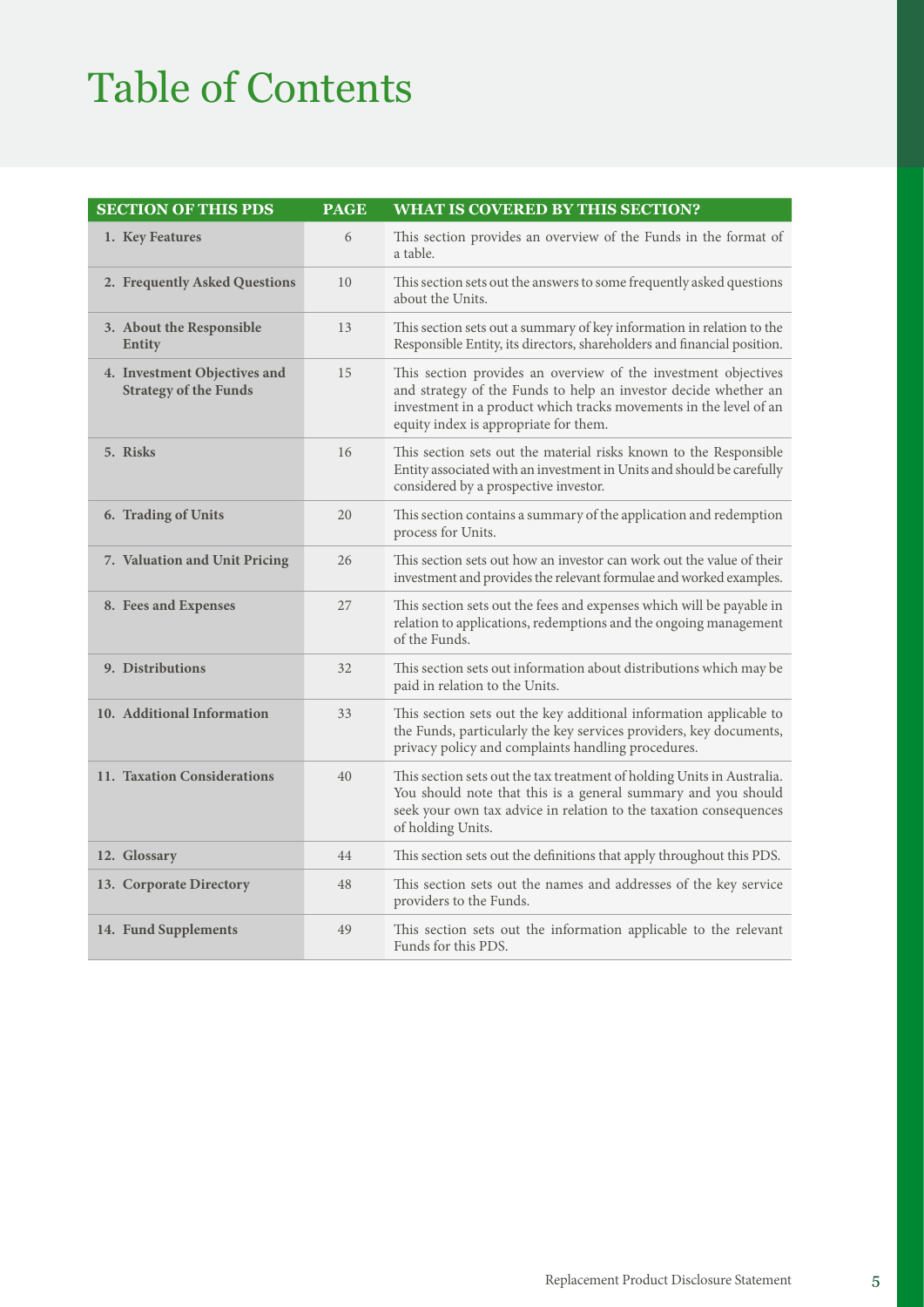# 1. Key Features

# **1.1 OVERVIEW**

Each of the Funds is a registered managed investment scheme which intends to have its Units quoted on the ASX under the AQUA Rules. The Funds are each exchange traded funds ("**ETFs**") which aim to provide investors with a return that tracks (before fees and expenses) the performance of a published index (an "**Index**"). Details of the applicable Index in respect of a Fund are set out in the relevant Fund Supplement.

The following table summarises the key features of the Funds offered in this PDS. Any decision to invest in the Units of a Fund should be based upon the PDS in its entirety and investors should seek professional advice before making any decision with respect to an investment in the Funds.

# **KEY FEATURES OF THE FUND**

| <b>Fund Name</b>          | ETFS S&P/ASX 300 High Yield Plus ETF                                                                                                                                                                                                                                                                                                                                                                         |
|---------------------------|--------------------------------------------------------------------------------------------------------------------------------------------------------------------------------------------------------------------------------------------------------------------------------------------------------------------------------------------------------------------------------------------------------------|
|                           | ETFS S&P 500 High Yield Low Volatility ETF                                                                                                                                                                                                                                                                                                                                                                   |
|                           | ETFS EURO STOXX 50° ETF                                                                                                                                                                                                                                                                                                                                                                                      |
|                           | ETFS Morningstar Global Technology ETF                                                                                                                                                                                                                                                                                                                                                                       |
|                           | ETFS ROBO Global Robotics and Automation ETF                                                                                                                                                                                                                                                                                                                                                                 |
|                           | ETFS Battery Tech & Lithium ETF                                                                                                                                                                                                                                                                                                                                                                              |
|                           | ETFS S&P Biotech ETF                                                                                                                                                                                                                                                                                                                                                                                         |
|                           | ETFS-NAM India Nifty 50 ETF                                                                                                                                                                                                                                                                                                                                                                                  |
|                           | <b>ETFS FANG+ ETF</b>                                                                                                                                                                                                                                                                                                                                                                                        |
|                           | ETFS Hydrogen ETF                                                                                                                                                                                                                                                                                                                                                                                            |
|                           | <b>ETFS Semiconductor ETF</b>                                                                                                                                                                                                                                                                                                                                                                                |
| <b>Responsible Entity</b> | ETFS Management (AUS) Limited is the Responsible Entity and trustee of each of the Funds<br>and the issuer of this PDS.                                                                                                                                                                                                                                                                                      |
| Investment<br>Objective   | The investment objective of each Fund is to provide investors a return that tracks the<br>performance (before fees and expenses) of the relevant Index.                                                                                                                                                                                                                                                      |
|                           | The specific investment objective of each Fund and further information about the applicable<br>Index is set out in the relevant Fund Supplement.                                                                                                                                                                                                                                                             |
|                           | No significant change to the investment objective will be made unless such change is approved<br>by a resolution of Holders representing at least 75% of votes cast.                                                                                                                                                                                                                                         |
| <b>Investment Type</b>    | A unit trust managed investment scheme. Units in a Fund ("Units") will be able to be traded<br>on the AQUA market of the ASX. The issue of Units is covered by the Responsible Entity's<br>Australian financial services licence.                                                                                                                                                                            |
| <b>Index Tracking</b>     | Each Fund will attempt to (before fees and expenses) fully replicate the performance of the<br>relevant Index by investing its assets in a portfolio of securities that comprise the Index in<br>proportion to the weight assigned to each security within the Index.                                                                                                                                        |
|                           | Any changes in the composition of an Index, whether due to scheduled rebalancing or other<br>unscheduled events (e.g. corporate actions), will generally be reflected in the portfolio of<br>securities held by a Fund as soon as practically possible.                                                                                                                                                      |
|                           | In certain circumstances, it may not be possible or practical for the Responsible Entity to<br>exactly replicate the Index. For example, trading in particular securities may be suspended.<br>In other circumstances the exact replication of the Index may be impractical or excessively<br>costly, for example where the Index comprises a large number of securities that are assigned<br>small weights. |
|                           | To assist investors, each Fund's full portfolio holdings will be published on a daily basis<br>on www.etfsecurities.com.au at the same time that Authorised Participants and market<br>makers are provided with portfolio composition files.                                                                                                                                                                 |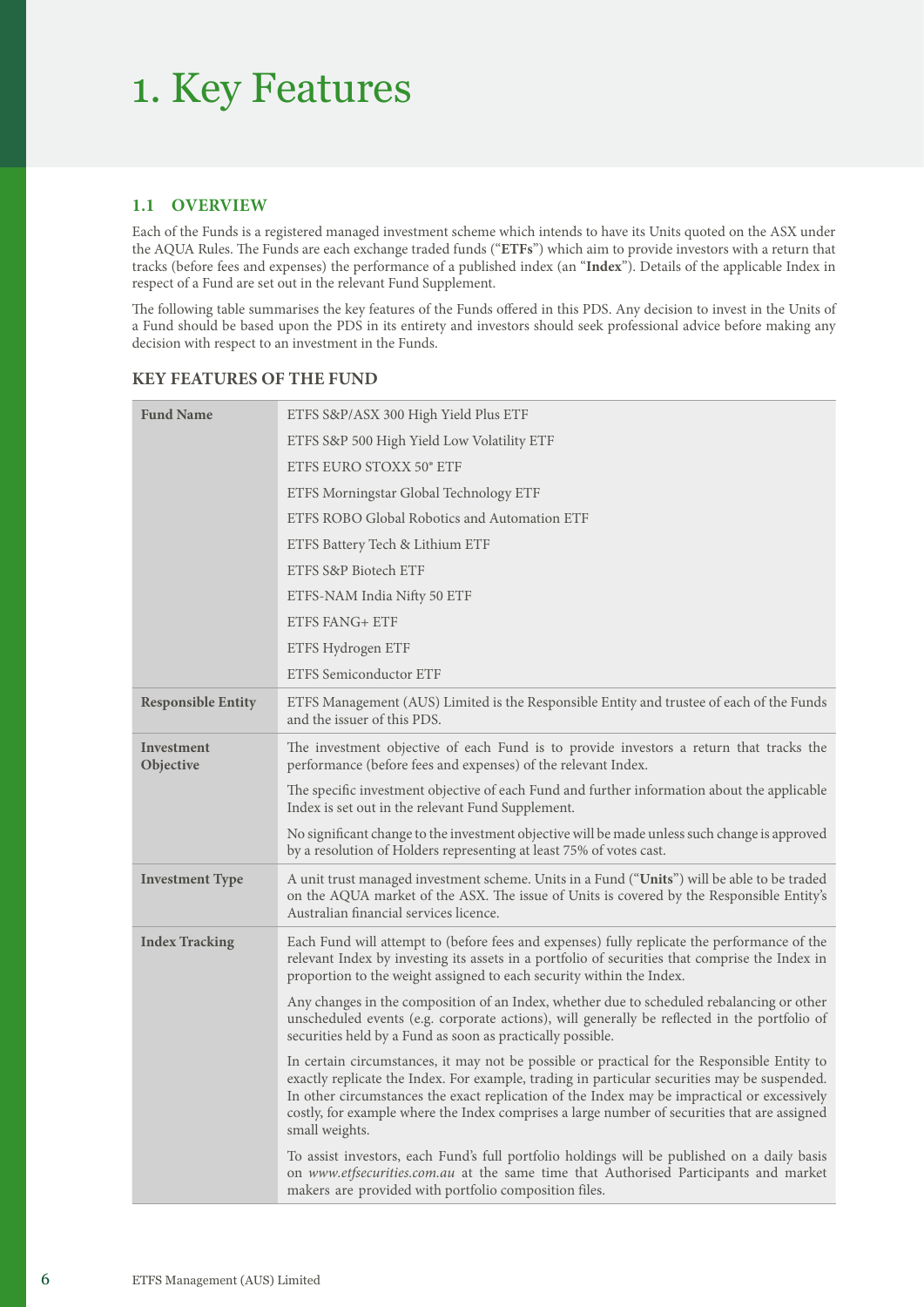| <b>Index Tracking</b><br>(continued)    | Each Fund may hold derivative contracts from time to time, such as exchange traded options<br>written on the Index or its constituent securities, and other investments that do not comprise<br>the Index, but help to achieve the investment objectives of that Fund. These other investments<br>that do not comprise the index may include for example:                                                                                                                                                                                                                                     |
|-----------------------------------------|-----------------------------------------------------------------------------------------------------------------------------------------------------------------------------------------------------------------------------------------------------------------------------------------------------------------------------------------------------------------------------------------------------------------------------------------------------------------------------------------------------------------------------------------------------------------------------------------------|
|                                         | > cash or short term deposits;                                                                                                                                                                                                                                                                                                                                                                                                                                                                                                                                                                |
|                                         | > related securities such as tradable rights resulting from corporate actions undertaken by<br>Index constituents;                                                                                                                                                                                                                                                                                                                                                                                                                                                                            |
|                                         | > depository receipts or other securities that may be substituted for Index constituents that<br>are impractical or costly to trade; and                                                                                                                                                                                                                                                                                                                                                                                                                                                      |
|                                         | > futures, options, swaps or other ETFs with similar exposures to the Index that may help<br>minimise deviations from the Index, where appropriate.                                                                                                                                                                                                                                                                                                                                                                                                                                           |
|                                         | These are expected to be used in limited circumstances.                                                                                                                                                                                                                                                                                                                                                                                                                                                                                                                                       |
|                                         | Cash balances may also be held in each Fund from time to time.                                                                                                                                                                                                                                                                                                                                                                                                                                                                                                                                |
|                                         | None of the Funds will engage in securities lending.                                                                                                                                                                                                                                                                                                                                                                                                                                                                                                                                          |
| <b>Net Asset Value</b><br>(NAV)         | The Net Asset Value for each Fund shall be determined by the Responsible Entity at the<br>Valuation Time on each Dealing Day (or at such other time as the Responsible Entity may<br>determine) by valuing the assets of the relevant Fund and deducting the Liabilities of the<br>relevant Fund (including, without limitation, management costs). Please refer to Section 7<br>(Valuation and Unit Pricing) for more detail.                                                                                                                                                                |
| <b>Fees and Expenses</b>                | Fees and expenses that an investor may be charged include:                                                                                                                                                                                                                                                                                                                                                                                                                                                                                                                                    |
|                                         | <b>Creation Fee</b><br>Authorised Participants will be charged a fee by the Responsible Entity for each Creation<br>Request of between \$150 and \$1750 regardless of the size of the Creation Request. The applicable<br>Creation Fee for each Fund is set out in the relevant Fund Supplement.                                                                                                                                                                                                                                                                                              |
|                                         | <b>Redemption Fee</b>                                                                                                                                                                                                                                                                                                                                                                                                                                                                                                                                                                         |
|                                         | Authorised Participants will be charged a fee by the Responsible Entity for each Redemption<br>Request of between \$150 and \$1750 regardless of the number of Units being redeemed.<br>The applicable Redemption Fee for each Fund is set out in the relevant Fund Supplement.                                                                                                                                                                                                                                                                                                               |
|                                         | In Specie Transaction Fee                                                                                                                                                                                                                                                                                                                                                                                                                                                                                                                                                                     |
|                                         | Where Authorised Participants make an in specie Creation Request or Redemption Request,<br>they may also be charged a fee by the Responsible Entity of up to 0.5% of the subscription<br>amount or redemption amount. The amount of this fee will be made available to Authorised<br>Participants prior to transacting.                                                                                                                                                                                                                                                                       |
|                                         | <b>Management Costs</b>                                                                                                                                                                                                                                                                                                                                                                                                                                                                                                                                                                       |
|                                         | The Management Costs of each Funds will be between 0.35% and 0.69% of the Net Asset<br>Value of the Fund. The Management Costs are made up of a Management Fee, recoverable<br>expenses (where applicable) and indirect costs (where applicable). The Management Costs<br>applicable for each Fund are set out in the relevant Fund Supplement. You may also incur<br>Transactional Costs or, you may be charged a brokerage or commission when buying and<br>selling units through a broker and/or on the ASX. Please refer to your broker for further<br>details on their fees and charges. |
|                                         | Please refer to Section 8 (Fees and Expenses) for more detail.                                                                                                                                                                                                                                                                                                                                                                                                                                                                                                                                |
| <b>Trading in Units</b><br>of the Funds | As at the date of this document an application has been made to the ASX for units in the<br>Fund to be traded on the ASX under the AQUA Rules. It is expected that most investors will<br>buy and sell their Units through trading on this secondary market where they can be bought<br>and sold like any other stocks. Investment in Units through transactions on the ASX are not<br>governed by the terms of this PDS.                                                                                                                                                                     |
|                                         | Creation Requests and Redemption Requests made directly to a Fund may generally only be<br>made by Authorised Participants.                                                                                                                                                                                                                                                                                                                                                                                                                                                                   |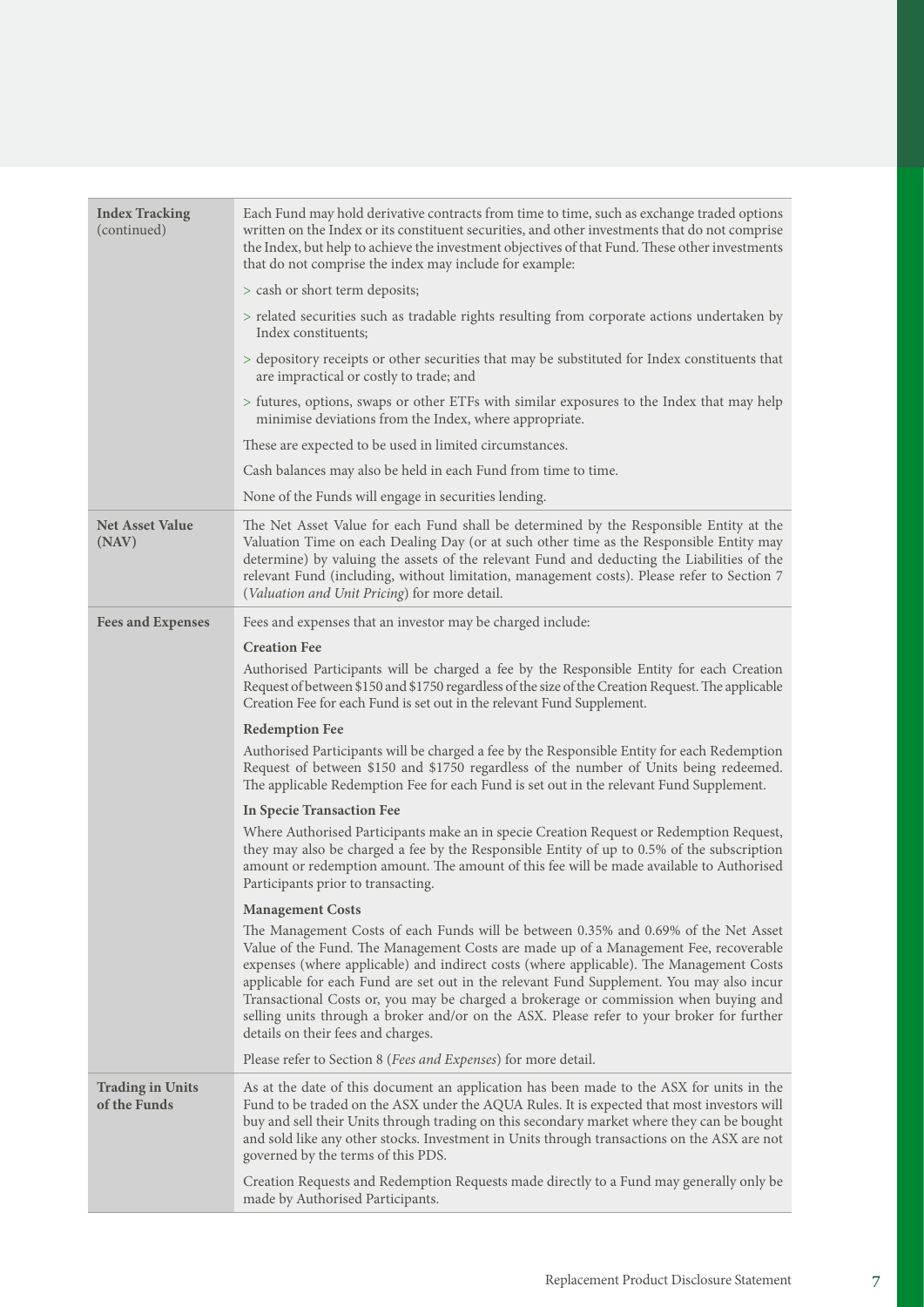# 1. Key Features

| <b>Creations</b>                                | The offer of Units in the Funds under this PDS is made to Authorised Participants only and<br>only Authorised Participants may apply to the Funds for Units.                                                                                                                                                                                                                                                                                                                                          |
|-------------------------------------------------|-------------------------------------------------------------------------------------------------------------------------------------------------------------------------------------------------------------------------------------------------------------------------------------------------------------------------------------------------------------------------------------------------------------------------------------------------------------------------------------------------------|
|                                                 | Creation Requests for Units may be submitted on any Dealing Day during the term of this<br>PDS. Creation Requests will be settled by the Authorised Participants delivering either the<br>Portfolio Deposit to the Responsible Entity (representing the securities comprised in the<br>Index) or cash.                                                                                                                                                                                                |
|                                                 | Authorised Participants may submit Creation Requests in respect of whole multiples of<br>Creation Units. In respect of a particular Fund, the Creation Unit is a number of Units of that<br>Fund as set out in the applicable Fund Supplement.                                                                                                                                                                                                                                                        |
|                                                 | The Responsible Entity may reject any Creation Request in its discretion.                                                                                                                                                                                                                                                                                                                                                                                                                             |
| Redemptions                                     | Generally, only Authorised Participants who are Australian residents may submit Redemption<br>Requests in respect of some or all of their holdings in a Fund.                                                                                                                                                                                                                                                                                                                                         |
|                                                 | Redemption Requests will be settled by the Authorised Participant delivering the relevant<br>Units in return for delivery by the relevant Fund of (i) a combination of a specified basket of<br>securities (representing the securities comprised in the Index) and cash; or (ii) cash.                                                                                                                                                                                                               |
|                                                 | Please refer to Section 6 (Trading of Units) for more detail.                                                                                                                                                                                                                                                                                                                                                                                                                                         |
| <b>Distributions</b>                            | To the extent that there is any income received by a Fund, it is expected that it will be<br>distributed to Holders as set out in the relevant Fund Supplement. There is no guarantee that<br>a Fund will make any distributions.                                                                                                                                                                                                                                                                     |
|                                                 | Holders can choose to have their distributions paid directly into a nominated bank account<br>in cash (via electronic funds transfer) or participate in the Distribution Reinvestment Plan.                                                                                                                                                                                                                                                                                                           |
|                                                 | Further information in respect of distributions is set out in Section 9 (Distributions) of this<br>PDS.                                                                                                                                                                                                                                                                                                                                                                                               |
| <b>Distribution</b><br><b>Reinvestment Plan</b> | A Distribution Reinvestment Plan is available to eligible Holders. Participation in the<br>Distribution Reinvestment Plan is subject to the rules of the Distribution Reinvestment Plan<br>policy document available from the Responsible Entity's website www.etfsecurities.com.au.<br>Pursuant to the Distribution Reinvestment Plan all distributions made to a Holder in respect<br>of a Fund are reinvested in additional Units in the same Fund. Partial reinvestment will not<br>be available. |
| <b>Key Risks</b>                                | Risks in relation to an Index:                                                                                                                                                                                                                                                                                                                                                                                                                                                                        |
|                                                 | Past performance is not an indication of future performance and the investment performance<br>of the Units could be volatile. An investment in the Units involves a significant degree of<br>risk. The following are just some of the risk factors which should be carefully considered by<br>prospective investors before deciding whether to invest in the Units.                                                                                                                                   |
|                                                 | Factors affecting the performance of Indices may adversely affect the value of Units including:                                                                                                                                                                                                                                                                                                                                                                                                       |
|                                                 | > Market Risk - Indices comprise a synthetic portfolio of shares or other assets and, as such,<br>the performance of an Index is dependent upon the macroeconomic factors relating to the<br>shares or other components that comprise such Index;                                                                                                                                                                                                                                                     |
|                                                 | > Differing Returns – the return generated on the Units may not reflect the return an<br>investor would realise if he or she actually owned the relevant shares or other components<br>comprising the Index;                                                                                                                                                                                                                                                                                          |
|                                                 | > Loss of dividends - the rules governing the composition and calculation of the relevant<br>underlying Index might stipulate that dividends distributed on its components do not lead<br>to a rise in the Index level; and                                                                                                                                                                                                                                                                           |
|                                                 | > Index Event Risk – there may be adjustments to the Index due to certain events. The Index<br>methodology may change, the Index may be suspended or cancelled or the Responsible<br>Entity's license to use the Index may be terminated.                                                                                                                                                                                                                                                             |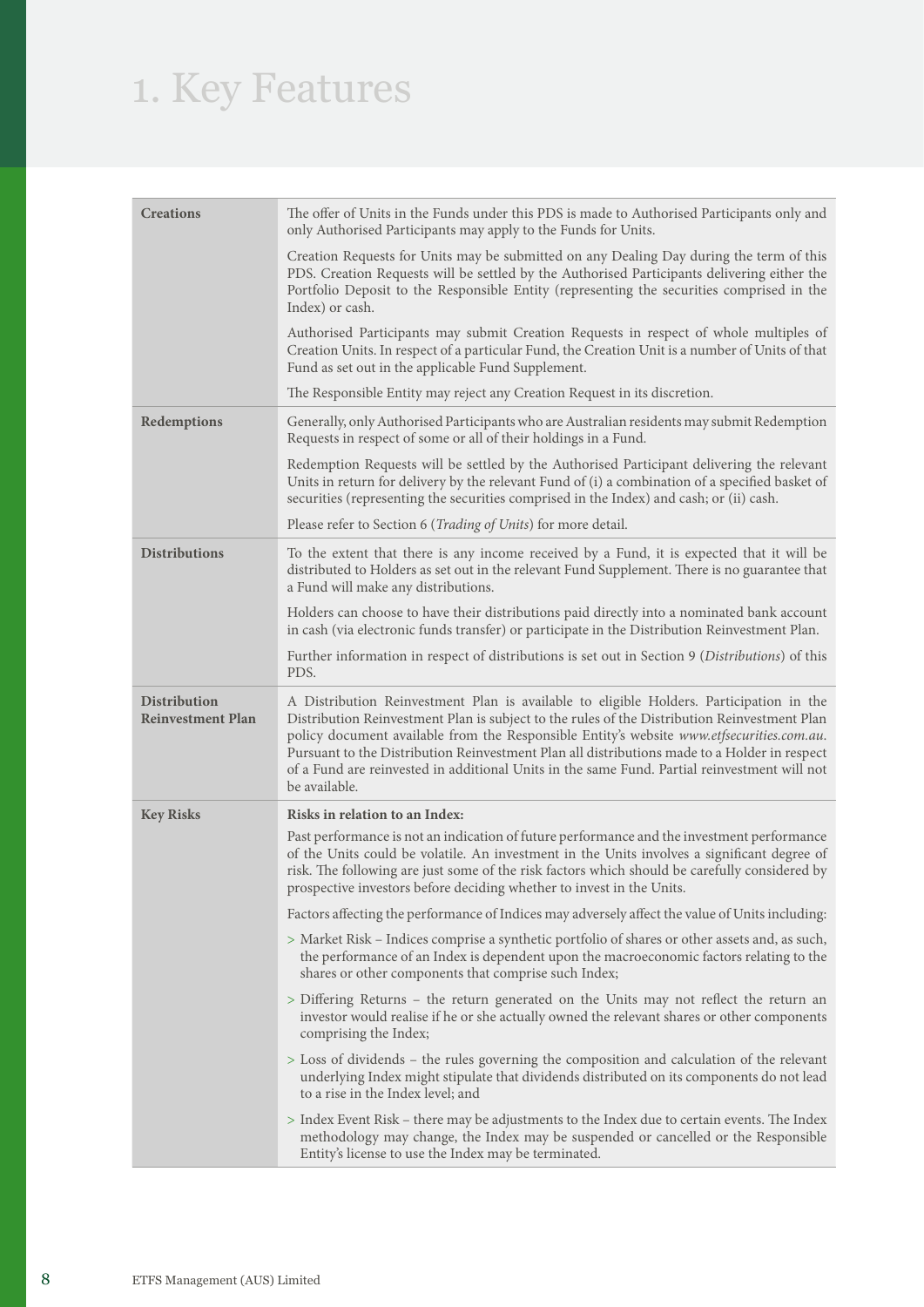| <b>Key Risks</b><br>(continued)        | Risks in relation to a Fund:<br>An investment in a Fund will expose investors to risks inherent in holding the exposure to<br>the Index via a Unit. These include:                                                                                                                                                                                                                                                                                               |
|----------------------------------------|------------------------------------------------------------------------------------------------------------------------------------------------------------------------------------------------------------------------------------------------------------------------------------------------------------------------------------------------------------------------------------------------------------------------------------------------------------------|
|                                        | > Index Tracking Risk – the return generated by a Fund may differ from the return generated<br>by the Index due to, for example, fees payable to that Fund, trading restrictions or<br>investment decisions made by the Responsible Entity;                                                                                                                                                                                                                      |
|                                        | > Traded Price vs Net Asset Value – in some circumstances the price of Units traded on the<br>ASX may trade at a discount or premium to its Net Asset Value;                                                                                                                                                                                                                                                                                                     |
|                                        | > Liquidity Risk – although it is expected the Units will be admitted to trading status on<br>the AQUA market of the ASX there is no guarantee that there will be a liquid market<br>for the Units. Furthermore, in certain circumstances the ASX may suspend trading of the<br>Units or remove the Units from quotation on the AQUA market. There are also certain<br>circumstances where the Responsible Entity may limit, reject, scale or delay redemptions; |
|                                        | > Regulatory Risk - changes in regulations or laws may adversely affect the performance<br>of a Fund or the ability of a Fund to continue to meet its investment objectives. Similarly,<br>changes in taxation regulations or laws may impact the after-tax returns of a Fund;                                                                                                                                                                                   |
|                                        | > Operational Risk – the occurrence of operational risk events such as system break downs<br>or operational failures may impact the day to day operations of a Fund;                                                                                                                                                                                                                                                                                             |
|                                        | > Redemption Risk – there are certain circumstances in which an early redemption of Units<br>may be imposed on investors, which may result in an investment in Units being redeemed<br>earlier than desired. There are also certain circumstances where the Responsible Entity may<br>limit, reject, scale or delay redemptions. Please see Sections 6.10 (Compulsory Redemption)<br>and $10.2(a)$ (Trust Deeds of the Funds) for more information; and          |
|                                        | > Counterparty Credit Risk - where a Fund is owed obligations by third parties under<br>derivatives or other contractual relationships, a failure by the relevant counterparty to<br>perform their obligations may impact that Fund.                                                                                                                                                                                                                             |
|                                        | This is not an exhaustive list of risks in the relation to an investment in Units. Prospective<br>investors should read Section 5 (Risks) of this PDS in relation to the risks of an investment<br>in Units and consider the specific and general risks of an investment in Units. Prospective<br>investors should also consult with their financial adviser prior to making any investment.                                                                     |
| Reporting                              | Information relating to each Fund including their Net Asset Values and the performance of each<br>Index will be published on the website of the Responsible Entity at www.etfsecurities.com.au.                                                                                                                                                                                                                                                                  |
| No Leverage                            | None of the Funds will use leverage to achieve their investment objectives.                                                                                                                                                                                                                                                                                                                                                                                      |
| Registrar                              | Computershare Investor Services Pty Limited will maintain the Register of the Units of each<br>Fund in Sydney.                                                                                                                                                                                                                                                                                                                                                   |
| <b>Transaction</b><br><b>Documents</b> | The documents which, in addition to this PDS, set out the terms and conditions relating to<br>the Funds comprise:                                                                                                                                                                                                                                                                                                                                                |
|                                        | > the Trust Deed;                                                                                                                                                                                                                                                                                                                                                                                                                                                |
|                                        | > the Custodian Agreement;                                                                                                                                                                                                                                                                                                                                                                                                                                       |
|                                        | > the Registrar Agreement; and                                                                                                                                                                                                                                                                                                                                                                                                                                   |
|                                        | > the Master Services Agreement.                                                                                                                                                                                                                                                                                                                                                                                                                                 |
|                                        | Please refer to Sections 6.10 (Compulsory Redemption) and 10.2 for a Summary of Material<br>Documents.                                                                                                                                                                                                                                                                                                                                                           |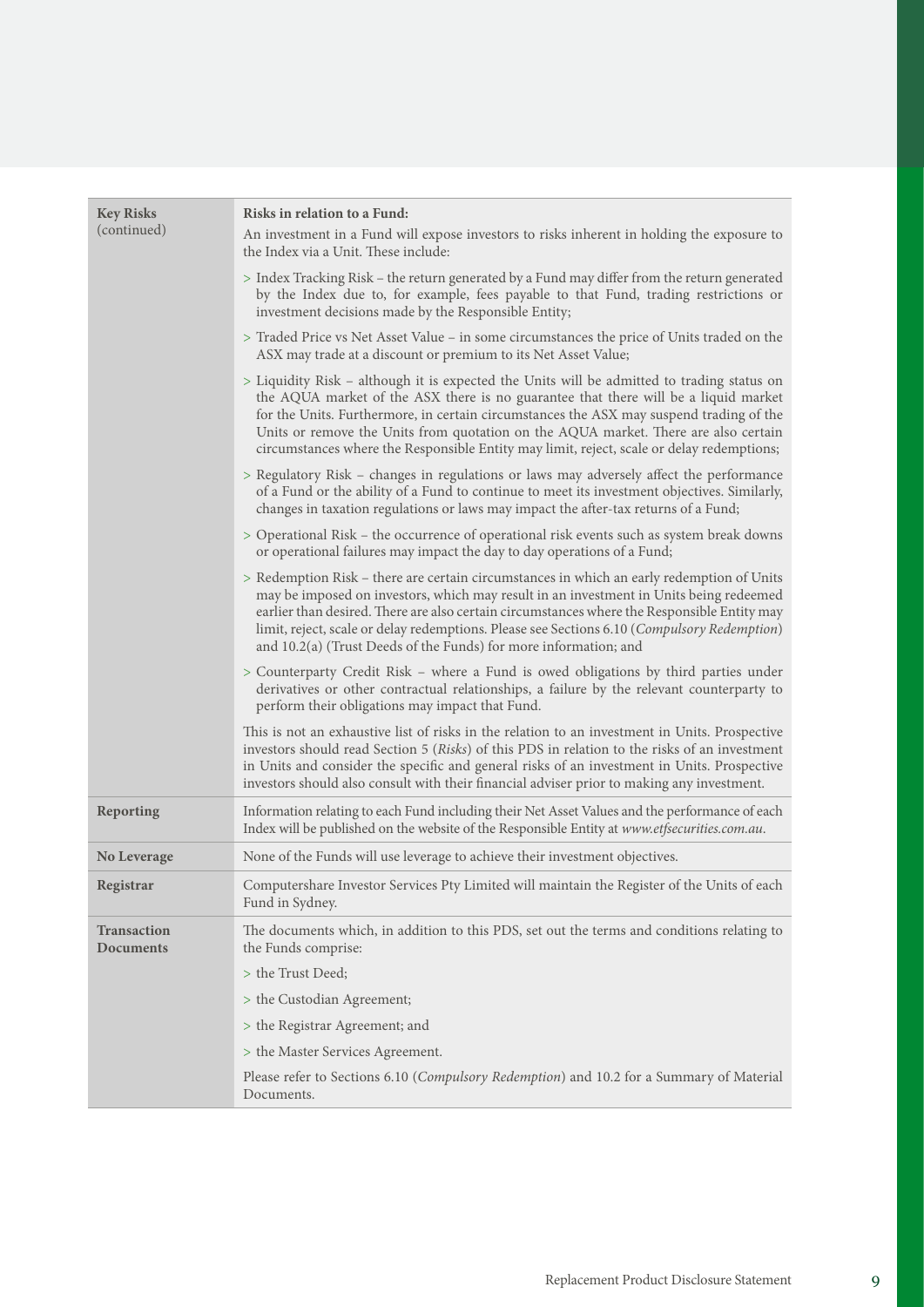# 2. Frequently Asked Questions

This section is intended to answer some of the questions which a prospective investor may have when considering an investment in a Fund. It is not intended to be a summary of or a complete description of the information contained in this PDS and an investment in Units should only be made after careful consideration of this PDS.

# **2.1 WHAT ARE UNITS IN A FUND?**

Units represent interests in a Fund. Each Fund is a registered managed investment scheme and Units in each Fund represent an interest in its assets. Each Unit has a "Net Asset Value" which is the value of the assets of a Fund represented by each Unit.

# **2.2 WHAT IS THE AIM OF A FUND?**

Each Fund aims to provide investors with exposure (before fees and expenses) to the performance of a specified Index. The Index for each Fund is set out in the relevant Fund Supplement.

#### **2.3 HOW DOES HOLDING A UNIT GIVE ECONOMIC EXPOSURE TO THE INDEX?**

The Responsible Entity will hold securities, and in some cases derivatives, which aim to track the component securities which form the relevant Index. In this way the assets of a Fund will track the securities which form the Index. The Units give the investor economic exposure to those assets of a Fund and hence the underlying Index.

# **2.4 WHAT ARE THE SIGNIFICANT RISKS OF ACQUIRING A UNIT?**

An investment in the Units involves a significant degree of risk. Past performance is not an indication of future performance and the investment performance of the Units could be volatile. The following are just some of the risk factors which should be carefully considered by prospective investors before deciding whether to invest in the Units.

Factors affecting the performance of equity indices may adversely affect the value of Units including:

- > Market Risk: Indices comprise a synthetic portfolio of shares or other assets and, as such, the performance of an Index is dependent upon the macroeconomic factors relating to the shares or other components that comprise such Index.
- > Differing Returns: the return generated on the Units may not reflect the return an investor would realise if he or she actually owned the relevant shares or other components comprising the Index.
- > Loss of Dividends: the rules governing the composition and calculation of the relevant underlying Index might stipulate that dividends distributed on its components do not lead to a rise in the Index level.
- > Index Event Risk: there may be adjustments to the Index due to certain events. The Index methodology may change, the Index may be suspended or cancelled or the Responsible Entity's license to use the Index may be terminated.

An investment in a Fund will expose investors to risks inherent in holding the exposure to an Index via a Unit.

These include:

- > Traded Price vs Net Asset Value: in some circumstances the price of Units traded on the ASX may trade at a discount or premium to their Net Asset Value;
- > Liquidity Risk: although it is expected the Units will be admitted to trading status on the AQUA market of the ASX there is no guarantee that there will be a liquid market for the Units. Furthermore, in certain circumstances the ASX may suspend trading of the Units or remove the Units from quotation on the AQUA market. There are also certain circumstances where the Responsible Entity may limit, reject, scale or delay redemptions;
- > Regulatory Risk: changes in regulations or laws may adversely affect the performance of a Fund or the ability of a Fund to continue to meet its investment objectives. Similarly, changes in taxation regulations or laws may impact the after-tax returns of a Fund;
- > Operational Risk: the occurrence of operational risk events such as system break downs or operational failures may impact the day to day operations of a Fund;
- > Redemption Risk: there are certain circumstances in which an early redemption of Units may be imposed on investors, which may result in an investment in Units being redeemed earlier than desired. There are also certain circumstances where the Responsible Entity may limit, reject, scale or delay redemptions. Please see Sections 6.10 and 10.2(a) (*Trust Deeds of the Funds*) for more information; and
- > Counterparty Credit Risk: where a Fund is owed obligations by third parties under derivatives or other contractual relationships, a failure by the relevant counterparty to perform their obligations may impact that Fund.

This is not an exhaustive list of risks in the relation to an investment in Units. Prospective investors should read Section 5 (*Risks*) of this PDS in relation to the risks of an investment in Units and consider the specific and general risks of an investment in Units. Prospective investors should also consult with their financial adviser prior to making any investment.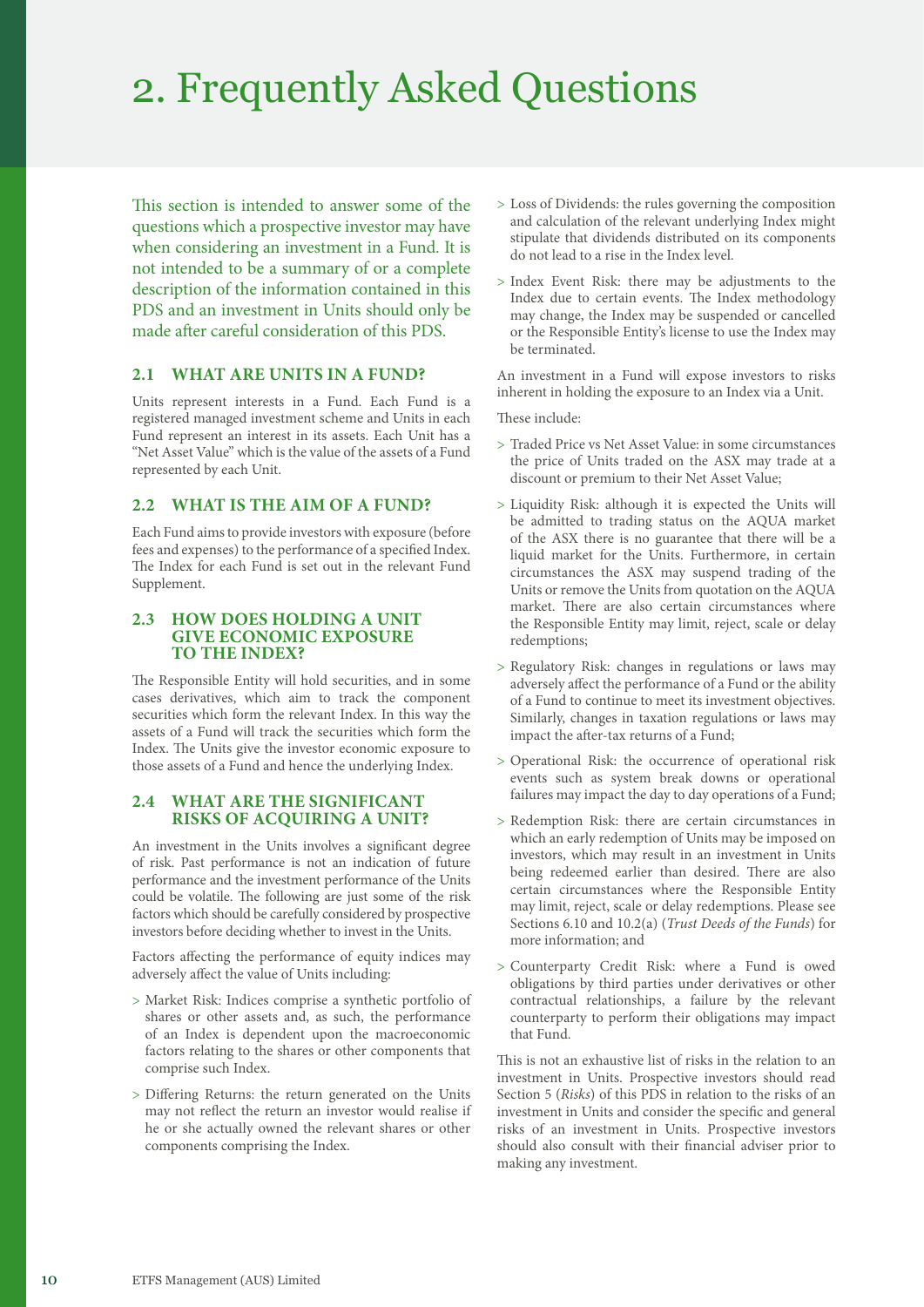# **2.5 HOW CAN I APPLY FOR UNITS?**

The offer of Units in the Funds under this PDS is made to Authorised Participants only and only Authorised Participants may apply to the Funds for Units. Units may be created at any time during the term of this PDS.

# **2.6 WHAT IS AN AUTHORISED PARTICIPANT?**

Authorised Participants are financial institutions which meet certain eligibility criteria and who have been appointed by the Responsible Entity. Authorised Participants may, but do not have to, act as market makers for the Units by buying and selling Units to and from investors either on exchange or in over the counter transactions.

#### **2.7 IF I AM NOT AN AUTHORISED PARTICIPANT, HOW CAN I ACQUIRE UNITS?**

An application has been made for Units in the Funds to be quoted on the AQUA market of the ASX. It is expected that most investors (other than Authorised Participants) will buy and sell their Units through trading on this secondary market where they can be bought and sold like any other securities.

You should note that your broker, investment advisor or ASX participant may charge you brokerage or other fees in relation to your transaction.

#### **2.8 WHAT IS THE NET ASSET VALUE OF A UNIT?**

The Net Asset Value per Unit is the value in AUD of the assets of a Fund represented by each Unit. It is the value at which Units in a Fund will be issued to and redeemed from Authorised Participants.

The Net Asset Value is determined by the Responsible Entity on each ASX Trading Day (or at such other time as the Responsible Entity may determine) by valuing the assets of a Fund and deducting the Liabilities of a Fund (including, without limitation, any management costs), and dividing that amount by the number of Units in issue in the relevant Fund. Please refer to Section 7 (*Valuation and Unit Pricing*) for further detail on the calculation of the Net Asset Value.

#### **2.9 CAN I BUY UNITS AT THEIR NET ASSET VALUE ON THE ASX?**

The cash value at which the Units will trade on exchange is expected to be close to the Net Asset Value per Unit but may not be exactly the same as the Net Asset Value per Unit, because the market on exchange is subject to factors beyond the value of the assets of a Fund.

The value of an investment in Units on the ASX will depend on the bid and offer prices quoted by market makers at the particular time an investor attempts to sell their Units. Any purchases of Units will generally be done at a "bid price" and any sales of Units will generally be done at an "offer price". The bid and offer prices of Units will not match exactly the Net Asset Value per Unit because bid and offer prices also take account of other market conditions such as market liquidity (supply and demand) at the time that the investor is looking to buy or sell their Units.

You should also note the amount you receive in respect of any sales on the ASX will be net of any brokerage or other fees charged by your broker.

#### **2.10 WHAT IS THE CURRENCY OF MY INVESTMENT?**

The Net Asset Value of each Fund will be calculated in Australian Dollars ("**AUD**") and the Units will trade on the AQUA market of the ASX in AUD. You should note that some assets of each Fund and the underlying Index may be denominated in a currency other than AUD. This means that the value of your investment in a Unit will be subject to fluctuations in foreign exchange rates. The Responsible Entity does not hedge any risk in relation to exchange rate fluctuations.

#### **2.11 WILL THE FUND PROVIDE REPORTING?**

Information relating to each Fund including the Net Asset Value, and performance of the Units will be published on the website of the Responsible Entity at *[www.etfsecurities.com.au](https://www.etfsecurities.com.au)*.

In addition, each Fund's full portfolio holdings will be published on a daily basis on *[www.etfsecurities.com.au](https://www.etfsecurities.com.au)* at the same time that Authorised Participants and market makers are provided with portfolio composition files. For more information on reporting, please see Section 10.10.

#### **2.12 HOW DO I REALISE MY INVESTMENT IN UNITS?**

As noted above, it is expected that any Holders who are not Authorised Participants will generally realise their investment in Units in the secondary market on the AQUA market of the ASX. Please note the above information in relation to pricing of such transactions on the ASX.

All Holders who are not Authorised Participants may redeem their Units directly with a Fund in limited circumstances, including where there are no Authorised Participants, or where the Responsible Entity has announced that they may do so.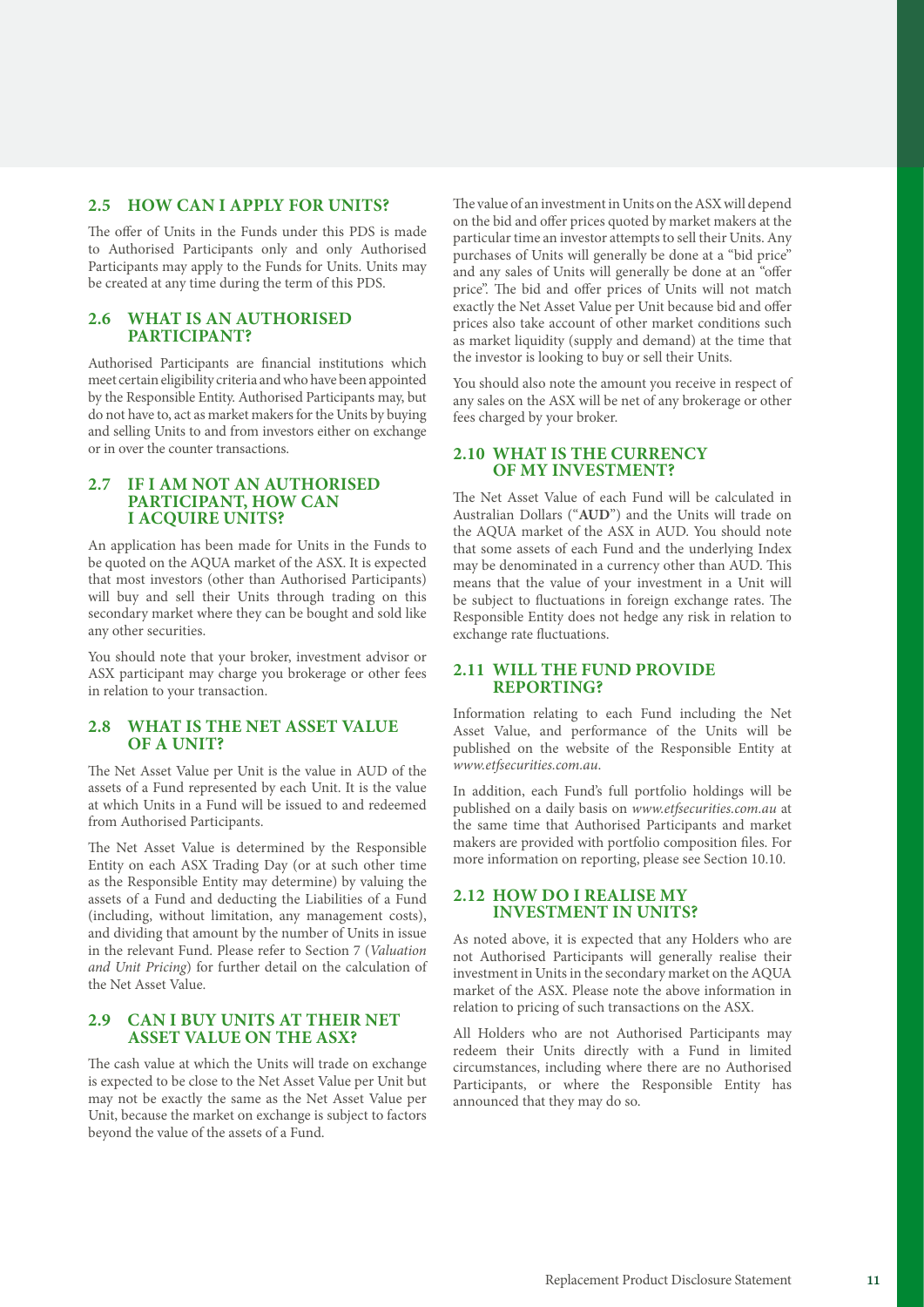# 2. Frequently Asked Questions

#### **2.13 WHAT FEES ARE PAYABLE IN RELATION TO MY INVESTMENT IN THE UNITS?**

The fees and expenses are set out in Section 8 (*Fees and Expenses*) of this PDS.

# **2.14 CAN I LOSE ALL OF MY INITIAL INVESTMENT?**

Yes, an investor may lose all of their initial investment. Please refer to Section 5 (*Risks*) for more information about the risks associated with the Units.

#### **2.15 WHAT IS THE MINIMUM INVESTMENT?**

Authorised Participants may only apply for Units totalling at least one Creation Unit.

#### **2.16 WHAT ARE THE TAX CONSEQUENCES OF HOLDING A UNIT?**

Please see Section 11 (*Taxation Considerations*) of this PDS for a general discussion of some of the significant tax consequences of acquiring a Unit. You should be aware the tax summary does not take into account an investor's specific circumstances. All investors should seek their own independent tax advice on the tax consequences of acquiring Units in a Fund having regard to the Fund's specific terms and the investor's individual circumstances.

# **2.17 WHO IS THE REGISTRAR?**

Computershare Investor Services Pty Limited act as Registrar of each of the Funds and maintain the Registers in Sydney, Australia.

# **2.18 IS THERE A COOLING OFF PERIOD?**

No cooling off period applies in relation to an investment in Units.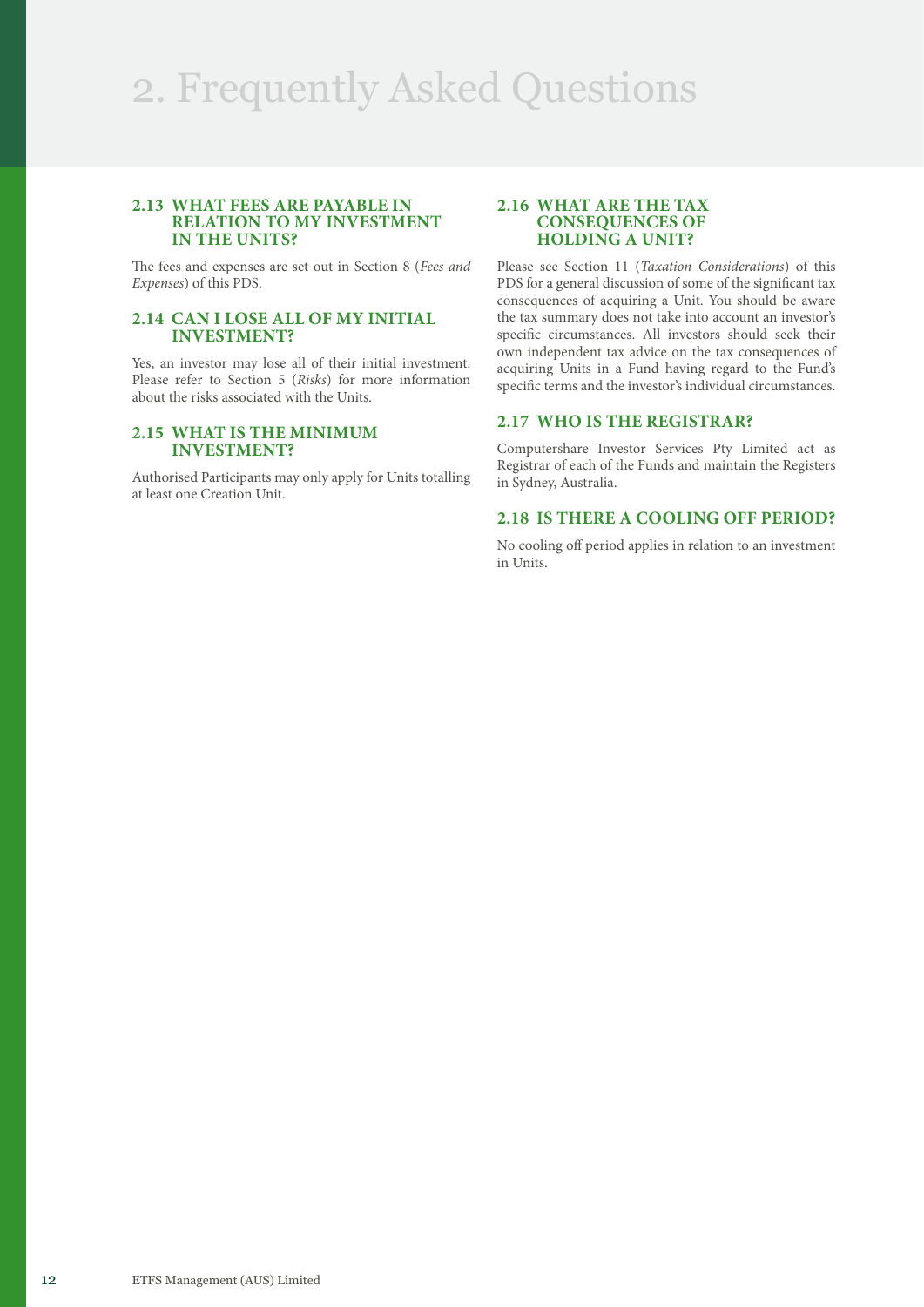# **3.1 ABOUT ETFS MANAGEMENT (AUS) LIMITED**

ETFS Management (AUS) Limited (the "**Responsible Entity**") is a company formed in the Commonwealth of Australia with ACN 150 433 828. The Responsible Entity holds an Australian financial service licence (AFSL No. 466778) and is regulated by ASIC.

The business purpose of ETFS Management (AUS) Limited is the establishment and management of an investment scheme platform to issue and offer exchange traded fund interests in Australia. These Units are quoted on the AQUA Market of the ASX.

The Responsible Entity is a wholly owned subsidiary of ETFS Capital Limited.

The Responsible Entity operates 25 managed investment schemes, including each of the Funds. The Responsible Entity draws on the experience and expertise from its parent company.

ETFS Capital Limited ("**ETFSC**") is a Jersey company which was incorporated under the Companies (Jersey) Law 1991 on 20 August 2004 and prior to 8 May 2018 was named ETF Securities Limited. Its registered office is Ordnance House, 31 Pier Road, St Helier, Jersey, JE4 8PW, Channel Islands. ETFSC is the ultimate holding company of a group of companies which prior to the sale of its European and US businesses in April 2018 issued and provided management and other services to more than 300 exchange traded products similar to the Funds across Europe, Asia, Australia and the United States including 20 products currently listed on the ASX. Immediately prior to the sale of its European and US Businesses funds under management across all products issued or managed by the ETFS Capital Group totalled approximately US\$25 billion. The Responsible Entity has sufficient working capital to operate the Funds in accordance with this PDS.

The Directors of the Responsible Entity as at the date of this PDS are:

# **Graham Tuckwell**

Mr. Tuckwell is the founder and chairman of ETF Securities Limited (now ETFS Capital Limited). Prior to the sale of the US and European businesses of ETF Securities in April 2018, Mr Tuckwell was director of ten other companies issuing exchange-traded commodities: Gold Bullion Securities Limited in Jersey, ETFS Metal Securities Australia Limited, ETFS Metal Securities Limited, ETFS Oil Securities Limited, ETFS Commodity Securities Limited, ETFS Foreign Exchange Limited, ETFS Hedged Commodity Securities Limited, Swiss Commodity Securities Limited, ETFS Hedged Metal Securities Limited and ETFS Equity Securities Limited. He was also a director of GO UCITS ETF Solutions plc and of its manager GO UCITS Management Limited in Ireland, a trustee of ETFS Trust in the U.S., as well as the President and Chief Executive Officer of ETF Securities USA LLC. Assets under management immediately prior to the sale of those businesses were in excess of US\$25 billion. Previously, Mr. Tuckwell was the founder and managing director of Investor Resources Limited, a boutique corporate advisory firm which specialised in providing financial, technical and strategic advice to the resources industry. He has more than 20 years of corporate and investment banking experience. Prior to the above activities, Mr. Tuckwell was Head of Mining Asia/Pacific at Salomon Brothers, Group Executive Director at Normandy Mining responsible for Strategy and Acquisitions and Head of Mergers and Acquisitions at Credit Suisse First Boston in Australia. He holds a Bachelor of Economics (Honours) and a Bachelor of Laws degree from the Australian National University.

#### **Dr. Vince FitzGerald**

Dr. FitzGerald has been a Director of ACIL Allen Consulting Group Pty Ltd, an Australian consulting company in economics, public policy and economic and financial regulation. He has been a director of that company since April 2013. From 1989 to 2013 he was a director of a predecessor company – Allen Consulting Group Pty Ltd. Prior to that time, he was a senior government official in Canberra, his career involving assignments in the Treasury, Prime Minister and Cabinet, Finance (Deputy Secretary), Trade (Secretary) and Employment, Education and Training (Secretary). He is a well-known expert on the superannuation industry in Australia and is a superannuation fund trustee. He was, until April 2018, the President of the Board of Governors of the Australian National University Endowment for Excellence. He was a member of the Victorian State Council of the Australian Institute of Company Directors, and for a number of years until 2015 its President and a member of the Institute's national board. He is a Fellow of the Institute of Public Administration, Australia. He was until July 2017 a director of The Conversation Media Group Limited. He was formerly a director of ING Australia Holdings Limited and Chairman of its Audit and Risk Management Committees. He was previously a director of ETF Securities Limited prior to the sale of its European and U.S. businesses in April 2018. He holds a Bachelor of Economics (First class Honours in Econometrics and a University Medal) from the University of Queensland, a PhD in Economics from Harvard University, an Honorary Doctorate of Law from Monash University and an Honorary Doctorate of Economics from the University of Queensland. Dr. FitzGerald was awarded an Officer of the Order in Australia in June 2016.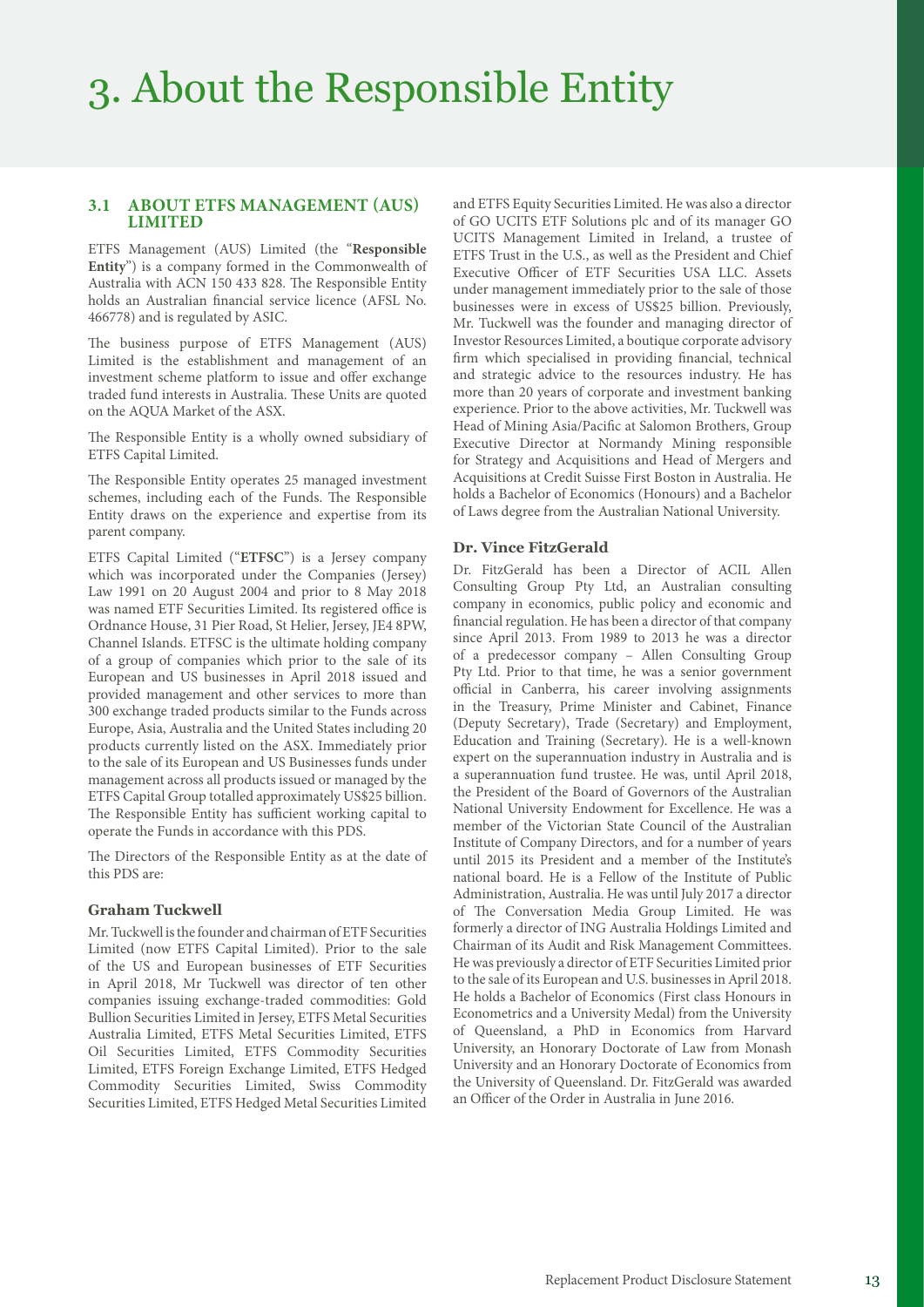# 3. About the Responsible Entity

#### **Mark Weeks**

Mr Weeks is a Managing Director at ETFS Capital where he is responsible for the ongoing oversight of the investments made by the company. As part of his role in that capacity he is also a Board Director of Moorgate Benchmarks, Treasury Spring, Ultumus and ETFS Management (AUS) Limited. Previously Mr Weeks was the Chief Executive Officer of ETF Securities (UK) Ltd for 7 years and in this role was instrumental in transforming ETF Securities from an entrepreneurial start-up to a successful ETF Issuer, culminating in the sale of the business in 2018. Prior to joining ETF Securities, Mr Weeks spent more than 20 years in the Securities Finance and Lending business. This included UBS, where he ran the securities lending franchise in Zurich, Switzerland and 7 years at Goldman Sachs International London, where, as a Managing Director, he was responsible for running the European Securities Finance sales and trading desk, servicing major institutional and hedge fund clients. This desk formed a core part of Goldman Sachs' Prime Brokerage business. He also spent time at London Global Securities and Morgan Stanley International before joining Goldman Sachs. Mr Weeks holds a Bachelor of Arts (Honours) in Business Studies from Kingston Polytechnic.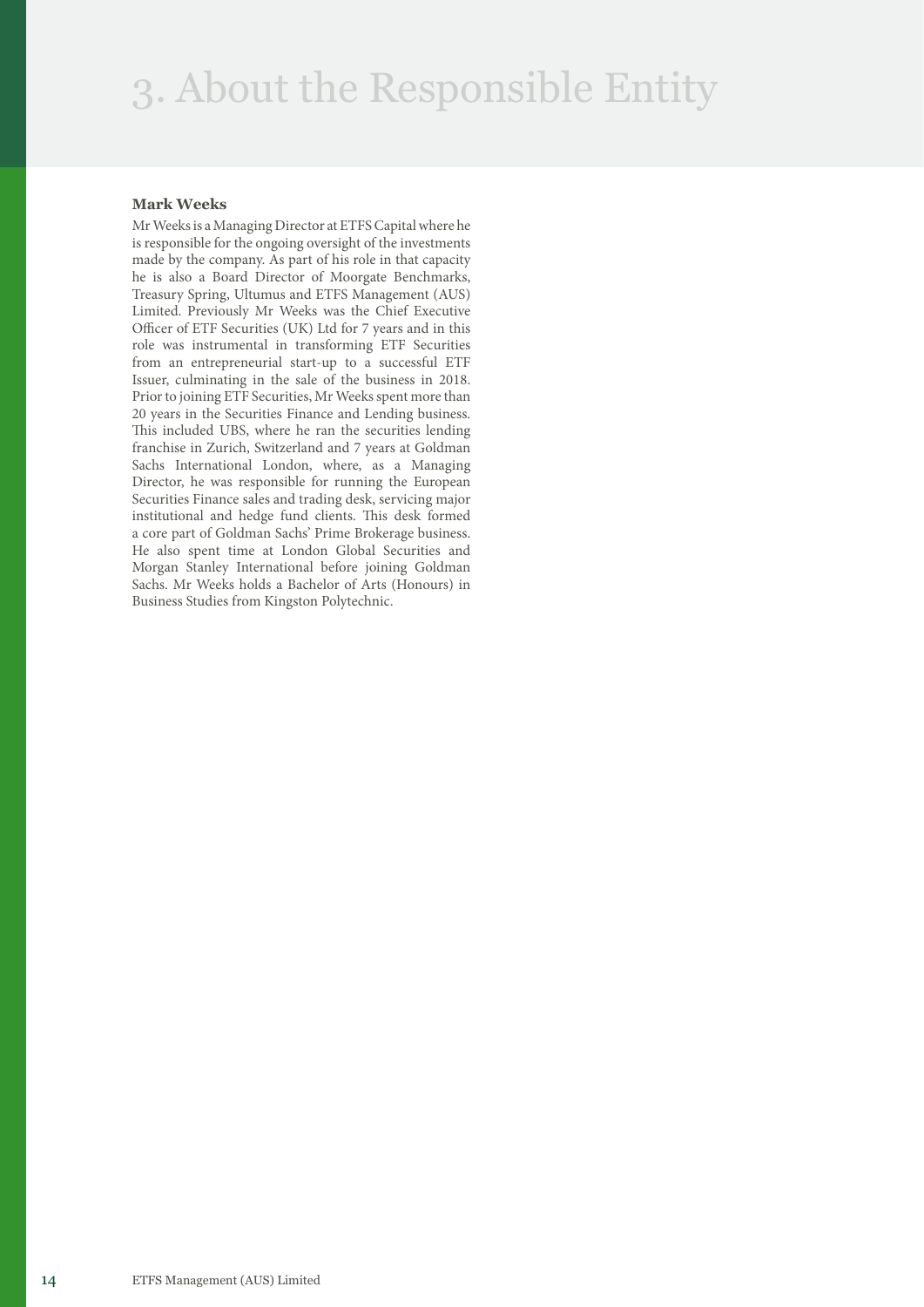# 4. Investment Objectives and Strategy of the Funds

# **4.1 INVESTMENT OBJECTIVES OF THE FUNDS**

Each Fund aims to provide investors with a return (before fees and other costs) that tracks the performance of the relevant Index. The specific investment objectives of each Fund and further information about each relevant Index are set out in the relevant Fund Supplement.

There is no guarantee that the returns provided by a Fund will meet this objective.

# **4.2 INVESTMENT STRATEGY**

Each Fund seeks to meet its investment objective by investing in the assets comprising the relevant Index in accordance with the weightings determined and published by the applicable Index Provider. The Responsible Entity intends to only make adjustments to the types and weightings of the assets held by each Fund at the same time as and to the extent any equivalent changes are made to the composition of the relevant Index by the applicable Index Provider. The Responsible Entity does not take into account labour standards or environmental, social or ethical considerations in the selection, retention or realisation of an investment.

However, there may be circumstances in which it is not possible or efficient for a Fund to invest exactly in all of the assets comprising the relevant Index or in the exact proportions in which they are used within the Index.

For example, this may include (but is not limited to) circumstances in which it is not practicable to make a direct investment as the assets are subject to restrictions in investment. In such circumstances, the Responsible Entity may adopt a sampling or representative strategy where only a subset of the assets comprised in the relevant Index are held.

In cases where a sampling strategy is used, the Responsible Entity would aim to choose a subset and weighting of assets with the investment objective of the relevant Fund in mind.

A Fund may also hold derivative contracts (such as exchange traded options) where investment in a particular asset comprised in the relevant Index is not possible or practicable. Such derivatives will not be used to provide leverage for a Fund and no leverage will be used by a Fund to achieve its investment objective.

Cash balances may also be held in a Fund from time to time.

As at the date of this PDS, it is not the intention of the Responsible Entity that any of the Funds will engage in securities lending over its assets. If, in the future, the Responsible Entity wishes to engage in securities lending activity in connection with the assets of any of the Funds, Holders would be notified by way of an announcement through the ASX Market Announcements Platform giving at least 30 days' notice of such change in policy. A supplementary or new PDS would also be published.

All assets of each Fund will be held in segregated accounts with the Custodian. Further details relating to the Custodian can be found in Section 10 (*Additional Information*).

# **4.3 PERFORMANCE**

Details of the performance of each Fund and how its performance compares to the performance of the relevant Index will be published on the website of the Responsible Entity at: *[www.etfsecurities.com.au](https://www.etfsecurities.com.au)*. Past performance data in respect of that Fund and is available and information relating to the past performance of the Indices can be found on the website of the Responsible Entity *[www.etfsecurities.com.au](https://www.etfsecurities.com.au).* Investors should note that past performance is not an indicator or guarantee of future performance of a Fund.

An investment in any of the Funds will involve a degree of financial and investment risk. Investors should carefully consider the risks in this Section, as well as the other information contained in this PDS, before making an investment in any of the Funds. The key risks of an investment in the Funds are set out below. However, these are not the only risks and investors should speak to their financial, legal and tax advisers to determine if an investment in a Fund is appropriate for their particular circumstances and to understand the risks involved before investing.

The return of capital and the performance of any of the Funds is not guaranteed by any person or organisation, including the Responsible Entity or any entity within the ETFS Capital Group. Investors should be aware that there is no guarantee that the investment strategy used will meet the investment objectives of the Funds or that the process will not result in losses.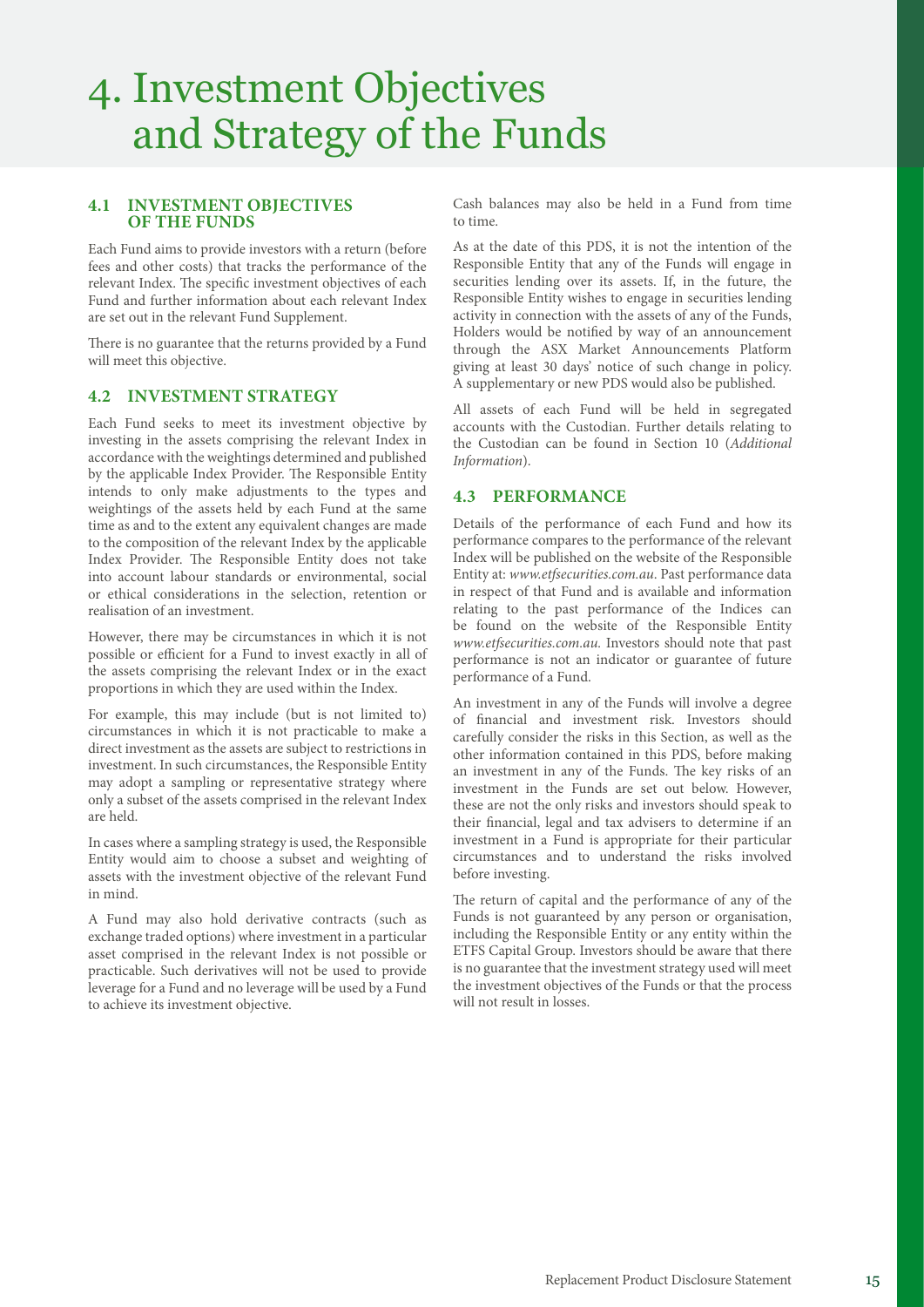# 5. Risks

# **5.1 MARKET RISK**

Market risk is the risk that the Net Asset Value of a Fund will fluctuate as a result of changes in the market prices of the securities held by that Fund and the financial markets as a whole. The return of a Fund may be adversely impacted by the performance of individual companies or securities, industry-wide events and overall market risk.

The performance of an Index and therefore of the relevant Fund will also be affected by a number of market variables that change daily, such as, interest rates, dividend payments, currency developments, the trading liquidity of the constituent securities, prevailing and anticipated economic conditions, technological, legal or political conditions and other inter-related factors which affect the performance of markets.

The return of a Fund may be lower than a return generated for other investments or funds under similar market conditions.

# **5.2 TRACKING RISK**

At any time, the price at which Units of a Fund trade on the ASX may not reflect accurately the Net Asset Value of each such Unit. The Creation and Redemption procedures for Units and the role of market-makers are intended to minimise this potential difference or "tracking error". However, the market price of Units of a Fund will be a function of supply and demand amongst investors wishing to buy and sell such Units and the bid-offer spread that market-makers are willing to quote for those Units.

# **5.3 LIQUIDITY RISK**

Although it is expected that all of the Units of each Fund will be admitted to trading status on the AQUA market of the ASX, and a market maker has been appointed, there is no guarantee that there will be a liquid market for the Units. Investors are dependent on there being market makers making a market in Units or another appropriate arrangement to help maintain liquidity. If a market maker does not provide the market making services, the liquidity of the market for Units may be adversely affected. In these circumstances, the Responsible Entity will assume the obligations of a market maker and will seek to appoint another market maker.

Furthermore, in certain circumstances the ASX may suspend trading of the Units or remove the Units from quotation on the AQUA market, and the Responsible Entity may suspend Creations or Redemptions of a particular Fund in certain circumstances, which may or may not coincide with a trading suspension by the ASX. If during such a suspension those Units continue to trade on the AQUA market of the ASX, it is likely that the trading price for Units would differ from that Fund's Net Asset Value.

# **5.4 RESPONSIBLE ENTITY RISK**

There is a risk that a Fund could terminate, that fees and expenses could change or that the Responsible Entity could be replaced as responsible entity of a Fund. Further, operational risks which arise as a result of carrying on a funds management business require the Responsible Entity and its external service providers to implement sophisticated systems and procedures. Some of these systems and procedures are specific to the operation of each Fund, and inadequacies within these systems and procedures or the people operating them could lead to a problem with each Fund's operation.

# **5.5 INDEX TRACKING RISK**

Whilst the investment objective of each Fund is to track (before fees and expenses) the performance of the relevant Index and each Fund is passively managed to closely replicate the composition of the relevant Index, there is no guarantee that any of the Funds will produce returns that are the same as or similar to the Index. A Fund should not be expected to fully track the relevant Index at all times as its performance will be impacted by, not only the performance of the assets held by that Fund, but also, for example, by the fees and expenses incurred by that Fund including the Management Fee, operating expenses and the costs of buying and selling the assets held by that Fund.

Additionally, if any abnormal expenses or liabilities are incurred by a Fund, the Net Asset Value will be reduced and that Fund's ability to closely track the performance of the Index will be impacted.

# **5.6 INDEX EVENT RISK**

An Index comprises a synthetic portfolio of shares or other assets and, as such, the performance of an Index is dependent upon the macroeconomic factors relating to the shares or other assets that comprise such Index, which may include interest rates and price levels on the capital markets, currency developments, political factors and (in the case of shares) company-specific factors such as earnings position, market position, risk situation, shareholder structure and distribution policy.

An Index Provider can add, delete or substitute the components of any Index tracked by or make other methodological changes that could change the level of one or more components. The modification of components of any Index may affect the level of such Index, as a newly added component may perform significantly worse or better than the component it replaces, which in turn may affect the performance of the relevant Fund. An Index Provider may also alter, discontinue or suspend calculation or dissemination of such Index.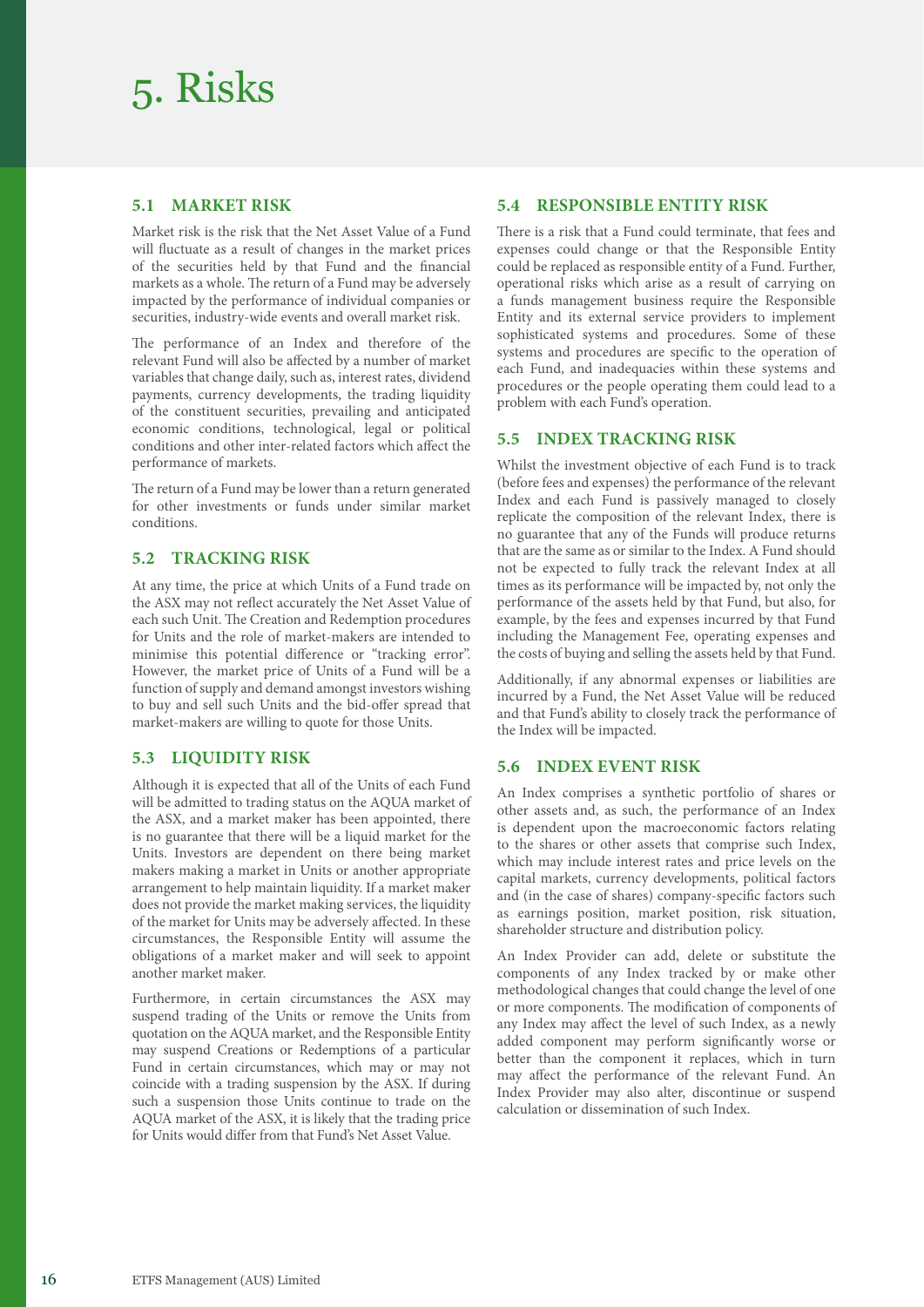The Index Provider will have no involvement in the offer and sale of Units in any Fund and will have no obligation to any investor in any Fund. An Index Provider may take any actions in respect of such Index without regard to the interests of the investors in the relevant Fund, and any of these actions could adversely affect the market value of that Fund or the ability of the Responsible Entity to track the performance of the Index.

In the event that an Index Provider suspends or ceases to publish an Index, the Responsible Entity may, subject to any approvals required by the ASX Operating Rules, elect a successor Index Provider or successor Index in respect of the affected Fund. Any change in the composition or calculation of an Index or the designation of any successor Index or Index Provider may have an adverse effect on the Net Asset Value of the relevant Fund.

# **5.7 INDEX SPECIFIC RISKS**

Risk factors that are specific to an Index tracked by a particular Fund are detailed in the relevant Fund Supplement.

# **5.8 CREDIT RISK**

In the case that a Fund transacts in derivatives or holds cash on deposit with a financial institution, the relevant Fund and the Holders in such Fund may be exposed to the credit risk of that financial institution. If that financial institution fails or becomes insolvent, the relevant Fund may lose some or all of its investments.

Nothing in this PDS is, or may be relied upon as being, a representation as to any future event or a promise as to the future of the ability of any institution with which any Fund transacts to perform its obligations.

The Responsible Entity is not responsible for the credit worthiness of any financial institution with which it deals on behalf of the Funds. The Responsible Entity will undertake reasonable due diligence on any counterparties as part of its risk management and compliance system and will only transact with a counterparty where it meets the Responsible Entity's criteria, from time to time.

# **5.9 TAX RISK AND REGULATORY CHANGE RISK**

The expected tax treatment of the Funds or an investment in the Funds may change as a result of changes in the applicable taxation and laws and interpretation of them and may impact the value of the Units of the Funds. A general summary of the treatment of the holding of Units is set out in Section 11 (*Taxation Considerations*).

We recommend that all investors seek independent advice before investing in a Fund. None of the Responsible Entity, ETFS (AUS) Pty Limited, nor any member of the ETFS Capital Group provides tax advice to investors and, does not take any responsibility for, the taxation implications in respect of an investment in a Fund.

The operation of the Funds and the offer of the Units and investments therein are subject to various laws and regulations which may change during the term of a Holder's investment.

# **5.10 CHANGE OF LAW RISK**

No assurance can be given as to the impact of any possible individual decision or changes to those laws and regulators which could have a negative impact on an investor's return.

### **5.11 POTENTIAL CONFLICTS OF INTEREST**

Members of the Responsible Entity's group of companies, the ETFS Capital Group or related entities may conduct transactions as principal or as agent in various financial instruments, including securities held by a Fund. These activities, trading activities or any other activities may affect (positively or negatively) the value of a security at any point in time.

Further, the Authorised Participants or their Affiliates also trade in various sectors of the equity markets.

These activities could give rise to conflicts of interest which are adverse to the interests of Holders and could have a negative impact on the Net Asset Value of the Units of some or all of the Funds which could result in a loss to Holders. For example, a market maker in a financial instrument linked to the performance of an Index or related indices may expect to hedge some or all of its position in that financial instrument. Purchase (or selling) activity in the components of an Index in order to hedge the market maker's position in the financial instrument may affect the market price of the equities upon which the Index is based, which in turn would affect the value of that Index and the Net Asset Value of the Units of the relevant Fund.

With respect to any of the activities described above, no company in the ETFS Capital Group, the Index Providers, the Authorised Participants or their respective Affiliates has any obligation to the Funds to take the needs of any buyers, sellers or Holders into consideration at any time.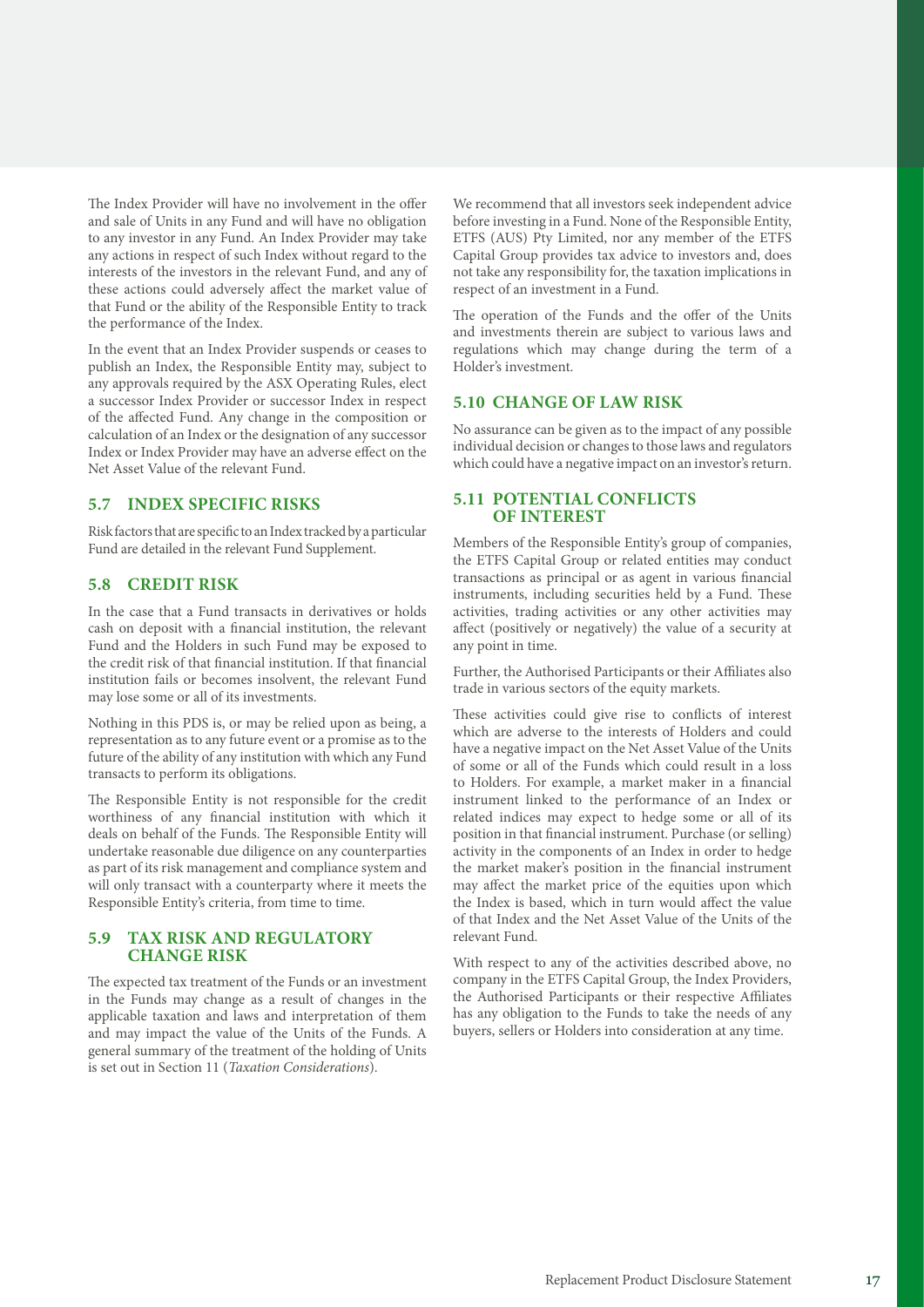### **5.12 COMPLIANCE WITH FATCA AND GENERAL REPORTING REQUIREMENTS**

The U.S. Hiring Incentives to Restore Employment Act resulted in the introduction of legislation in the U.S. known as the Foreign Account Tax Compliance Act ("**FATCA**"). Under FATCA, a 30 per cent withholding tax may be imposed on payments of U.S. source income and certain payments of proceeds from the sale of property that could give rise to U.S. source income, unless the Responsible Entity complies with requirements to report on an annual basis the identity of, and certain other information about, direct and indirect U.S. Holders issued by a Fund to the U.S. Internal Revenue Service ("**IRS**") or to the relevant Australian authority for onward transmission to the IRS. A Holder that fails to provide the required information to the Responsible Entity may be subject to the 30 per cent withholding tax with respect to any payments directly or indirectly attributable to U.S. sources and the Responsible Entity might be required to redeem any Units held by such Holder.

Although the Responsible Entity will attempt to satisfy any obligations imposed on it to avoid the imposition of this withholding tax, no assurances can be given that the Responsible Entity will be able to satisfy such obligations. If a Fund becomes subject to a withholding tax as a result of FATCA, the return on some or all Units issued by that Fund may be materially and adversely affected. In certain circumstances, the Responsible Entity may compulsorily redeem some or all of the Units held by one or more Holders and/or may reduce the redemption proceeds payable to any Holder.

Additional reporting requirements may apply to the Responsible Entity in the future, due to the Australian Government's implementation of the Common Reporting Standard ("**CRS**") from 1 July 2017. CRS is a single global standard for the collection, reporting and exchange of financial account information on foreign tax residents. It is broadly based on the U.S. specific FATCA reporting requirement, and may require the Responsible Entity to collect certain information from Holders.

#### **5.13 USE OF DERIVATIVES**

Each Fund may utilise derivatives for efficient portfolio management and investment purposes from time to time when the Responsible Entity believes this to be appropriate. There is, however, no assurance that the objective sought to be obtained from the use of derivatives will be achieved. While the prudent use of derivatives can be beneficial, derivatives also involve risks different from and, in certain cases, greater than the risks presented by more traditional investments.

Risks in using derivatives include lack of liquidity, dependence on the ability to predict movements in the prices of securities on which the derivatives are based, the risk of mispricing or improper valuation of derivatives and imperfect correlation between the price of a derivative and the prices of the corresponding securities.

Improper valuations can result in increased cash payment requirements to counterparties or a loss of value to a Fund. Consequently, the Responsible Entity's use of derivatives may not always be an effective means of, and sometimes could be counterproductive to, furthering a Fund's investment objective. To the extent that a Fund invests in derivatives, that Fund may take a credit risk with regard to parties with whom it trades and may bear the risk of settlement default. Use of derivatives by the Responsible Entity will be limited to a counterparty credit exposure of no more than 5% of the total of funds under management of each Fund.

Many derivatives are bilateral transactions where market prices may be less transparent, and terms are individually negotiated and may be less standardised than would be the case for an on-exchange transaction. The Responsible Entity may not always be able to find a counterparty that is prepared to contract on its preferred terms and may have to accept less favourable pricing or other terms. The ability to unwind such a transaction, and the price for so doing, may be subject to similar factors.

#### **5.14 CURRENCY**

Fund assets may be denominated in a currency other than the AUD and changes in the exchange rate between AUD and the currency of the asset may lead to a depreciation of the value of the relevant Fund's investments as expressed in AUD.

Performance of a Fund may be strongly influenced by movements in foreign exchange rates.

#### **5.15 LIMITED RECOURSE**

Upon Redemption, the Holder only has recourse to the redemption price of the redeemable Unit which is payable by the relevant Fund in the form of:

- (a) a specified basket of securities and cash; or
- (b) cash.

Should there be insufficient assets in a Fund, the Holder will have no recourse to any other assets of any of the other Funds or the Responsible Entity (except, in the case of the Responsible Entity, to the extent that the shortfall is due to fraud, wilful default or negligence of the Responsible Entity).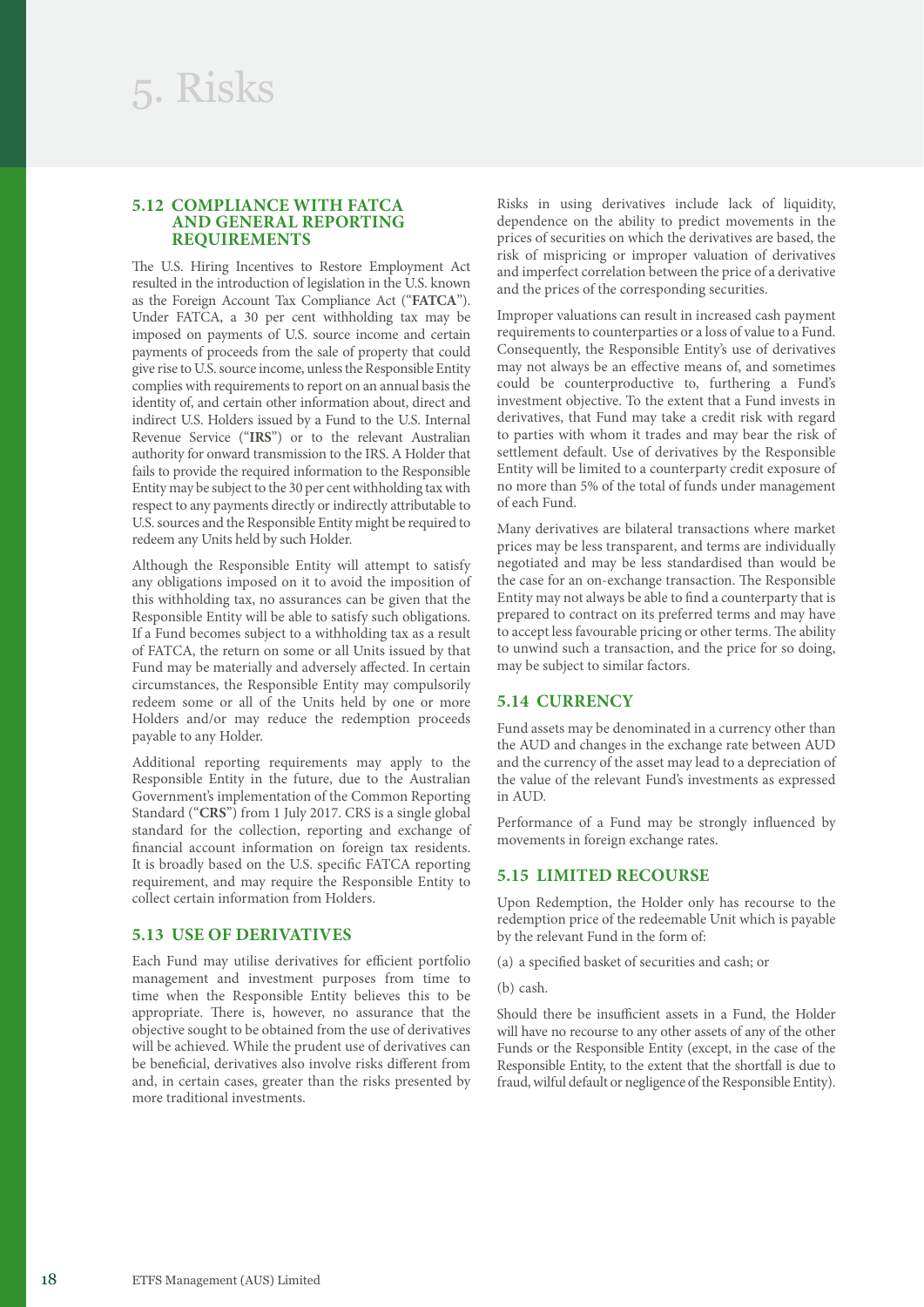# **5.16 COMPULSORY EARLY REDEMPTION OF UNITS**

The Funds may each, in certain circumstances, redeem all or a portion of a Holder's Units of a particular class or classes.

Circumstances which may result in a Fund redeeming a Holder's Units early, and the notice periods that apply to such redemptions are set out in Sections 6.10 and 10.2(a) (*Trust Deeds of the Funds*) of this PDS. In these circumstances, a Fund will elect to redeem the outstanding Units.

Consequently, an investment in Units may be redeemed earlier than desired by a Holder.

#### **5.17 PERFORMANCE BY A FUND AND PARTIES TO MATERIAL CONTRACTS**

The value of a Unit depends on the ability of a Fund to perform its obligations under the Trust Deed as well as the ability of various persons to perform their obligations under the material contracts summarised in Section 10.2 (*Summary of Material Documents*) of this PDS. These obligations are unsecured contractual obligations of each Fund or other third parties which will rank equally with other unsecured contractual obligations of these parties other than liabilities mandatorily preferred by law. Investors must make their own assessment of the ability of a Fund and any person involved in performing an obligation under the Transaction Documents in meeting their obligations concerning the Units.

This is not an exhaustive list of risks in the relation to an investment in Units. Prospective investors should consult with their financial adviser prior to making any investment and consider how an investment in Units may fit into their own portfolio in light of their objectives, circumstances and needs.

# **5.18 ERRORS OR INACCURACIES IN AN INDEX**

There is a risk that there may be inaccuracies, errors, omissions or mistakes in the compilation or calculation of the Index, which may result in significant deviations between the Net Asset Value and the Index. Examples of the types of errors which might occur include: the closing price of a constituent security of the Index on a given day not being accurately reflected in the Net Asset Value; a missed corporate event; a deviation from what is stated in the methodology document for the Index; and a late announcement in respect of a constituent security of the Index.

#### **5.19 LICENCE TO USE THE INDEX MAY BE TERMINATED**

The Responsible Entity has been granted a licence by the Index Provider to use the Index in connection with the operation, marketing and promotion of the Fund. There is a risk that the Fund may be terminated if the applicable Index Licence Agreement is terminated and the Responsible Entity is unable to identify or agree with the Index provider or any other index provider terms for the use of a suitable replacement index that gives, in the opinion of the Responsible Entity, the same or substantially similar exposure as the Index. Investors should note that the ability of the Fund to track the Index depends on the continuation in force of the Index licence agreement in respect of the Index or a suitable replacement.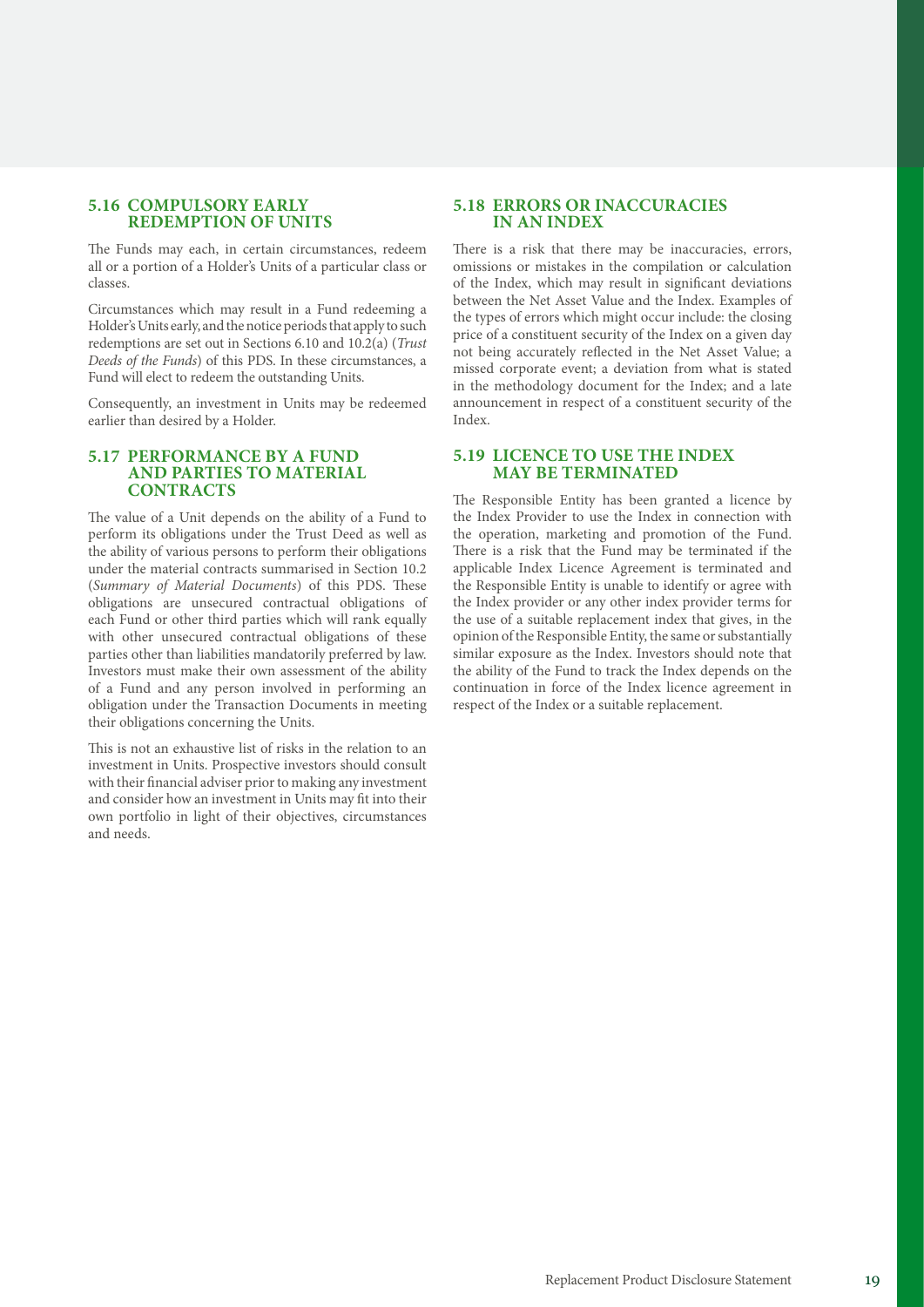# 6. Trading of Units

# **6.1 OVERVIEW**

An application for Units (a "**Creation Request**") or a request to redeem Units (a "**Redemption Request**") may only be made by an Authorised Participant and may only be made in integer multiples of Creation Units. Redemptions are generally further restricted to Authorised Participants who are resident in Australia.

Creations and Redemptions are offered both in cash and, where agreed to by the Responsible Entity, for in specie consideration. In specie Creations and Redemptions may be charged an additional fee by the Responsible Entity.

Please refer to Section 10 (*Additional Information*) for further information on the roles and responsibilities of Authorised Participants and how to become an Authorised Participant.

Other investors may purchase or sell Units on the ASX through their broker.

#### **6.2 SUBMISSION OF CREATION REQUESTS AND REDEMPTION REQUESTS**

Creation Requests and Redemption Requests in respect of a Fund must be made by the relevant Dealing Deadline for that Fund on any Dealing Day for processing that day. Requests submitted after that time or otherwise than on a Dealing Day will be processed on the following Dealing Day. The date of processing of the Creation Requests and Redemption Requests is known as the Effective Date.

#### **The System**

The Responsible Entity has implemented a system (the "**System**") for enabling Authorised Participants to make Creation Requests and Redemption Requests by means of a secure website and has agreed terms and provisions with the Authorised Participants to enable use of such System in substitution for the lodging of forms.

It is expected that all Creations and Redemptions will be requested using the System.

In the event of a failure in the System, Creations and Redemptions may be requested using the forms and notices described below.

#### **Forms**

When the System is not in use, as notified to Authorised Participants by the Responsible Entity, Creation Requests and Redemption Requests must be submitted through the use of paper forms in such form as provided by the Responsible Entity, unless such condition is waived by the Responsible Entity. Completed forms should be submitted by email (details below), with the originals to follow via courier to the Responsible Entity at the mailing address below.

#### **Email address:**

primarymarkets@etfsecurities.com.au **Mailing address:** Level 7, 50 King Street, Sydney, NSW 2000 Australia

All messages sent via email must contain a duly signed document as an attachment.

Notwithstanding the method of communication, the Responsible Entity and/or the Administrator reserve the right to ask for the production of original documents or other information to authenticate the communication. In the case of mis-receipt or corruption of any message, the Authorised Participant will be required to re-send the documents.

Each Authorised Participant will also be required to acknowledge in any Creation Request or Redemption Request that Responsible Entity and/or the Administrator may disclose to each other, to any other service provider for the Funds or to any regulatory body in any applicable jurisdiction to which any of the Responsible Entity and/ or the Administrator is or may be subject, copies of the Authorised Participant's Creation Requests or Redemption Requests and any information concerning the Authorised Participant in their respective possession, whether provided by the Authorised Participant to the Responsible Entity and/or the Administrator or otherwise, including details of that Authorised Participant's holdings in the Funds, historical and pending transactions in the Units of any fund and the values thereof, and any such disclosure shall not be treated as a breach of any restriction upon the disclosure of information imposed on any such person by law or otherwise.

A binding commitment to apply for or redeem Units is irrevocable without the consent of the Responsible Entity. The Responsible Entity may reject a Creation Request for Units in whole or in part without giving any reason for the rejection.

# **6.3 CREATION REQUESTS**

Only Authorised Participants may apply for the creation of Units. Creation Requests may generally be submitted on every Dealing Day (save during any period when the calculation of the Net Asset Value is suspended) at the Net Asset Value per Unit less any Transaction Costs which are payable on the Units to be created.

Units will be issued on the basis of the Net Asset Value calculated at the Valuation Time on the relevant Dealing Day. Creation Requests must be received by the Dealing Deadline.

Any Creation Requests received after that time will be held over until the next Dealing Day, unless accepted for dealing on the relevant Dealing Day at the discretion of the Responsible Entity or its delegates, provided they are received prior to the Valuation Time.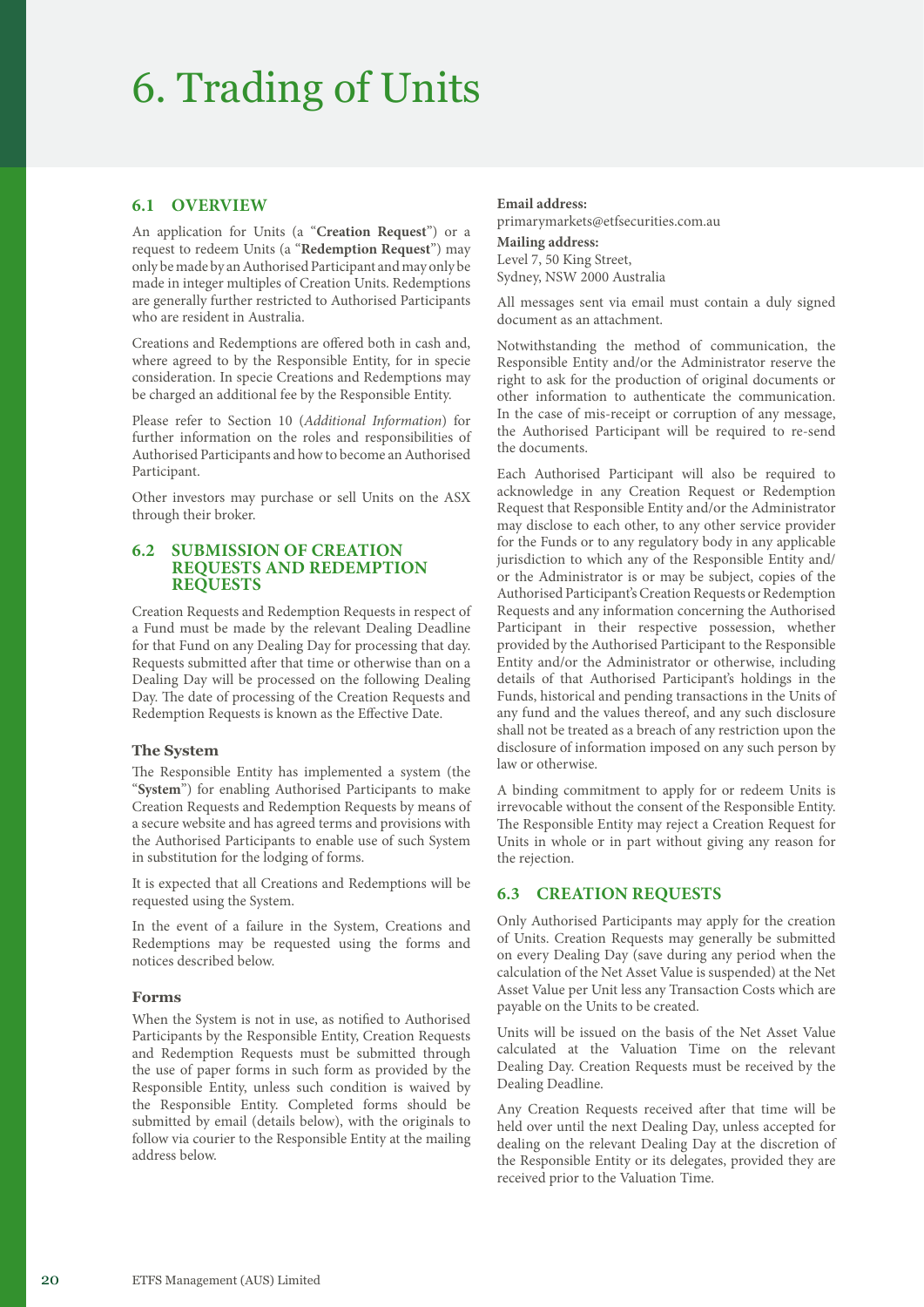The minimum number of Units for Creation Requests is one Creation Unit, which minimum may be reduced in any case by the Responsible Entity in its discretion. Creation Requests must be in integer multiples of the particular Fund's Creation Unit, which minimum may be reduced in any case by the Responsible Entity in its discretion.

A Creation Fee will be charged to Authorised Participants in respect of all Creation Requests received for a particular Fund on a particular Dealing Day (which may be waived in whole or in part at the Responsible Entity's or their delegate's discretion). The Creation Fee applicable to a particular Fund is set out in the relevant Fund Supplement.

Creation Requests must be made before the Dealing Deadline in accordance with the specific procedures made available by the Responsible Entity. All Creation Requests will be binding and irrevocable.

The Responsible Entity may reject any Creation Request in its discretion.

The Responsible Entity must accept the Creation Request prior to any delivery instructions being issued to the Custodian in relation to the cash (in the case of Creations in cash) or in securities or cash in the Portfolio Deposit (in the case of Creations in specie).

Upon receipt of a valid Creation Request, the Responsible Entity will do everything necessary to deal with the Units in accordance with the Creation Request. A Creation Request is valid only if:

- (a) it contains all the information required by the Responsible Entity;
- (b) it specifies a whole number of Units to be created;
- (c) it is for at least one Creation Unit; and
- (d) it is lodged with the Responsible Entity by the Dealing Deadline on a Dealing Day.

# **CREATIONS IN CASH**

#### **General**

Authorised Participants may generally subscribe in cash in a Fund at any time.

The minimum number of Units for cash Creation Requests is one Creation Unit, which minimum may be reduced in any case by the Responsible Entity in its discretion. Cash Creation Requests must be in integer multiples of that Fund's Creation Unit.

#### **Subscription price during the Initial Offer Period**

The subscription price of Units subscribed for during an Initial Offer Period for a Fund shall be set out in the relevant Fund Supplement.

# **Subscription price following the Initial Offer Period**

The subscription price of Units subscribed following an Initial Offer Period for a Fund will be the aggregate of (a) the Net Asset Value per Unit on the relevant Dealing Day of the Units and (b) if applicable, any Transaction Costs, which must be received by the Custodian by the designated time. The Creation Fee will also be payable at this time and may be deduced by the Responsible Entity from the subscription amount.

# **CREATIONS IN SPECIE**

#### **General**

Authorised Participants may subscribe in specie in a Fund (i.e. by the transfer of assets or predominantly assets to that Fund) only when agreed in advance with the Responsible Entity.

The minimum number of Units for in specie Creation Requests is one Creation Unit, which minimum may be reduced in any case by the Responsible Entity in its discretion. In specie Creation Requests must be in integer multiples of that Fund's Creation Unit, which minimum may be reduced in any case by the Responsible Entity in its discretion.

Assets delivered in connection with in specie Creation Requests shall be valued in accordance with the provisions of this PDS and the Trust Deed of the relevant Fund. Units in the relevant Fund shall not be issued until the Portfolio Deposit, the In Specie Transaction Fee and, if applicable, Transaction Costs have been received by the Custodian. All assets contained within the Portfolio Deposit must comply with the investment objective, investment policy and restrictions of the relevant Fund.

#### **Subscription price during the Initial Offer Period**

The subscription price of Units subscribed for on an in specie basis during an Initial Offer Period for a Fund shall be set out in the relevant Fund Supplement.

#### **Subscription price following the Initial Offer Period**

The subscription price of Units subscribed for on an in specie basis following an Initial Offer Period for a Fund will be the aggregate of (a) the Net Asset Value per Unit on the relevant Dealing Day of the Units comprising the Creation Unit, (b) if applicable, any Transaction Costs, and (c) if applicable, any additional payments in the event of failure to deliver the Portfolio Deposit in the manner described below.

The subscription price per Creation Unit will be payable by transferring the Portfolio Deposit plus a cash amount equal to the relevant In Specie Transaction Fee, Creation Fee and any applicable Transaction Costs.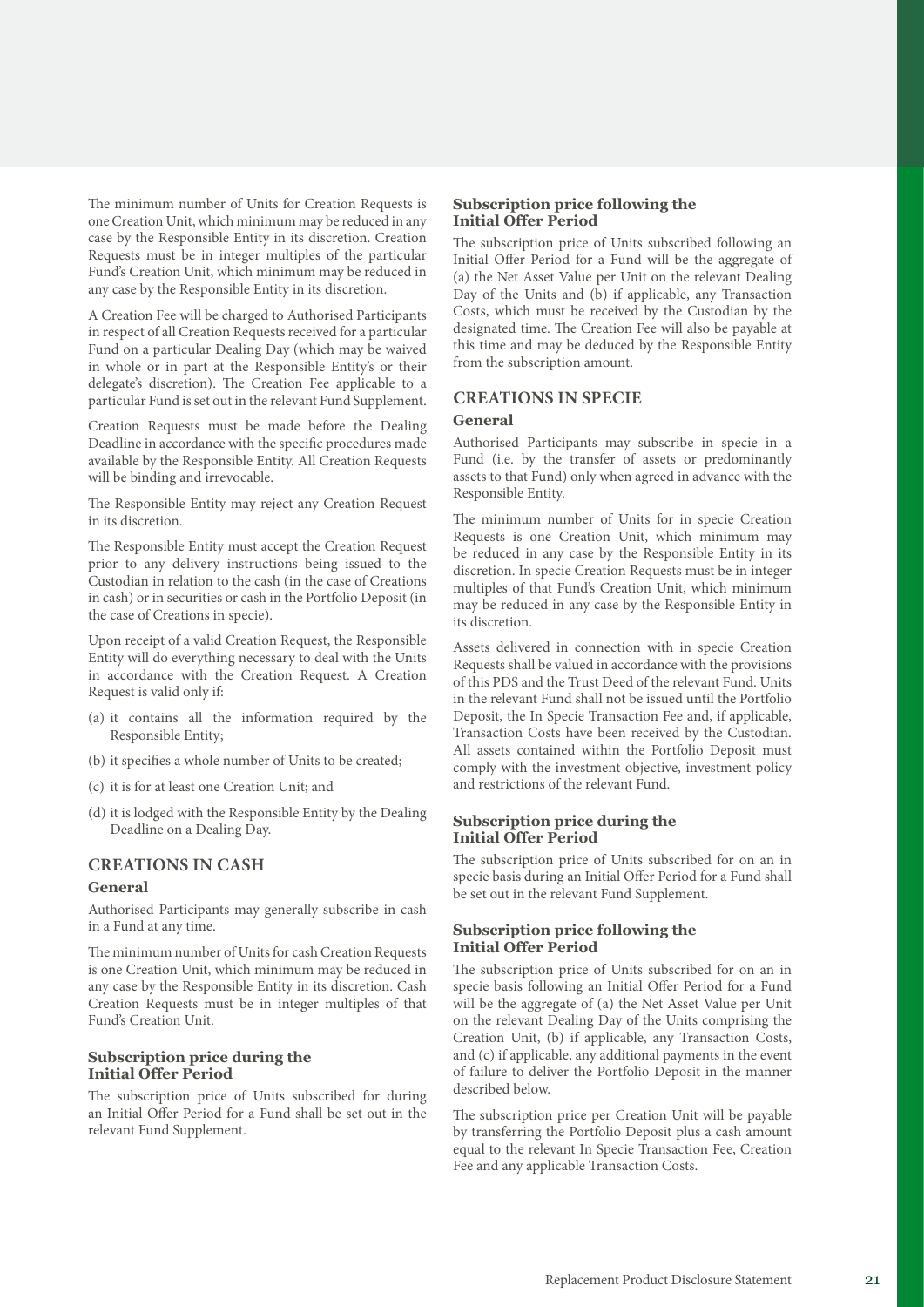# **NOTIFICATION OF CASH COMPONENT, IN SPECIE TRANSACTION**

# **Fee and Transaction Costs**

On the Dealing Day following the Effective Date, the Responsible Entity will report to the applicant the amounts of the Cash Component, In Specie Transaction Fee, Creation Fee and Transaction Costs, if any, to be delivered by the applicant to the Custodian with the Portfolio Deposit, and in the case of the Cash Component if that is properly payable by the Authorised Participant or the Fund.

#### **Settlement of Creations**

Creation Requests received before the Dealing Deadline on a Dealing Day will generally be settled as follows:

#### **Settlement in AUD**

Creation of Units in return for AUD will generally be settled with an Authorised Participant in CHESS on the relevant Settlement Date on a delivery versus payment basis.

In the case of Creations this means delivery of the AUD representing the subscription price from the Authorised Participant in exchange for delivery by the relevant Fund of the Units the subject of the Creation Request.

#### **Settlement in specie**

In respect of a Fund which is not an In Specie DvP Fund, Creation of Units in return for the Portfolio Deposit will generally be delivered to an Authorised Participant in CHESS on the relevant Settlement Date on a free of payment basis provided that the Authorised Participant has delivered the Portfolio Deposit representing the subscription price to the relevant Fund by the relevant Delivery Deadline. In respect of an In Specie DvP Fund, Creation of Units in return for the Portfolio Deposit will generally be delivered to an Authorised Participant in CHESS on the relevant Settlement Date on a delivery versus payment basis.

#### **Failure to deliver securities**

In the event that an Authorised Participant fails to deliver to the Responsible Entity the amount of cash or securities required in relation to a Creation Request, the Responsible Entity or its delegate may reject the Creation Request, or may require the Authorised Participant to pay a fee at least equal to the closing value of such undelivered securities on the Dealing Day for the relevant Dealing Day. The Responsible Entity will have the right to sell or redeem all or part of the Authorised Participant's holding of Units in a Fund (or any other Fund) in order to meet some or all of these charges.

# **6.4 REDEMPTION REQUESTS**

Where a Fund is liquid, Units may generally be redeemed by Authorised Participants only on every Dealing Day (save during any period when the calculation of the Net Asset Value is suspended) at the Net Asset Value per Unit less any Transaction Costs and less any redemption dividend which is payable on the Units to be redeemed (see the heading entitled "Redemption Dividend" below). Other holders may redeem Units with the Responsible Entity directly only if there are no Authorised Participants or as otherwise announced by the Responsible Entity.

Units will be redeemed at the redemption price calculated at the Valuation Time on the relevant Dealing Day. Redemption Requests must normally be received by the Dealing Deadline. Any Redemption Requests received after that time will normally be held over until the next Dealing Day but may be accepted for dealing on the relevant Dealing Day, at the discretion of the Responsible Entity or its delegates, provided they are received prior to the Valuation Time.

Redemption payments will not be made to third parties and no redemption proceeds shall be paid until all anti-money laundering procedures have been completed.

The minimum number of Units for Redemption Requests is one Creation Unit, which minimum may be reduced in any case by the Responsible Entity in its discretion. Redemption Requests must be in integer multiples of that Fund's Creation Unit, which requirement may be waived or altered in any case by the Responsible Entity in its discretion.

In the event that that the Responsible Entity has notified Holders that an affected Fund is open for direct redemptions by Holders other than Authorised Participants, then the minimum number of Units referred to above will not apply.

Where the total Redemption Requests for the Fund represents 10% of more of the Net Asset Value of the Fund, the Responsible Entity may reduce each Redemption Request rateably so that the total number of Units of the Fund for redemption on that Dealing Day shall not exceed 10% of the Net Asset Value of the Fund.

A Redemption Fee will be charged to Authorised Participants in respect of all Redemption Requests received for a particular Fund on a particular Dealing Day (which may be waived in whole or in part at the Responsible Entity's or their delegate's discretion). The Redemption Fee applicable to a particular Fund is set out in the relevant Fund Supplement.

Redemption Requests must be made before the Dealing Deadline in accordance with the specific procedures made available by the Responsible Entity. All Redemption Requests will be binding and irrevocable.

The Responsible Entity must accept the Redemption Request prior to any delivery instructions being issued to the Custodian in relation to the cash (in the case of Redemptions in cash) or in securities or cash in the Portfolio Deposit (in the case of Redemptions in specie).

Units the subject of a Redemption Request cannot be transferred. Upon receipt of a valid Redemption Request, the Responsible Entity will do everything necessary to deal with the Units in accordance with the Redemption Request. A Redemption Request is valid only if: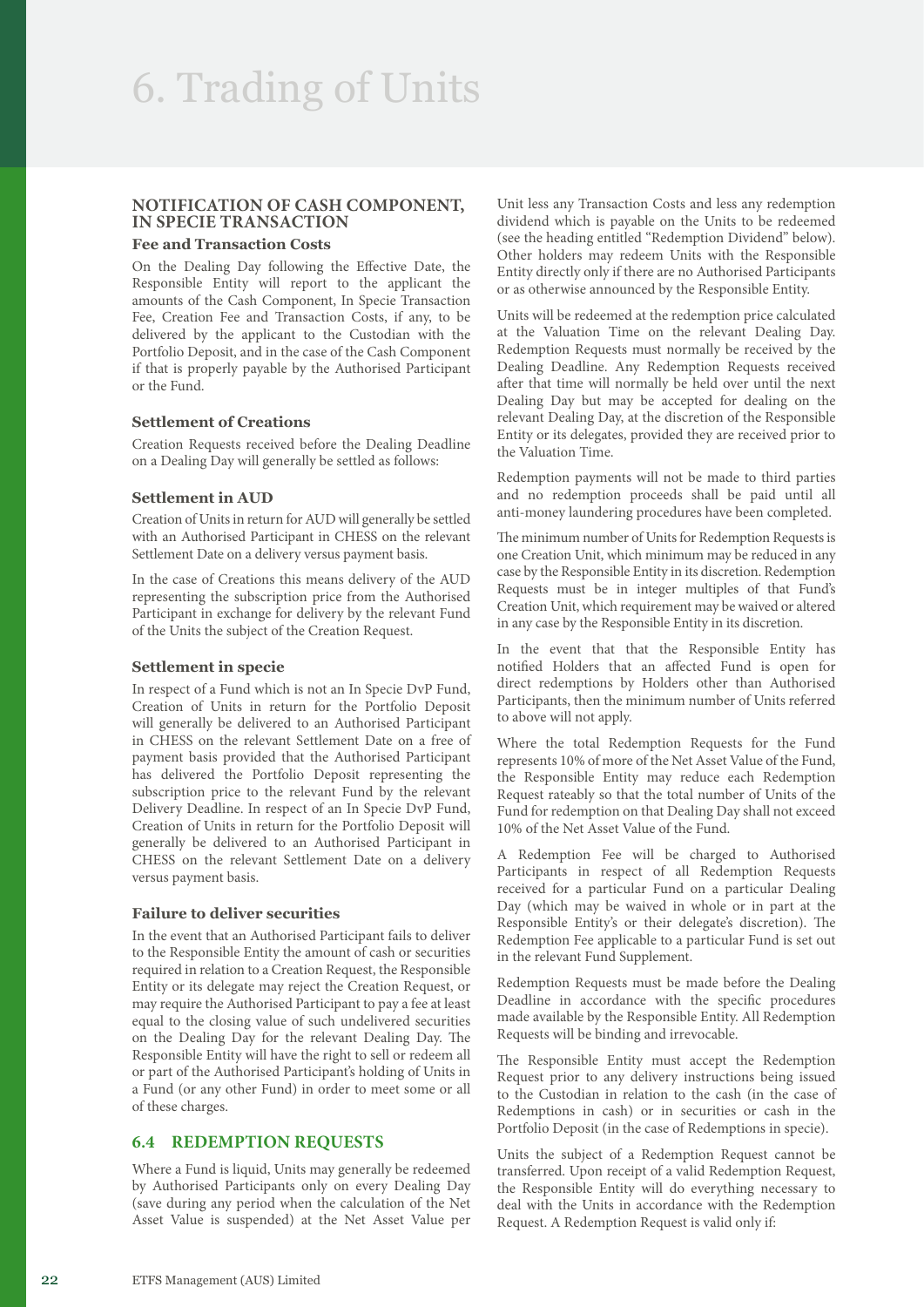- (a) it provides all information requested by the Responsible Entity including any information necessary to fully redeem Units;
- (b) it specifies a whole number of Units to be redeemed;
- (c) the Redemption Request is given by the person who, to the knowledge, or in the reasonable opinion of the Responsible Entity, was registered as the Holder of that Unit at the Dealing Deadline on the day on which the Redemption Request is received; and
- (d) it is made prior to the relevant Dealing Deadline for the relevant Fund.

# **SUSPENSION OF REDEMPTIONS**

The Trust Deed for each Fund allows the Responsible Entity, subject to the Corporations Act, to suspend the redemption or creation of Units for up to 28 days in certain circumstances, including, if:

- (a) it is impracticable for the Responsible Entity to calculate the Net Asset Value;
- (b) the redemption would cause the Responsible Entity to breach a law, regulation or obligation;
- (c) quotation of Units is suspended, halted or revoked or the Responsible Entity's approval as an AQUA Product issuer is suspended or revoked;
- (d) the investments of the Fund suspend, delay or restrict the redemption, issue or payment of redemption proceeds or are unable to provide a withdrawal price;
- (e) assets of the Fund cannot be realised at prices which would be obtained if they were realised in an orderly fashion over a reasonable period in a stable market;
- (f) the Responsible Entity reasonably estimates that it must sell 10% or more (by value) of the assets of a Fund to meet unmet Redemption Requests;
- (g) Holders who continue to hold Units may bear a disproportionate burden of capital gains tax or other expenses or would otherwise be at a disadvantage;
- (h) as allowed by ASIC relief or the Responsible Entity considers that it is in the best interests of the Holders; or
- (i) it is otherwise legally permitted.

# **CASH REDEMPTIONS**

#### **Redemption price**

Any Redemption Requests will be dealt with at the Net Asset Value per Unit next calculated after the Dealing Deadline, less any associated Transaction Costs, Redemption Fee or In Specie Transaction Fee and redemption dividend which is payable on the Units redeemed, as specified in the relevant Fund Supplement.

Redemption Requests for redemptions received by a Fund on any Dealing Day before the relevant Dealing Deadline will be processed on that Dealing Day by reference to the next calculated Net Asset Value per Unit. Any Redemption Requests received after that time will normally be held over until the next Dealing Day but may be accepted for dealing on the relevant Dealing Day (at the discretion of the Responsible Entity) provided that such Redemption Requests are received prior to the Valuation Time for such Dealing Day.

#### **In specie Redemptions**

Authorised Participants may only apply for Redemptions in specie when agreed in advance with the Responsible Entity.

# **Redemption Price**

The redemption price for each Creation Unit will be equal to the aggregate of the Net Asset Value per Unit on the relevant Dealing Day of the Units comprising the Creation Unit less, in respect of each Creation Unit, any Transaction Costs, Redemption Fee or In Specie Transaction Fee and redemption dividend payable on the Units redeemed. The redemption price for an in-specie Redemption Request will be payable by transferring assets (which may include a cash component) equal in value to the redemption price to the Authorised Participant.

# **NOTIFICATION OF CASH COMPONENT, IN SPECIE TRANSACTION**

#### **Fee and Transaction Costs**

On the Dealing Day following the Effective Date, the Responsible Entity will report to the Authorised Participant the amount of the Cash Component to be delivered by the Custodian to the Authorised Participant with the Portfolio Deposit or deducted from the Redemption Price and the amounts of the In Specie Transaction Fee, Redemption Fee and Transaction Costs, if any, to be deducted by the Custodian from the redemption proceeds. The Administrator will identify the portion of such proceeds represented by any redemption dividend that is being paid to the redeeming Holder.

#### **Partial Cash Settlement**

The Responsible Entity may, in its absolute discretion, satisfy part of the in specie Redemption Request in cash, for example in cases in which it believes that a security held by a Fund is unavailable for delivery or where it believes that an insufficient amount of that security is held for delivery to the Authorised Participant for redemption in specie.

#### **Settlement of Redemptions**

Redemption Requests received before the Dealing Deadline on a Dealing Day will generally be settled as follows:

#### **Settlement in specie**

In respect of a Fund which is not an In Specie DvP Fund, Redemption of Units in return for the Portfolio Deposit will generally be settled on the relevant Settlement Date on a free of payment basis provided that the Authorised Participant has delivered the Units the subject of the Redemption Request to the relevant Fund in CHESS. This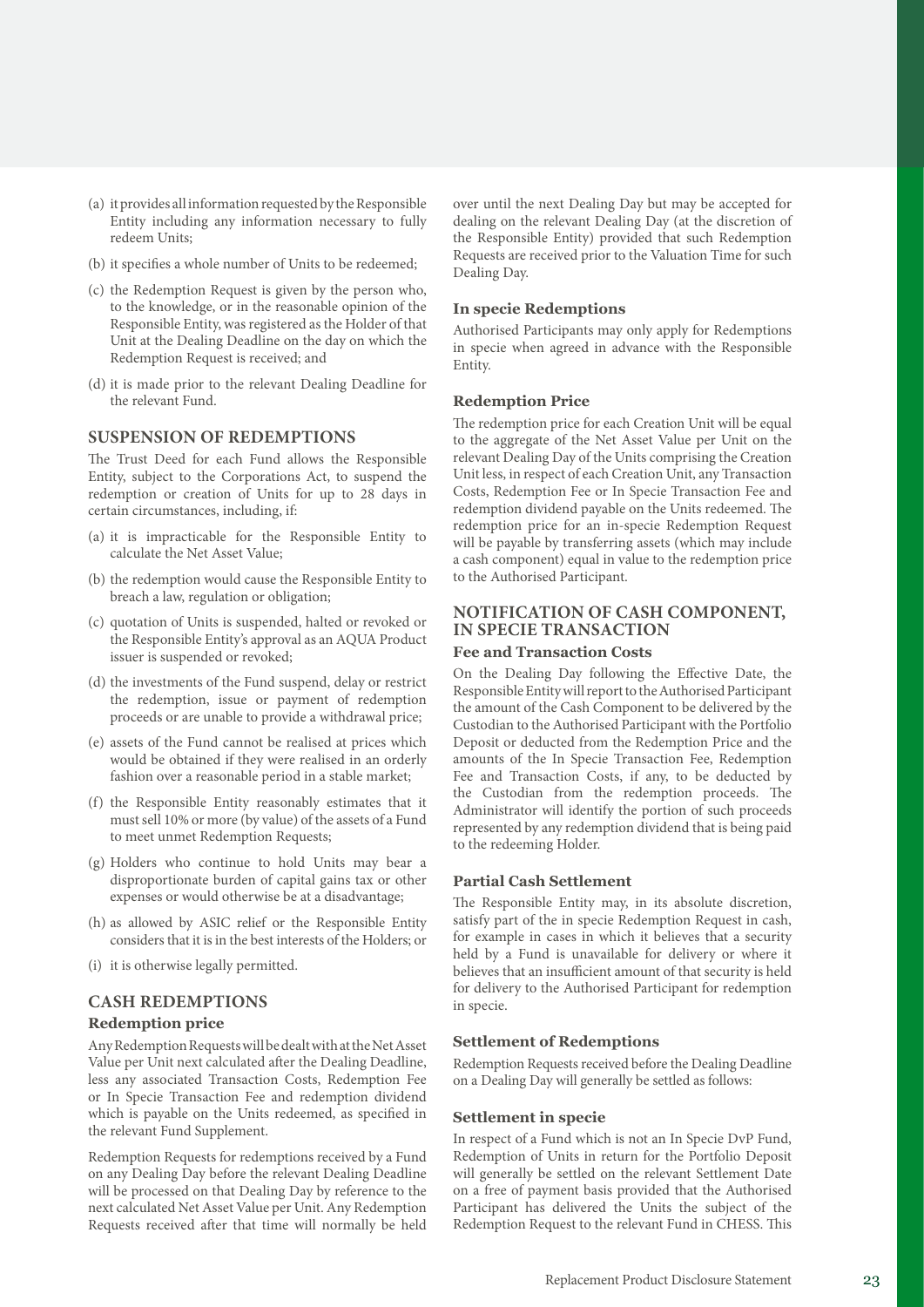# 6. Trading of Units

means delivery by the Authorised Participant of the Units the subject of the Redemption Request to the Responsible Entity, following which the Responsible Entity will transfer the redemption proceeds (being the redemption price less the Transaction Costs) in the Portfolio Deposit to the account designated for such by the Authorised Participant.

In respect of an In Specie DvP Fund, Redemption of Units in return for the Portfolio Deposit will generally be settled on the relevant Settlement Date on a delivery versus payment basis in CHESS. This means delivery by the Authorised Participant of the Units the subject of the Redemption Request in exchange for delivery by the relevant Fund of the redemption proceeds (being the redemption price less the Transaction Costs) in the Portfolio Deposit through CHESS.

#### **Settlement in AUD**

Redemption of Units in return for AUD will generally be settled with an Authorised Participant in CHESS on the relevant Settlement Date on a delivery versus payment basis.

This means delivery by the Authorised Participant of the Units the subject of the Redemption Request in exchange for delivery by the relevant Fund of the AUD.

#### **Failure to Deliver Units**

In the event that an Authorised Participant fails to deliver to the Responsible Entity the Units the subject of a Redemption Request, such Units will not be redeemed and the Redemption Request will be deemed rejected by the Responsible Entity. In addition, the Responsible Entity may require the Authorised Participant to pay a fee at least equal to the costs or losses incurred by it or the relevant Fund in connection with the original Redemption Request.

#### **Redemption Dividend**

A Fund may pay a redemption dividend on any Units which are the subject of a valid Redemption Request. The redemption dividend will reflect accrued income in the Net Asset Value of the Units concerned, will become due immediately prior to the redemption of the Units and be paid to the Holder on the same day as the redemption proceeds. The redemption dividend will be taken into account in determining the redemption price.

#### **6.5 THE SECONDARY MARKET FOR UNITS**

The Units are intended to be quoted on the ASX. Holders are generally expected to buy and sell their Units through trading on the ASX. The ASX takes no responsibility for the contents of this PDS.

The Units are expected to be available for continuous trading throughout the day on the ASX, and will be quoted products traded in SEATS and settled via CHESS.

ASX quotation of the Units will be pursuant to the AQUA Rules. Each Fund and its Units will not be listed on the ASX pursuant to the ASX Listing Rules. The Units are quoted under the AQUA Rules because the value (or price) of the Units is dependent upon the performance of the underlying Index rather than the financial performance of a particular Fund. Accordingly, a great deal of the disclosure, corporate governance and corporate control rules in the ASX Market Rules for the shares of listed companies do not apply to the Units.

More information about the AQUA Rules is available from the ASX's website: *[www.asx.com.au](https://www.asx.com.au)*. A summary of the main differences between a quotation on the AQUA market and a listing in accordance with the ASX Listing Rules is also set out at the front of this PDS.

Investors may be charged a brokerage or commission by their broker when buying and selling Units on the ASX. All investors should refer to their broker for further details on their fees and charges.

#### **6.6 HOLDER REDEMPTIONS IN EXTRAORDINARY CIRCUMSTANCES**

In certain exceptional circumstances, for example where there are no Authorised Participants, Holders who are not Authorised Participants may redeem their Units directly with the Funds by completing a Redemption Form. Holders redeeming in these circumstances will receive a cash amount equal to the Net Asset Value per Unit of the relevant Fund multiplied by the number of Units being redeemed less any applicable fees as described above.

#### **Suspension of AQUA market trading**

If Units are suspended from trading on the AQUA market for more than 5 consecutive trading days, Holders (including those Holders who are not Authorised Participants) have a right to withdraw from a Fund and receive payment for their interests in money within a reasonable time of request unless any of the following apply:

- (a) the relevant Fund is being wound-up;
- (b) the relevant Fund is not liquid as defined in subsection 601KA(4) of the Corporations Act; or
- (c) the Responsible Entity suspends withdrawals in accordance with the Trust Deed.

#### **Illiquid Fund**

If a Fund is not liquid (as defined in subsection 601KA(4) of the Corporations Act), Holders (including Authorised Participants) will have no right to redeem their Units and will only be able to redeem where the Responsible Entity makes a withdrawal offer to Holders in accordance with the Corporations Act. The Responsible Entity is not required to make any such offer.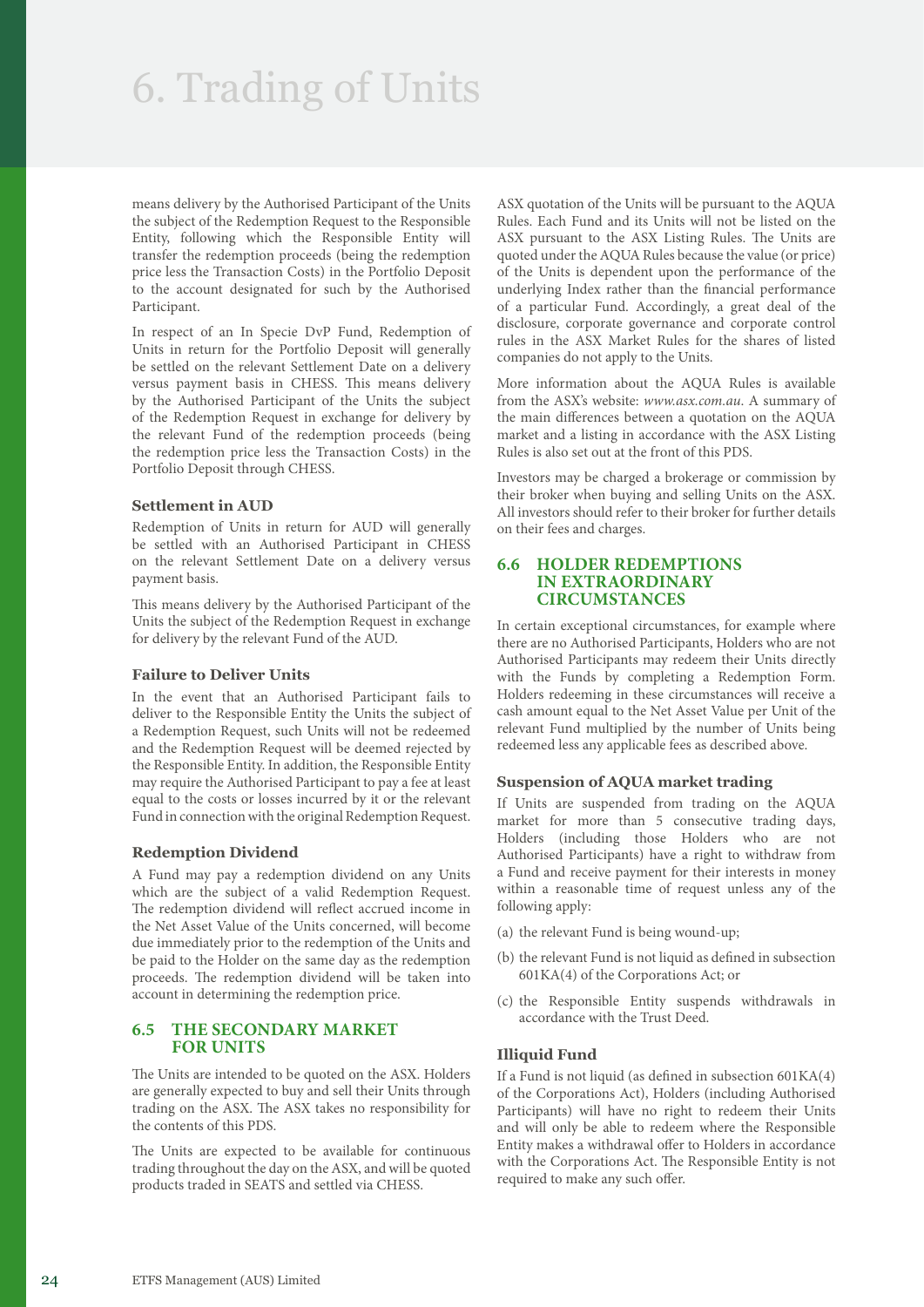# **6.7 HOLDING LOCKS**

While any Fund is quoted and subject to the AQUA Rules, the Responsible Entity may request a Holding Lock be applied to any of its Units where:

- (a) the Responsible Entity has a lien on the Units the subject of the transfer;
- (b) the Responsible Entity is served with a court order that restricts a Holder's capacity to transfer the Unit;
- (c) registration of the transfer may break an Australian law and the ASX has agreed in writing to the application of a Holding Lock (which must not breach the Settlement Rules) or that the Responsible Entity may refuse to register a transfer;
- (d) if the transfer is paper-based, either a law related to stamp duty prohibits the Responsible Entity from registering it or the Responsible Entity is otherwise allowed to refuse to register it under the AQUA Rules;
- (e) if the transfer is paper-based, registration of the transfer will create a new holding which at the time the transfer is lodged is less than a 'marketable parcel' as defined in the AQUA Rules;
- (f) the Holder has lodged a Redemption Request, and for any reason whatsoever, the Units have not terminated;
- (g) the relevant Holder has agreed in writing to the application of a Holding Lock (which must not breach the Settlement Rules) or that the Responsible Entity may refuse to register a transfer; or
- (h) it is otherwise permitted under the AQUA Rules, and the Responsible Entity must do so if the AQUA Rules require, but must tell the Holder or the broker as the Corporations Act or the AQUA Rules require.

# **6.8 PUBLICATION**

The Net Asset Value of each Fund will be published on each Business Day on the website of the Responsible Entity at *[www.etfsecurities.com.au](https://www.etfsecurities.com.au)*.

In addition, each Fund's full portfolio holdings will be published on a daily basis on *[www.etfsecurities.com.au](https://www.etfsecurities.com.au)* at the same time that Authorised Participants and market makers are provided with portfolio composition files.

#### **6.9 CHESS**

The Funds participate in the Clearing House Electronic Sub Register System ("**CHESS**"). The Funds will not issue certificates for Units to Authorised Participants who are issued Units. The Registrar, on behalf of the Funds, will provide each Holder with an uncertificated securities holding statement which will set out the Units issued or transferred to the Holder. If applicable, the holding statement will inform each Holder of their "Holder Identification Number" and the "Sponsoring Issuer Number" as used by CHESS.

# **6.10 COMPULSORY REDEMPTION**

The Responsible Entity may in its absolute discretion, upon a minimum of 60 days' notice to a Holder, redeem all or a portion of Units of a Fund held by such Holder in its absolute discretion if:

- (a) the Responsible Entity believes that the Units are held in breach of prohibitions contained in the Trust Deed;
- (b) the Responsible Entity determines that the Fund is uneconomical to operate;
- (c) a Holder made a misrepresentation in acquiring its Units;
- (d) a Holder is a registered holder of Units having an aggregate value of less than the "Minimum Balance" (as that term is defined in the Trust Deed), provided that it does so in accordance with the terms of the Trust Deed, the Corporations Act (including any ASIC Relief) and the AQUA Rules (while the Scheme is Quoted); or
- (e) subject to the Corporations Act and the AQUA Rules, the Responsible Entity considers it to be in the best interests of members or in such other circumstances as the Responsible Entity determines in its absolute discretion.

The Responsible Entity may in its absolute discretion, upon a minimum of 3 Business Days' notice to a Holder, redeem all or a portion of Units of a Fund held by such Holder in its absolute discretion if;

- (a) the Responsible Entity believes that the Units are held in circumstances which might result in a violation of an applicable law or regulation, or subject the Fund to taxation or otherwise adversely affect the Fund in any material respect; or
- (b) the Responsible Entity determines that the continued participation of a Holder might cause the Responsible Entity or any Holder to violate any law or if any litigation is commenced or threatened against the Responsible Entity or any Holder arising out of the participation of the Holder in the Fund.

# **6.11 PAYMENT METHOD**

Any cash payments to be made to Holders (including Authorised Participants) may be paid in any manner the Responsible Entity determines, such as by electronic means.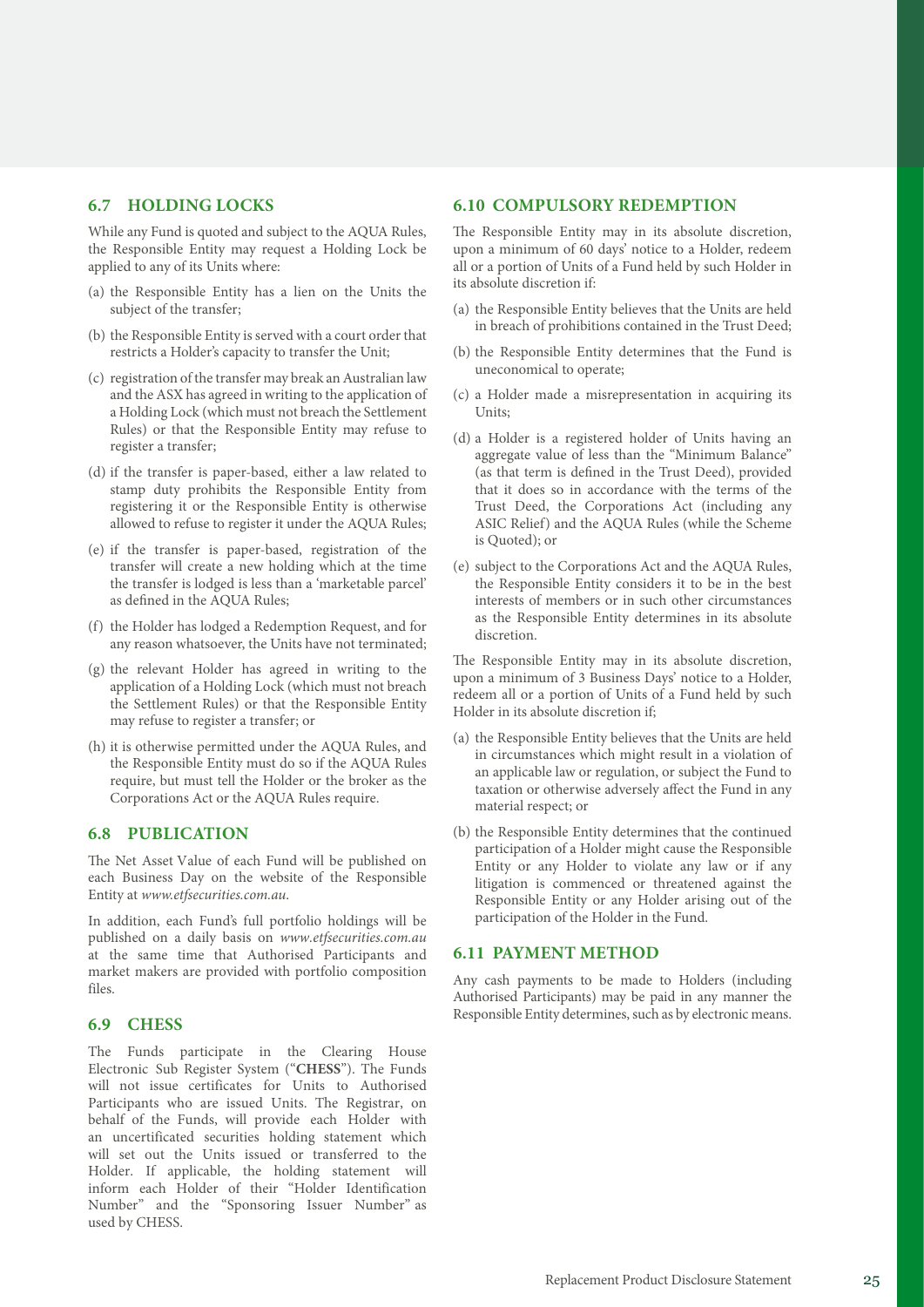# 7. Valuation and Unit Pricing

# **7.1 NET ASSET VALUE**

The amount per Unit payable from or to an Authorised Participant upon a Creation or Redemption is calculated by reference to the Net Asset Value of the relevant Fund to which it relates. The Net Asset Value of a Fund is calculated by totalling the values of each of the assets of that Fund and deducting from such total all Liabilities attributable to the Relevant Fund.

The Net Asset Value per Unit will then be determined using the following formula:

NET ASSET VALUE OF THE PARTICULAR FUND

NUMBER OF UNITS OF THE PARTICULAR FUND ON ISSUE

with each input calculated as at the Valuation Time for that Fund. The Net Asset Value of each Fund will be an amount determined in AUD and will be published on the Responsible Entity's website at *[www.etfsecurities.com.au](https://www.etfsecurities.com.au)*. The Net Asset Value will be calculated at the Valuation Time on each Dealing Day.

# **7.2 INDICATIVE NET ASSET VALUE PER UNIT**

As at the date of this PDS, the Responsible Entity does not intend to make available an estimated indicative Net Asset Value per Unit ("**iNAV**") for all of the Funds. However, if the Responsible Entity decides to provide an indicative Net Asset Value per Unit ("**iNAV**") for a particular Fund it will publish the iNAV on the Responsible Entity's website (*[www.etfsecurities.com.au](https://www.etfsecurities.com.au)*) on each Dealing Day. The iNAV will be calculated based upon information available to the Responsible Entity or its designate during the Dealing Day or any portion of the Dealing Day from time to time, and for informational purposes only. Any iNAV is not, and should not be taken to be or relied on as being, the value of a Unit or the price at which Units may be applied for or redeemed, or bought or sold on the ASX, and may not reflect the true value of a Unit. Investors interested in applying for or redeeming Units, or buying or selling Units on the ASX, should not rely on any iNAV which is made available in making investment decisions but should consider other market information and relevant economic factors. Neither the Responsible Entity nor any designate or other service provider to the Responsible Entity shall be liable to any person who relies on the iNAV. No assurance can be given that any iNAV will be published continuously, will be up to date or free from error.

# **7.3 LIABILITIES OF THE FUNDS**

The Responsible Entity expects that the only liabilities that will be incurred by each Fund will be the Management Fees and certain expenses set out in Section 8 (*Fees and Expenses*).

# **7.4 VALUATION POLICY**

It is expected that a Fund's assets will consist largely of a portfolio of shares along with cash and derivative contracts from time to time.

Shares will be valued at their official closing level on their Primary Exchange.

Cash will be valued at its notional value in AUD at the Valuation Time.

The value of derivative contracts will be valued by the counterparty, acting at arms-length. The valuations will depend on factors including the change in the level of the Index and/or the constituent shares, the time remaining to maturity, the volatility of the Index and/or the constituent shares and prevailing interest rates.

To the extent any of a Fund's assets are denominated in a currency other than AUD, their value shall be calculated in AUD using the prevailing exchange rate at the relevant Valuation Time, as determined by the Responsible Entity. In determining the Net Asset Value of a Fund and the Net Asset Value per Unit of a Fund, the Administrator will follow the valuation policy as set out above. For the purpose of calculating the Net Asset Value of a Fund, the Administrator shall, and shall be entitled to, rely on, and will not be responsible for the accuracy of, financial data furnished to it by the Responsible Entity, market makers and/or independent third party pricing services. The Administrator may also use and rely on industry standard financial models in pricing any of a Fund's securities or other assets. If and to the extent that the Responsible Entity is responsible for or otherwise involved in the pricing of any of a Fund's portfolio securities or other assets, the Administrator may accept, use and rely on such prices in determining the Net Asset Value of a Fund and shall not be liable to a Fund or Holders and in so doing.

The valuation methods applied by the Responsible Entity to value a Fund's assets and liabilities are consistent with applicable industry standards and result in Net Asset Value per Unit calculations that are independently verifiable. The Responsible Entity's Unit Pricing Policy contains further information about how it calculates the NAV per Unit.

This policy complies with ASIC requirements, and the Responsible Entity will observe this policy in relation to the calculation of the NAV per Unit and will record any exercise of discretion outside the scope of this policy. Investors can request a copy of the policy free of charge by contacting the Responsible Entity. Details of the daily Net Asset Value per Unit will be published by the Responsible Entity on its website at *[www.etfsecurities.com.au](https://www.etfsecurities.com.au)* on each ASX Trading Day.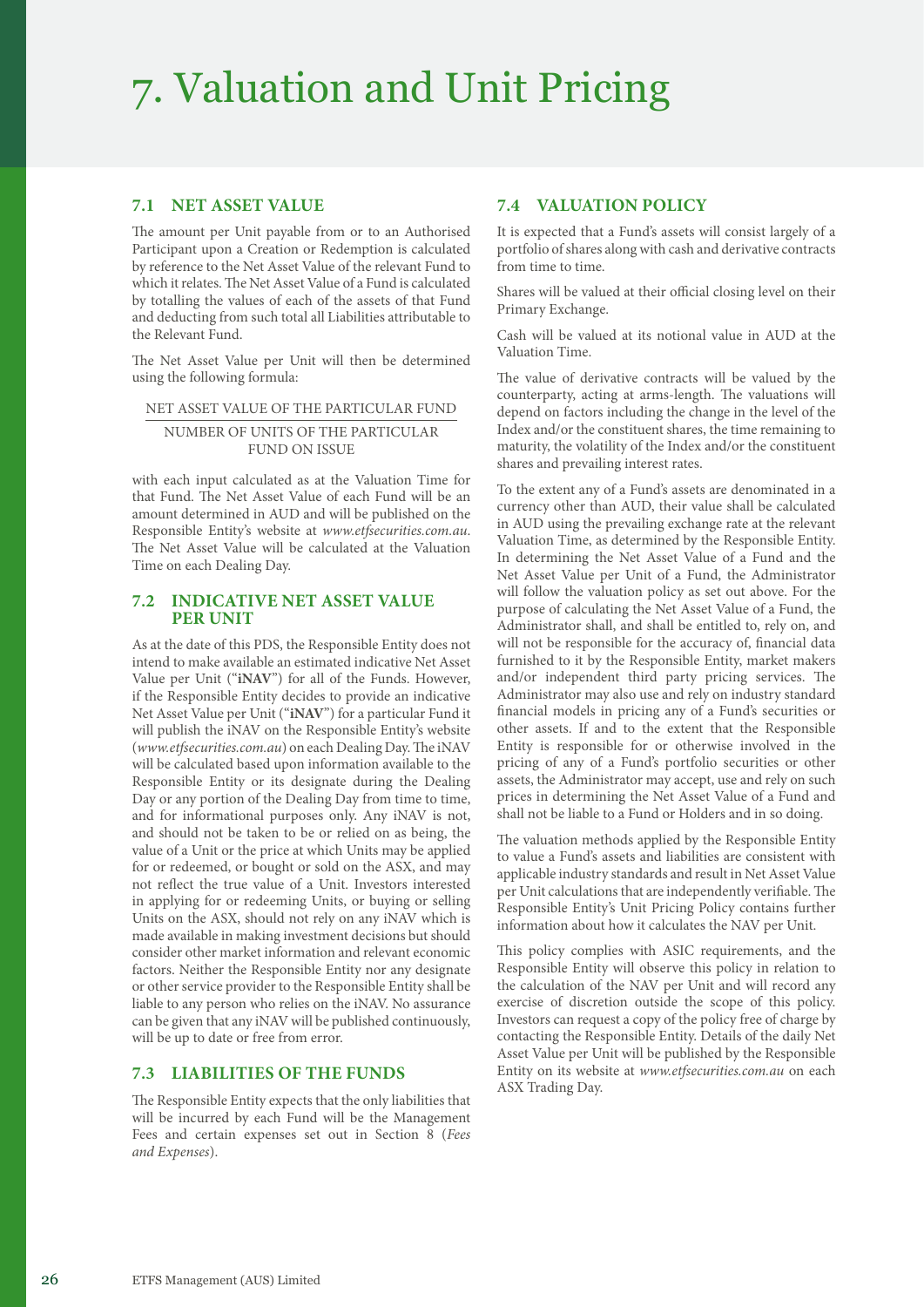# 8. Fees and Expenses

# **8.1 CONSUMER ADVISORY WARNING**

# **DID YOU KNOW?**

**Small differences in both investment performance and fees and costs can have a substantial impact on your long term returns. For example, total annual fees and costs of 2% of your investment balance rather than 1% could reduce your final return by up to 20% over a 30‑year period (for example, reduce it from \$100,000 to \$80,000). You should consider whether features such as superior investment performance or the provision of better member services justify higher fees and costs. You may be able to negotiate to pay lower contribution fees and management costs where applicable. Ask the fund or your financial adviser.**

# **TO FIND OUT MORE**

**If you would like to find out more, or see the impact of the fees based on your own circumstances, the Australian Securities and Investments Commission (ASIC) website (***www.moneysmart.gov.au***) has a managed investment fee calculator to help you check out different fee options.**

This document shows fees and other costs that you may be charged. These fees and costs may be deducted from your money, from the returns on your investment, or from the assets of a Fund as a whole. Information in relation to taxes is set out in another part of this document.

You should read all the information about fees and costs because it is important to understand their impact on your investment. The fees and costs for particular Funds are set out in the relevant Fund Supplement. Unless otherwise stated, all amounts specified in this PDS are inclusive of GST, net of any reduced input tax credits.

# **8.2 TYPES OF FEES OR COSTS**

The table below sets out the range of fees payable under this PDS. The specific amount of fees for each Fund is set out in the relevant Fund Supplement. Holders should refer to the Relevant Fund Supplement for more information.

| <b>TYPE OF FEE OR COST</b>                                                            | <b>AMOUNT</b>                                                                                                                                                                     | <b>HOW AND WHEN PAID</b>                                                                                                                                                                                                                                                                     |  |
|---------------------------------------------------------------------------------------|-----------------------------------------------------------------------------------------------------------------------------------------------------------------------------------|----------------------------------------------------------------------------------------------------------------------------------------------------------------------------------------------------------------------------------------------------------------------------------------------|--|
| Fees when your money moves in or out of the Fund:                                     |                                                                                                                                                                                   |                                                                                                                                                                                                                                                                                              |  |
| <b>Establishment fee:</b> The fee<br>to open your investment.                         | Nil.                                                                                                                                                                              | Not applicable.                                                                                                                                                                                                                                                                              |  |
| <b>Contribution fee:</b> The fee on<br>each amount contributed to<br>your investment. | <b>Authorised Participants:</b><br>\$150-1750, plus (in the case of<br>an in specie creation request)<br>up to 0.5% of the aggregate<br>subscription amount<br>Other Holders: \$0 | A fee payable only by Authorised Participants to<br>the Responsible Entity and may be deducted from<br>the subscription amount. For the contribution<br>fee applicable to a particular Fund, please see the<br>relevant Fund Supplement.<br>The amount of the In Specie Transaction Fee will |  |
|                                                                                       |                                                                                                                                                                                   | be made available to Authorised Participants prior<br>to transacting.                                                                                                                                                                                                                        |  |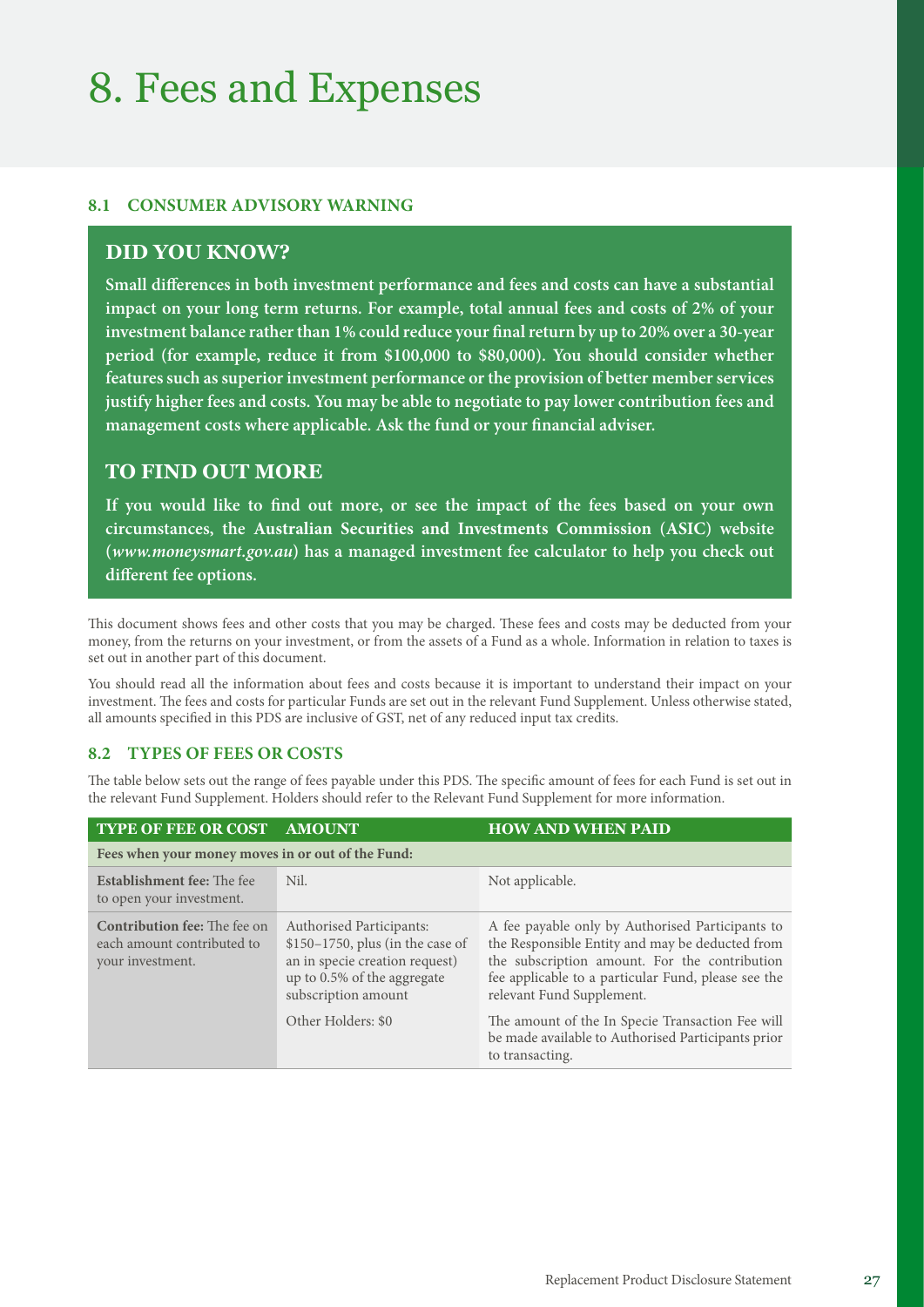# 8. Fees and Expenses

| TYPE OF FEE OR COST                                                             | <b>AMOUNT</b>                                                                                                                                          | <b>HOW AND WHEN PAID</b>                                                                                                                                                                                                                                                    |
|---------------------------------------------------------------------------------|--------------------------------------------------------------------------------------------------------------------------------------------------------|-----------------------------------------------------------------------------------------------------------------------------------------------------------------------------------------------------------------------------------------------------------------------------|
| Withdrawal fee: The fee on<br>each amount you take out of<br>your investment.   | Authorised Participants:<br>\$150-\$1750, plus (in the case<br>of an in specie redemption<br>request) up to 0.5% of the<br>aggregate redemption amount | A fee payable only by Authorised Participants to<br>the Responsible Entity and may be deducted from<br>the redemption amount. For the redemption fee<br>applicable to a particular Fund, please see the<br>relevant Fund Supplement.                                        |
|                                                                                 | Other Holders: \$0                                                                                                                                     | The amount of the In Specie Transaction Fee will<br>be made available to Authorised Participants prior<br>to transacting.                                                                                                                                                   |
| <b>Exit fee:</b> The fee to close<br>your investment.                           | Nil.                                                                                                                                                   | Not applicable.                                                                                                                                                                                                                                                             |
| <b>Management Costs:</b>                                                        |                                                                                                                                                        |                                                                                                                                                                                                                                                                             |
| <b>Management Costs:</b><br>The fees and costs for<br>managing your investment. | 0.35%-0.69% of the Net Asset<br>Value of the Fund                                                                                                      | As at the date of this PDS, the management costs<br>of the Fund consist of the following components:                                                                                                                                                                        |
|                                                                                 |                                                                                                                                                        | Management fee                                                                                                                                                                                                                                                              |
|                                                                                 |                                                                                                                                                        | 0.35%-0.69% per annum of the Fund's Net Asset<br>Value                                                                                                                                                                                                                      |
|                                                                                 |                                                                                                                                                        | The management fee is calculated and accrued<br>daily as a percentage of the Fund's Net Asset Value,<br>and reflected in the daily Net Asset Value per Unit.<br>The amount is deducted from the Fund's assets<br>monthly in arrears after the end of the relevant<br>month. |
|                                                                                 |                                                                                                                                                        | Plus                                                                                                                                                                                                                                                                        |
|                                                                                 |                                                                                                                                                        | <b>Indirect costs</b>                                                                                                                                                                                                                                                       |
|                                                                                 |                                                                                                                                                        | 0.00% per annum of the Fund's Net Asset Value.                                                                                                                                                                                                                              |
|                                                                                 |                                                                                                                                                        | For the management costs applicable to a particular<br>Fund, please see the relevant Fund Supplement.                                                                                                                                                                       |
| <b>Service fees:</b>                                                            |                                                                                                                                                        |                                                                                                                                                                                                                                                                             |
| Switching fee: The fee<br>for changing investment<br>options.                   | Nil.                                                                                                                                                   | Not applicable.                                                                                                                                                                                                                                                             |

\*A buy/sell spread and Transaction Costs may also apply. Please see Section 8.3 (*Additional Explanation of Fees and Costs*) for more information.

Any of the Fees set out above may in some cases and if permitted by applicable laws and regulations be negotiated with certain investors.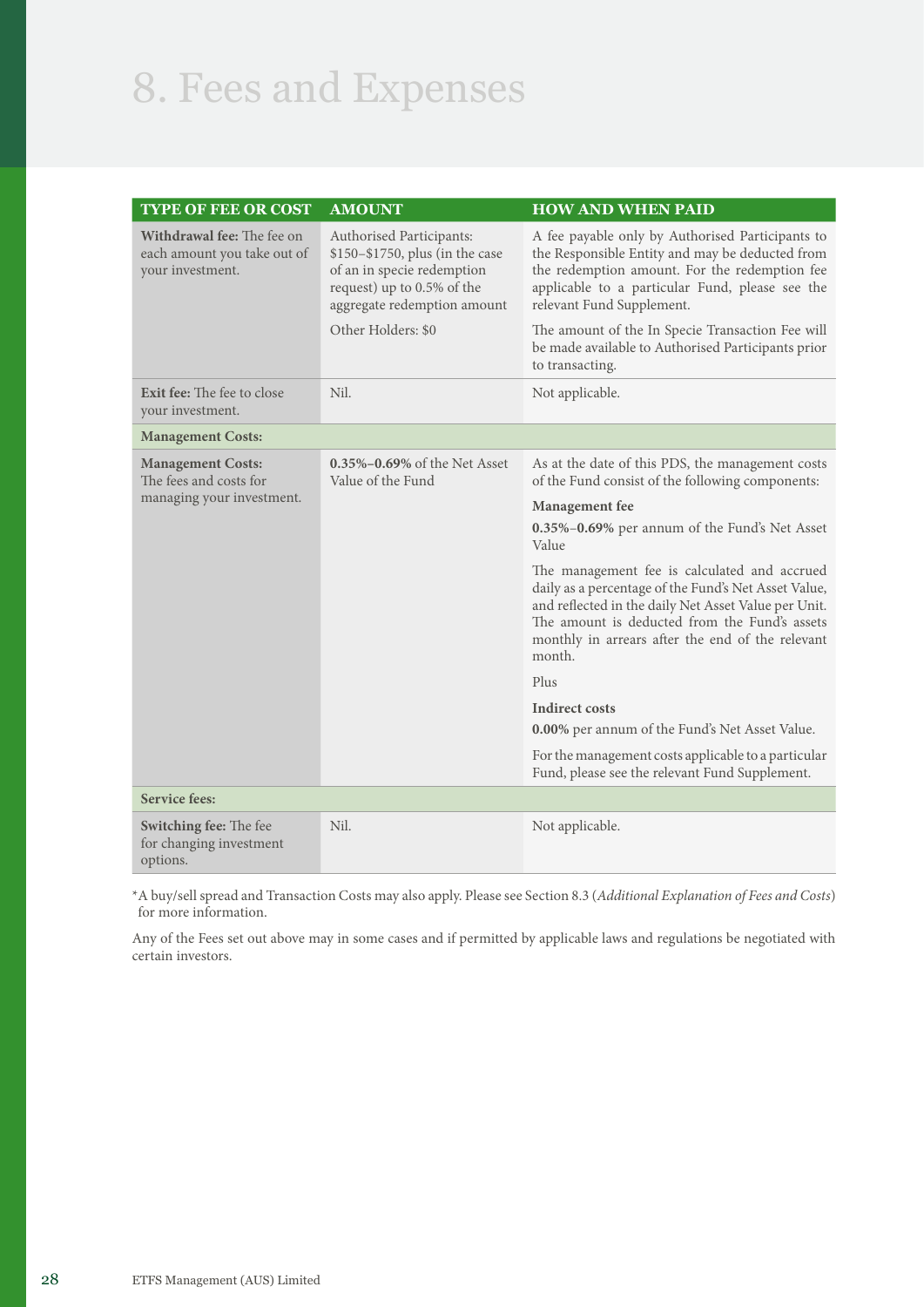# **8.3 EXAMPLE IMPACT OF FEES ON THE NET ASSET VALUE ON A FUND**

This table gives an example of how fees and costs in a Fund can affect your investment over a one-year period. You should use these tables to compare this product with other managed investment products.

| <b>EXAMPLE - ETFS</b><br><b>SEMICONDUCTOR ETF</b> | <b>AMOUNT</b>                                   | <b>BALANCE OF \$50,000 WITH</b><br><b>A CONTRIBUTION OF \$5,000</b><br><b>DURING YEAR*</b>                                                                   |
|---------------------------------------------------|-------------------------------------------------|--------------------------------------------------------------------------------------------------------------------------------------------------------------|
| <b>Contribution Fee</b>                           | \$650 if you are an<br>Authorised Participant*  | For every additional \$5,000 you put in, you will be<br>charged:                                                                                             |
|                                                   |                                                 | > \$650 if you are an Authorised Participant; and                                                                                                            |
|                                                   |                                                 | > \$0 if you are not an Authorised Participant.                                                                                                              |
| <b>PLUS Management Costs</b>                      | 0.57% per annum of the<br>Net value of the Fund | AND for every \$50,000 you have in the Fund you be<br>charged \$285 per year                                                                                 |
| <b>Equals Cost of Fund</b>                        |                                                 | If you had an investment of \$50,000 at the beginning<br>of the year and you put in an additional \$5,000 during<br>that year, you would be charged fees of: |
|                                                   |                                                 | > \$935 if you are an Authorised Participant; and                                                                                                            |
|                                                   |                                                 | > \$285 if you are not an Authorised Participant.                                                                                                            |
|                                                   |                                                 | What it costs you incur will depend on if you are an<br>Authorised Participant, the Fund you invest in and<br>the fees you negotiate.                        |

\*\*We have assumed that the \$5,000 contribution is made by way of a cash subscription on the last day of the year. If you subscribe by way of an in specie subscription, you may also be charged an In Specie Transaction Fee.

\*\*Please note that this is an example only. In practice, the actual investment balance of a Holder will vary daily and the actual fees and expenses we charge are based on the value of a Fund, which fluctuates daily. Also note that the Management Fee and Creation Fee may be different from Fund to Fund and will be specified in the relevant Fund Supplement.

#### **8.4 ADDITIONAL EXPLANATION OF FEES AND COSTS**

# **Creation and Redemption Fees**

Fees as set out in the relevant Fund Supplement will be charged to Authorised Participants in respect of all Creation Requests and Redemption Requests (subject to the discretion of the Responsible Entity to waive such fees in whole or in part).

Creation Fees and Redemption Fees are paid to the Responsible Entity out of the subscription amount or redemption amount. The Responsible Entity may waive or vary the Creation and Redemption Fees at any time provided that any increase in these fees shall only be done following 30 days' notice given to Authorised Participants announcement on the ASX Market Announcements Platform.

The Creation and Redemption Fees are not deducted from the assets of a Fund and do not therefore affect the Net Asset Value of the Funds.

Authorised Participants may also be charged an 'In Specie Transaction Fee' by the Responsible Entity upon receipt of an in specie Creation Request or in specie Redemption Request up to 0.5% of the aggregate subscription amount or redemption amount. The amount of this fee will be made available to Authorised Participants prior to transacting and will be paid out of the subscription amount or redemption amount.

# **Management Costs**

The management costs for the Fund include all relevant ongoing fees and other costs involved in managing the Fund. The management costs are made up of the Management Fee, recoverable expenses (if any) and indirect costs (if any).

#### **Management Fee**

The Management Fee is charged by the Responsible Entity for overseeing each Funds' operations, providing access to each Fund, and managing their investment strategies. The Management Fee accrues daily in the Net Asset Value of each Fund and is payable to the Responsible Entity in arrears after the end of the relevant month.

The Management Fee applicable to each Fund is set out in the relevant Fund Supplement.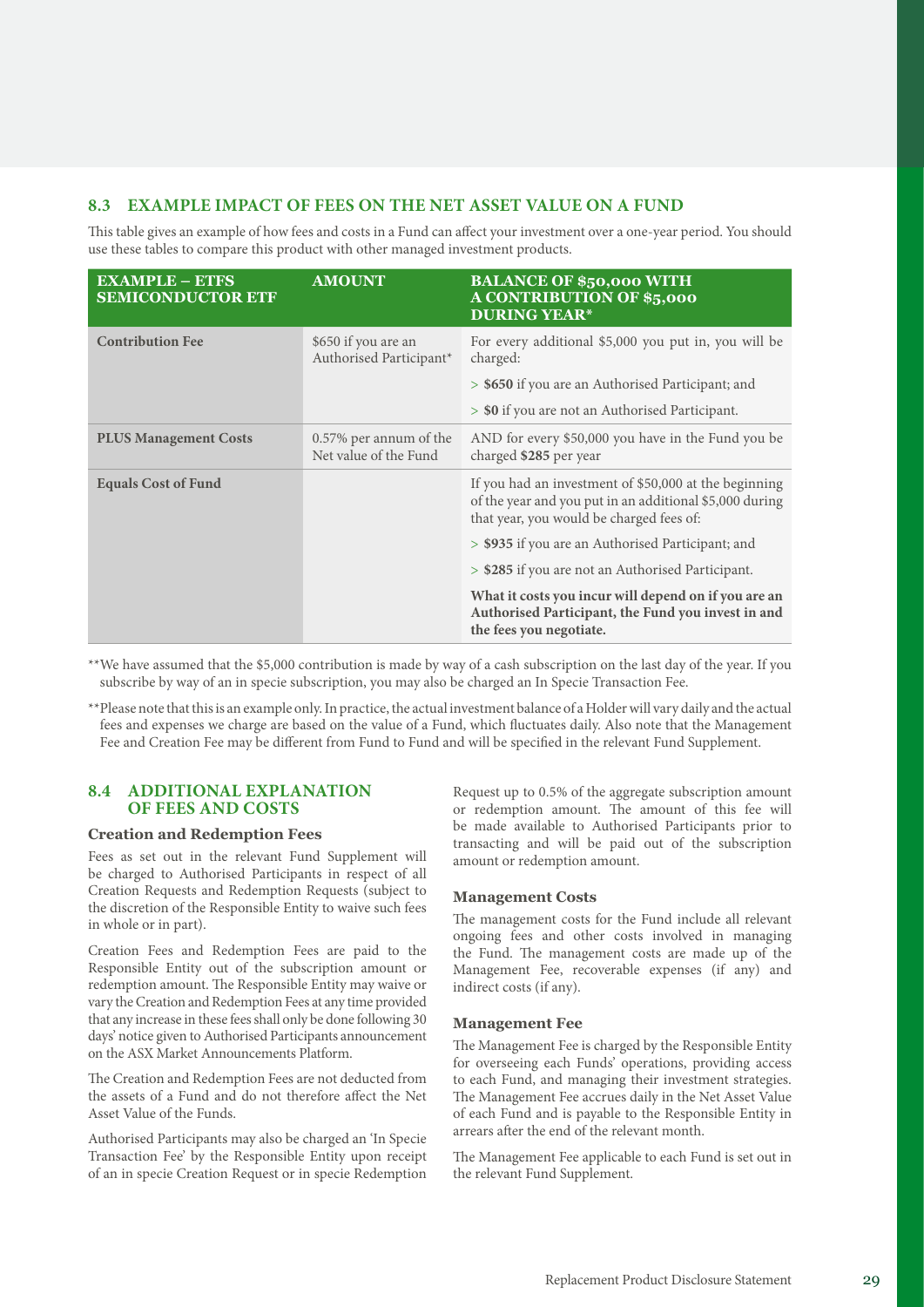# 8. Fees and Expenses

#### **Recoverable expenses**

The recoverable expenses represent the operating expenses incurred in the operation of the Fund, which may be recovered by the Responsible Entity.

For all of the Funds the Responsible Entity shall pay from its Management Fee the customary administrative expenses of the relevant Funds, including levies, duties and fees of other service providers (but excluding Transaction Costs, see below).

The Responsible Entity shall also be entitled to recover from the assets of the relevant Fund:

- > any costs, fees and expenses incurred in respect of any extraordinary matters relating to that Fund including without limitation any investigations, disputes, legal or arbitration proceedings, claims (other than the usual claims of undisputed subscription or redemption payments), any Holders' meetings convened in taking action to comply with additional regulatory requirements; and
- > any costs, fees and expenses incurred in restricting or terminating the relevant Fund.

Where a Fund has been newly established, the above maximum figures reflect the recoverable expenses that the Responsible Entity, as at the date of this PDS, reasonably estimates will apply for the current financial year (adjusted to reflect a 12 month period). Where a Fund is not newly established, this maximum figure reflects the recoverable expenses that were actually incurred by the Fund in the previous financial year.

#### **Indirect Costs**

Indirect costs are any amounts that we know or where required, reasonably estimate, will reduce the Fund's returns that are paid from the Fund's assets (other than the management fee, recoverable expenses, and transactional and operational costs) or that are paid from the assets of any interposed vehicle (such as an underlying fund) in which the Fund may invest.

The Responsible Entity, as at the date of this PDS, reasonably estimates that the indirect costs of each Fund is 0.00% of the Net Assets of the Fund. Where a Fund has been newly established, this figure reflects the indirect costs that the Responsible Entity, as at the date of this PDS, reasonably estimates will apply for the current financial year (adjusted to reflect a 12 month period). Where a Fund is not newly established, this figure reflects the indirect costs that were actually incurred by the Fund in the previous financial year.

# **Transaction Costs**

These are the Transaction Costs which will apply either to a Creation or Redemption of Units in a Fund by an Authorised Participant or other costs associated with the Fund's portfolio, such as commissions and the cost of rebalancing the portfolio in line with underlying Index. These costs are an additional cost and are not included in the management costs.

These Transaction Costs for each Fund are between 0.05% and 0.60% p.a. of the Net Asset Value of each Fund. For the Transaction Costs applicable to a particular Fund, please see the relevant Fund Supplement. Where a Fund has been newly established, this figure reflects the Transaction Costs that the Responsible Entity, as at the date of this PDS, reasonably estimates will apply for the current financial year (adjusted to reflect a 12 month period). Where a Fund is not newly established, this figure reflects the Transaction Costs that were actually incurred by the Fund in the previous financial year.

In relation to a Creation or Redemption, the Transaction Costs will be charged to the relevant Authorised Participants to:

- > ensure that other Holders in a Fund are not adversely affected by transaction costs in respect of the creation or redemption of new Units. As the level of the relevant Index does not reflect transaction costs in relation to executing the underlying basket (i.e. third party brokerage costs etc), an Authorised Participant must pay these costs to limit any tracking error arising from a Creation or Redemption; and
- > take into account market movements and movement of foreign exchange rates during the Creation or Redemption process and ensure that the amount paid/ received reflects the true value of the Units.

Other Transaction Costs, such as those associated with rebalancing of the portfolios to track the Index, are expensed to the Fund and have a negative impact on the NAV of the Fund. These net Transaction Costs include expenses such as brokerage, commission, spreads and interest. These net Transaction Costs vary from year to year, depending upon the turnover involved in Index rebalances and other events, such as corporate actions, that require the Responsible Entity to trade on behalf of the Funds.

These net Transaction Costs for each Fund are between 0.01% and 0.10% p.a. of the Net Asset Value of each Fund. For the net Transaction Costs applicable to a particular Fund, please see the relevant Fund Supplement. Where a Fund has been newly established, this figure reflects the net Transaction Costs that the Responsible Entity, as at the date of this PDS, reasonably estimates will apply for the current financial year (adjusted to reflect a 12 month period). Where a Fund is not newly established, this figure reflects the net Transaction Costs that were actually incurred by the Fund in the previous financial year. These amounts reflect the total Transactional Costs of each Fund less the amounts recovered from Authorised Participants at the time of their subscription or redemption.

# **Buy‑Sell Spread**

Where you buy or sell Units on the ASX, the buy-sell spread (being the difference between the buy-price and the sale-price) is retained by the market maker or other counterparty (not the Responsible Entity). The buy-sell spread may change at any time without notice. The buy-sell spread does not represent a separate fee charged to a Holder or potential Holder, and instead reduces the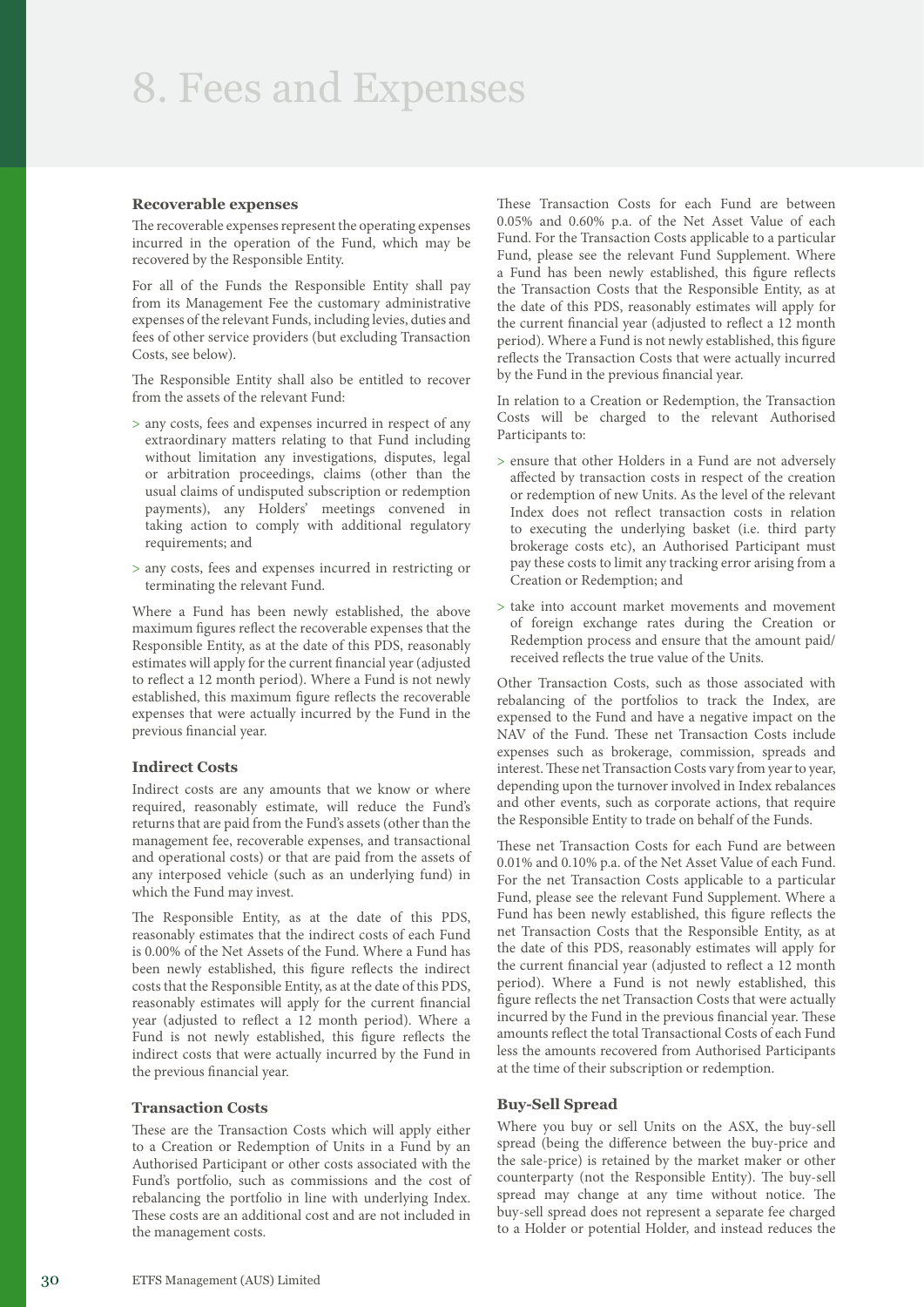amount that a Holder receives from the sale of their Units to the market maker, or, in the case of a potential Holder, increases the price of the Units.

#### **Failure to Deliver Costs**

As described in Section 6 (*Trading of Units*) an Authorised Participant that fails to deliver to the Responsible Entity the amount of cash or securities required in relation to a Creation Request may be required to pay a fee at least equal to the closing value of such undelivered securities on the relevant Dealing Day. The Responsible Entity will have the right to sell or redeem all or part of the Authorised Participant's holding of Units in a Fund (or any other Fund) in order to meet some or all of these charges.

Additionally, an Authorised Participant that fails to deliver to the Responsible Entity the Units the subject of a Redemption Request may be required to pay a fee at least equal to the costs or losses incurred by the Responsible Entity or the relevant Fund in connection with the original Redemption Request.

#### **Brokerage and commissions**

Investors may buy and sell Units through financial intermediaries who may impose transaction, brokerage, administrative or other direct fees, which fees would not be imposed if Units were purchased directly from the relevant Fund. Investors should contact their financial intermediaries for further details of these fees and charges.

#### **Changes in fees and expenses**

The fees and expenses associated with an investment in Units of a Fund may be changed at the discretion of the Responsible Entity. However, any increase in any fees will only be made following the expiry of 30 days' notice given to Holders by way on an announcement on the ASX Market Announcements Platform.

As at the date of this PDS, the Responsible Entity has no intention of changing any of the fees described herein.

#### **Government taxes and duties**

Government taxes and duties may be applied as appropriate. In addition to the fees and costs described in this section, standard government fees, duties and bank charges may also apply such as stamp duties. Some of these charges may include additional GST and will apply to your investments and withdrawals as appropriate. Please refer to Section 11 of this PDS.

#### **Rebates**

The Responsible Entity may, from time to time, agree to pay, on behalf of investors, their brokerage costs to their broker. An investor's broker will inform investors that the Responsible Entity is paying their brokerage, and the investor will not need to pay any brokerage for buying or selling Units via ASX.

#### **Differential Fee**

Wholesale investors who wish to discuss the waiver or rebating of fees should contact the Responsible Entity on +61 2 8311 3488.

#### **Maximum Fees**

The maximum fees that the Responsible Entity may charge under the Constitution are as follows:

- > In-Specie Transaction Fee 2.0% of the subscription price or redemption price (as applicable);
- > Creation Fee \$3,500;
- > Redemption Fee \$3,500;
- > User Pays Fees an amount equal to any cost incurred in relation to: (a) an entitlement to a payment to or from the Fund in respect of an investor; or (ii) any act or omission of the Responsible Entity where the investor requested the Responsible Entity took such action or omitted to take such action, which the Responsible Entity considers should be borne by that investor.
- > Management Fee 2% per annum of the Net Asset Value of the Fund

These maximum fees would apply if the Responsible Entity chose to increase the fees disclosed in this PDS to the maximums specified. Any such change would require prior 30 days notice to investors. Any waiver of any fee could be for the entire amount of the fee. Any such waiver would not apply if the investor is not eligible for, or has not negotiated and agreed such waiver with the Responsible Entity as outlined in Section 10.13 (*Differential Fee Relief*).

Despite these maximum fees, the fees payable by investors in relation to their investment are as otherwise disclosed in this Section 8, subject to agreement by the Responsible Entity to any fee waiver with any wholesale client, as outlined in section 10.13 (*Differential Fee Relief*).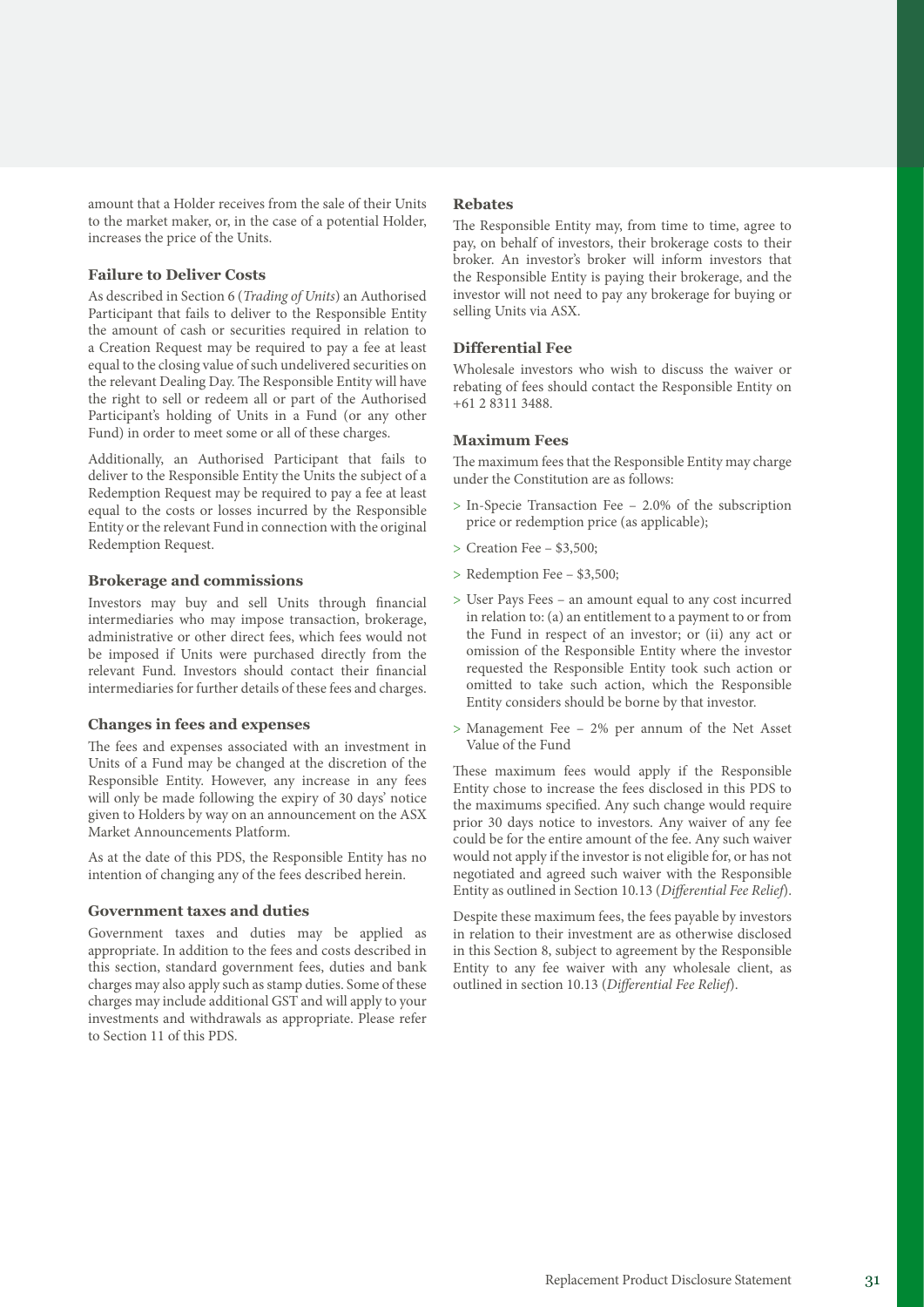# 9. Distributions

# **9.1 REGULAR DISTRIBUTIONS OF INCOME**

Holders in a Fund at the end of a distribution period are entitled to a pro-rata share of the distributable income of a Fund (including from any interests earned on the bank accounts of the Fund) based on the number of Units held at the end of the distribution period.

The frequency and timing of distributions for each Fund are set out in the relevant Fund Supplement. The amount of each distribution will vary depending on the income generated by the assets of a Fund and there may be periods when a Fund does not pay a distribution. There is no guarantee that any Fund will receive any income and make any distribution to Holders.

Distributions are expected to be paid to Holders within 30 days of the end of the distribution period.

Distributions may be reinvested under the Distribution Reinvestment Plans as described below.

# **9.2 ANNUAL TAX STATEMENT**

At the end of each financial year the Responsible Entity will issue a tax statement to each Holder of a Fund entitled to distributable income during a financial year. The tax statement will detail the amount and composition of the taxable income of that Fund which has been attributed to the Holder for inclusion in the Holder's income tax return as well as any adjustments required to be made to the Holder's cost base.

#### **9.3 DISTRIBUTION REINVESTMENT PLAN**

A Distribution Reinvestment Plan is available to eligible Holders. Participation in the Distribution Reinvestment Plan is subject to the rules of the Distribution Reinvestment Plan policy document available from the website of the Responsible Entity at *[www.etfsecurities.com.au](https://www.etfsecurities.com.au)*. Holders can choose to:

- (a) participate in the Distribution Reinvestment Plan, where all distributions are reinvested in additional Units in the same Fund; or
- (b) have their distributions paid directly into a nominated bank account in cash (via electronic funds transfer).

Partial reinvestment will not be available.

Holders can notify the Registrar which of the above alternatives they wish to elect by completing the relevant forms. Details regarding when Holders' elections must be notified as above, for a particular distribution, will generally be announced via the ASX Market Announcements Platform.

If a Holder does not elect one of the above alternatives, distributions will automatically be paid in cash.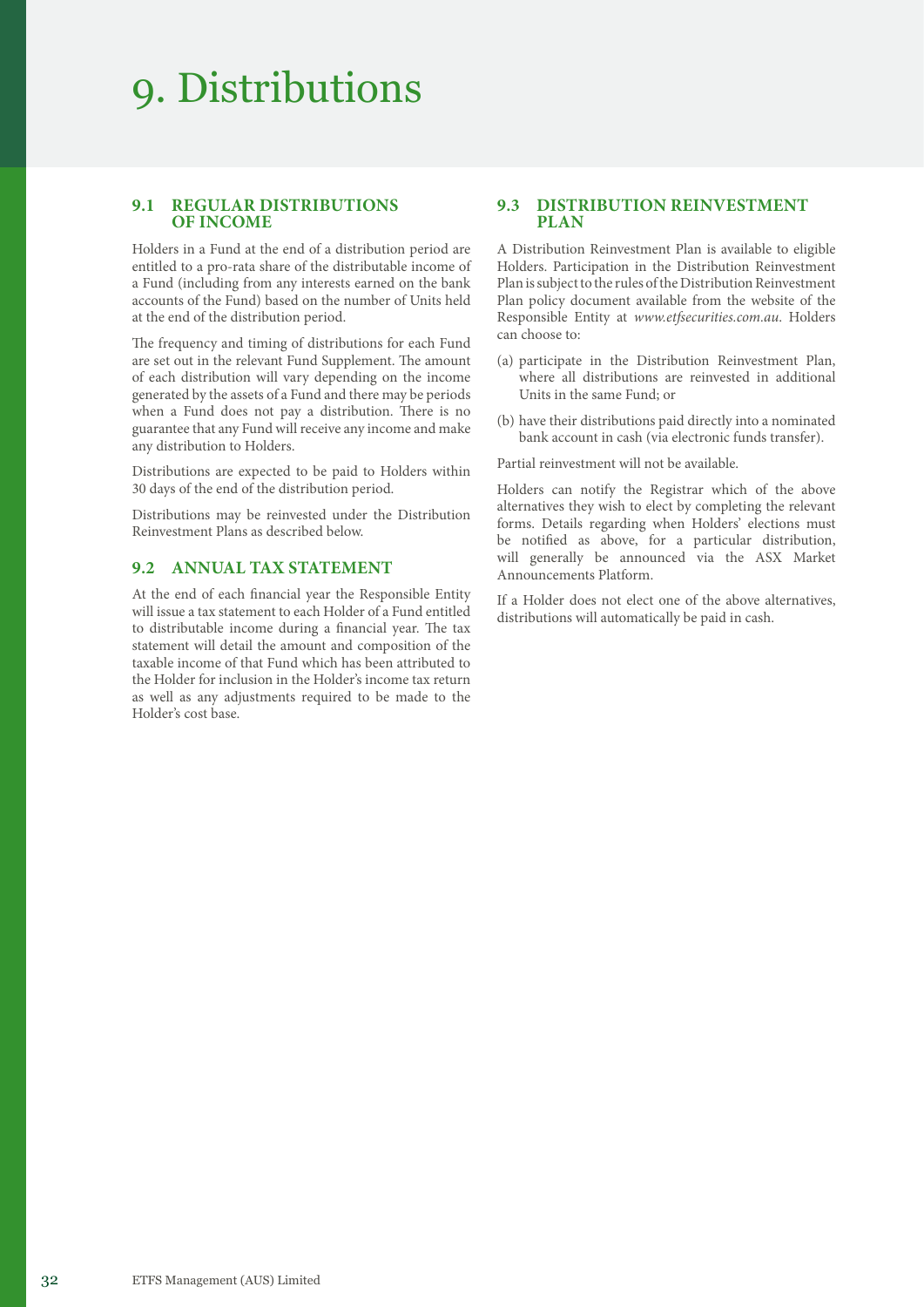# 10. Additional Information

# **10.1 SERVICE PROVIDERS TO THE FUNDS**

#### **(a) The Administrator**

The Administrator will perform certain administrative, accounting, and other services to the Funds, subject to the overall supervision of the Responsible Entity.

Pursuant to the Master Services Agreement, the Administrator is responsible, subject to the Responsible Entity's overall supervision, for matters pertaining to the day-to-day administration of the Funds, namely: (i) calculating net asset value of each Fund and the net asset value per Unit of each Fund (as the case may be) in accordance with the relevant valuation policies and procedures; and (ii) maintaining each Fund's financial books and records so far as may be necessary to give a complete record of all transactions carried out by each Fund.

#### **(b) The Registrar**

Computershare Investors Services Pty Limited has been appointed as the Registrar of the Funds under the Registrar Agreement.

The services to be provided by the Registrar will include (i) verifying the identity of prospective investors in accordance with applicable anti-money laundering policies and procedures, (ii) maintaining each of the Fund's register of Holders, (iii) generally performing actions related to the issuance, transfer and redemption of the Units, (iv) furnishing annual financial statements and tax statements, and (v) performing certain other administrative and clerical services in connection with the Funds as agreed between the Responsible Entity and the Registrar.

#### **(c) The Custodian**

The Hongkong and Shanghai Banking Corporation Limited, Sydney Branch has been appointed as the Custodian of the assets of the Funds under the Custodian Agreement. The Custodian provides custodial services to the Responsible Entity, including the holding of the assets of each of the Funds.

#### **(d) The Authorised Participants**

Only Authorised Participants can create Units directly with a Fund. A person can only be an Authorised Participant if it:

- > is a bank, securities house or other market professional approved by the Responsible Entity (in its absolute discretion);
- > has been approved by the Responsible Entity and entered into an Authorised Participant Agreement with the Responsible Entity.

The Authorised Participant Agreement sets out certain requirements which must be met by the Authorised Participant. These include participation in CHESS, compliance with certain selling restrictions in respect of the Units, maintenance of all applicable registrations and qualifications required to meet its obligations under the Authorised Participant Agreement and compliance with the Corporations Act, Operating Rules, and other applicable laws.

If the relevant requirements cease to be met by any such entity, the Responsible Entity may take such steps as it believes necessary to seek to ensure that the interests of the relevant Funds and Holders therein as a whole are protected (which may include rejecting any further Creation Requests from such entity). Holders should contact the Responsible Entity to ascertain the requirements for becoming an Authorised Participant.

The Responsible Entity intends to encourage a number of market participants to sign up as Authorised Participants from time to time.

The current Authorised Participants, who have been approved by the Responsible Entity, are listed on its website at *[www.etfsecurities.com.au](https://www.etfsecurities.com.au)*. The terms in relation to each Authorised Participant may be amended from time to time and may include commitments for an Authorised Participant to:

- > make markets on varying terms;
- > maintain particular maximum spreads and minimum lot sizes;
- > maintain an AFS Licence;
- > comply with ASX Rules, the Law and applicable legislation and regulations; and
- > satisfy the Anti-Money Laundering and Counter-Terrorism Financing program which the Responsible Entity has in place from time to time.

#### **(e) The Index Providers**

Each Index Provider has granted a licence to the Responsible Entity for use of each Index as the benchmarks for the Funds under the terms of Index License Agreements.

#### **(f) Market Maker**

The role of a market maker is to facilitate an orderly and liquid market in the Funds and to satisfy supply and demand for Units on the ASX. They do this by:

- > subject to certain conditions, providing liquidity to the market through acting as the buyer and seller of Units on the ASX during a significant part of the trading day; and
- > Creating and Redeeming Units directly with the Funds, which helps to ensure the number of Units on issue matches supply and demand.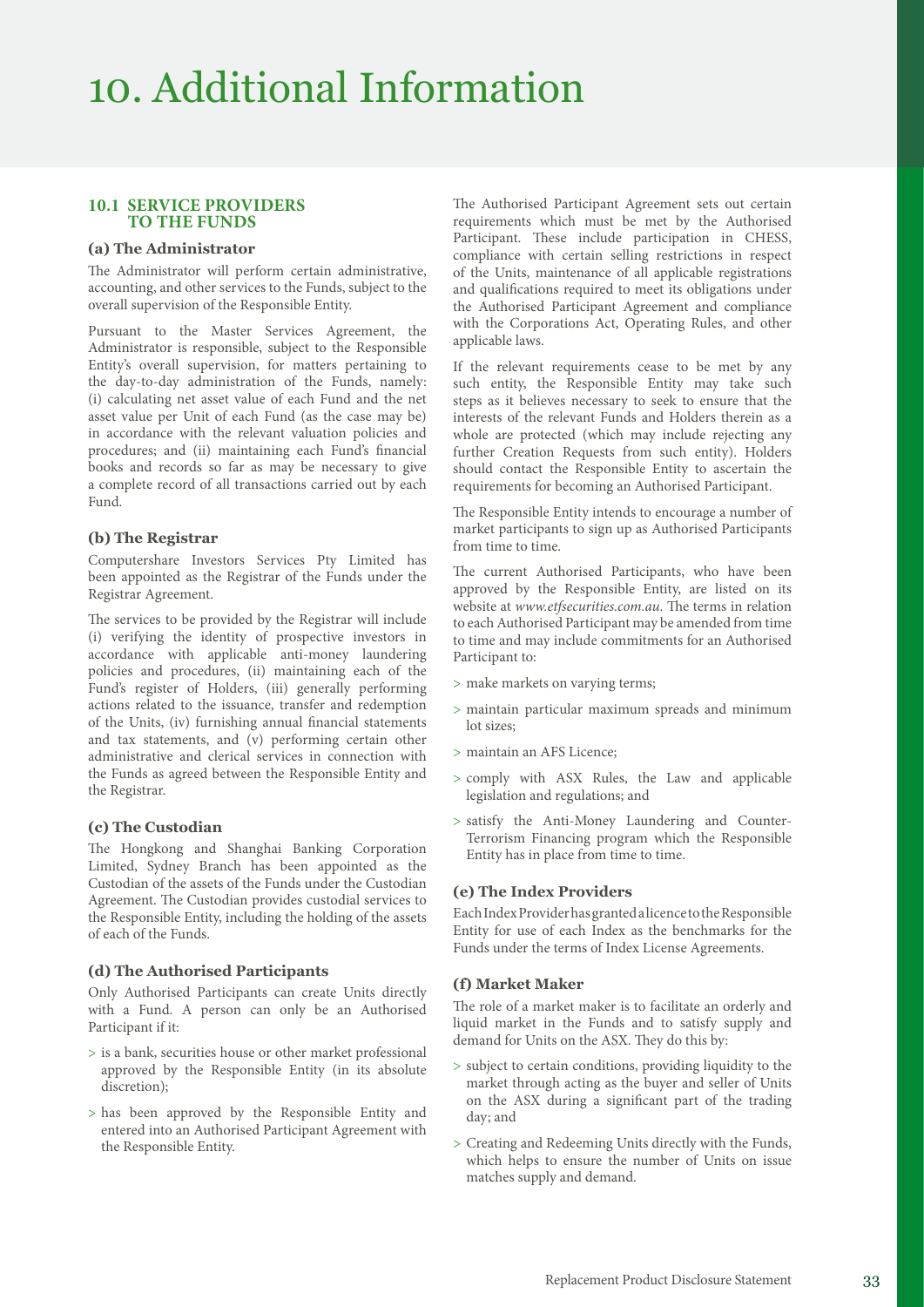# 10. Additional Information

The Responsible Entity intends to appoint market makers that:

- > have experience in making markets in exchange traded securities both in Australia and internationally;
- > have the necessary skill, expertise and financial capacity to perform market making functions; and
- > have appropriate contractual arrangements in place with the ASX to provide market making services.

To qualify for admission as an ASX participant, a firm must meet admission requirements set out in the ASX Operating Rules, which require the firm to hold an Australian financial services licence that authorises it to carry on its business as a market participant to satisfy ASX of various matters, including organisational competence and business integrity. The market maker(s) selected by the Responsible Entity from time to time will be listed on its website at *[www.etfsecurities.com.au](https://www.etfsecurities.com.au)*.

The market making arrangements to which the Responsible Entity is subject may limit or exclude any liability on the part of the market maker.

Generally, arrangements with a market maker will specify certain permitted circumstances in which the market making obligations may be suspended (such as operational disruptions, market disruptions or unusual conditions, including those which make the market maker's ability to perform the market making function impossible, impracticable or unduly onerous such as a fast market, other events set out in the ASX Operating Rules, the suspension or rejection by the Responsible Entity of applications for Units or redemption requests, or the market maker not having ASIC relief to allow short selling of Units). There can be no assurances that there will be a liquid market for the Units. The Responsible Entity has in place market making arrangements to assist in maintaining liquidity for the Fund on the ASX but the Responsible Entity cannot guarantee that a market maker will fulfil its obligations or that a market maker will continue to be appointed. The arrangements with the market maker may limit or exclude any liability on the part of the market maker. Subject to the AQUA Rules and agreements with market maker, the Responsible Entity may replace or terminate the market maker. The Responsible Entity may determine to no longer appoint market makers in respect of the Funds in circumstances where it is no longer required to do so under the AQUA Rules. A market maker will retain for its own account any trading profit and bear any loss which may be generated by its market making activities.

Difference between an Authorised Participant and market maker: An Authorised Participant is a person approved by the Responsible Entity in accordance with paragraph 10.1(d) above, which subject to certain terms and conditions has the ability to apply for and redeem Units directly with the Fund. A market maker agrees with the Funds to provide liquidity to the market through the Creation and Redemption of Units directly with the Funds, and the buying and selling of Units on the

secondary market, in accordance with the terms of the market-making arrangement.

#### **(g) Other Service Providers**

As at the date of this PDS, the Responsible Entity has appointed the service providers listed in the Corporate Directory of this PDS to provide services to the Funds. The service providers may be changed, or added to, at any time without notice to Holders.

#### **10.2 SUMMARY OF MATERIAL DOCUMENTS**

#### **(a) Trust Deeds of the Funds**

The operation of the Funds is governed under the Law and the Trust Deeds of the Funds which have been lodged with, and registered by the ASIC, as a managed investment scheme under Chapter 5C of the Corporations Act.

Each Trust Deed and the Corporations Act govern the rights and obligations of investors and the Responsible Entity. Each Trust Deed sets out the conditions under which each Fund will operate, terminate, and the rights, obligations and liability of the Responsible Entity.

Each Trust Deed also addresses matters such as Unit pricing, creations, redemptions and the transfer of Units, investors' rights, the Responsible Entity's powers to invest, borrow and generally manage the Funds, and the Responsible Entity's fee entitlement. Each Trust Deed provides that while the Units are quoted on AQUA, Holders may generally make transfers in any manner permitted by CHESS and the AQUA Rules.

A Unit confers a beneficial interest on the Holder in the assets of the relevant Fund but not an entitlement or interest in any particular part of each Fund or its assets. The Trust Deeds provide that the liability of each Holder is generally limited to the amount subscribed, or agreed to be subscribed by the Holder, for Units. Recourse of the Responsible Entity and a Fund's creditors is limited to the relevant Fund's assets.

The Responsible Entity may convene meetings of Holders at any time (e.g., to approve certain amendments to a Trust Deed or to wind up a Fund). Holders also have limited rights to call meetings and have the right to vote at any Holder meetings. Except where a Trust Deed provides otherwise, or the Corporations Act requires otherwise, a resolution of Holders must be passed by Holders who hold Units exceeding 50% of the value of the total value of all Units held by Holders who vote on the resolution. A resolution passed at a meeting of Holders held in accordance with a Trust Deed binds all Holders of the relevant Fund. No significant change to the investment objective will be made unless such change is approved by a resolution of Holders passed by Holders representing at least 75% of votes cast.

The Responsible Entity may alter a Trust Deed if it reasonably considers the amendments will not adversely affect investors' rights. Otherwise, the Responsible Entity must obtain investors' approval at a meeting of investors.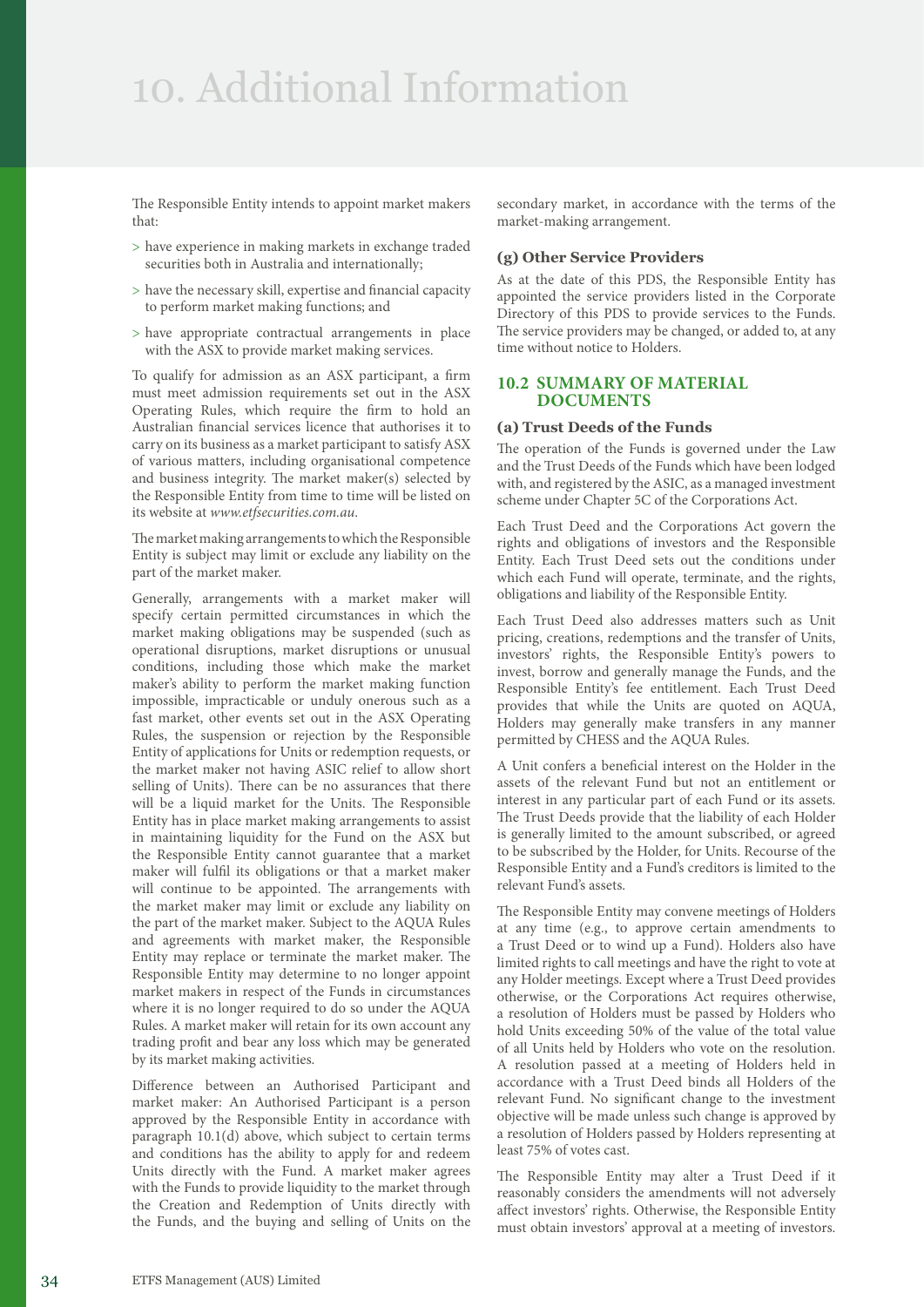Under each Trust Deed, if the Corporations Act or ASIC Relief (including ASIC Class Order) on which the Responsible Entity has determined it wishes to rely on or which is expressly applicable to the Funds and the Responsible Entity, requires a Trust Deed to contain certain provisions (the "**Regulatory Required Provisions**"), then to the extent Corporations Act allows, the Trust Deeds are taken to be amended so that the relevant Regulatory Required Provisions are included as separate provisions. The Holders authorise the Responsible Entity to make the amendments required in this respect in a deed and, if required, lodge it with ASIC. The Holders are deemed to agree that, subject to the Corporations Act, their rights under a Trust Deed do not include or extend to a right not to have that Trust Deed amended to comply with the relevant regulatory requirements or to include the Regulatory Required Provisions.

The Responsible Entity may retire or be required to retire (if investors representing at least 50% of the total votes that may be cast vote for its removal). No Units in a Fund may be issued after the 80th anniversary of the date of the relevant Trust Deed. The Responsible Entity may exercise its right to terminate the Funds earlier. Following the winding up of a Fund, the net proceeds will be distributed to Holders in that Fund.

The Responsible Entity of the Funds is indemnified out of the assets of the Funds for any liability incurred by it in properly performing or exercising any of its duties in relation to the Funds. To the extent permitted by the Fund's Trust Deed and at law, this indemnity includes any liability incurred as a result of any act or omission of a delegate or agent appointed by the Responsible Entity. The Funds may retain and pay out of any money in its hands all sums necessary to affect such an indemnity. Holders can inspect a copy of each of the Funds' Trust Deeds at the head office of the Responsible Entity during normal business hours or it will provide Holders with a copy free of charge.

The Responsible Entity may in its absolute discretion, upon a minimum of 60 days' notice to a Holder, redeem all or a portion of Units of a Fund held by such Holder in its absolute discretion if:

- (a) the Responsible Entity believes that the Units are held in breach of prohibitions contained in the relevant Trust Deed;
- (b) the Responsible Entity determines that the relevant Fund is uneconomical to operate;
- (c) a Holder made a misrepresentation in acquiring its Units;
- (d) a Holder is a registered holder of Units having an aggregate value of less than the Minimum Holding, provided that it does so in accordance with the terms of the relevant Trust Deed, the Corporations Act (including any ASIC Relief) and the AQUA Rules (while a Fund is Quoted);

(e) subject to the Corporations Act and the AQUA Rules, such other circumstances as the Responsible Entity determines in its absolute discretion.

The Responsible Entity may in its absolute discretion, upon a minimum of 3 Business Days' notice to a Holder, redeem all or a portion of Units held by such Holder in its absolute discretion if:

- (a) the Responsible Entity believes that the Units are held in circumstances which might result in a violation of an applicable law or regulation, or subject a Fund to taxation or otherwise adversely affect a Fund in any material respect; or
- (b) the Responsible Entity determines that the continued participation of a Holder might cause the Responsible Entity or any Holder to violate any law or if any litigation is commenced or threatened against the Responsible Entity or any Holder arising out of the participation of the Holder in the relevant Fund.

If practicable, the Responsible Entity will provide the Holder with a notice of an early redemption, and Holders who are Authorised Participants may lodge a valid Redemption Request within such time as the Responsible Entity in its discretion may specify. However, the Responsible Entity is under no obligation to do so.

#### **(b) The Custodian Agreement**

The Custodian Agreement between The Hongkong and Shanghai Banking Corporation Limited, Sydney Branch and the Responsible Entity provides that the assets will generally be held by the Custodian on trust for the Responsible Entity. The Custodian Agreement sets out the remainder of the terms and conditions upon which the assets of each Fund will be held. The Custodian Agreement complies with the regulatory requirements imposed in relation to custody of assets.

The Custodian Agreement has been entered into for an initial fixed term of 5 years. The Custodian is entitled to terminate the Custodian Agreement at any time upon 90 days' notice. The Custodian Agreement may be terminated by either party at any time, with immediate effect, in the event of material breach by the other party, which is not remedied within 30 days of notice being provided, or upon insolvency of a party. Under the terms of the Custodian Agreement, the Custodian is entitled to charge fees for its services. Any such fees are payable by the Responsible Entity out of the Management Fee that it received from the Funds.

# **(c) The Registrar Agreement**

The Registrar is appointed pursuant to the Registrar Agreement whereby the Registrar is responsible for supplying or procuring the supply of certain registrar services to the Funds as set out in the Registrar Agreement and for which the Responsible Entity agrees to pay the Registrar a fee out of its Management Fee.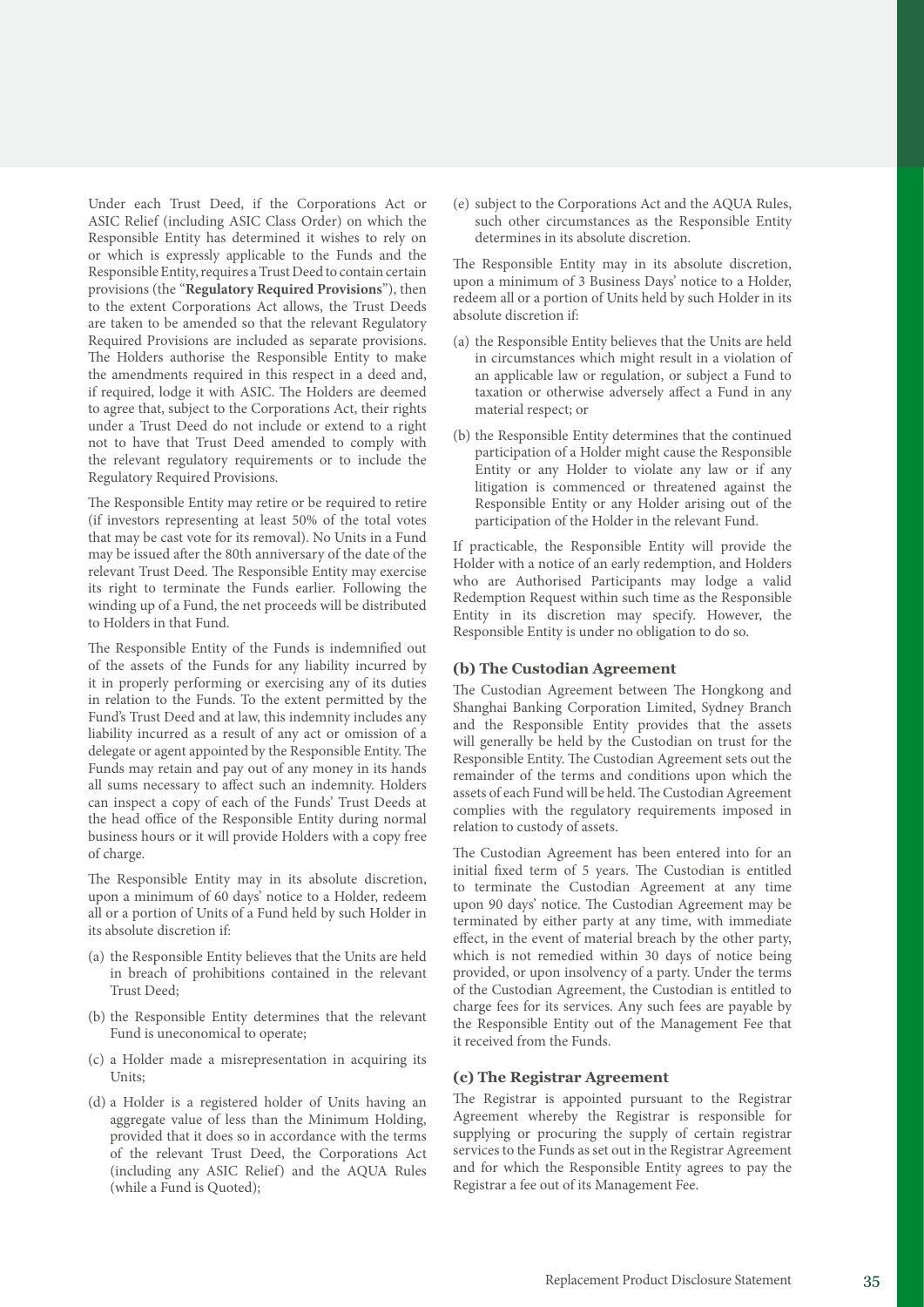# 10. Additional Information

Each of the Registrar and the Responsible Entity are entitled to terminate the Registrar Agreement after a fixed term of 2 years from the date of that agreement (or, in certain circumstances immediately upon written notice during such fixed term), in either case upon 6 months' written notice.

#### **(d) The Master Services Agreement**

The Master Services Agreement is between the Responsible Entity and The Hongkong and Shanghai Banking Corporation Limited, Sydney Branch. It sets out terms on which the Administrator undertakes to provide administrative services to the Responsible Entity in connection with the Units.

The Master Services Agreement has been entered into for an initial fixed term of 5 years. The Administrator is entitled to terminate the Master Services Agreement at any time upon 90 days' notice. The Master Services Agreement may be terminated immediately by either party with immediate effect, in the event of material breach by the other party, which is not remedied within 30 days of notice being provided, or upon insolvency of a party. Under the terms of the Master Services Agreement the Administrator is entitled to charge a fee for its services. Any such fee is payable by the Responsible Entity out of the Management Fee which it receives from the Funds.

#### **10.3 COMPLIANCE COMMITTEE AND COMPLIANCE PLANS**

The Responsible Entity has established a compliance committee for each Fund with a majority of members that are external to the Responsible Entity. The compliance committee's functions include:

- > monitoring the Responsible Entity's compliance with the compliance plan of the relevant Fund and reporting its findings to the Responsible Entity;
- > reporting breaches of the Corporations Act or the Trust Deed of the relevant Fund to the Responsible Entity;
- > reporting to ASIC if the committee is of the view that the Responsible Entity has not taken or does not propose to take appropriate actions to deal with breaches reported to it by the committee; and
- > assessing the adequacy of the compliance plan, recommending any changes and reporting these to the Responsible Entity.

Each Fund has a Compliance Plan in place. The Compliance Plan sets out how the Responsible Entity will ensure compliance with both the Corporations Act and the Trust Deed when operating each of the Funds. Under the Compliance Plans, the Responsible Entity is required to manage, monitor, and report on the ongoing compliance of a Fund with the Corporations Act, the Trust Deed, and the PDS. In each Compliance Plan, the Responsible Entity is required to consider the following matters:

- > the appointment and monitoring of counterparties;
- > Fund investments and property arrangements;
- > asset valuation and Net Asset Value;
- > Fund records and financial reporting;
- > related party transactions;
- > complaints handling; and
- > AFS licensing.

#### **10.4 AMENDMENT OR WITHDRAWAL OF THE PDS**

The Responsible Entity may supplement, amend or withdraw this PDS at any time and may reissue a new or amended PDS from time to time.

#### **10.5 OTHER SERVICE PROVIDERS**

As at the date of this PDS, the Responsible Entity has appointed the service providers listed in the Corporate Directory of this PDS to provide services to the Funds. The service providers may be changed, or added to, at any time without notice to Holders.

# **10.6 PRIVACY AND CONFIDENTIALITY**

As required by law, the Responsible Entity has adopted privacy policies that governs the collection, storage, use and disclosure of personal information. Should an Authorised Participant apply for Units by lodging a Creation Request (only applies to Authorised Participant), by submitting the completed Creation Request, the Authorised Participant acknowledges and agrees to the Responsible Entity collecting, storing, using and disclosing the Authorised Participant's personal information in accordance with its privacy policies.

This includes using an Authorised Participant's personal information to process their Creation Request for the Units, issue Units, manage your investment and comply with relevant laws. It also includes using a Holder's personal information to process their Redemption Request, issue the proceeds and comply with relevant laws.

For example information may be used to:

- > ensure compliance with all applicable regulatory or legal requirements. This includes the requirements of ASIC, ATO, AUSTRAC, ASX and other regulatory bodies or relevant exchanges including the requirements of the superannuation law; and
- > ensure compliance with the AML/CTF Act.

If an Authorised Participant does not provide the personal information required, their Creation Request may not be processed. Furthermore, if a Holder does not provide the personal information required, their Redemption Request may not be processed.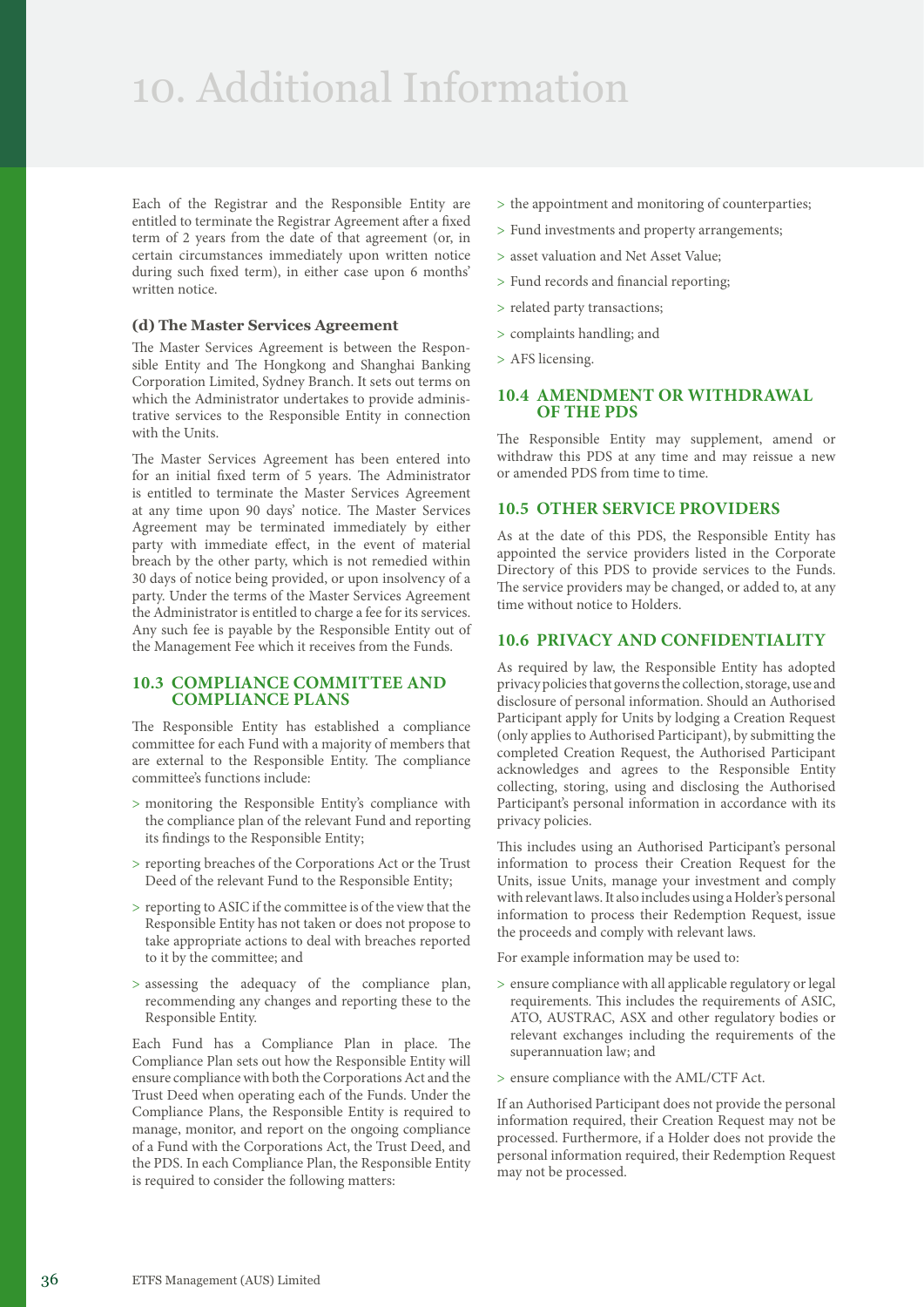The Responsible Entity may be required to disclose some or all of a Holder's personal information, for certain purposes (as described under the Privacy Act 1988 (Cth)) to:

- > service providers, related bodies corporate or other third parties for the purpose of account maintenance and administration and the production and mailing of statements, such as share registries, custodians, auditors of the scheme and certain software providers related to the operational management and settlement of the Units;
- > related bodies corporate that might not be governed by Australian laws for the purpose of account maintenance and administration; or
- > to a Holder's financial adviser if they provide us with written consent to do so.

The Responsible Entity may also disclose a Holder's personal information to:

- > market products and provide services to them; and
- > to improve customer service (which may involve providing their personal information to other external service providers, including companies conducting market research).

This is to keep a Holder's financial adviser or broker (as notified to the Responsible Entity) informed so such adviser or broker can provide them with financial advice and ongoing service.

If any of the disclosures in the previous bullet points require transfer of a Holder's personal information outside of Australia, they consent to such transfer.

All personal information collected by the Responsible Entity will be collected, used, disclosed and stored by the Responsible Entity in accordance with its Privacy Policy, a copy of which will be made available to any Holder on request.

The Responsible Entity, Custodian, Administrator and Registrar respect the privacy of investors. Although Creation Requests are only accepted from Authorised Participants, if any other investor purchases Units in a Fund, their name may be placed on the Register and their personal information may be used to manage the Register and be disclosed under the Corporations Act.

### **10.7 ANTI‑MONEY LAUNDERING AND COUNTER‑TERRORISM FINANCING ACT 2006**

Enacted by the Australian Government in December 2006, the Anti-Money Laundering and Counter-Terrorism Financing Act 2006 (Cth) ("**AML/CTF Act**") regulates financial services and transactions in a way that is designed to detect and prevent money laundering and terrorism financing. The AML/CTF Act is regulated by the Australian Transaction Reports and Analysis Centre ("**AUSTRAC**"). Under the AML/CTF Act, the Responsible Entity (or its agent) is required:

- > to verify the identity of Authorised Participants before issuing Units to the Authorised Participant, and to re-identify the Authorised Participant if it considers it necessary to do so; and
- > to keep a record of any identification documentation for 7 years.

### **Identification of Authorised Participants**

By lodging a Creation Request, each Authorised Participant confirms that it is a reporting entity under the AML/CTF Act and undertakes to provide the Responsible Entity with evidence of identity required by the Responsible Entity pursuant to the AML/CTF Act at any time upon request.

No Creation Request will be accepted by the Responsible Entity unless such evidence of the Authorised Participant's identity satisfactory to the Responsible Entity and its agents has been provided. The Responsible Entity can accept or reject any Creation Request in its discretion and is not liable for any resulting loss.

### **Transaction Freezes**

Transactions may be delayed, blocked, frozen or refused where the Responsible Entity has reasonable grounds to believe that the transaction breaches Australian law or sanctions or the law or sanctions of any other country. Where transactions are delayed, blocked, frozen or refused the Responsible Entity is not liable for any loss you may suffer (including consequential loss) as a result of its compliance with the AML/CTF Act.

### **Reporting Obligations to AUSTRAC**

The Responsible Entity has certain reporting obligations pursuant to the AML/CTF Act. The legislation prevents the Responsible Entity from informing you that any such reporting has taken place. Where legally obliged to do so, the Responsible Entity and its agents may disclose the information gathered to regulatory and/or law enforcement agencies, including AUSTRAC and to other bodies, if required by law.

### **10.8 NO COOLING OFF PERIOD**

No cooling off period is provided in respect of investments in a Fund.

Once lodged, a Creation Request or Redemption Request is irrevocable except as required by law.

### **10.9 CONSENTS**

Computershare Investor Services Pty Limited has given, and as at the date of this PDS not withdrawn its consent to be named as Registrar in the form and context in which it is named. Computershare Investor Services Pty Limited has had no involvement in the preparation of any part of this PDS other than being named as Registrar. Computershare Investor Services Pty Limited has not authorised, or caused the issue of and expressly disclaims and takes no responsibility for this PDS.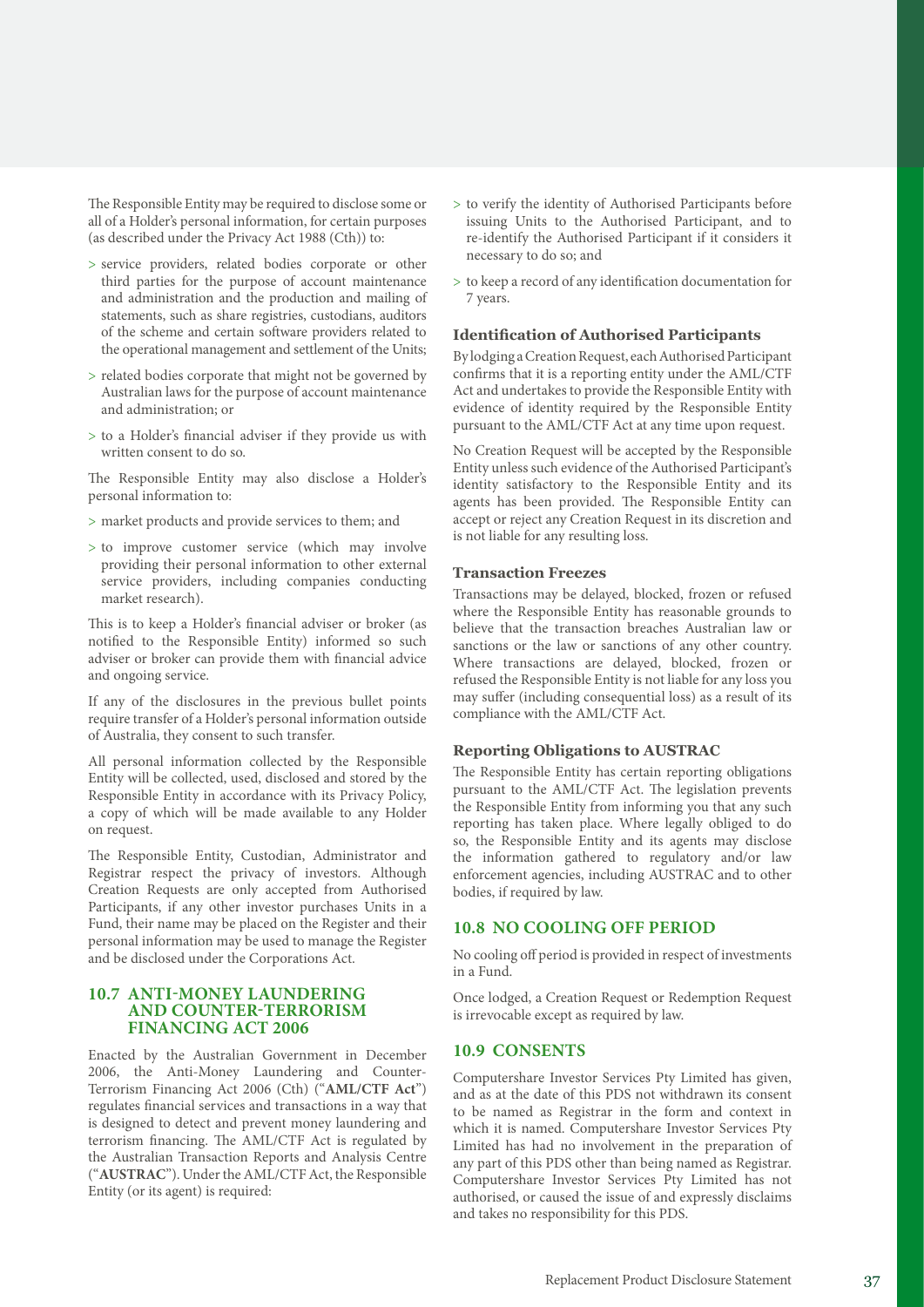# 10. Additional Information

The Hongkong and Shanghai Banking Corporation Limited., Sydney Branch ("**HSBC**") has given, and as at the date of this PDS not withdrawn, its consent to be named as Custodian in respect of the Funds. This consent is given on the basis that HSBC has not authorised or caused the issue of the PDS and has not made any statement that is included in the PDS or any statement on which a statement made in the PDS is based. HSBC expressly disclaims and takes no responsibility for any statements in or omissions in the PDS. This applies to the maximum extent permitted by law and does not apply to any matter to the extent to which the consent is given above.

### **10.10 REPORTING**

Holders will receive the following regular reports:

- > Confirmations of all of their own Creations or Redemptions (issued following transactions and on request).
- > Contract notes from their broker (issued following all purchases or sales on the ASX).
- > Taxation statements issued annually after 30 June, providing Holders with taxation information including a summary of any Distributions.
- > Annual report including audited financial statements of the Funds in which they are invested. These are available online at *[www.etfsecurities.com.au](https://www.etfsecurities.com.au)*.

### **10.11 ONGOING DISCLOSURE**

The Responsible Entity will comply with the continuous disclosure requirements of the Act as if each Fund were an unlisted disclosing entity on the basis of ASIC's best practice disclosure recommendations for continuous disclosure.

## **10.12 COMPLAINTS**

While the Fund is Registered, if a Holder submits to the Responsible Entity a complaint in relation to the Fund or its operations, the Responsible Entity must, if the Holder is a Retail Client, comply with the requirements of section 912A(2) of the Corporations Act applicable to the complaint.

Complaints may be lodged by writing to the Responsible Entity at the address shown on the back cover of this PDS. The Responsible Entity will always acknowledge any complaint in writing and respond within 45 days.

If the complainant remains unhappy, the complaint can then access an independent external dispute resolution scheme.

Complaints can be lodged with the Australian Financial Complaints Authority ("**AFCA**") of which the Responsible Entity is a member. AFCA is the external dispute resolution scheme for complaints involving financial services and products. Contact details for AFCA are as follows:

Address: GPO Box 3, Melbourne VIC 3001 Telephone: 1800 921 678 Email: *[info@afca.org.au](mailto:info%40afca.org.au?subject=)* Website: *[www.afca.org.au](https://www.afca.org.au)*

If investing through an IDPS or IDPS-like service then enquiries and complaints about your investment through the IDPS or IDPS-like service should be directed to the operator of that service or the Responsible Entity. Complaints regarding the operation of an IDPS or IDPS-like service should be directed to the IDPS operator.

**The Australian Securities and Investment Commission also has a free call Infoline on 1300 300 630 which Holders may use to make a complaint and obtain information about their rights.** 

### **10.13 ASIC RELIEF**

### **Ongoing Disclosure Relief**

The Responsible Entity intends to rely upon the exemption in relation to ongoing disclosure requirements that is contained within ASIC Class Order [CO 13/721]. Under the terms of this exemption, a responsible entity of an AQUA exchange traded fund does not have to comply with section 1017B of the Corporations Act in relation to interests in a class of interests in the fund that are able to be traded on a financial market operated by ASX, for as long as responsible entity complies with the provisions of the Corporations Act that apply to unlisted disclosing entities as if the Fund were was an unlisted disclosing entity, and makes statements to this effect in the relevant PDS.

The Responsible Entity will comply with the continuous disclosure requirements of the Corporations Act with respect to each of the Funds, as if the Funds were an unlisted disclosing entity.

### **Unequal Treatment Relief**

The Responsible Entity intends to rely upon the exemption in relation to unequal treatment in withdrawal from an AQUA exchange traded fund that is contained within ASIC Class Order [CO 13/721]. Under the terms of this exemption, a responsible entity of an AQUA exchange traded fund does not have to comply with section  $601FC(1)(d)$  of the Corporations Act to the extent that it would prevent the responsible entity from permitting only authorised participants to withdraw from a fund.

The Responsible Entity intends to rely on this relief to the extent necessary to allow the Responsible Entity to restrict eligibility to submit Redemption Requests in relation to Units to Authorised Participants who are resident in Australia. The Responsible Entity satisfies the conditions of reliance upon this relief, including by allowing all Holders the right to withdraw from a Fund and receive payment for their interests in money when trading in the Units on the AQUA market is suspended for more than 5 consecutive trading days.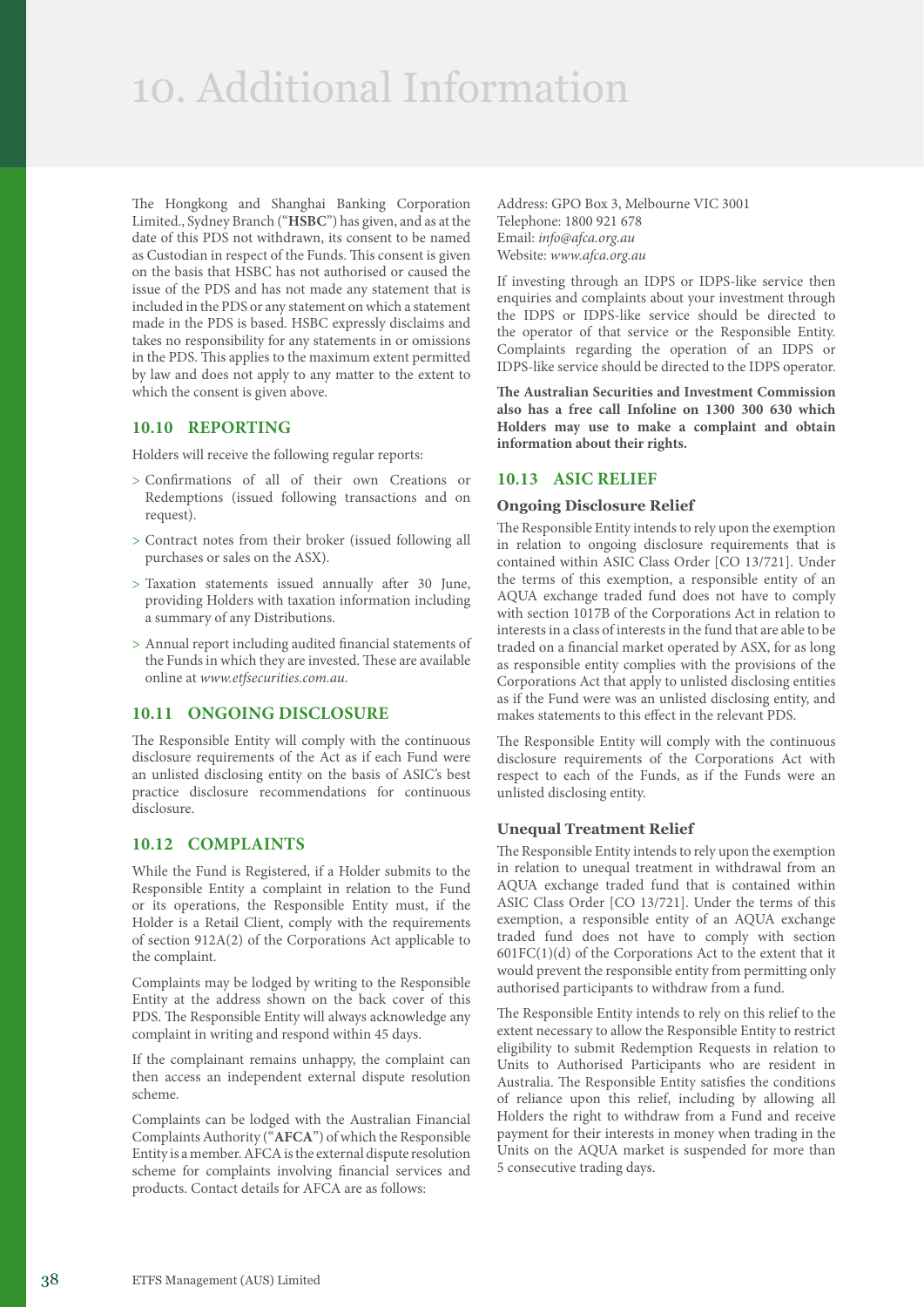#### **Differential Fee Treatment Relief**

The Responsible Entity intends to rely upon the exemption in relation to differential fee treatment that is contained in ASIC Corporations (Registered Schemes: Differential Fees) Instrument 2017/40, to the extent that any fees are waived or discounted for certain Holders. Under the terms of this Class Order, a responsible entity may charge, rebate or waive a management fee charged to a member on a basis that differs from that applying to other members who hold interests of the same class, where such differential treatment is based on at least one of the specified circumstances. These circumstances include where the differential treatment is in response to an offer made to a member that is a wholesale client (as defined in the Corporations Act) and based upon individual negotiation between the responsible entity and that member.

### **Unequal Treatment in Provision of Information to Authorised Participants**

As at the date of this PDS, the Responsible Entity does not intend to provide information about the Index of a Fund or assets of a Fund to Authorised Participants before other Holders. However, if the Responsible Entity decides to do so, it intends to rely upon the exemption in relation to unequal treatment in the provision of information to authorised participants that is contained within ASIC Class Order [CO 13/721]. Under the terms of this exemption, a responsible entity of an AQUA exchange traded fund does not have to comply with paragraph  $601FC(1)(d)$  of the Corporations Act to the extent that it would prevent the responsible entity from providing information to Authorised Participants before other members about scheme property, provided that it complies with certain conditions, including the making of statements to this effect in the relevant PDS.

The Responsible Entity intends to provide information to Authorised Participants at the same time as when the disclosure is made to Authorised Participants.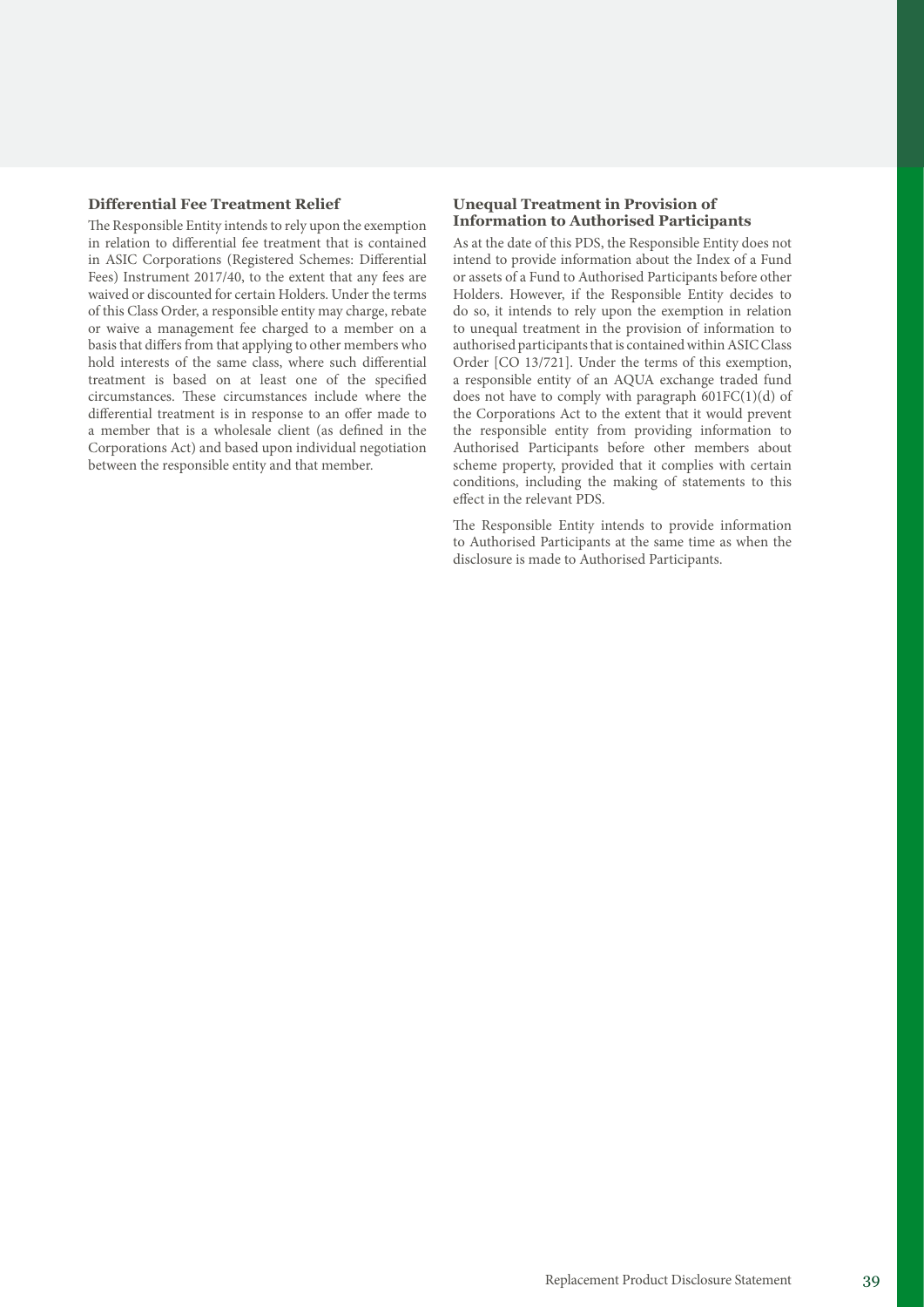# 11. Taxation Considerations

### **INTRODUCTION**

An investment in each of the Funds will have taxation consequences. The following taxation advice is a summary only and each investor is encouraged to seek their own independent tax advice.

The following discussion is based upon the Australian law and administrative practice in effect as at the date of this PDS. Investors should be aware that the ultimate interpretation of taxation law rests with the Courts and that the law, and the way the Commissioner of Taxation ("**Commissioner**") or a Commissioner of State Revenue administers the law, may change at any time. This statement is necessarily general in nature and does not take into account the specific taxation circumstances of each individual investor. Investors should seek independent professional advice in relation to their own particular circumstances before making any investment decision.

This summary only deals with the Australian tax and stamp duty considerations of potential investors and does not deal with tax consequences in relation to other jurisdictions.

The Funds are established as unit trusts. The effect of tax on the Funds, and hence an investor's investment in the Funds, can vary depending on such factors as the type of investment, the timing of investment transactions, and entry and exit of other investors in the Funds.

The following has been prepared on the assumption that:

- > the trustee of the Funds elected for each Fund to be treated as attribution managed investment trusts ("**AMIT**") within the meaning of section 995-1 of the *Income Tax Assessment Act 1997;*
- > the Funds are not public trading trusts under Division 6C of the *Income Tax Assessment Act 1936* ("1936 Act"); and
- > the Funds intend to elect to treat gains and losses on the disposal of certain eligible investments (primarily shares, non-share equity in a company, units in a unit trust, land and rights or options to acquire or dispose of the above unless they are debt interests or are otherwise a relevant financial arrangement) as being on capital account.

The discussion below assumes that the investor has acquired their Units through trading on the secondary market (i.e. they have purchased their Units).

### **AUSTRALIAN INVESTORS – DISTRIBUTIONS**

The Funds are residents of Australia for tax purposes. Therefore, the Funds are required to determine their tax components for the income year. These components may include assessable income, exempt income, nonassessable non-exempt income, tax offsets and credits of different characters. Investors are required to include their share of the Funds' assessable tax components in their assessable income. Investors are treated as having derived their share of the assessable tax components of the Fund

directly on a flow through basis. In the case where a Fund makes a loss for tax purposes, the Fund cannot distribute the loss to investors. However, subject to the relevant Fund meeting certain conditions, that Fund may be able to take into account the losses in subsequent years.

The amounts attributed to an investor may include a number of different types of income which reflect the income derived by a Fund. These components may include:

- 1. capital gains;
- 2. Australian sourced income (such as interest and other income);
- 3. foreign income and foreign income tax offsets;
- 3. franked dividends/franking credits; and
- 4. non-assessable amounts.

An Australian investor's share of the assessable tax components of a Fund for a year of income, including amounts received in a subsequent year or which are reinvested under the Distribution Reinvestment Plan, forms part of the investor's assessable income of that year.

The investor will be provided with a statement for tax purposes after 30 June each year to assist the investor (and their adviser) in determining their tax position. This tax statement will advise the investor of the share of the tax components of the Fund (if any) attributed to them which are required to be included in the investor's tax return as assessable income and are likely to include capital gains, franked dividends/franking credits and any foreign income/foreign income tax offsets. The tax statement will also include details of any adjustments required to the investor's cost base.

The tax components from a Fund which are attributed to investors may include franked distributions. Subject to satisfying certain criteria, such franked distributions generally entitle Australian resident investors to obtain a tax offset (the franking credit) that is available to offset against their income tax liability. Franked distributions and franking credits are included in a person's assessable income. If the franking credits exceed the tax payable on an investor's taxable income, the excess credits may be refundable to the investor if the investor is a resident individual or complying superannuation fund. Excess franking credits may generate tax losses if the investor is a corporate entity.

The amount of the tax components of a Fund which the investor is required to include in their assessable income may be different to the cash distributions received by an investor in respect of their Units. This is because the distributions received on the Units is determined by reference to the returns received in respect of the Fund, whereas the tax components of the Fund is determined by reference to the overall tax position of that Fund. An investor may be required to make, in certain circumstances, both upward and downward adjustments to the cost base of their unit holdings. This occurs where during an income year there is a difference between: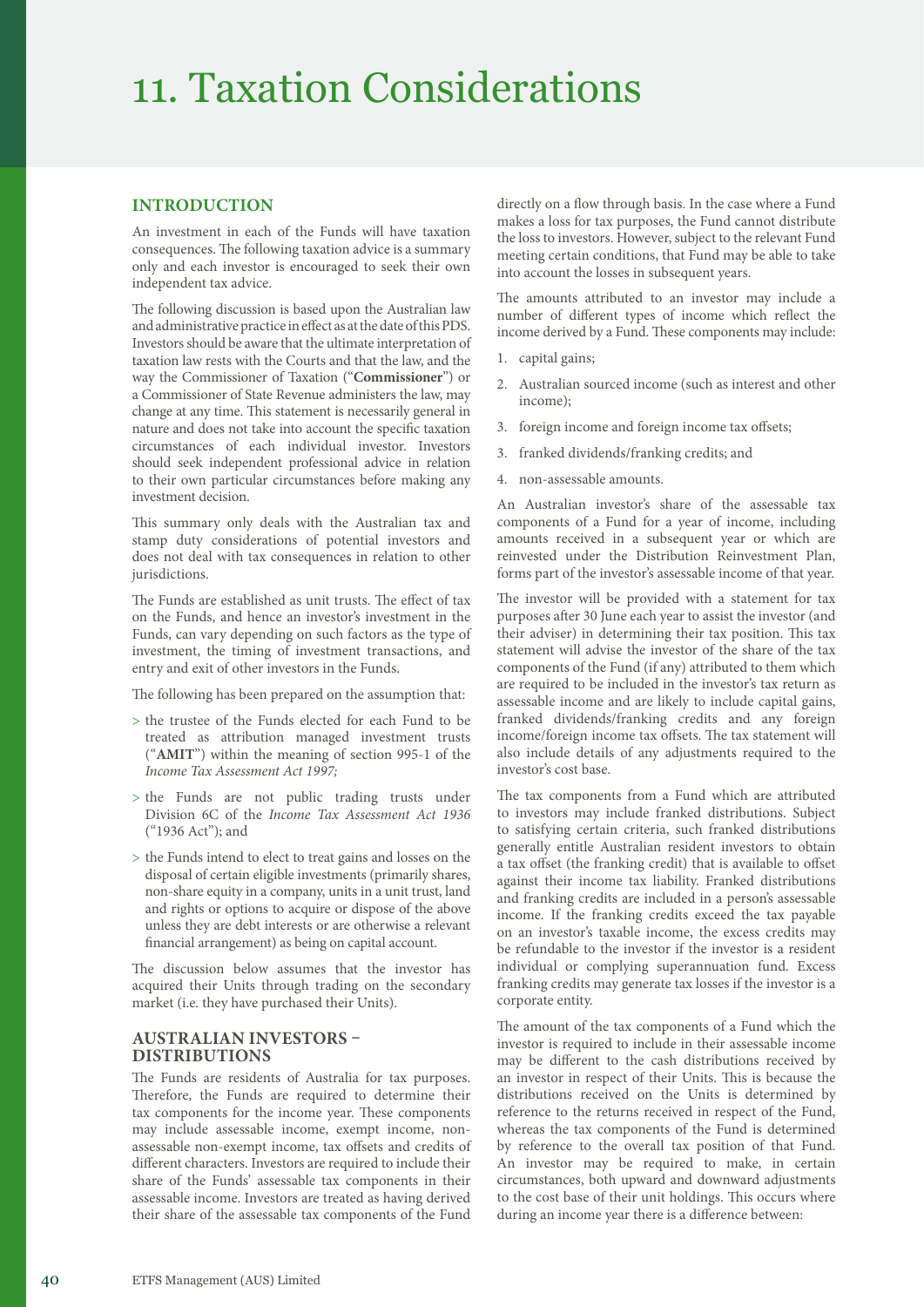- (a) the total of the amounts (money or property) that an investor is entitled to from the relevant Fund and the tax offsets that are allocated to an investor in relation to the year; and
- (b) the tax components (including grossed up capital gains) included in that investor's assessable income or any nonassessable non-exempt income in relation to the year.

If the amount in (a) exceeds the amount in (b), the cost base of the investor's Units in the Fund should be reduced by the excess amount. This results in either an increased capital gain, or a reduced capital loss, upon the subsequent disposal of the investor's Units in the Fund. Should the cost base be reduced to below zero, the amount in excess of the cost base should be a capital gain that is to be included the investor's taxable income.

Conversely, where the amounts in (a) falls short of the amounts in (b) during an income year, the cost base of the investor's Units in the Fund should be increased by the shortfall amount. This results in a decreased capital gain, or an increased capital loss, upon subsequent disposal of the investor's Units in the Fund.

### **AUSTRALIAN INVESTORS – DISPOSAL OF UNITS**

Where an investor sells their Unit, the income tax consequences vary depending on whether:

- 1. the investor holds the Unit on capital account or on revenue account; and
- 2. the investor is an Australian resident for tax purposes.

### **(a) Capital account**

An Australian investor should make a capital gain on the disposal of the Unit if the capital proceeds received by the investor exceed the asset's cost base. If the capital proceeds received by an investor are less than the asset's reduced cost base, then the investor should make a capital loss. Capital losses may be offset against taxable capital gains made by an investor but not against other types of income.

The cost base that an investor has in a Unit is, broadly, the sum of:

- 1. the amount the investor paid to acquire the Unit;
- 2. incidental costs of acquisition and disposal; and
- 3. the costs of ownership of the Unit (e.g. interest incurred by an investor as a result of borrowing funds to acquire the Unit where the interest is not otherwise allowable as a tax deduction); and
- 4. any subsequent adjustments to the cost base as set out above.

In the case of Units acquired under the Distribution Reinvestment Plan, the cost base of the Unit acquired will include the amount of the distribution applied to acquire the Units.

The reduced cost base of a Unit includes 1, 2 and 4 but not 3 of the matters listed immediately above.

In addition, an investor may be required to make both upward and/or downward adjustments to the cost base of their unit holdings, very broadly, where there is a difference between the cash distribution received by an investor in respect of their Units plus offsets and the amount of the assessable tax components (including grossed up capital gains) of the Fund which the investor is required to include in their assessable income and any non-assessable non exempt income. Refer to the comments above under "*Australian investors – Distributions*".

In respect of a sale of a Unit, the capital proceeds which an investor receives should include the sale proceeds or other property the investor receives or is entitled to receive as a result of selling the Unit. An individual, trust or complying superannuation entity or a life insurance company that holds their Unit as a complying superannuation/FHSA asset may be able to claim the benefit of the CGT discount. A corporate investor cannot claim the benefit of the CGT discount.

Broadly, the CGT discount excludes a portion of the net capital gain from taxable income. For investors who are individuals or trusts this portion is 50%. For investors who are complying superannuation entities or life insurance companies who hold their Unit as a complying superannuation/FHSA asset, the portion is 33.33%.

Any available capital losses incurred by the investor reduce the capital gain before the remaining net capital gain is discounted in the hands of the investor. Capital losses can only be used to reduce capital gains under the CGT provisions.

### **(b) Revenue account**

If an Australian resident investor acquires a Unit in the course of carrying on a business of dealing in securities or if the investor acquires the Unit as part of a profit-making scheme, then any gain made on the sale of the Unit should be included in the investor's assessable income as ordinary income. Similarly, a loss made on the sale should be deductible.

In the case of Units acquired under the Distribution Reinvestment Plan, the profit or loss on the disposal of the Unit should be determined by reference to the distribution applied to acquire the Units.

#### **Non‑resident investors – Distributions**

The Responsible Entity will withhold tax from distributions and attributions of a Fund's Australian sourced taxable income that are paid to a non-resident investor.

The rate of withholding tax will depend on the type of income and the country of tax residence of the investor, and any double tax treaty or information exchange agreements. In the absence of any applicable treaty or agreement, tax of 30% will generally be withheld on unfranked dividends and other Australian sourced income including capital gains on taxable Australian property. To the extent that a Fund meets the definition of a Withholding Managed Investment Trust, withholding on other Australian sourced income may be lowered to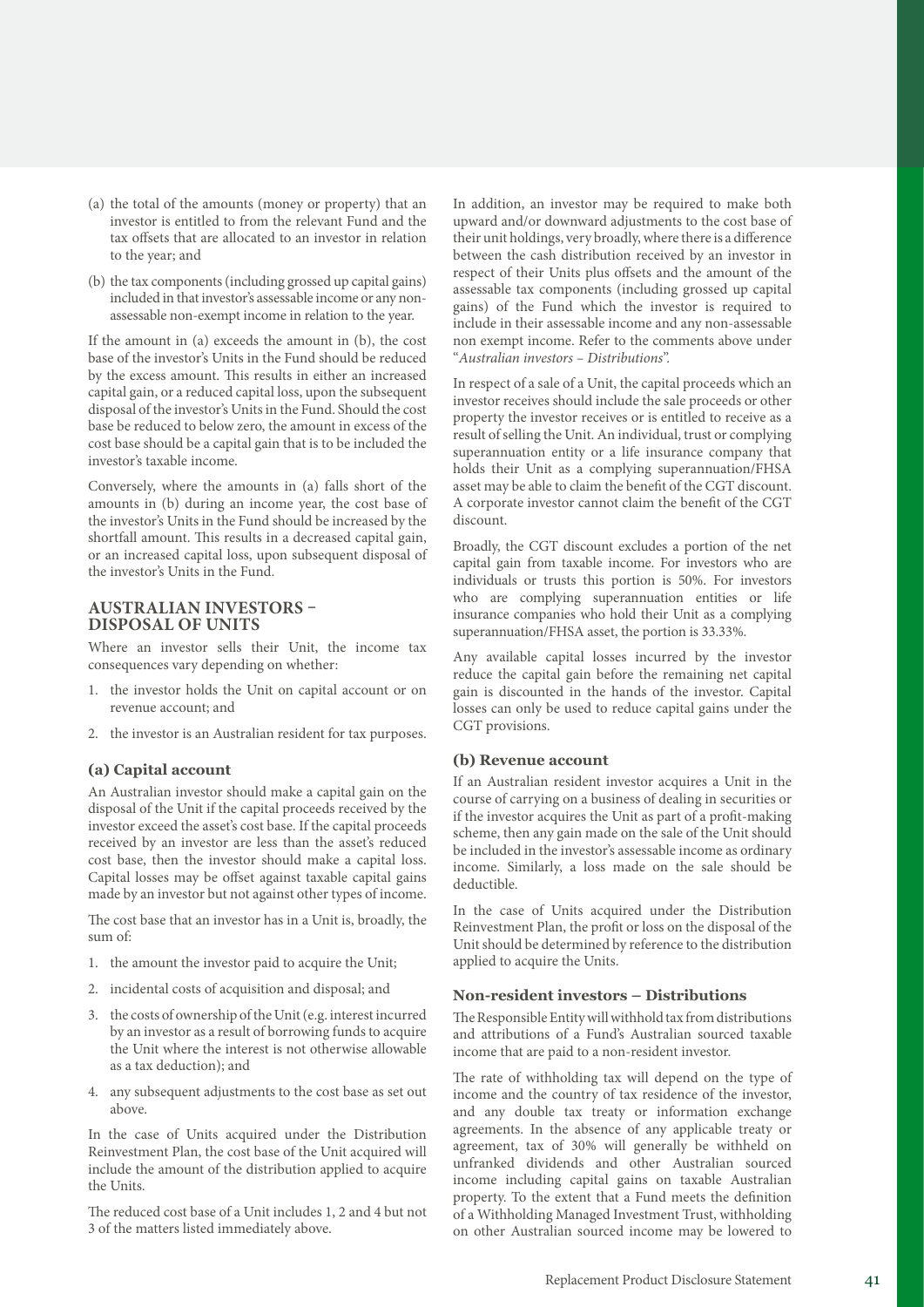# 11. Taxation Considerations

15% where the payment is made to a foreign resident in a country which has an effective exchange of information agreement with Australia. Tax of 10% will be withheld on interest income. No withholding tax is applicable in respect of fully franked dividends.

In most cases, these withholding taxes are each a final tax. As a result, the non-resident investor should not be entitled to a credit in Australia for any withholding tax paid or be liable to further tax on income from which withholding tax has been withheld.

Any foreign sourced income attributed to a non-resident investor should not be subject to tax in Australia.

An investor may be required to make, in certain circumstances, both upward and downward adjustments to the cost base of their unit holdings. This occurs where during an income year there is a difference between:

- (a) the total of the amounts (money or property) that an investor is entitled to from the relevant Fund and the tax offsets that are allocated to an investor in relation to the year; and
- (b) the tax components (including grossed up capital gains) included in that investor's assessable income and any non-assessable non-exempt income in relation to the year.

If the amount in (a) exceeds the amount in (b), the cost base of the investor's Units in the Fund should be reduced by the excess amount. If the amount in (a) is less than the amount in (b) the cost base of the investor's Units in the Fund should be increased by the excess amount.

### **Non‑resident investors – Disposal of Units**

The tax consequences of the disposal of a Unit will depend upon whether the assets of a Fund consist wholly or principally of taxable Australian real property (including leasehold interests and rights to exploit or to explore the natural resources in Australia).

If the assets of a Fund consist wholly or principally of Australian real property, an investor may be required to include any gain made on the disposal of the Unit in their assessable income. The CGT discount would not be available in respect of any such gain. A non-resident investor who uses their Units in carrying on a business through an Australian permanent establishment should also include any gain made on the disposal of their Units in their assessable income.

If the assets of a Fund do not consist principally of Australian real property and the non-resident investor holds their Unit on revenue account, then any profit made on the sale of their Unit should only be subject to Australian income tax if the profit has an Australian source. The issue of source is question of fact, of which the place where the contract to sell the Unit is concluded will be a relevant factor. If the investor is a resident of a jurisdiction which has entered a double tax treaty with Australia then the investor may not be subject to Australian tax on profits if the derivation of the profits is not attributable to any

permanent establishment that they have in Australia. In these circumstances, the business profits article of the relevant double tax treaty may prevent Australia from taxing the gain.

It is strongly recommended that non-resident investors obtain their own tax advice when selling Units. It should also be noted that an investor may be subject to the tax laws in their country and should consult a taxation adviser before investing.

### **Foreign income and foreign income tax offsets**

Where foreign tax has been paid by the Responsible Entity in respect of foreign investment of trust assets, the Responsible Entity will generally pass on any available corresponding foreign income tax offsets to resident investors so that investors can offset these income tax offsets against the Australian tax payable on their assessable foreign income.

### **Tax deferral provisions**

A Fund may directly or indirectly hold interests in Controlled Foreign Companies ("**CFC**") at the end of a financial year. Under the CFC regime, resident investors may be assessed on their portion of the CFC's attributable income for the financial year, even though the income is not distributed.

### **Tax reforms**

The expected tax implications of investing in a Fund described in this tax disclosure may change as a result of changes in the taxation laws and interpretation of them by the Courts and/or the Australian Tax Office.

For example, the AMIT tax regime has been introduced, which applies from 1 July 2016 (with individual managed investment trusts having the choice to apply the rules from 1 July 2015). Under this legislation, certain managed investment trusts may elect into the new attribution regime for the taxation of managed investment trusts which is intended to reduce complexity, increase certainty and minimise compliance costs. This attribution method of tax components is in lieu of the existing present entitlement to income method in Division 6 of the Income Tax Assessment Act 1936. This tax summary has been prepared on the basis that the Fund will elect to apply the AMIT regime.

Whether a Fund qualifies as an AMIT each year will depend on a number of factors, some of which are outside the control of the Fund, such as the profile of the ultimate beneficiaries. If a Fund does not qualify as an AMIT and/or does not make an election to apply the AMIT provisions, the existing present entitlement to income method in Division 6 of the Income Tax Assessment Act 1936 should apply.

It is recommended that investors obtain independent taxation advice that takes into account your specific circumstances regarding investing in the Fund and the potential application of any changes in the tax law.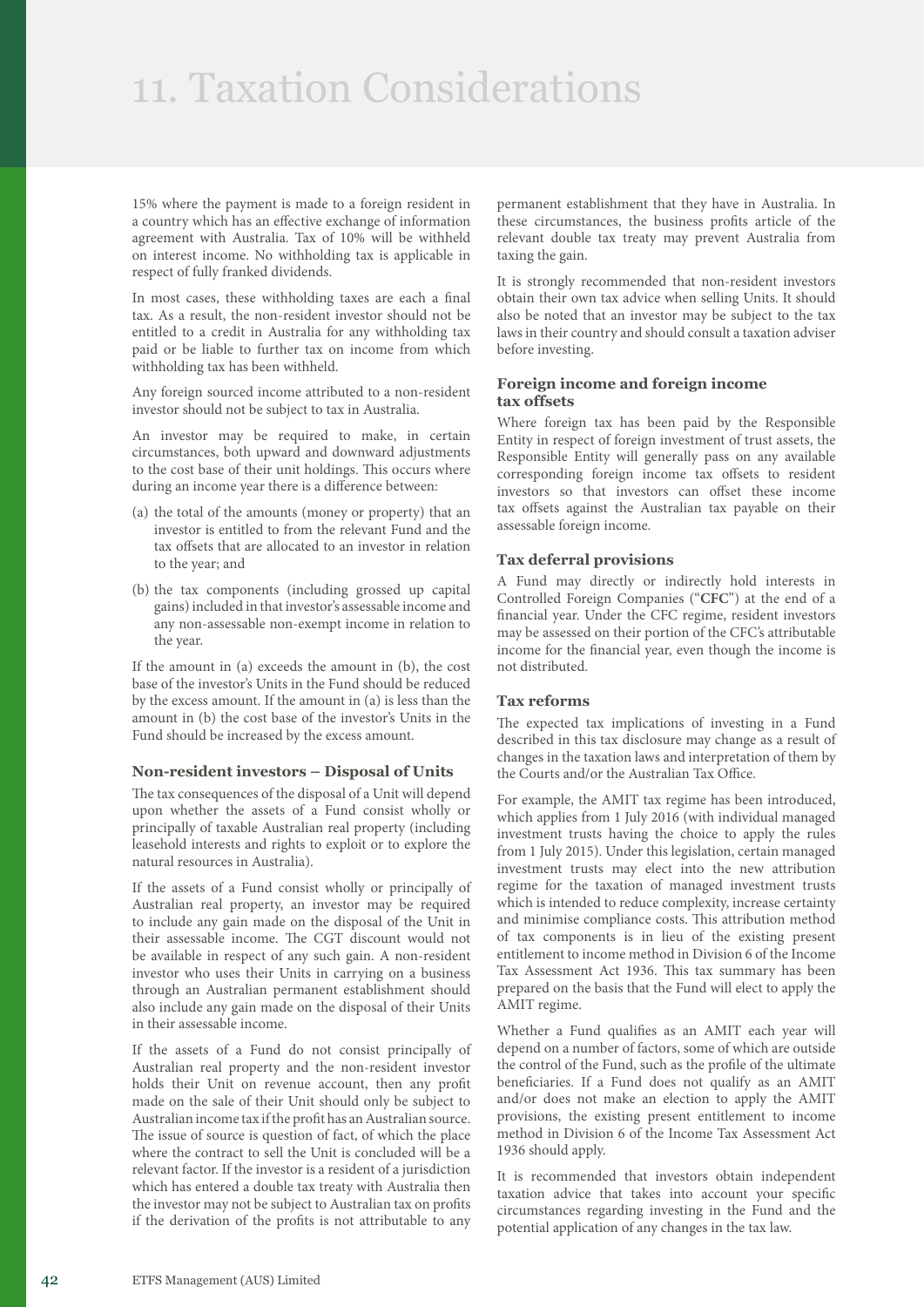### **TFN withholding**

An investor need not quote a Tax File Number ("**TFN**") to the trustee when acquiring Units. However, if a TFN is not quoted, or no appropriate TFN exemption information is provided then the trustee is required to withhold tax from any income distributions made to an investor. The applicable rate of withholding tax is 47% (for the income year ended 30 June 2021). An investor who invests in Units in the course of carrying on an enterprise, may quote their Australian Business Number instead to avoid this withholding tax. If this withholding tax applies it is noted that it is merely a collection mechanism and an investor may claim a credit in their annual income tax return in respect of the tax withheld.

### **GST**

The supply of the Units should not be subject to GST, nor is GST applicable to distributions paid to investors. If GST is or becomes payable on any taxable supply made under, or in connection with this document, the recipient of the supply will be required to pay an additional amount to the supplier in relation to GST.

An investor may not be entitled to full input tax credits for GST paid on the acquisition of goods and services (for example, financial advisory services) relating to the issue of the Units and acquisition and/or subsequent sale of Units. Investors should obtain their own advice as to whether an input tax credit or reduced input tax credit is available for any GST amounts, as this will depend on the investor's personal circumstances.

#### **Stamp duty**

No stamp duty should be payable on the issue or transfer of a Unit provided that:

- (a) all the Units remain quoted on the ASX at all relevant times; and
- (b) if a Fund is at any time a landholder for stamp duty purposes, the Units issued or transferred alone, or when aggregated with Units already held by the acquirer, a related person of the acquirer or acquired as part of one arrangement, do not represent 90% or more of the issued Units of any of the Funds.

If stamp duty becomes payable by a Fund in connection with the terms of this PDS or as consequence of, or in connection with the purchase, sale or transfer of the Units, then the Fund can under the terms of this PDS require an investor to pay such stamp duty.

### **General tax gross up**

Neither the Responsible Entity nor any Fund is liable for any taxes, duty or other charges payable by you in relation to or in connection with these terms or payable by the Fund or any other person on, as a consequence of, or in connection with, the purchase, sale or transfer of Units or rights, or any other supply under or in connection with these terms. The investor must pay all taxes (including GST) and other charges for which the investor becomes liable in relation to or in connection with these terms.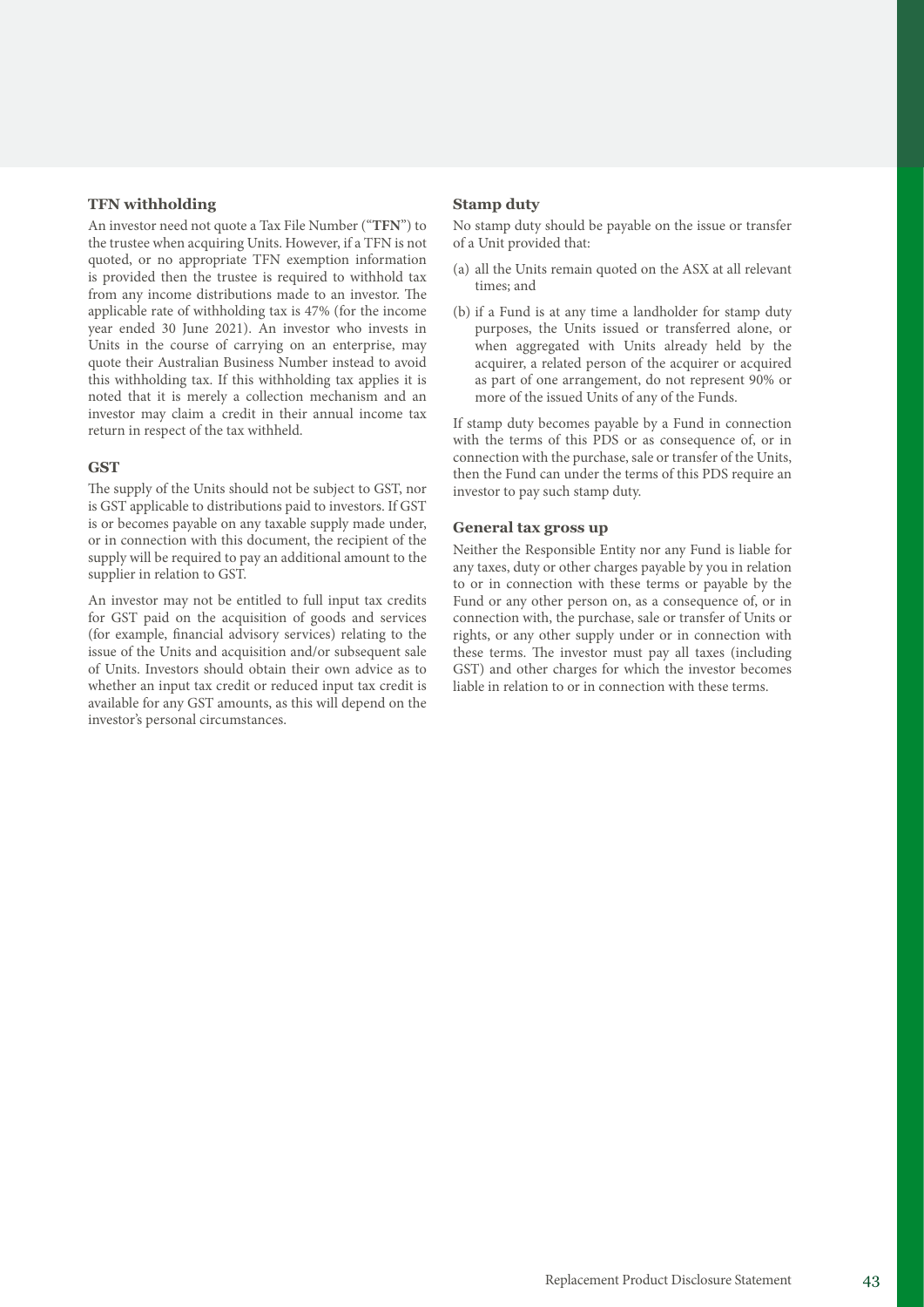# 12. Glossary

# Capitalised terms used in this PDS and the attached forms have the following defined meanings unless the context provides otherwise.

**Administrator** means The Hongkong and Shanghai Banking Corporation Limited, Sydney Branch, being the counterparty to the Master Services Agreement with the Responsible Entity in respect of each Fund as may be amended or varied from time to time.

**AFSL** means an Australian Financial Services Licence issued by ASIC.

**AMIT** means the Attribution Managed Investment Trust tax regime that was introduced with effect from 1 July 2016.

**AML/CTF Act** means the Anti-Money Laundering and Counter-Terrorism Financing Act 2006 (Cth), as supplemented, amended, varied or replaced from time to time.

**AQUA Product** has the meaning given in the Operating Rules and AQUA Products is to be construed accordingly.

**AQUA Rules** means:

(a) Schedule 10A of the Operating Rules and Procedures;

- (b) such other rules that govern the quotation of AQUA Products; and
- (c) such other rules that govern the transfer of AQUA Products, as amended from time to time.

**ASIC** means the Australian Securities and Investments Commission or any Government Agency which replaces it or performs its functions.

**ASX** means ASX Limited (I 008 624 691) or the market operated by it as the context requires.

**ASX Business Day** has the meaning given to the term "Business Day" in the ASX Settlement Rules.

**ASX Listing Rules** means the ASX Listing Rules published by the ASX, as supplemented, amended, varied or replaced from time to time.

**ASX Operating Rules** means the ASX Operating Rules published by the ASX, as supplemented, amended, varied or replaced from time to time.

**ASX Settlement Rules** means the ASX Settlement Operating Rules published by ASX as supplemented, amended, varied or replaced from time to time.

**ASX Trading Day** means any day on which the ASX is open for trading.

**ATO** means the Australian Tax Office or any Government Agency which replaces it or performs its functions.

**AUD** means the lawful currency of the Commonwealth of Australia.

**AUSTRAC** means the Australian Transaction Reports and Analysis Centre or any Government Agency which replaces it or performs its functions.

**Authorised Participant** means a person that:

- (a) is a bank, securities house or other market professional approved by the Responsible Entity (in its absolute discretion);
- (b) is approved by the Responsible Entity and has entered into an Authorised Participant Agreement with the Responsible Entity.

**Authorised Participant Agreement** means a written agreement between the Responsible Entity and another person under which such person is appointed to act as an "Authorised Participant", distribution agent or in a substantially similar function in relation to Units and if such agreement is subject to conditions precedent, provided that such conditions have been satisfied or waived by the Responsible Entity.

**Business Day** means a day other than a Saturday or Sunday on which banks are open for general banking business in Sydney.

**Cash Component** means that part of the Portfolio Deposit that is composed of cash.

**CHESS** means the Clearing House Electronic Sub register System established and operated in accordance with the ACH Clearing Rules.

**Commissioner** means the Commissioner of Taxation.

**Compliance Plan** means the arrangement that sets out how the Responsible Entity will ensure compliance with both the Corporations Act and the Trust Deed when operating each Fund.

**Corporations Act** means the Corporations Act 2001 (Cth) as amended or varied from time to time.

**Counterparty Credit Risk** means a failure by a relevant counterparty to perform their obligations that may impact a Fund, where a Fund is owed obligations by third parties under derivatives or other contractual relationships.

**Creation** means the process by which a Unit is issued under the terms of this PDS and in accordance with the Trust Deed.

**Creation Fee** means the fee payable on Creation of a Unit as set out in the applicable Fund Supplement.

**Creation Request** means an offer by an Authorised Participant to the Responsible Entity to subscribe for Units, being an offer on terms referred to in the form prescribed from time to time by the Responsible Entity and this PDS including through the System.

**Creation Unit** means a number of Units of that Fund as set out in the applicable Fund Supplement.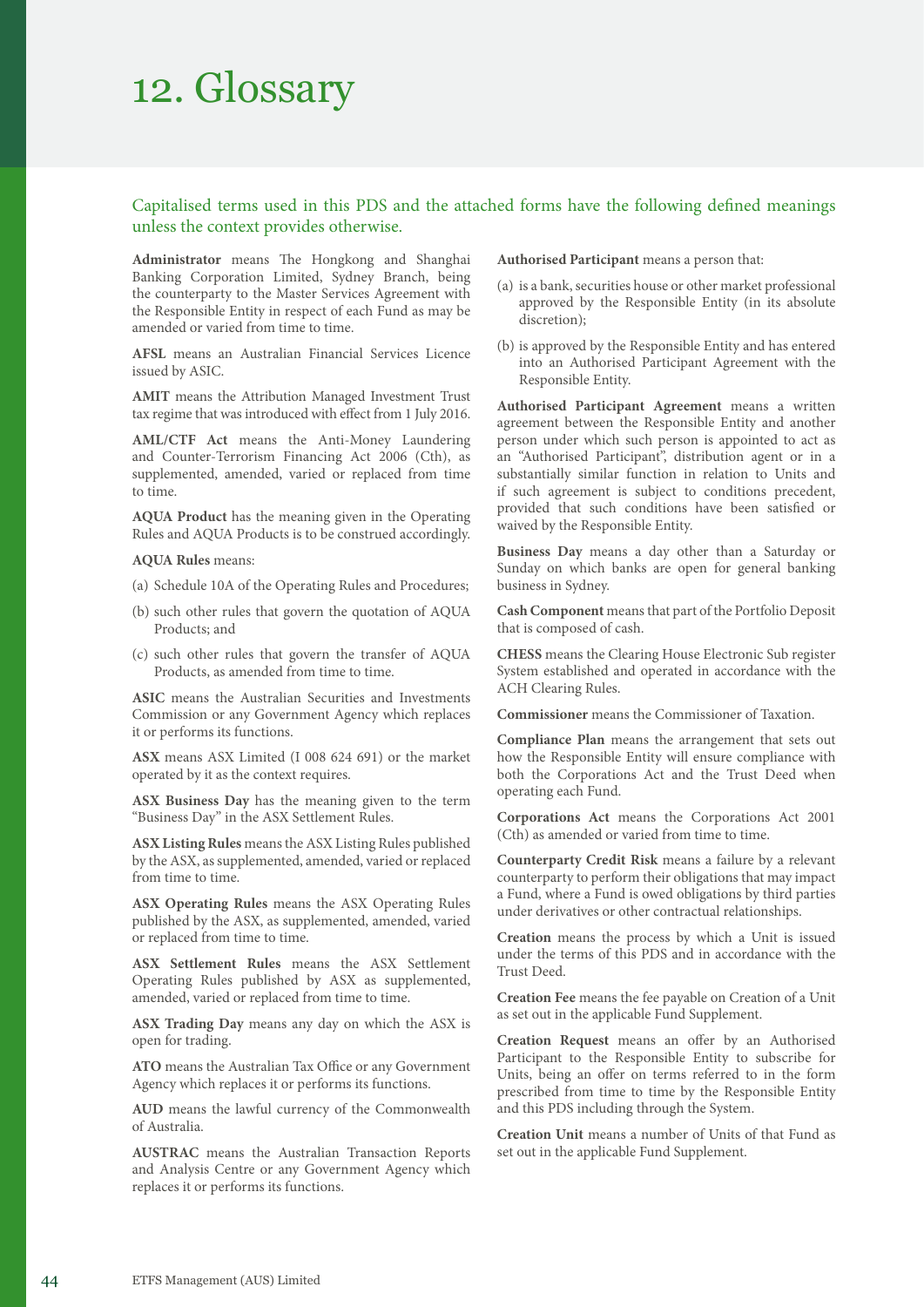**CRS** means the Common Reporting Standard adopted by the Australian Government on 1 July 2017. CRS is a single global standard for the collection, reporting and exchange of financial account information on foreign tax residents.

**Custodian** means the entity that provides custody services for the assets of the Funds under the Custodian Agreement as amended or varied from time to time and as at the date of this PDS means The Hongkong and Shanghai Banking Corporation Limited, Sydney Branch.

**Custodian Agreement** means the agreement between the Responsible Entity and the Custodian dated 22 July 2021 pursuant to which the Custodian provides custody services to the Funds.

**Dealing Day** means in respect of a Fund as set out in the relevant Fund Supplement.

**Dealing Deadline** means the relevant time which a Creation Request or Redemption Request must be received by the Fund and in respect of a particular Fund has the meaning set out in the relevant Fund Supplement.

**Delivery Deadline** means in respect of a Creation to be made by way of transfer of the Portfolio Deposit, the time by which the Authorised Participant must delivery the Portfolio Deposit required in respect of such Creation and, in respect of a particular Fund, has the meaning set out in the relevant Fund Supplement.

**Differing Returns** means that the return generated on the Units may not reflect the return that an investor would realise if he or she actually owned the relevant shares or other components comprising the Index.

**Distribution Reinvestment Plan** means the plan described in Section 9.3.

**Effective Date** means the date of processing of the Creation Requests or the Redemption Requests, depending upon the context.

**ETF** means exchange traded fund.

**ETFSC** means **ETFS Capital Limited**, a company incorporated in Jersey, registered number 88370.

**ETFS Capital Group** means the group of companies of which ETFSC is the parent.

**ETFS** or **Responsible Entity** means ETFS Management (AUS) Limited, the Responsible Entity under this PDS and in accordance with the Trust Deed.

**FATCA** means the Foreign Account Tax Compliance Act, as supplemented, amended, varied or replaced from time to time.

**FMCA** means the Financial Markets Conduct Act 2013, as supplemented, amended, varied or replaced from time to time.

**Fund** means each Fund created in accordance with the Trust Deed operated by the Responsible Entity under this PDS, as specified in each Fund Supplement.

**Fund Supplement** means, in respect of a Fund, as set out at the back of this PDS.

**Government or Government Agency** means, whether foreign or domestic:

- (a) a government, whether federal, state, territorial or local or a department, office or minister of a government acting in that capacity; or
- (b) a commission, delegate, instrumentality, agency, board, or other government, semi-government, judicial, administrative, monetary or fiscal body, department, tribunal, entity or authority, whether statutory or not, and includes any self-regulatory organisation established under statute or any stock exchange.

**GST** means a goods and services tax, value added tax, consumption tax or a similar tax or a tax on services only, including without limitation, GST as defined in section 195-1 of the GST Act.

**GST Act** means the A New Tax System (Goods and Services) Tax Act 1999 (Cth) as amended or varied from time to time.

#### **Holders** means:

- (a) where required by the Corporations Act, a person who holds an interest in a Fund (as contemplated in the definition of 'Member' in section 9 of the Corporations Act); and
- (b) upon the issue of the interest being registered, the holder of the interest means the person registered as a holder of relevant Units in a Fund (including persons jointly registered).

**Holding Lock** means, as defined by ASX from time to time, a facility that prevents securities from being deducted from, or entered into, a holding pursuant to a transfer or conversion.

**IDPS** means Investor Directed Portfolio Services as set out in ASIC Regulatory Guide 148.

**iNAV** means an estimated indicative Net Asset Value per Unit.

**Index** means, in respect of a Fund, the Index set out in the relevant Fund Supplement, and Indices means all or some of them.

**Index Constituent Settlement Day** with respect to a Dealing Day means the day on which trades executed on the Dealing Day in an Index constituent are due to settle.

**Index Constituent Trading Day** means any day on which the primary exchange of an Index constituent is open for trading.

**Index Event Risk** means that adjustment may be made to the Index due to certain events.

**Index License Agreement** means, in respect of an Index, the agreement between the Responsible Entity and the relevant Index Provider.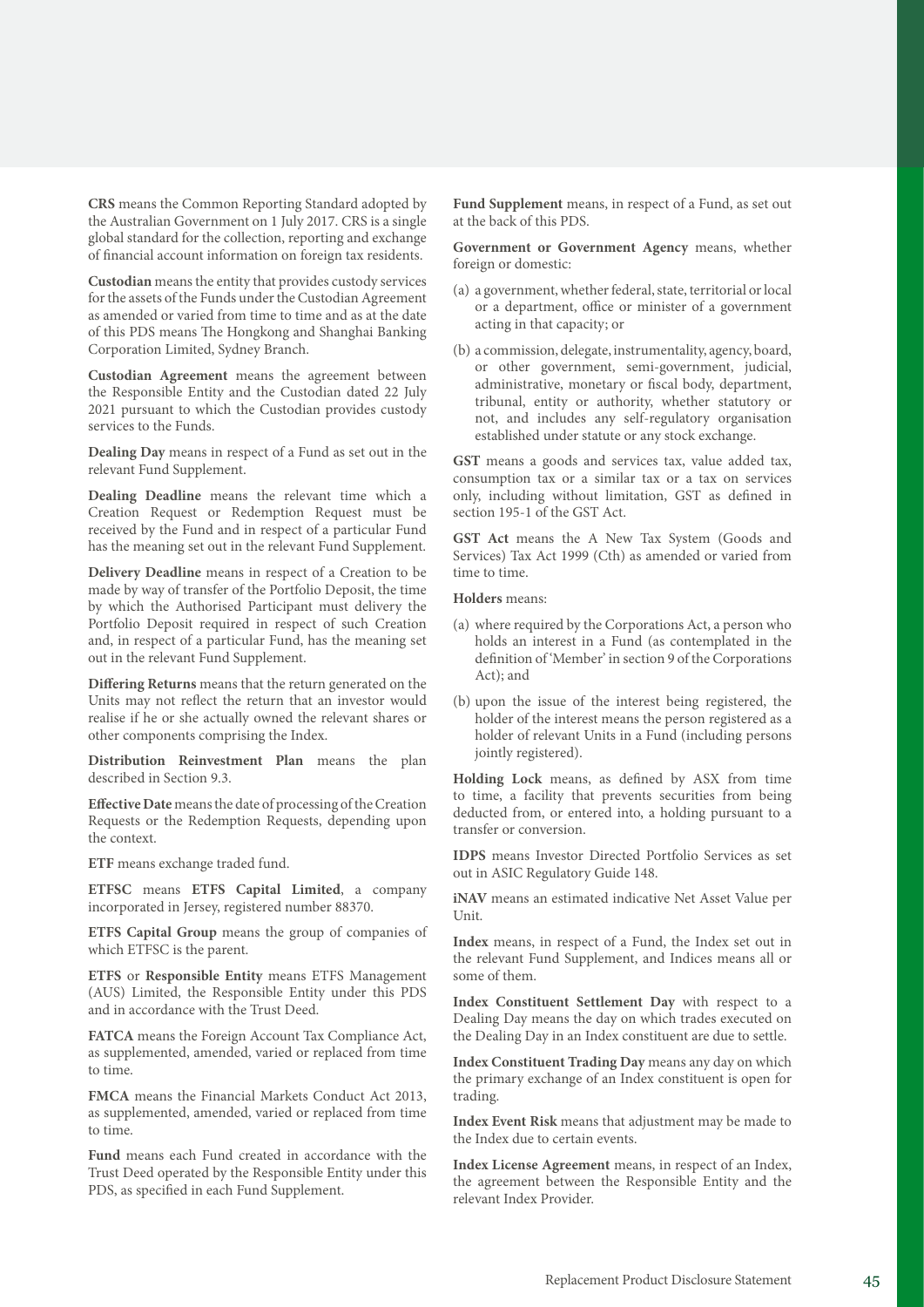# 12. Glossary

Index Provider means, in respect of a Fund and an Index, as set out in the relevant Fund Supplement.

**Initial Offer Period** means the first day on which Creation Requests are received by the Responsible Entity in respect of a particular Fund.

**In Specie Transaction Fee** means a fee payable by an Authorised Participant as set out in this PDS, upon request by the Authorised Participant for an in specie Creation Request or an in specie Redemption Request.

**IRS** means the U.S. Internal Revenue Service.

**Liabilities** means the liabilities of a Fund including any provision which the Responsible Entity decides should be taken into account in accordance with generally accepted accounting principles applicable in Australia in determining the liabilities of a Fund, but excluding any liabilities:

- (a) to applicants for Units in respect of application money or property in respect of which Units have not yet been issued; or
- (b) to Holders, arising by virtue of the right of Holders to request redemption of their Units or to participate in the distribution of the assets on termination of the Scheme.

**Liquid** or **Liquidity** has the same meaning as in the Corporations Act.

**Management Fee** means the fees and costs charged by a Fund for the management of an investment in the Units, as set out in Section 8 (*Fees and Expenses*).

**Market Announcements Platform** means the Market Announcements Platform of the ASX.

**Master Services Agreement** means the Master Services Agreement dated 22 July 2021 (amended from time to time) between the Responsible Entity and the Administrator pursuant to which the Administrator provides administrative services to the Responsible Entity in connection with the Units.

**Net Asset Value (NAV)** in relation to a Fund, means the net asset value of that Fund or, as the context may require, of a Unit of any class relating to that Fund calculated as set out in Section 8 (*Fees and Expenses*).

**Offer** means the invitation made to the public under this PDS.

**Operating Rules** means the ASX Operating Rules published by the ASX.

**Portfolio Deposit** means the asset comprising securities and cash to be delivered by an Authorised Participant at settlement of a Creation Request.

**Privacy Act 1988** (Cth) means the Privacy Act 1988 (Cth) as supplemented, amended, varied or replaced from time to time.

**Recipient** means a qualifying applicant or investor to which this PDS is distributed in connection with the consideration of an investment in a Fund.

**Redemption** means the process of redeeming a Unit under the terms of this PDS and in accordance with the Trust Deed.

**Redemption Date** in respect of a valid Redemption Request, means the Dealing Day on which the next Valuation Time, following the latest of:

- (a) the time at which the Redemption Request is received by the Responsible Entity;
- (b) where the redemption of Units has been suspended, the resumption of the redemption of Units; and
- (c) where the Responsible Entity makes a determination to reduce Redemption Requests rateably so that the total number of Units of the Fund for redemption on that Dealing Day shall not exceed 10% of the NAV of the Fund, the Dealing Day to which the relevant portion of the Redemption Request is allocated.

**Redemption Fee** means the fee payable on Redemption of a Unit as set out in the applicable Fund Supplement.

**Redemption Request** means a request to the Responsible Entity provided by the Holder either in writing or through an online system provided by the Responsible Entity to redeem Units which includes instructions provided by the Holder to the Responsible Entity which in the Trustee's reasonable opinion are sufficient to allow the Responsible Entity to effect the delivery or sale of the securities relating to the relevant Units.

**Register** means the register of holders kept by the Responsible Entity under the Corporations Act.

**Registrar** means Computershare Investor Services Pty Limited as appointed under the Registrar Agreement or such other registrar as may be appointed by the Responsible Entity from time to time to maintain the Registers.

**Registrar Agreement** means the Registry Services Agreement dated 31 March 2015 between the Registrar and the Responsible Entity.

**Regulatory Required Provisions** means certain provisions required in the Trust Deed for regulatory purposes.

**Related Body Corporate** has the meaning given in section 50 of the Corporations Act.

**Replacement Product Disclosure Statement (PDS)** means this Replacement Product Disclosure Statement dated 9 May 2022.

**Responsible Entity** means ETFS Management (AUS) Limited being the responsible entity of the Funds under this PDS and in accordance with the Trust Deed.

**Retail Client** has the meaning given to it in the Corporations Act.

**SEATS** means the ASX Stock Exchange Automated Trading System.

**Settlement Date** has the meaning given in the relevant Fund Supplement.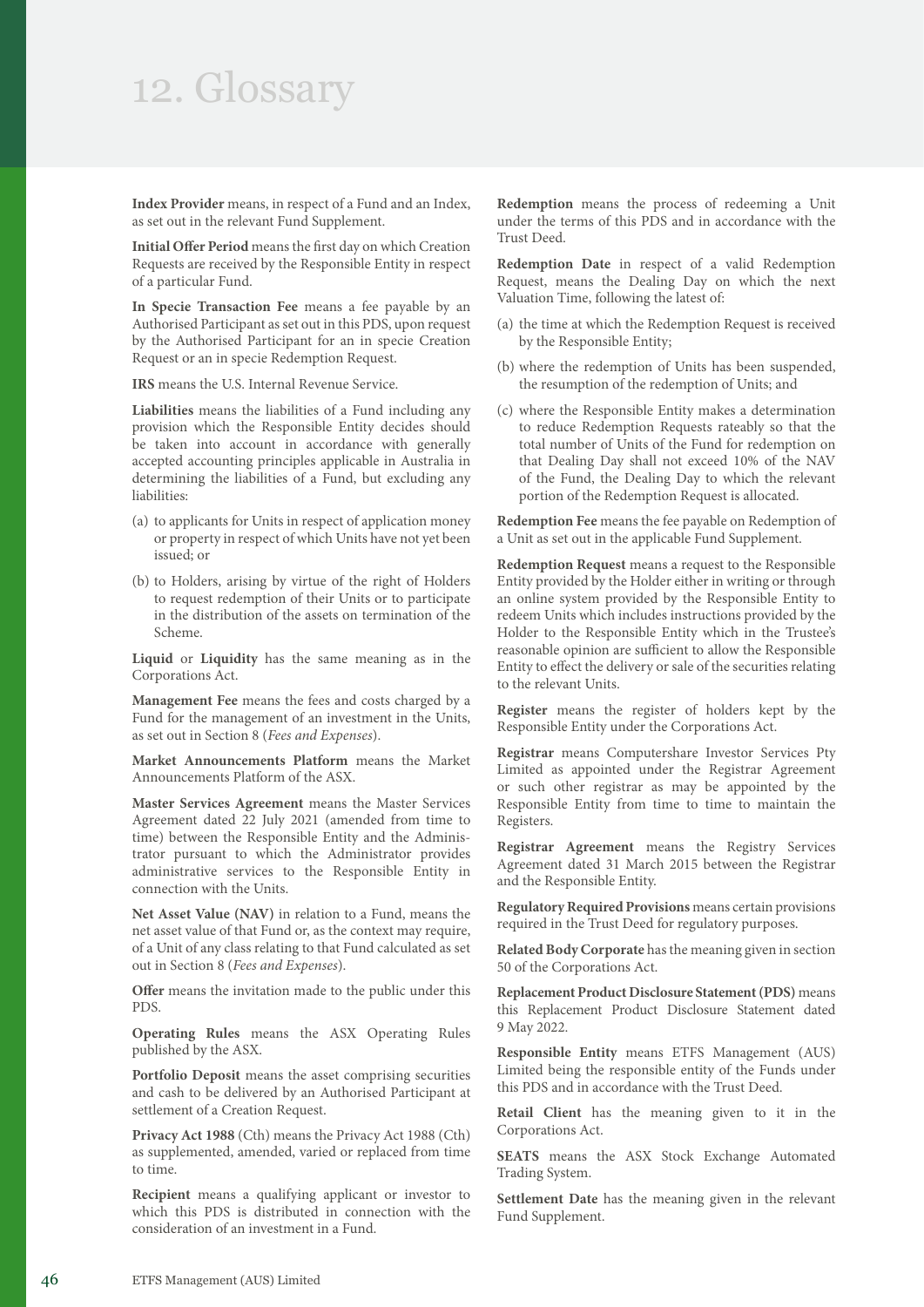**System** means the system implemented by the Responsible Entity for enabling Authorised Participants to make Creation Requests and Redemption Requests by means of a secure website.

**Tax** means all kinds of taxes, duties, imposts, deductions, withholding taxes and charges imposed by a government including GST or any amount recovered from the trustee by way of reimbursement of GST or any amount included either expressly or impliedly in an amount paid or payable by the trustee on account of GST, together interest and penalties imposed or levied by a Government or Government agency.

**TFN** means Tax File Number.

**Transaction Costs** means the costs incurred by the Responsible Entity and payable by a Holder in dealing with the assets of a Fund on behalf of a Holder, and include commissions, brokerage and slippage costs (for example, foreign exchange slippage costs, if any).

**Transaction Documents** means the documents which, in addition to this PDS, set out the terms and conditions relating to the Units as listed in Section 1.1 (*Overview*).

**Trust Deed** means the constitution of each of the Funds as amended or varied from time to time.

**Units** means a Unit issued under the terms of this PDS in accordance with the Trust Deed.

**U.S. Securities Act** means the U.S. Securities Act as supplemented, amended, varied or replaced from time to time.

**Valuation Time** means a time determined by the Responsible Entity at which the Responsible Entity calculates the Net Asset Value as set out in the relevant Fund Supplement.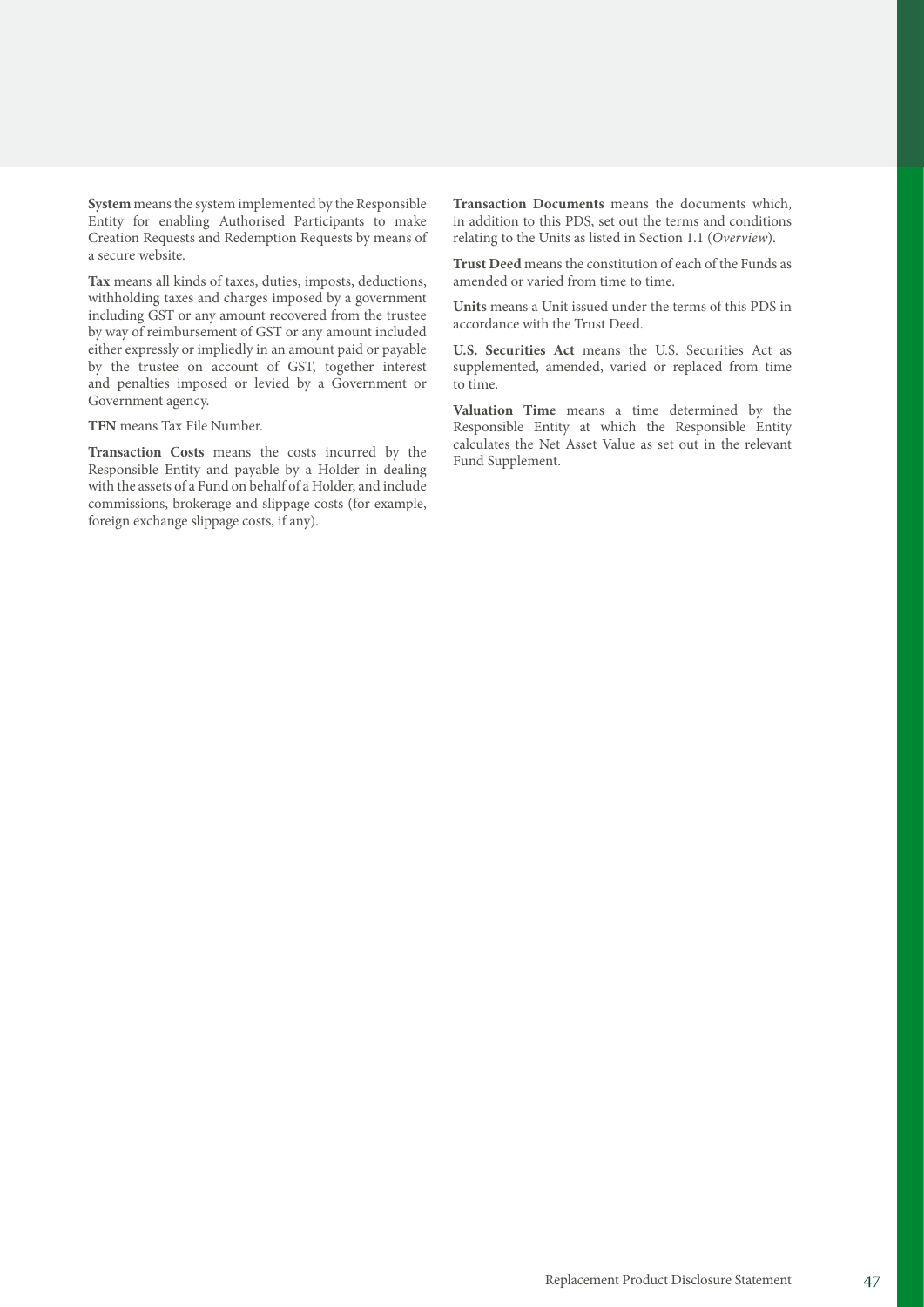# 13. Corporate Directory

References in this PDS to a particular time, unless otherwise stated, are references to the time in Sydney, Australia. Unless the context otherwise requires, references in this PDS to any agreement or documents includes a reference to such agreement or document, as amended, varied, novated, supplemented or replaced from time to time and unless otherwise stated or the context otherwise requires references in this document to any statute or any provision of any statute include a reference to any statutory modification or re-enactment thereof or any statutory instrument, order or regulation made thereunder or any such modification or re-enactment, in each case in force as at the date of this PDS. No documents, including the contents of any websites or web pages referred to in this PDS, form part of this PDS.

### **RESPONSIBLE ENTITY**

ETFS Management (AUS) Limited Level 7 50 King Street Sydney NSW 2000 Australia ACN: 150 433 828 AFSL: 466778

### **ADMINISTRATOR AND CUSTODIAN**

The Hongkong and Shanghai Banking Corporation Limited, Sydney Branch Level 36, Tower 1, International Towers Sydney 100 Barangaroo Avenue Sydney NSW 2000 Australia

## **REGISTRAR**

Computershare Investor Services Pty Limited Yarra Falls 452 Johnston Street Abbotsford VIC 3067 Australia

### **LEGAL ADVISERS AS TO AUSTRALIAN LAW**

MinterEllison Governor Macquarie Tower 1 Farrer Place Sydney NSW 2000 Australia

# **AUDITORS**

KPMG Tower Three International Towers Sydney 300 Barangaroo Avenue Sydney NSW 2000 Australia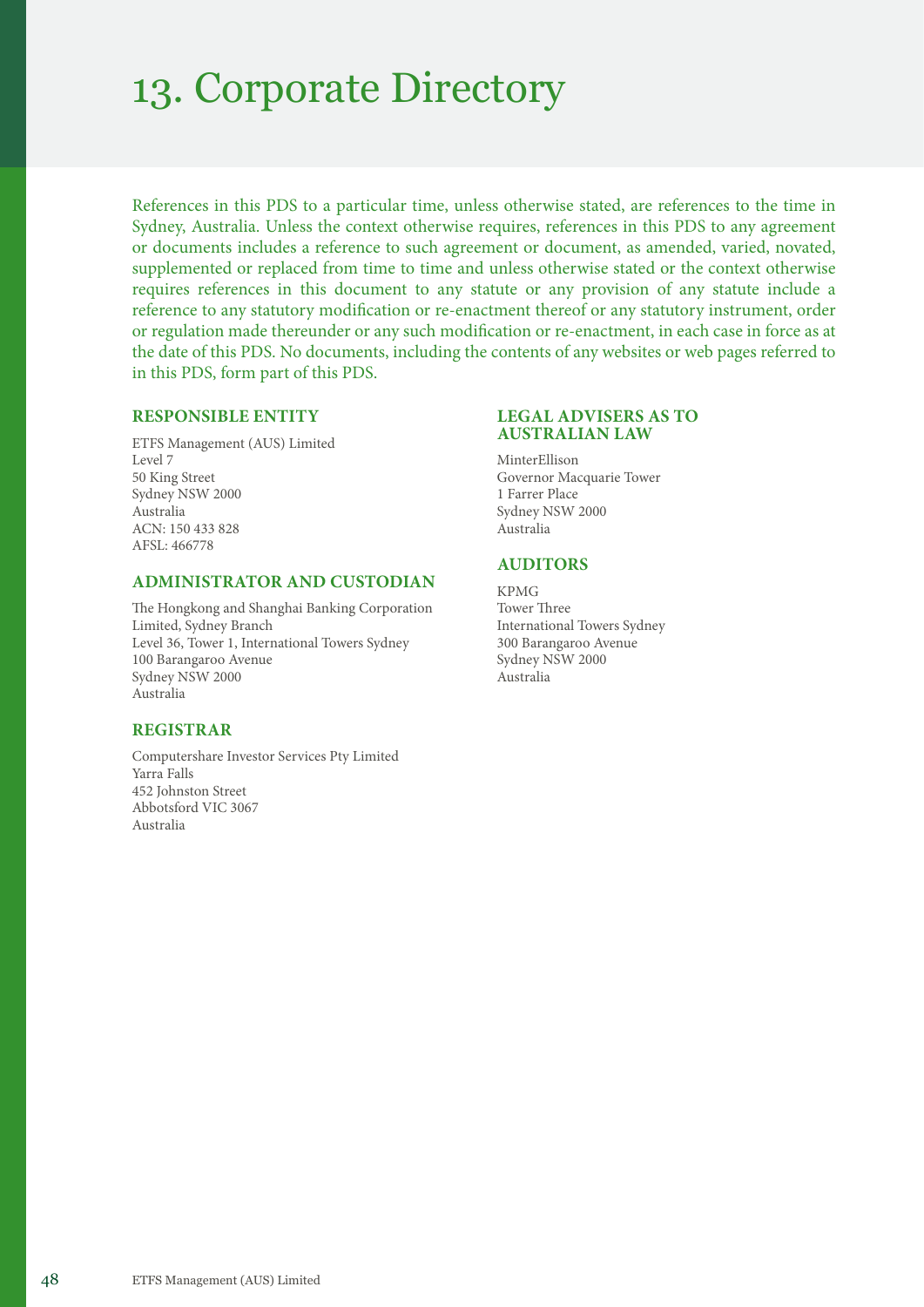## **FUND SUPPLEMENT: ETFS S&P/ASX 300 HIGH YIELD PLUS ETF**

This Fund Supplement relates to the ETFS S&P/ASX 300 High Yield Plus ETF (in this Fund Supplement, the "**Fund**") and supplements the more general information contained in the PDS in relation to an investment in the Units. Any decision to invest in the Units of the Fund should be based upon the PDS in its entirety and investors should seek professional advice before making any investment decision with respect to an investment in the Fund.

| <b>Fund Name</b>           | ETFS S&P/ASX 300 High Yield Plus ETF                                                                                                                                                                                                                                                                                                                        |
|----------------------------|-------------------------------------------------------------------------------------------------------------------------------------------------------------------------------------------------------------------------------------------------------------------------------------------------------------------------------------------------------------|
| Investment<br>Objective    | The Fund aims to provide investors with a return that (before fees and expenses) tracks the<br>performance of the S&P/ASX 300 Shareholder Yield Index.                                                                                                                                                                                                      |
| Index                      | S&P/ASX 300 Shareholder Yield Index.                                                                                                                                                                                                                                                                                                                        |
| <b>Index Provider</b>      | S&P Dow Jones Indices, LLC.                                                                                                                                                                                                                                                                                                                                 |
|                            | The Index was not created by, and is not managed by, a Related Body Corporate of the<br>Responsible Entity.                                                                                                                                                                                                                                                 |
| <b>Fees &amp; Expenses</b> | <b>Creation Fee</b>                                                                                                                                                                                                                                                                                                                                         |
|                            | \$750.                                                                                                                                                                                                                                                                                                                                                      |
|                            | Authorised Participants will be charged this flat fee on each Creation Request.                                                                                                                                                                                                                                                                             |
|                            | <b>Redemption Fee</b>                                                                                                                                                                                                                                                                                                                                       |
|                            | \$750.                                                                                                                                                                                                                                                                                                                                                      |
|                            | Authorised Participants will be charged this flat fee on each Redemption Request.                                                                                                                                                                                                                                                                           |
|                            | <b>Management Costs</b>                                                                                                                                                                                                                                                                                                                                     |
|                            | 0.35% per annum of the Net Asset Value of the Fund, comprised of:                                                                                                                                                                                                                                                                                           |
|                            | Management Fee: 0.35% per annum of the Net Asset Value of the Fund.                                                                                                                                                                                                                                                                                         |
|                            | Recoverable expenses: 0.00% per annum of the Net Asset Value of the Fund.                                                                                                                                                                                                                                                                                   |
|                            | <b>Indirect costs:</b> 0.00% per annum of the Net Asset Value of the Fund.                                                                                                                                                                                                                                                                                  |
|                            | <b>In Specie Transaction Fee</b>                                                                                                                                                                                                                                                                                                                            |
|                            | An amount charged to an Authorised Participant to reflect the costs of receiving or delivering<br>the in specie basket in respect of the creation or redemption up to 0.5% of the aggregate<br>subscription amount or redemption amount. The amount of the In Specie Transaction Fee<br>will be available from the Responsible Entity prior to transacting. |
|                            | <b>Transaction Costs</b>                                                                                                                                                                                                                                                                                                                                    |
|                            | 0.10% per annum of the Net Asset Value of the Fund, comprised of:                                                                                                                                                                                                                                                                                           |
|                            | Creation or Redemption charges: 0.04% per annum of the Net Asset Value of the Fund                                                                                                                                                                                                                                                                          |
|                            | Net Transaction Costs: 0.06% per annum of the Net Asset Value of the Fund                                                                                                                                                                                                                                                                                   |
|                            | Further information about the calculation of fees and expenses is set out in Section 8 (Fees<br>and Expenses).                                                                                                                                                                                                                                              |
| <b>Creations</b>           | <b>Creation Unit</b>                                                                                                                                                                                                                                                                                                                                        |
|                            | 100,000 Units.                                                                                                                                                                                                                                                                                                                                              |
|                            | Authorised Participants may submit Creation Requests in respect of whole multiples of<br>Creation Units.                                                                                                                                                                                                                                                    |
|                            | Subscription price during Initial Offer Period                                                                                                                                                                                                                                                                                                              |
|                            | \$10.                                                                                                                                                                                                                                                                                                                                                       |
|                            | This is the subscription price for Units subscribed for during the Initial Offer Period for both<br>in specie and cash subscriptions.                                                                                                                                                                                                                       |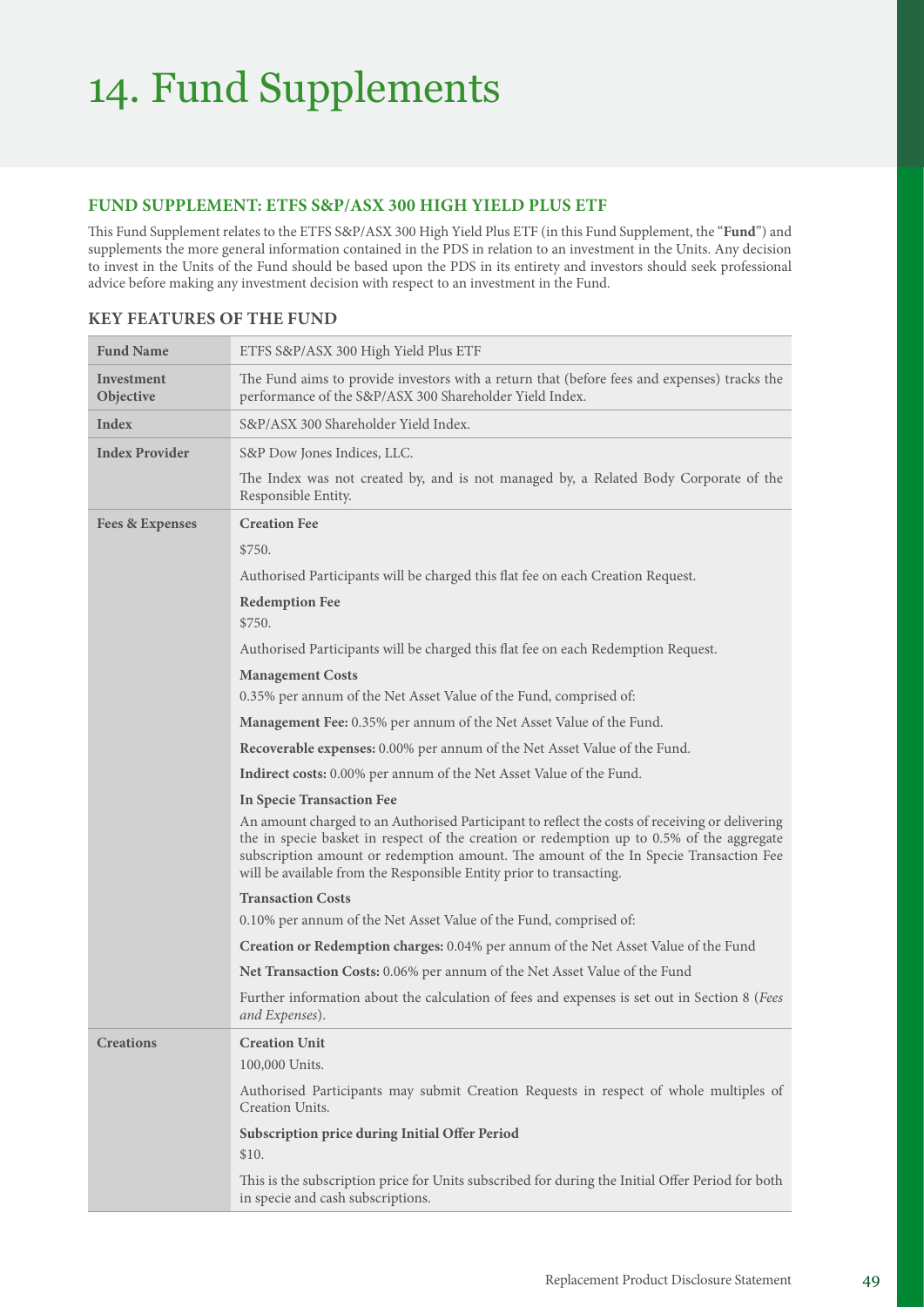| <b>Dealing Day</b>             | Any day that is both an ASX Trading Day.                                                                                                                                                                                                                                                                                                                                                                     |                                                                |                                                                                                                                                                                                                                                                                                                                                                                                                                                                                                                                                                                                                                                                                             |
|--------------------------------|--------------------------------------------------------------------------------------------------------------------------------------------------------------------------------------------------------------------------------------------------------------------------------------------------------------------------------------------------------------------------------------------------------------|----------------------------------------------------------------|---------------------------------------------------------------------------------------------------------------------------------------------------------------------------------------------------------------------------------------------------------------------------------------------------------------------------------------------------------------------------------------------------------------------------------------------------------------------------------------------------------------------------------------------------------------------------------------------------------------------------------------------------------------------------------------------|
| <b>Dealing Deadline</b>        | For cash Creation Requests or Redemption Requests: 3 p.m. on a Dealing Day.                                                                                                                                                                                                                                                                                                                                  |                                                                |                                                                                                                                                                                                                                                                                                                                                                                                                                                                                                                                                                                                                                                                                             |
|                                | For in specie Creation Requests or Redemption Requests: 4 p.m. on a Dealing Day.                                                                                                                                                                                                                                                                                                                             |                                                                |                                                                                                                                                                                                                                                                                                                                                                                                                                                                                                                                                                                                                                                                                             |
| <b>Delivery Deadline</b>       | 10:30 a.m. on a Settlement Date.                                                                                                                                                                                                                                                                                                                                                                             |                                                                |                                                                                                                                                                                                                                                                                                                                                                                                                                                                                                                                                                                                                                                                                             |
| <b>Valuation Time</b>          | 4 p.m. on each Dealing Day.                                                                                                                                                                                                                                                                                                                                                                                  |                                                                |                                                                                                                                                                                                                                                                                                                                                                                                                                                                                                                                                                                                                                                                                             |
| <b>Settlement Date</b>         | Creation Request or Redemption Request was received.                                                                                                                                                                                                                                                                                                                                                         |                                                                | Means the second ASX Business Day following the Dealing Day on which the relevant                                                                                                                                                                                                                                                                                                                                                                                                                                                                                                                                                                                                           |
| In Specie DvP Fund             | Yes.                                                                                                                                                                                                                                                                                                                                                                                                         |                                                                |                                                                                                                                                                                                                                                                                                                                                                                                                                                                                                                                                                                                                                                                                             |
| <b>Distributions</b>           |                                                                                                                                                                                                                                                                                                                                                                                                              | 31 March, 30 June, 30 September and 31 December in each year.  | The Responsible Entity may make dividend distribution quarterly in respect of periods ending                                                                                                                                                                                                                                                                                                                                                                                                                                                                                                                                                                                                |
| Dividend<br>Reinvestment       |                                                                                                                                                                                                                                                                                                                                                                                                              | Available. See section 9.3 of the PDS for further information. |                                                                                                                                                                                                                                                                                                                                                                                                                                                                                                                                                                                                                                                                                             |
| <b>Index information</b>       | Index tickers:                                                                                                                                                                                                                                                                                                                                                                                               | Bloomberg:                                                     | SPA3SYAP                                                                                                                                                                                                                                                                                                                                                                                                                                                                                                                                                                                                                                                                                    |
|                                | Constituents:                                                                                                                                                                                                                                                                                                                                                                                                | 40                                                             |                                                                                                                                                                                                                                                                                                                                                                                                                                                                                                                                                                                                                                                                                             |
|                                | Weighting factor:                                                                                                                                                                                                                                                                                                                                                                                            |                                                                | Shareholder Yield and free-float adjusted market capitalisation                                                                                                                                                                                                                                                                                                                                                                                                                                                                                                                                                                                                                             |
|                                | Rebalancing frequency:                                                                                                                                                                                                                                                                                                                                                                                       | Semi-annual                                                    |                                                                                                                                                                                                                                                                                                                                                                                                                                                                                                                                                                                                                                                                                             |
|                                | Country/region:                                                                                                                                                                                                                                                                                                                                                                                              | Australia                                                      |                                                                                                                                                                                                                                                                                                                                                                                                                                                                                                                                                                                                                                                                                             |
| Index objective                | higher than the performance of the S&P/ASX 300.                                                                                                                                                                                                                                                                                                                                                              |                                                                | The S&P/ASX 300 Shareholder Yield Index is designed to provide investors with a return                                                                                                                                                                                                                                                                                                                                                                                                                                                                                                                                                                                                      |
| <b>Index Methodology</b>       |                                                                                                                                                                                                                                                                                                                                                                                                              |                                                                | The methodology employed by S&P in calculating the Index can be found at www.spindices.com.                                                                                                                                                                                                                                                                                                                                                                                                                                                                                                                                                                                                 |
|                                | The index comprises the 40 stocks from the S&P/ASX 300 with the highest shareholder yield,<br>which is defined as the amount of common dividends and common share buybacks in the<br>last year.                                                                                                                                                                                                              |                                                                |                                                                                                                                                                                                                                                                                                                                                                                                                                                                                                                                                                                                                                                                                             |
|                                | In order to achieve sustainable performance, the eligible stocks are screened for liquidity,<br>dividend growth and free cash flows. As a result, ZYAU delivers a defensive return from high<br>yielding stocks and a cyclical return from buyback companies.                                                                                                                                                |                                                                |                                                                                                                                                                                                                                                                                                                                                                                                                                                                                                                                                                                                                                                                                             |
|                                | investment.                                                                                                                                                                                                                                                                                                                                                                                                  |                                                                | Investors should review the Index Methodology on the S&P website prior to making an                                                                                                                                                                                                                                                                                                                                                                                                                                                                                                                                                                                                         |
| Index specific<br>risk factors | The following risk factors apply to an investment in Units in the Fund in addition to the risk<br>factors which are set out in Section 5 (Risks) of the PDS. Investors should consider all of the<br>information and risk factors set out in this Fund Supplement and Section 5 (Risks), and seek<br>professional advice before making any investment decision with respect to an investment in<br>the Fund. |                                                                |                                                                                                                                                                                                                                                                                                                                                                                                                                                                                                                                                                                                                                                                                             |
|                                | Understanding of Index Constituents. Investors should ensure that they are familiar with and<br>understand the benchmark and the objectives of the Index (and the Fund) outlined above prior<br>to making any investment. In particular they should understand the assets which underlie the<br>Index and the methodology by which the assets are selected, weighted and rebalanced.                         |                                                                |                                                                                                                                                                                                                                                                                                                                                                                                                                                                                                                                                                                                                                                                                             |
|                                | therefore the Fund, is exposed.                                                                                                                                                                                                                                                                                                                                                                              |                                                                | <b>Concentration Risk.</b> As the Index is only comprised of a maximum of 40 securities there is<br>a risk that the Index, and therefore the Fund, will have a high concentration in a particular<br>security. On each rebalancing of the Index, the components of the Index could change such<br>that a security to which the Index had a high exposure previously is no longer included in<br>the Index or that the Index is now highly exposed to a security to which it had no previous<br>exposure. These concentrations to particular security could adversely impact the Net Asset<br>Value of the Fund, in the case of decline in the value of any security to which the Index, and |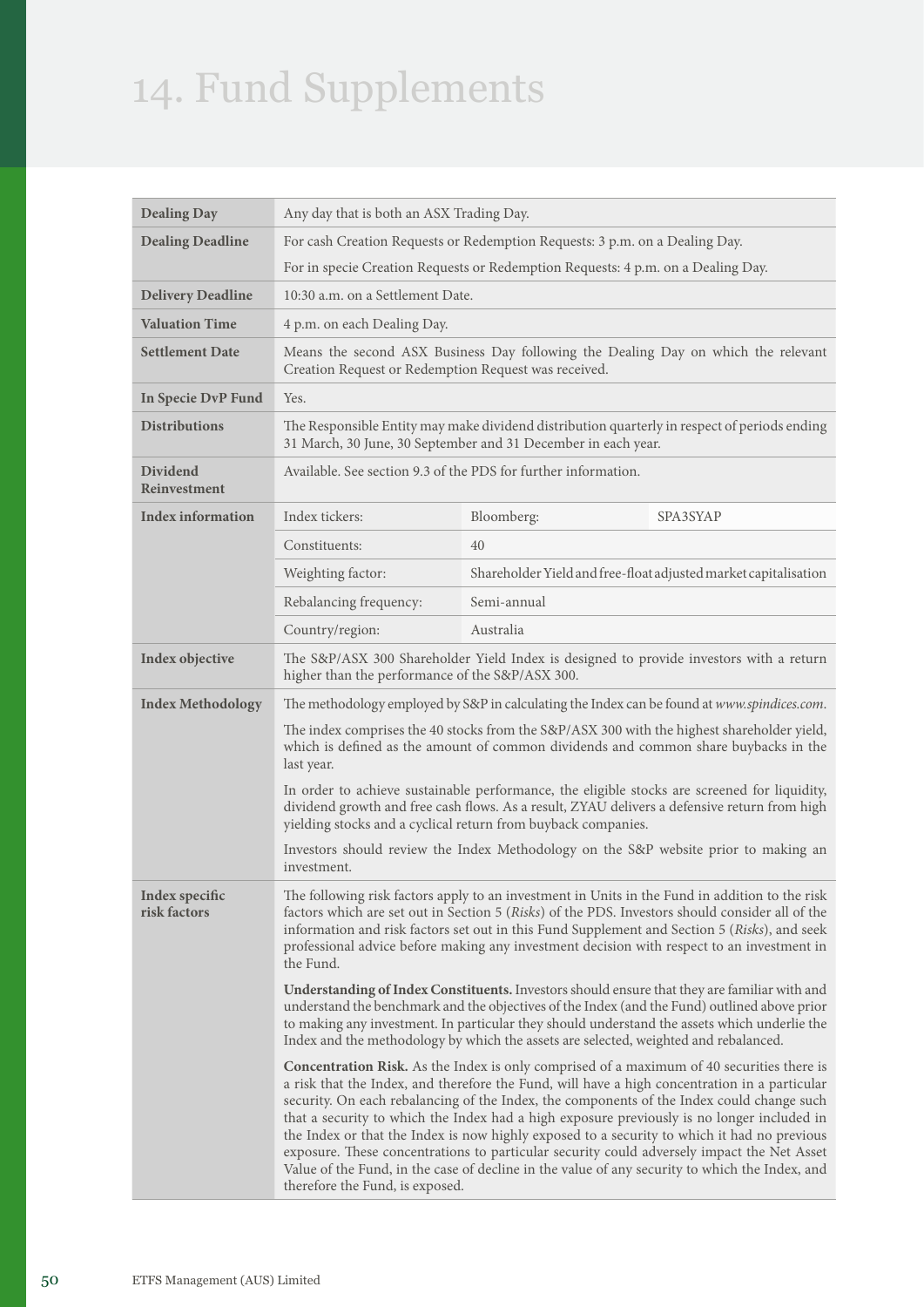| Index specific risk<br>factors (continued) | <b>Comparison to other ASX Benchmarks.</b> Investors should understand the difference between<br>the exposure to ASX securities generated by the Index and other ASX benchmark indices<br>which may contain more or less constituents and have different allocation methodologies.                                                                                                                                                                                                                               |
|--------------------------------------------|------------------------------------------------------------------------------------------------------------------------------------------------------------------------------------------------------------------------------------------------------------------------------------------------------------------------------------------------------------------------------------------------------------------------------------------------------------------------------------------------------------------|
|                                            | No guarantee Index meets the stated objective. Although the Index Methodology is<br>designed to meet the objective of generating returns from higher yielding securities within<br>the investment parameters, there is no guarantee the Index will meet this objective. Investors<br>should form their own view on the Index Methodology and the capacity of the Index to meet<br>the stated objective.<br>Please refer to Section 5 (Risks) for general risk factors associated with an investment in the Fund. |
| Index disclaimer                           | Standard & Poor's® and S&P® are registered trademarks of Standard & Poor's ("S&P"), a division<br>of the McGraw-Hill Companies, Inc. "S&P" and "ASX", as used in the term S&P/ASX 300, are<br>trademarks of S&P and the Australian Securities Exchange ("ASX") respectively, and have been<br>licensed for use by ETFS. ETFS funds are not sponsored, endorsed, sold or promoted by S&P or                                                                                                                       |
|                                            | ASX, and neither S&P nor ASX make any representation regarding the advisability of investing<br>in ETFS funds.                                                                                                                                                                                                                                                                                                                                                                                                   |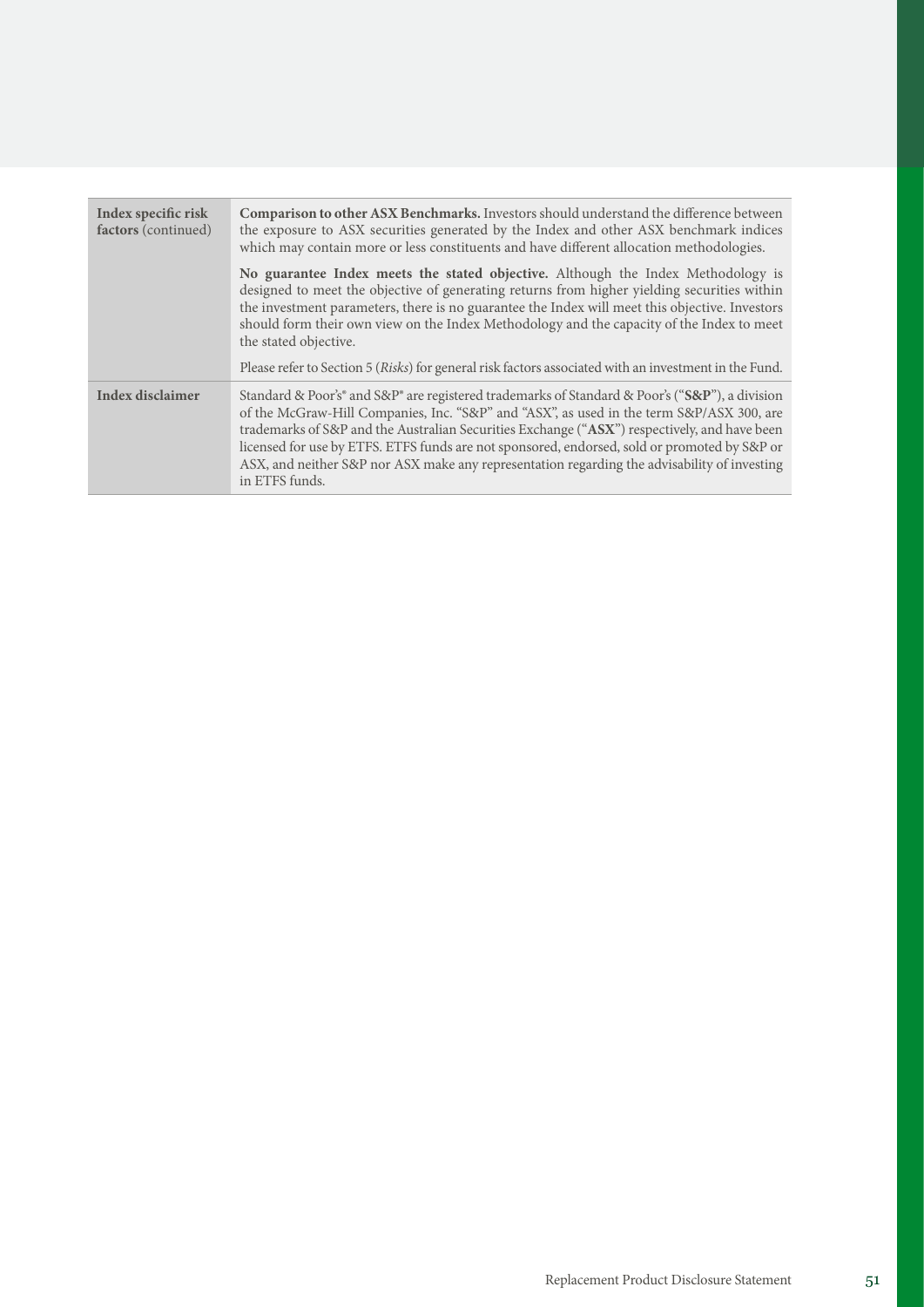# **FUND SUPPLEMENT: ETFS S&P 500 HIGH YIELD LOW VOLATILITY ETF**

This Fund Supplement relates to the ETFS S&P 500 High Yield Low Volatility ETF (in this Fund Supplement, the "**Fund**") and supplements the more general information contained in the PDS in relation to an investment in the Units. Any decision to invest in the Units of the Fund should be based upon the PDS in its entirety and investors should seek professional advice before making any investment decision with respect to an investment in the Fund.

| <b>Fund Name</b>               | ETFS S&P 500 High Yield Low Volatility ETF                                                                                                                                                                                                                                                                                                                  |
|--------------------------------|-------------------------------------------------------------------------------------------------------------------------------------------------------------------------------------------------------------------------------------------------------------------------------------------------------------------------------------------------------------|
| <b>Investment</b><br>Objective | The Fund aims to provide investors with a return that (before fees and expenses) tracks the<br>performance of the S&P 500 Low Volatility High Dividend Index.                                                                                                                                                                                               |
| Index                          | S&P 500 Low Volatility High Dividend Index.                                                                                                                                                                                                                                                                                                                 |
| <b>Index Provider</b>          | S&P Opco, LLC                                                                                                                                                                                                                                                                                                                                               |
|                                | The Index was not created by, and is not managed by, a Related Body Corporate of the<br>Responsible Entity.                                                                                                                                                                                                                                                 |
| <b>Fees &amp; Expenses</b>     | <b>Creation Fee</b><br>\$750.                                                                                                                                                                                                                                                                                                                               |
|                                | Authorised Participants will be charged this flat fee on each Creation Request.                                                                                                                                                                                                                                                                             |
|                                | <b>Redemption Fee</b>                                                                                                                                                                                                                                                                                                                                       |
|                                | \$750.                                                                                                                                                                                                                                                                                                                                                      |
|                                | Authorised Participants will be charged this flat fee on each Redemption Request.                                                                                                                                                                                                                                                                           |
|                                | <b>Management Costs</b>                                                                                                                                                                                                                                                                                                                                     |
|                                | 0.35% per annum of the Net Asset Value of the Fund, comprised of:                                                                                                                                                                                                                                                                                           |
|                                | Management Fee: 0.35% per annum of the Net Asset Value of the Fund.                                                                                                                                                                                                                                                                                         |
|                                | Recoverable expenses: 0.00% per annum of the Net Asset Value of the Fund.                                                                                                                                                                                                                                                                                   |
|                                | Indirect costs: 0.00% per annum of the Net Asset Value of the Fund.                                                                                                                                                                                                                                                                                         |
|                                | <b>In Specie Transaction Fee</b>                                                                                                                                                                                                                                                                                                                            |
|                                | An amount charged to an Authorised Participant to reflect the costs of receiving or delivering<br>the in specie basket in respect of the creation or redemption up to 0.5% of the aggregate<br>subscription amount or redemption amount. The amount of the In Specie Transaction Fee<br>will be available from the Responsible Entity prior to transacting. |
|                                | <b>Transaction Costs</b>                                                                                                                                                                                                                                                                                                                                    |
|                                | 0.05% per annum of the Net Asset Value of the Fund, comprised of:                                                                                                                                                                                                                                                                                           |
|                                | Creation or Redemption charges: 0.01% per annum of the Net Asset Value of the Fund                                                                                                                                                                                                                                                                          |
|                                | <b>Net Transaction Costs:</b> 0.04% per annum of the Net Asset Value of the Fund                                                                                                                                                                                                                                                                            |
|                                | Further information about the calculation of fees and expenses is set out in Section 8 (Fees<br>and Expenses).                                                                                                                                                                                                                                              |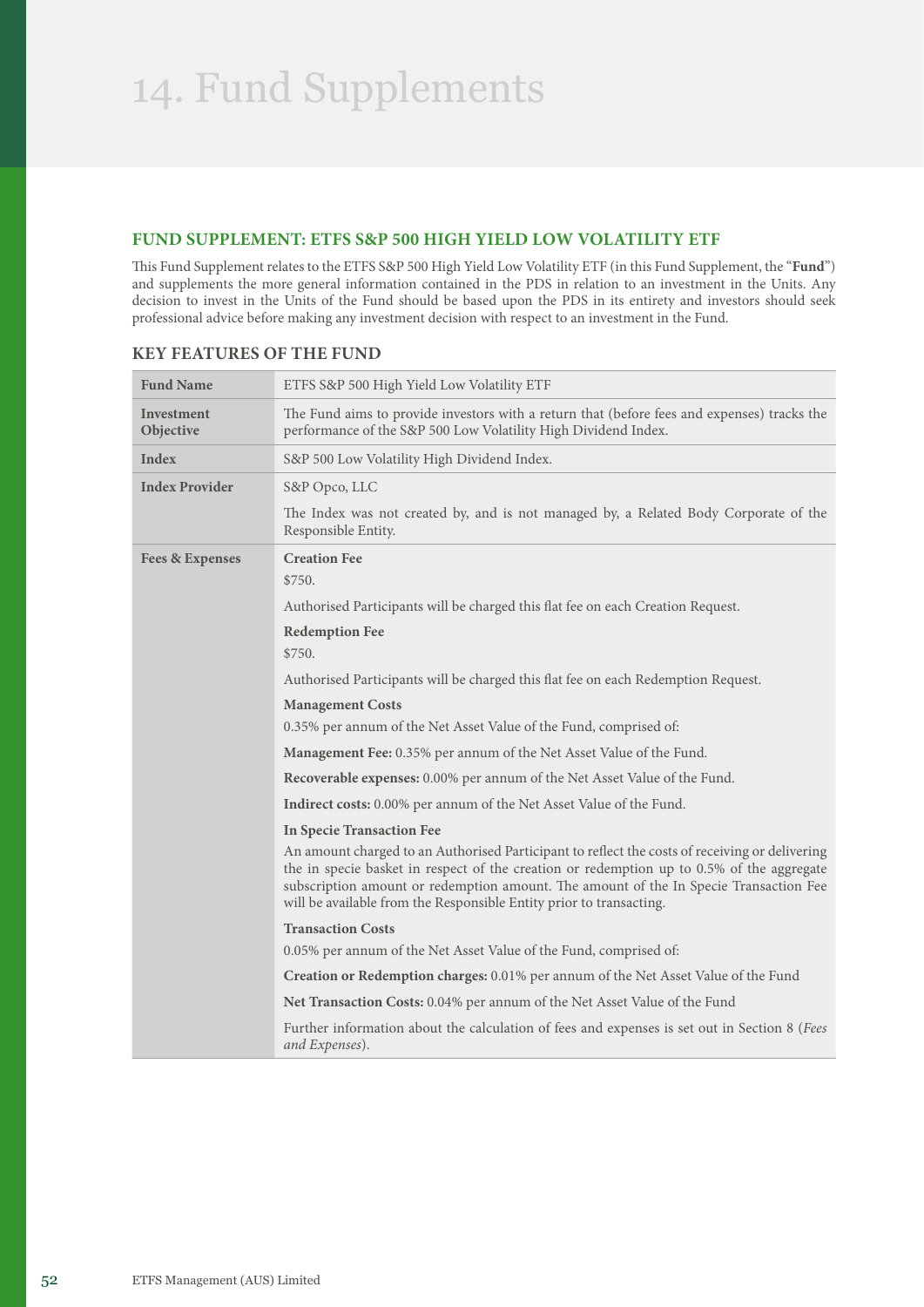| <b>Creations</b>                | <b>Creation Unit</b><br>100,000 Units.                                                                                                                                                                                                                                                                                                                                                                                                                                |                                                                                                                                                                                         |                                                                                                                                                                                      |
|---------------------------------|-----------------------------------------------------------------------------------------------------------------------------------------------------------------------------------------------------------------------------------------------------------------------------------------------------------------------------------------------------------------------------------------------------------------------------------------------------------------------|-----------------------------------------------------------------------------------------------------------------------------------------------------------------------------------------|--------------------------------------------------------------------------------------------------------------------------------------------------------------------------------------|
|                                 | Authorised Participants may submit Creation Requests in respect of whole multiples of<br>Creation Units.                                                                                                                                                                                                                                                                                                                                                              |                                                                                                                                                                                         |                                                                                                                                                                                      |
|                                 | Subscription price during Initial Offer Period<br>AUD 10.                                                                                                                                                                                                                                                                                                                                                                                                             |                                                                                                                                                                                         |                                                                                                                                                                                      |
|                                 | in specie and cash subscriptions.                                                                                                                                                                                                                                                                                                                                                                                                                                     |                                                                                                                                                                                         | This is the subscription price for Units subscribed for during the Initial Offer Period for both                                                                                     |
| <b>Dealing Day</b>              | Any day that is both an ASX Trading Day and an Index Constituent Trading Day for all Index<br>constituents or a sufficient number of Index constituents as determined by the Responsible<br>Entity.                                                                                                                                                                                                                                                                   |                                                                                                                                                                                         |                                                                                                                                                                                      |
| <b>Dealing Deadline</b>         | 4 p.m. on a Dealing Day.                                                                                                                                                                                                                                                                                                                                                                                                                                              |                                                                                                                                                                                         |                                                                                                                                                                                      |
| <b>Delivery Deadline</b>        | 8 a.m. on a Settlement Date.                                                                                                                                                                                                                                                                                                                                                                                                                                          |                                                                                                                                                                                         |                                                                                                                                                                                      |
| <b>Valuation Time</b>           | 4 p.m., New York time on each Dealing Day.                                                                                                                                                                                                                                                                                                                                                                                                                            |                                                                                                                                                                                         |                                                                                                                                                                                      |
| <b>Settlement Date</b>          | In respect of a cash Creation Request means the ASX Business Day on or immediately<br>preceding the earliest Index Constituent Settlement Day with respect to the Dealing Day on<br>which the relevant Creation Request was received.                                                                                                                                                                                                                                 |                                                                                                                                                                                         |                                                                                                                                                                                      |
|                                 | In respect of an in specie Creation Request means the ASX Business Day on or immediately<br>following the latest Index Constituent Settlement Day with respect to the Dealing Day on<br>which the relevant Creation Request was received.<br>In respect of a cash Redemption Request means the ASX Business Day immediately following<br>the latest Index Constituent Settlement Day with respect to the Dealing Day on which the<br>Redemption Request was received. |                                                                                                                                                                                         |                                                                                                                                                                                      |
|                                 |                                                                                                                                                                                                                                                                                                                                                                                                                                                                       |                                                                                                                                                                                         |                                                                                                                                                                                      |
|                                 | In respect of an in specie Redemption Request means the ASX Business Day on or immediately<br>following the earliest Index Constituent Settlement Day with respect to the Dealing Day on<br>which the Redemption Request was received                                                                                                                                                                                                                                 |                                                                                                                                                                                         |                                                                                                                                                                                      |
| In Specie DvP Fund              | No.                                                                                                                                                                                                                                                                                                                                                                                                                                                                   |                                                                                                                                                                                         |                                                                                                                                                                                      |
| <b>Distributions</b>            | The Responsible Entity may make dividend distribution quarterly in respect of periods ending<br>31 March, 30 June, 30 September and 31 December in each year.                                                                                                                                                                                                                                                                                                         |                                                                                                                                                                                         |                                                                                                                                                                                      |
| <b>Dividend</b><br>Reinvestment | Available. See section 9.3 of the PDS for further information.                                                                                                                                                                                                                                                                                                                                                                                                        |                                                                                                                                                                                         |                                                                                                                                                                                      |
| <b>Index information</b>        | Index tickers:                                                                                                                                                                                                                                                                                                                                                                                                                                                        | Bloomberg:                                                                                                                                                                              | SP5LVHD                                                                                                                                                                              |
|                                 | Constituents:                                                                                                                                                                                                                                                                                                                                                                                                                                                         | 50                                                                                                                                                                                      |                                                                                                                                                                                      |
|                                 | Weighting factor:                                                                                                                                                                                                                                                                                                                                                                                                                                                     | Dividend Yield and GICS Sector                                                                                                                                                          |                                                                                                                                                                                      |
|                                 | Rebalancing frequency:                                                                                                                                                                                                                                                                                                                                                                                                                                                | Semi-annual                                                                                                                                                                             |                                                                                                                                                                                      |
|                                 | Country/region:                                                                                                                                                                                                                                                                                                                                                                                                                                                       | <b>United States</b>                                                                                                                                                                    |                                                                                                                                                                                      |
| Index objective                 |                                                                                                                                                                                                                                                                                                                                                                                                                                                                       | equity investors. The index is designed to provide exposure to 50 high yielding companies<br>The Fund aims to provide investors with a return that tracks the performance of the Index. | The S&P 500 Low Volatility High Dividend index serves as benchmark for income seeking<br>within the S&P 500, while meeting diversification, volatility and tradability requirements. |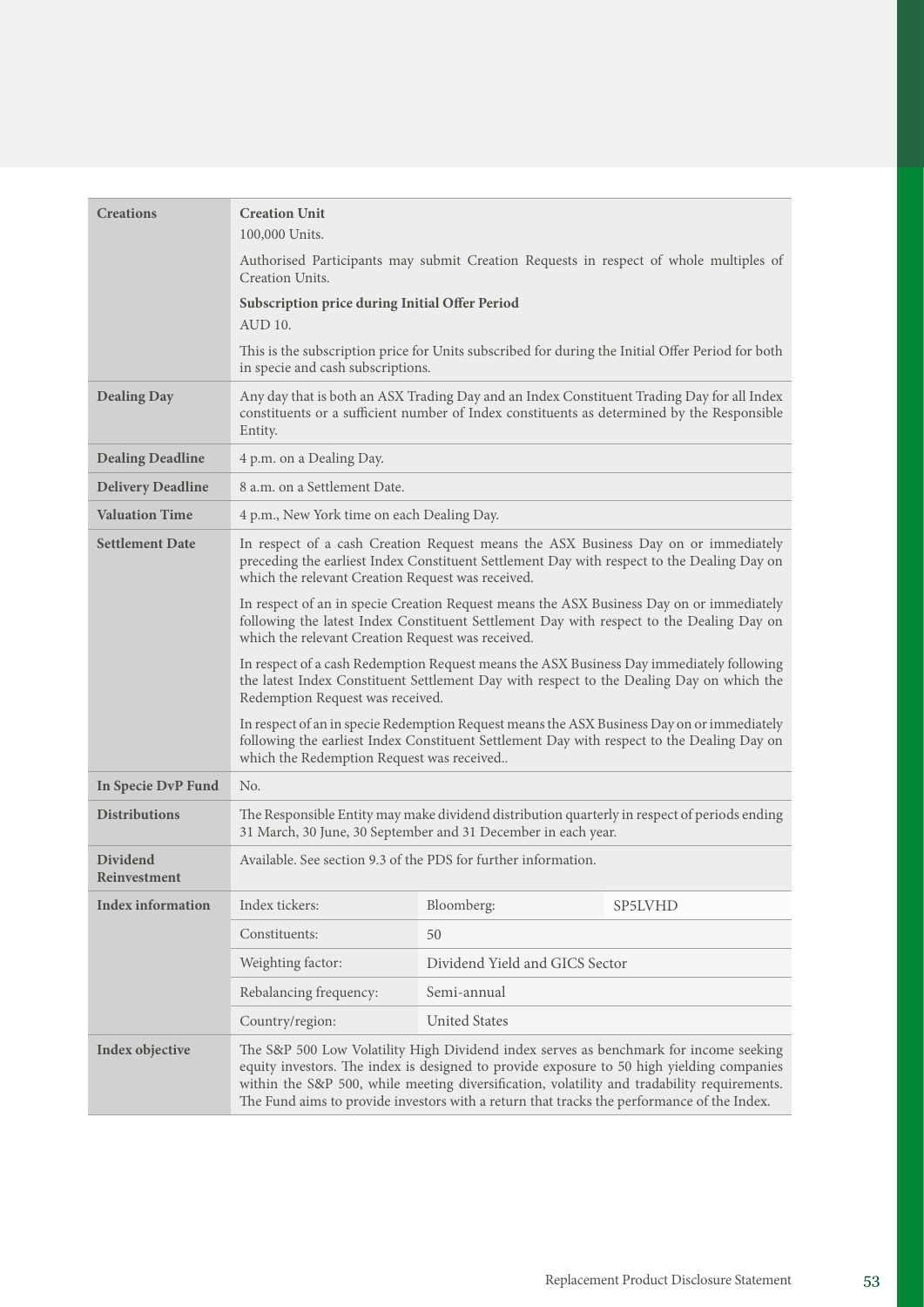| <b>Index Methodology</b>       | The methodology employed by S&P in calculating the Index can be found at www.spindices.com.                                                                                                                                                                                                                                                                                                                                                                                                                                                                                                                                                                                                              |
|--------------------------------|----------------------------------------------------------------------------------------------------------------------------------------------------------------------------------------------------------------------------------------------------------------------------------------------------------------------------------------------------------------------------------------------------------------------------------------------------------------------------------------------------------------------------------------------------------------------------------------------------------------------------------------------------------------------------------------------------------|
|                                | The top 75 highest-yielding stocks from the S&P 500 are selected. The top 50 least volatile<br>stocks from that list of 75 stocks are identified.                                                                                                                                                                                                                                                                                                                                                                                                                                                                                                                                                        |
|                                | The final 50 stocks are weighted according to dividend yield.                                                                                                                                                                                                                                                                                                                                                                                                                                                                                                                                                                                                                                            |
|                                | Sector weights are capped at 25% and there are no more than 10 stocks from each sector.<br>Rebalanced semi-annually.                                                                                                                                                                                                                                                                                                                                                                                                                                                                                                                                                                                     |
|                                | Investors should review the Index Methodology on the S&P website prior to making an<br>investment.                                                                                                                                                                                                                                                                                                                                                                                                                                                                                                                                                                                                       |
| Index specific<br>risk factors | The following risk factors apply to an investment in Units in the Fund in addition to the risk<br>factors which are set out in Section 5 (Risks) of the PDS. Investors should consider all of the<br>information and risk factors set out in this Fund Supplement and Section 5 (Risks), and seek<br>professional advice before making any investment decision with respect to an investment in<br>the Fund.                                                                                                                                                                                                                                                                                             |
|                                | Understanding of Index Constituents. Investors should ensure that they are familiar with and<br>understand the benchmark and the objectives of the Index (and the Fund) outlined above prior<br>to making any investment. In particular they should understand the assets which underlie the<br>Index and the methodology by which the assets are selected, weighted and rebalanced.                                                                                                                                                                                                                                                                                                                     |
|                                | <b>Concentration Risk.</b> As the Index is only comprised of a maximum of 75 stocks there is a<br>risk that the Index, and therefore the Fund, will have a high concentration in a particular<br>stock. On each rebalancing of the Index, the components of the Index could change such that<br>a stock to which the Index had a high exposure previously is no longer included in the Index<br>or that the Index is now highly exposed to a stock to which it had no previous exposure. These<br>concentrations to particular stock could adversely impact the Net Asset Value of the Fund, in the<br>case of decline in the value of any stock to which the Index, and therefore the Fund, is exposed. |
|                                | Comparison to other US equity market Benchmarks. Investors should understand the<br>difference between the exposure to US listed securities generated by the Index and other US<br>listed benchmark indices which may contain more or less constituents and have different<br>allocation methodologies.                                                                                                                                                                                                                                                                                                                                                                                                  |
|                                | No guarantee Index meets the stated objective. Although the Index Methodology is designed<br>to meet the objective of generating returns from higher yielding securities within the<br>investment parameters, there is no guarantee the Index will meet this objective. Investors<br>should form their own view on the Index Methodology and the capacity of the Index to meet<br>the stated objective.                                                                                                                                                                                                                                                                                                  |
|                                | <b>Currency Risk.</b> The prices of the Index and its constituents will be quoted in US dollars<br>whereas the Net Asset Value of the Fund and the price at which the Units will be quoted on<br>the ASX is calculated in Australian dollars. This means that an investor is exposed to changes<br>in the exchange rate between the US dollar and the Australian Dollar. The value of a Unit may<br>therefore change even if there is no change in the underlying price of the Index constituents.<br>A positive movement in the underlying constituents may not result in an increase in a price<br>of Units if the AUD/USD exchange rate moves adversely.                                              |
|                                | The Responsible Entity will not enter into any hedging transactions in relation to the foreign<br>exchange risks of the Fund. Please refer to Section 5 (Risks) for general risk factors associated<br>with an investment in the Fund.                                                                                                                                                                                                                                                                                                                                                                                                                                                                   |
| <b>Index disclaimer</b>        | Standard & Poor's® and S&P® are registered trademarks of Standard & Poor's ("S&P"), a division<br>of the McGraw Hill Companies, Inc. "S&P", has licensed the use of its trademarks and service<br>marks by ETFS. ETFS funds are not sponsored, endorsed, sold or promoted by S&P, and S&P<br>does not make any representation regarding the advisability of investing in ETFS funds.                                                                                                                                                                                                                                                                                                                     |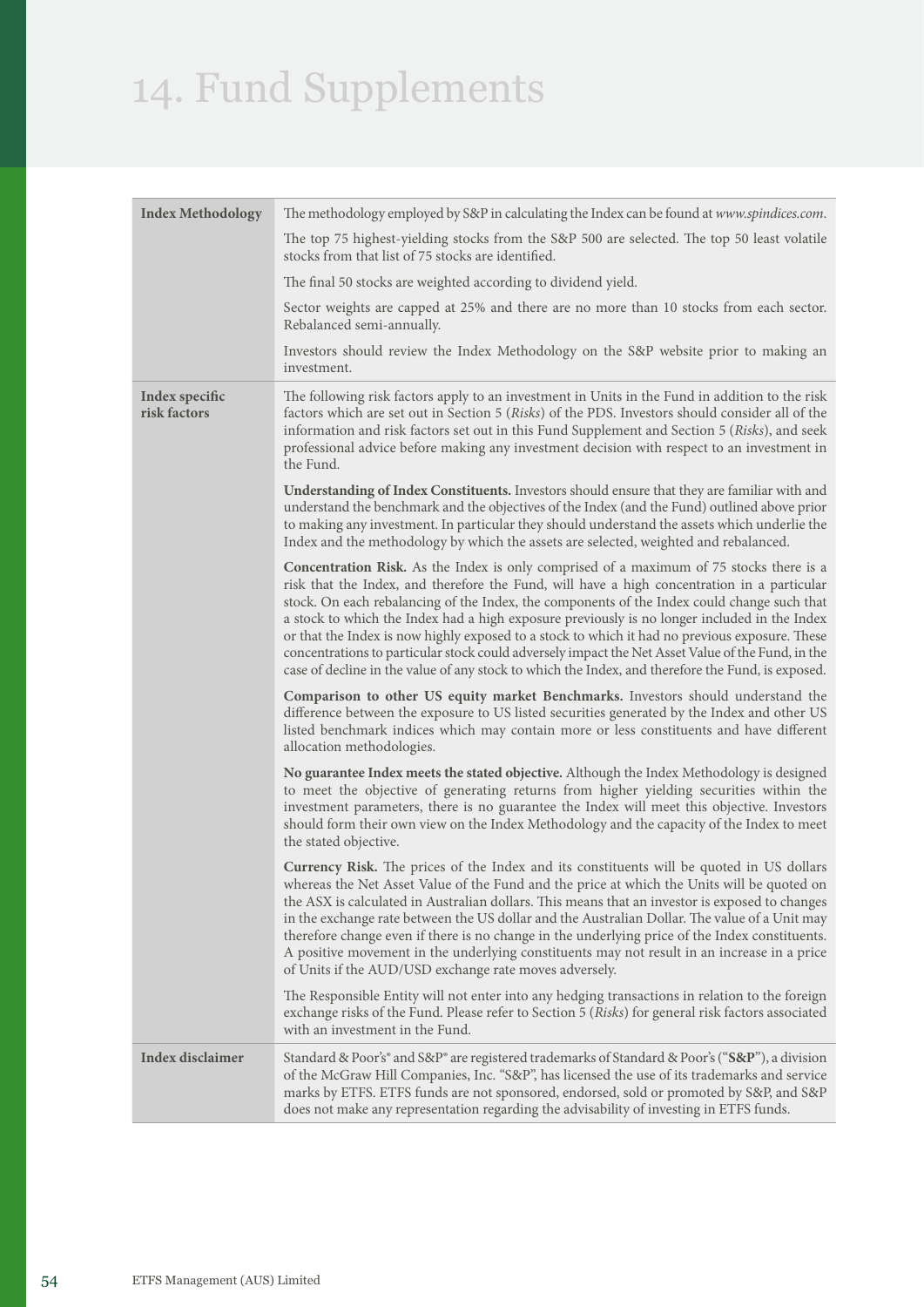# **FUND SUPPLEMENT: ETFS EURO STOXX 50® ETF**

This Fund Supplement relates to the ETFS EURO STOXX 50® ETF (in this Fund Supplement, the "**Fund**") and supplements the more general information contained in the PDS in relation to an investment in the Units. Any decision to invest in the Units of the Fund should be based upon the PDS in its entirety and investors should seek professional advice before making any investment decision with respect to an investment in the Fund.

| <b>Fund Name</b>               | ETFS EURO STOXX 50° ETF                                                                                                                                                                                                                                                                                                                                     |
|--------------------------------|-------------------------------------------------------------------------------------------------------------------------------------------------------------------------------------------------------------------------------------------------------------------------------------------------------------------------------------------------------------|
| <b>Investment</b><br>Objective | The Fund aims to provide investors with a return that (before fees and expenses) tracks the<br>performance of the EURO STOXX 50° (the "Index")                                                                                                                                                                                                              |
| Index                          | EURO STOXX 50°                                                                                                                                                                                                                                                                                                                                              |
| <b>Index Provider</b>          | STOXX Limited                                                                                                                                                                                                                                                                                                                                               |
|                                | The Index was not created by, and is not managed by, a Related Body Corporate of the<br>Responsible Entity.                                                                                                                                                                                                                                                 |
| <b>Fees &amp; Expenses</b>     | <b>Creation Fee</b>                                                                                                                                                                                                                                                                                                                                         |
|                                | \$1500.                                                                                                                                                                                                                                                                                                                                                     |
|                                | Authorised Participants will be charged this flat fee on each Creation Request.                                                                                                                                                                                                                                                                             |
|                                | <b>Redemption Fee</b>                                                                                                                                                                                                                                                                                                                                       |
|                                | \$1500.                                                                                                                                                                                                                                                                                                                                                     |
|                                | Authorised Participants will be charged this flat fee on each Redemption Request.                                                                                                                                                                                                                                                                           |
|                                | <b>Management Costs</b>                                                                                                                                                                                                                                                                                                                                     |
|                                | 0.35% per annum of the Net Asset Value of the Fund, comprised of:                                                                                                                                                                                                                                                                                           |
|                                | Management Fee: 0.35% per annum of the Net Asset Value of the Fund.                                                                                                                                                                                                                                                                                         |
|                                | Recoverable expenses: 0.00% per annum of the Net Asset Value of the Fund.                                                                                                                                                                                                                                                                                   |
|                                | <b>Indirect costs:</b> 0.00% per annum of the Net Asset Value of the Fund.                                                                                                                                                                                                                                                                                  |
|                                | <b>In Specie Transaction Fee</b>                                                                                                                                                                                                                                                                                                                            |
|                                | An amount charged to an Authorised Participant to reflect the costs of receiving or delivering<br>the in specie basket in respect of the creation or redemption up to 0.5% of the aggregate<br>subscription amount or redemption amount. The amount of the In Specie Transaction Fee<br>will be available from the Responsible Entity prior to transacting. |
|                                | <b>Transaction Costs</b>                                                                                                                                                                                                                                                                                                                                    |
|                                | 0.25% per annum of the Net Asset Value of the Fund, comprised of:                                                                                                                                                                                                                                                                                           |
|                                | Creation or Redemption charges: 0.23% per annum of the Net Asset Value of the Fund                                                                                                                                                                                                                                                                          |
|                                | Net Transaction Costs: 0.02% per annum of the Net Asset Value of the Fund                                                                                                                                                                                                                                                                                   |
|                                | Further information about the calculation of fees and expenses is set out in Section 8 (Fees<br>and Expenses).                                                                                                                                                                                                                                              |
| <b>Creations</b>               | <b>Creation Unit</b>                                                                                                                                                                                                                                                                                                                                        |
|                                | 30,000 Units.                                                                                                                                                                                                                                                                                                                                               |
|                                | Authorised Participants may submit Creation Requests in respect of whole multiples of<br>Creation Units.                                                                                                                                                                                                                                                    |
|                                | Subscription price during Initial Offer Period<br>AUD 50.                                                                                                                                                                                                                                                                                                   |
|                                | This is the subscription price for Units subscribed for during the Initial Offer Period for both<br>in specie and cash subscriptions.                                                                                                                                                                                                                       |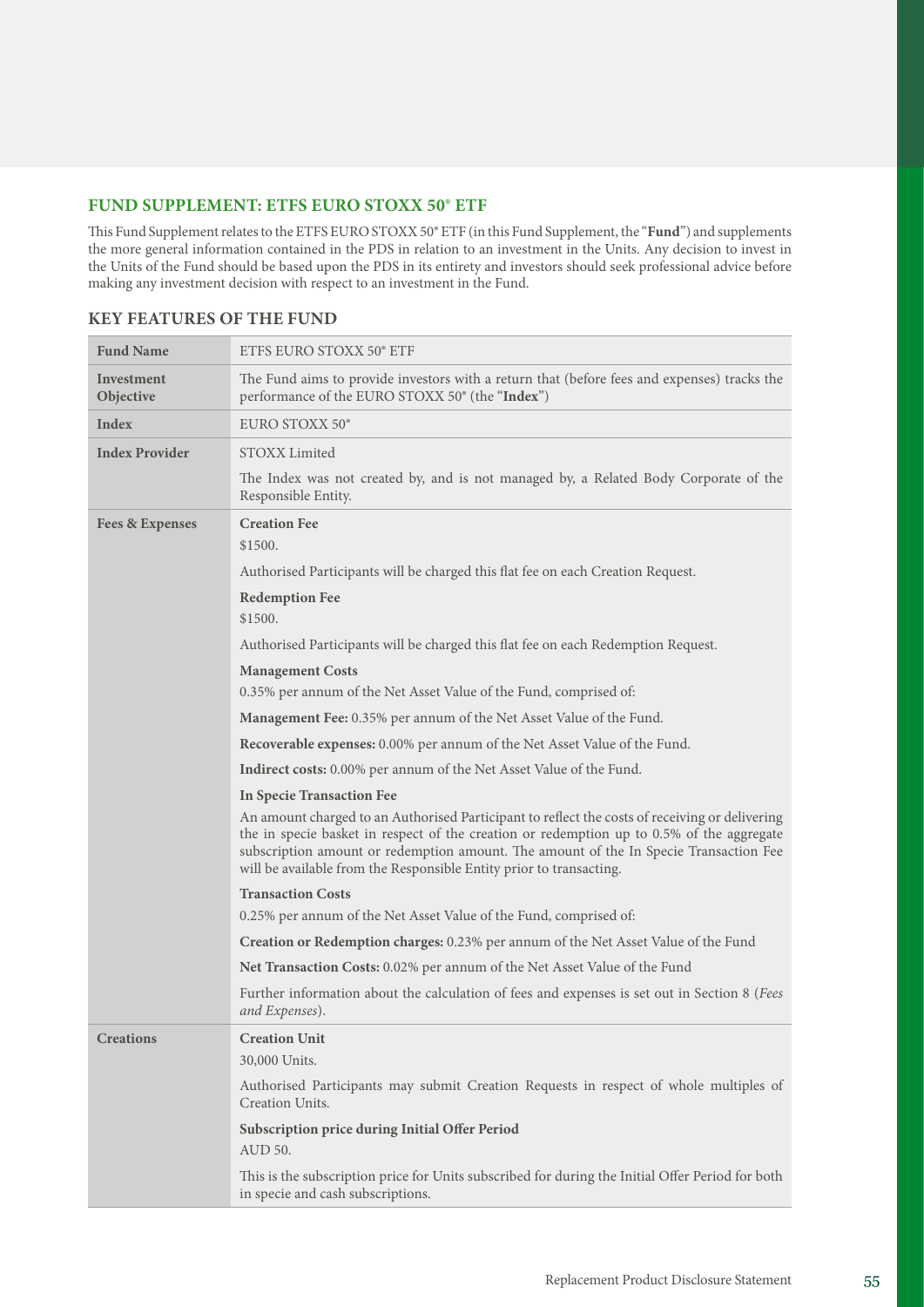| <b>Dealing Day</b>             | Any day that is both an ASX Trading Day and an Index Constituent Trading Day for all Index<br>constituents or a sufficient number of Index constituents as determined by the Responsible<br>Entity.                                                                                                    |                                                                                            |                                                                                                                                                                                                                                                                                                                                                                                                 |
|--------------------------------|--------------------------------------------------------------------------------------------------------------------------------------------------------------------------------------------------------------------------------------------------------------------------------------------------------|--------------------------------------------------------------------------------------------|-------------------------------------------------------------------------------------------------------------------------------------------------------------------------------------------------------------------------------------------------------------------------------------------------------------------------------------------------------------------------------------------------|
| <b>Dealing Deadline</b>        | 4 p.m. on a Dealing Day.                                                                                                                                                                                                                                                                               |                                                                                            |                                                                                                                                                                                                                                                                                                                                                                                                 |
| <b>Delivery Deadline</b>       | 8 a.m. on a Settlement Date.                                                                                                                                                                                                                                                                           |                                                                                            |                                                                                                                                                                                                                                                                                                                                                                                                 |
| <b>Valuation Time</b>          | 5:30 p.m. Central European Time on a Dealing Day.                                                                                                                                                                                                                                                      |                                                                                            |                                                                                                                                                                                                                                                                                                                                                                                                 |
| <b>Settlement Date</b>         | In respect of a cash Creation Request means the ASX Business Day on or immediately<br>preceding the earliest Index Constituent Settlement Day with respect to the Dealing Day on<br>which the relevant Creation Request was received.                                                                  |                                                                                            |                                                                                                                                                                                                                                                                                                                                                                                                 |
|                                | which the relevant Creation Request was received.                                                                                                                                                                                                                                                      |                                                                                            | In respect of an in specie Creation Request means the ASX Business Day on or immediately<br>following the latest Index Constituent Settlement Day with respect to the Dealing Day on                                                                                                                                                                                                            |
|                                | Redemption Request was received.                                                                                                                                                                                                                                                                       |                                                                                            | In respect of a cash Redemption Request means the ASX Business Day immediately following<br>the latest Index Constituent Settlement Day with respect to the Dealing Day on which the                                                                                                                                                                                                            |
|                                | which the Redemption Request was received.                                                                                                                                                                                                                                                             |                                                                                            | In respect of an in specie Redemption Request means the ASX Business Day on or immediately<br>following the earliest Index Constituent Settlement Day with respect to the Dealing Day on                                                                                                                                                                                                        |
| In Specie DvP Fund             | No.                                                                                                                                                                                                                                                                                                    |                                                                                            |                                                                                                                                                                                                                                                                                                                                                                                                 |
| <b>Distributions</b>           | The Responsible Entity may make dividend distributions semi-annually in respect of periods<br>ending 30 June and 31 December in each year.                                                                                                                                                             |                                                                                            |                                                                                                                                                                                                                                                                                                                                                                                                 |
| Dividend<br>Reinvestment       | Available. See section 9.3 of the PDS for further information.                                                                                                                                                                                                                                         |                                                                                            |                                                                                                                                                                                                                                                                                                                                                                                                 |
| <b>Index information</b>       | Index tickers:                                                                                                                                                                                                                                                                                         | Bloomberg:                                                                                 | SX5E                                                                                                                                                                                                                                                                                                                                                                                            |
|                                | Constituents:                                                                                                                                                                                                                                                                                          | 50                                                                                         |                                                                                                                                                                                                                                                                                                                                                                                                 |
|                                | Weighting factor:                                                                                                                                                                                                                                                                                      | Free-float adjusted market capitalisation                                                  |                                                                                                                                                                                                                                                                                                                                                                                                 |
|                                | Review frequency:                                                                                                                                                                                                                                                                                      | Annual                                                                                     |                                                                                                                                                                                                                                                                                                                                                                                                 |
|                                | Rebalancing frequency:                                                                                                                                                                                                                                                                                 | Quarterly                                                                                  |                                                                                                                                                                                                                                                                                                                                                                                                 |
|                                | Country/region:                                                                                                                                                                                                                                                                                        | Eurozone                                                                                   |                                                                                                                                                                                                                                                                                                                                                                                                 |
| Index objective                | The Index is designed to provide a blue-chip representation of supersector leaders in the<br>Eurozone. The index covers 50 stocks from the following 12 Eurozone countries: Austria,<br>Belgium, Finland, France, Germany, Greece, Ireland, Italy, Luxembourg, the Netherlands,<br>Portugal and Spain. |                                                                                            |                                                                                                                                                                                                                                                                                                                                                                                                 |
|                                |                                                                                                                                                                                                                                                                                                        | The Fund aims to provide investors with a return that tracks the performance of the Index. |                                                                                                                                                                                                                                                                                                                                                                                                 |
| <b>Index Methodology</b>       |                                                                                                                                                                                                                                                                                                        |                                                                                            | The methodology employed by STOXX in calculating the Index can be found at www.stoxx.com.                                                                                                                                                                                                                                                                                                       |
|                                | Investors should review the Index Methodology on the STOXX website prior to making an<br>investment.                                                                                                                                                                                                   |                                                                                            |                                                                                                                                                                                                                                                                                                                                                                                                 |
| Index specific<br>risk factors | the Fund.                                                                                                                                                                                                                                                                                              |                                                                                            | The following risk factors apply to an investment in Units in the Fund in addition to the risk<br>factors which are set out in Section 5 (Risks) of the PDS. Investors should consider all of the<br>information and risk factors set out in this Fund Supplement and Section 5 (Risks), and seek<br>professional advice before making any investment decision with respect to an investment in |
|                                |                                                                                                                                                                                                                                                                                                        | the Index and the methodology by which the assets are selected, weighted and rebalanced.   | Understanding of Index Constituents. Investors should ensure that they are familiar with and<br>understand the benchmark and the objectives of the Index (and the Fund) outlined above prior<br>to making any investment. In particular they should understand the assets which constitute                                                                                                      |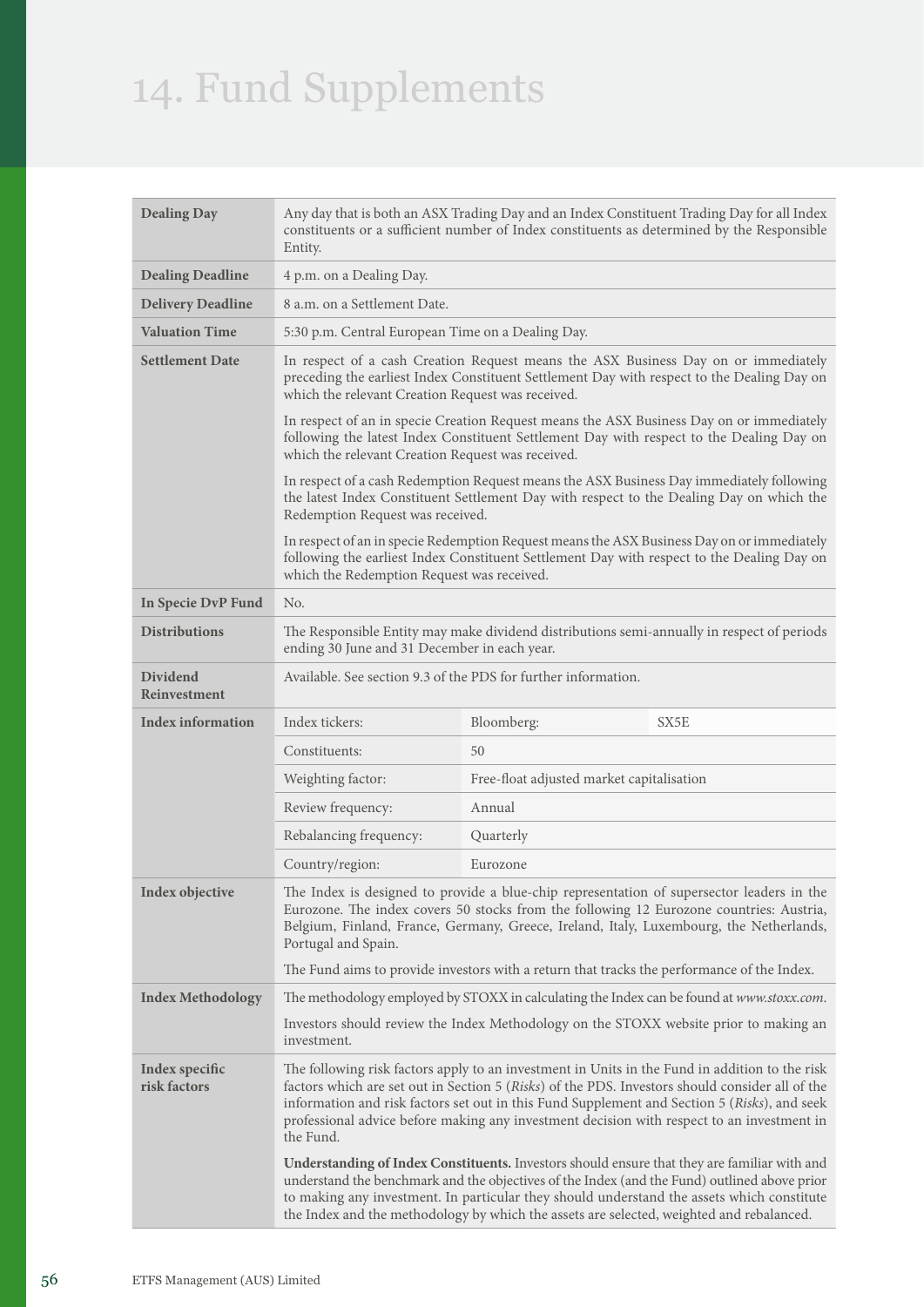| Index specific risk<br>factors (continued) | Concentration Risk. As the Index is only comprised of a maximum of 50 securities there is<br>a risk that the Index, and therefore the Fund, will have a high concentration in a particular<br>security. On each rebalancing of the Index, the components of the Index could change such<br>that a security to which the Index had a high exposure previously is no longer included in<br>the Index or that the Index is now highly exposed to a security to which it had no previous<br>exposure. These concentrations to particular security could adversely impact the Net Asset<br>Value of the Fund, in the case of decline in the value of any security to which the Index, and<br>therefore the Fund, is exposed.                                                                                                                                                                                                                                                                                                                                                                                                                                                                                                    |
|--------------------------------------------|----------------------------------------------------------------------------------------------------------------------------------------------------------------------------------------------------------------------------------------------------------------------------------------------------------------------------------------------------------------------------------------------------------------------------------------------------------------------------------------------------------------------------------------------------------------------------------------------------------------------------------------------------------------------------------------------------------------------------------------------------------------------------------------------------------------------------------------------------------------------------------------------------------------------------------------------------------------------------------------------------------------------------------------------------------------------------------------------------------------------------------------------------------------------------------------------------------------------------|
|                                            | Comparison to other European equity market Benchmarks. Investors should understand<br>the difference between the exposure to securities listed in European markets generated by<br>the Index and other European equity benchmark indices which may contain more or less<br>constituents and have different allocation methodologies.                                                                                                                                                                                                                                                                                                                                                                                                                                                                                                                                                                                                                                                                                                                                                                                                                                                                                       |
|                                            | European Economic Risk. Economic and Monetary Union ("EMU") of the European Union<br>("EU") requires compliance with restrictions on inflation rates, deficits, interest rates, debt<br>levels and fiscal and monetary controls, each of which may significantly affect every country<br>in Europe. Decreasing imports or exports, changes in governmental or EMU regulations<br>on trade, changes in the exchange rate of the euro, the default or threat of default by an<br>EMU member country or its sovereign debt, and recessions in an EMU member country<br>may have a significant adverse effect on the economies of EMU member countries and their<br>trading partners, including some or all of the Europe financial sector countries. The recent<br>'Brexit' vote in the UK (see below) has also raised the risk of further exits from the EU or<br>an eventual breakup of the EMU, EU or the Euro. The European financial markets have<br>recently experienced volatility and adverse trends due to concerns about a further breakup<br>or disagreement within member states of the EU, rising government debt levels of several<br>European countries, including Greece, Spain, Ireland, Italy and Portugal. |
|                                            | <b>'BREXIT' Risk.</b> The relationship of the UK with the European Union may have an impact on<br>the performance of the Index, its constituents and the Euro currency. On June 23, 2016 the UK<br>held a referendum to decide on the UK's membership of the European Union. The UK vote<br>was to leave the European Union ('Brexit'). There are a number of uncertainties in connection<br>with the future of the UK and its relationship with the European Union. The negotiation of<br>the UK's exit terms is likely to take a number of years. Until the terms and timing of the UK's<br>exit from the European Union are clearer, it is not possible to determine the impact that the<br>referendum, the UK's departure from the European Union and/or any related matters may<br>the performance of the Index, its constituents and the Euro currency. The European financial<br>markets have recently experienced volatility due to the Brexit vote and this may continue for<br>some time as the terms of the UK's relationship with the European Union are finalised.                                                                                                                                            |
|                                            | Currency Risk. The prices of the Index and its constituents will be quoted in Euro whereas<br>the Net Asset Value of the Fund and the price at which the Units will be quoted on the ASX<br>is calculated in Australian dollars. This means that an investor is exposed to changes in the<br>exchange rate between the Euro and the Australian Dollar. The value of a Unit may therefore<br>change even if there is no change in the underlying price of the Index constituents. A positive<br>movement in the underlying constituents may not result in an increase in a price of Units if<br>the AUD/EUR exchange rate moves adversely.                                                                                                                                                                                                                                                                                                                                                                                                                                                                                                                                                                                  |
|                                            | The Responsible Entity will not enter into any hedging transactions in relation to the foreign<br>exchange risks of the Fund. Please refer to Section 5 (Risks) of the PDS for general risk factors<br>associated with an investment in the Fund.                                                                                                                                                                                                                                                                                                                                                                                                                                                                                                                                                                                                                                                                                                                                                                                                                                                                                                                                                                          |
| <b>Index disclaimer</b>                    | The EURO STOXX 50° is the intellectual property (including registered trademarks) of STOXX<br>Limited, Zurich, Switzerland ("STOXX"), Deutsche Börse Group or their licensors, which is<br>used under license. EURO STOXX 50° is neither sponsored nor promoted, distributed or in<br>any other manner supported by STOXX, Deutsche Börse Group or their licensors, research<br>partners or data providers and STOXX, Deutsche Börse Group and their licensors, research<br>partners or data providers do not give any warranty, and exclude any liability (whether in<br>negligence or otherwise) with respect thereto generally or specifically in relation to any errors,<br>omissions or interruptions in the EURO STOXX 50° or its data.                                                                                                                                                                                                                                                                                                                                                                                                                                                                              |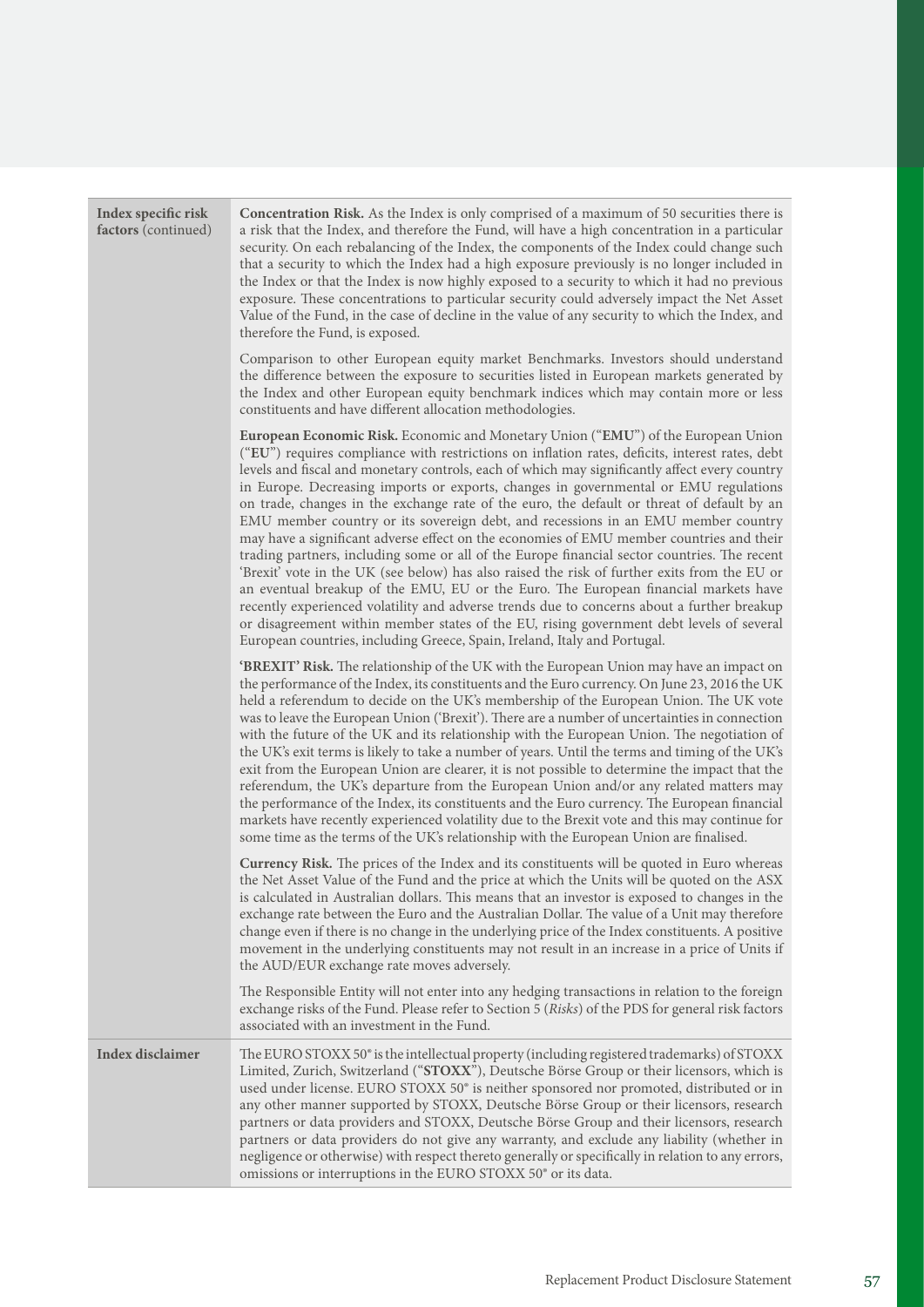## **FUND SUPPLEMENT: ETFS MORNINGSTAR GLOBAL TECHNOLOGY ETF**

This Fund Supplement relates to the ETFS Morningstar Global Technology ETF (in this Fund Supplement, the "**Fund**") and supplements the more general information contained in the PDS in relation to an investment in the Units. Any decision to invest in the Units of the Fund should be based upon the PDS in its entirety and investors should seek professional advice before making any investment decision with respect to an investment in the Fund.

| <b>Fund Name</b>           | ETFS Morningstar Global Technology ETF                                                                                                                                                                                                                                                                                                                      |
|----------------------------|-------------------------------------------------------------------------------------------------------------------------------------------------------------------------------------------------------------------------------------------------------------------------------------------------------------------------------------------------------------|
| Investment<br>Objective    | The Fund aims to provide investors with a return that (before fees and expenses) tracks the<br>performance of the Morningstar® Developed Markets Technology Moat Focus IndexSM<br>(the "Index").                                                                                                                                                            |
| Index                      | Morningstar® Developed Markets Technology Moat Focus IndexSM                                                                                                                                                                                                                                                                                                |
| <b>Index Provider</b>      | Morningstar Australasia Pty Ltd                                                                                                                                                                                                                                                                                                                             |
|                            | The Index was not created by, and is not managed by, a Related Body Corporate of the<br>Responsible Entity.                                                                                                                                                                                                                                                 |
| <b>Fees &amp; Expenses</b> | <b>Creation Fee</b><br>\$550.                                                                                                                                                                                                                                                                                                                               |
|                            | Authorised Participants will be charged this flat fee on each Creation Request.                                                                                                                                                                                                                                                                             |
|                            | <b>Redemption Fee</b><br>\$550.                                                                                                                                                                                                                                                                                                                             |
|                            | Authorised Participants will be charged this flat fee on each Redemption Request.                                                                                                                                                                                                                                                                           |
|                            | <b>Management Costs</b>                                                                                                                                                                                                                                                                                                                                     |
|                            | 0.45% per annum of the Net Asset Value of the Fund, comprised of:                                                                                                                                                                                                                                                                                           |
|                            | Management Fee: 0.45% per annum of the Net Asset Value of the Fund.                                                                                                                                                                                                                                                                                         |
|                            | Recoverable expenses: 0.00% per annum of the Net Asset Value of the Fund.                                                                                                                                                                                                                                                                                   |
|                            | <b>Indirect costs:</b> 0.00% per annum of the Net Asset Value of the Fund.                                                                                                                                                                                                                                                                                  |
|                            | <b>In Specie Transaction Fee</b>                                                                                                                                                                                                                                                                                                                            |
|                            | An amount charged to an Authorised Participant to reflect the costs of receiving or delivering<br>the in specie basket in respect of the creation or redemption up to 0.5% of the aggregate<br>subscription amount or redemption amount. The amount of the In Specie Transaction Fee<br>will be available from the Responsible Entity prior to transacting. |
|                            | <b>Transaction Costs</b>                                                                                                                                                                                                                                                                                                                                    |
|                            | 0.13% per annum of the Net Asset Value of the Fund, comprised of:                                                                                                                                                                                                                                                                                           |
|                            | Creation or Redemption charges: 0.07% per annum of the Net Asset Value of the Fund                                                                                                                                                                                                                                                                          |
|                            | Net Transaction Costs: 0.06% per annum of the Net Asset Value of the Fund                                                                                                                                                                                                                                                                                   |
|                            | Further information about the calculation of fees and expenses is set out in Section 8 (Fees<br>and Expenses).                                                                                                                                                                                                                                              |
| <b>Creations</b>           | <b>Creation Unit</b><br>20,000 Units.                                                                                                                                                                                                                                                                                                                       |
|                            | Authorised Participants may submit Creation Requests in respect of whole multiples of<br>Creation Units.                                                                                                                                                                                                                                                    |
|                            | Subscription price during Initial Offer Period<br>\$50.                                                                                                                                                                                                                                                                                                     |
|                            | This is the subscription price for Units subscribed for during the Initial Offer Period for both<br>in specie and cash subscriptions.                                                                                                                                                                                                                       |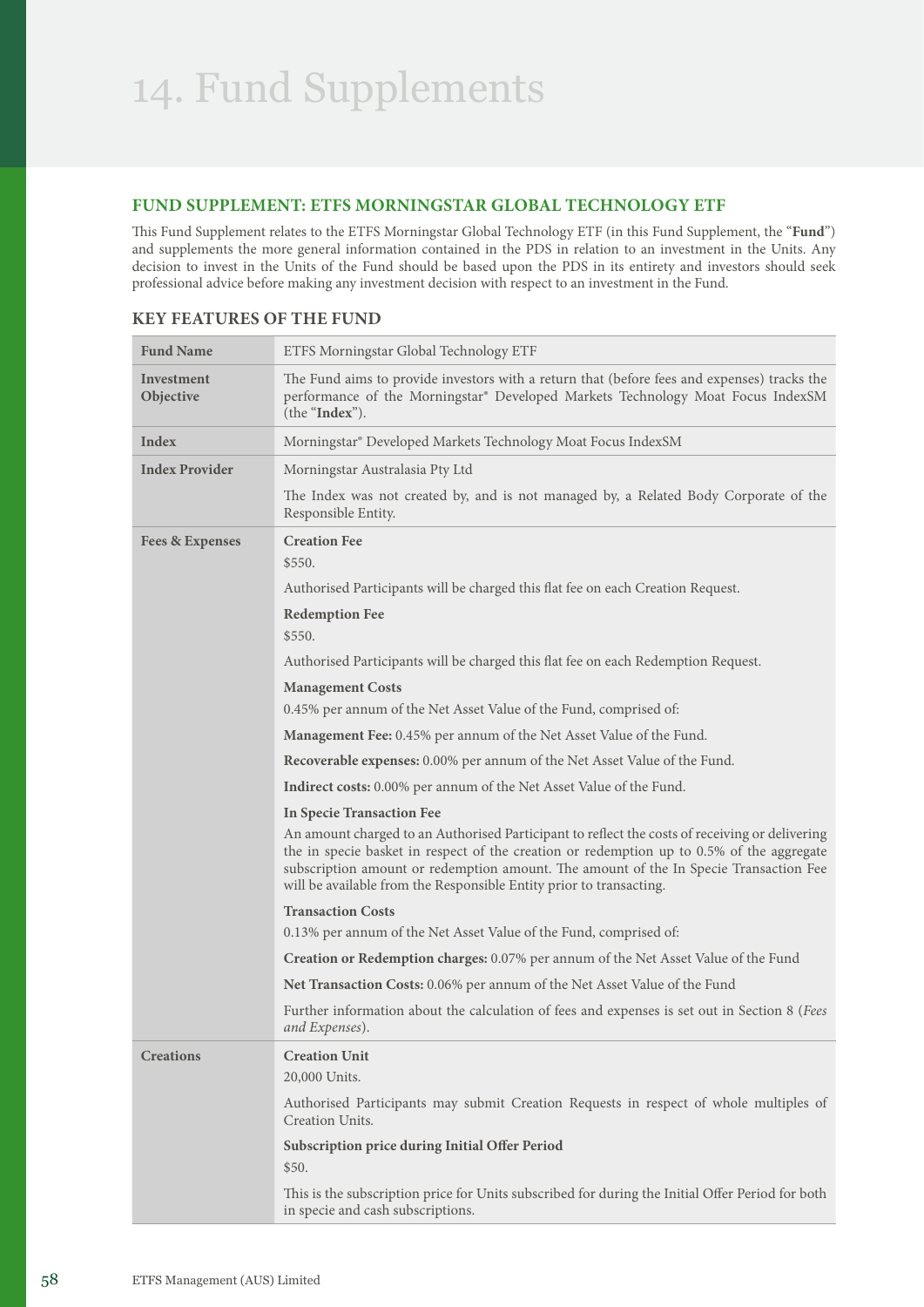| <b>Dealing Day</b>              | Any day that is both an ASX Trading Day and an Index Constituent Trading Day for all Index<br>constituents or a sufficient number of Index constituents as determined by the Responsible<br>Entity.                                                                                                                                                                                                          |                                                                                                                                                             |                                                                                                                                                                                                                                                                                                      |
|---------------------------------|--------------------------------------------------------------------------------------------------------------------------------------------------------------------------------------------------------------------------------------------------------------------------------------------------------------------------------------------------------------------------------------------------------------|-------------------------------------------------------------------------------------------------------------------------------------------------------------|------------------------------------------------------------------------------------------------------------------------------------------------------------------------------------------------------------------------------------------------------------------------------------------------------|
| <b>Dealing Deadline</b>         | For cash Creation Requests and Redemption Requests: 3 p.m. Sydney time on a Dealing Day.                                                                                                                                                                                                                                                                                                                     |                                                                                                                                                             |                                                                                                                                                                                                                                                                                                      |
|                                 | For in specie Creation Requests and Redemption Requests: 4 p.m. Sydney time on a Dealing Day.                                                                                                                                                                                                                                                                                                                |                                                                                                                                                             |                                                                                                                                                                                                                                                                                                      |
| <b>Delivery Deadline</b>        | 10:30 a.m. on a Settlement Date.                                                                                                                                                                                                                                                                                                                                                                             |                                                                                                                                                             |                                                                                                                                                                                                                                                                                                      |
| <b>Valuation Time</b>           | 4 p.m., New York time on each Dealing Day.                                                                                                                                                                                                                                                                                                                                                                   |                                                                                                                                                             |                                                                                                                                                                                                                                                                                                      |
| <b>Settlement Date</b>          | In respect of a cash Creation Request means the ASX Business Day on or immediately<br>preceding the earliest Index Constituent Settlement Day with respect to the Dealing Day on<br>which the relevant Creation Request was received.                                                                                                                                                                        |                                                                                                                                                             |                                                                                                                                                                                                                                                                                                      |
|                                 | Redemption Request was received.                                                                                                                                                                                                                                                                                                                                                                             |                                                                                                                                                             | In respect of a cash Redemption Request means the ASX Business Day immediately following<br>the latest Index Constituent Settlement Day with respect to the Dealing Day on which the                                                                                                                 |
|                                 | which the Redemption Request was received.                                                                                                                                                                                                                                                                                                                                                                   |                                                                                                                                                             | In respect of an in specie Redemption Request means the ASX Business Day on or immediately<br>following the earliest Index Constituent Settlement Day with respect to the Dealing Day on                                                                                                             |
| In Specie DvP Fund              | No.                                                                                                                                                                                                                                                                                                                                                                                                          |                                                                                                                                                             |                                                                                                                                                                                                                                                                                                      |
| <b>Distributions</b>            | The Responsible Entity may make dividend distributions semi-annually in respect of periods<br>ending 30 June and 31 December in each year.                                                                                                                                                                                                                                                                   |                                                                                                                                                             |                                                                                                                                                                                                                                                                                                      |
| <b>Dividend</b><br>Reinvestment | Available. See section 9.3 of the PDS for further information.                                                                                                                                                                                                                                                                                                                                               |                                                                                                                                                             |                                                                                                                                                                                                                                                                                                      |
| <b>Index information</b>        | Index tickers:                                                                                                                                                                                                                                                                                                                                                                                               | Bloomberg:                                                                                                                                                  | <b>MSDITMNU</b>                                                                                                                                                                                                                                                                                      |
|                                 | Constituents:                                                                                                                                                                                                                                                                                                                                                                                                | $25 - 50$                                                                                                                                                   |                                                                                                                                                                                                                                                                                                      |
|                                 | Weighting factor:                                                                                                                                                                                                                                                                                                                                                                                            | Equally weighted                                                                                                                                            |                                                                                                                                                                                                                                                                                                      |
|                                 | Rebalancing frequency:                                                                                                                                                                                                                                                                                                                                                                                       | Quarterly                                                                                                                                                   |                                                                                                                                                                                                                                                                                                      |
|                                 | Country/region:                                                                                                                                                                                                                                                                                                                                                                                              | Global, developed markets                                                                                                                                   |                                                                                                                                                                                                                                                                                                      |
| Index objective                 | The Morningstar® Developed Markets Technology Moat Focus Index <sup>SM</sup> provides exposure<br>to companies selected from global, developed markets with Morningstar Economic Moat<br>Ratings of 'wide' or 'narrow' that are trading at low market price/fair value ratios.                                                                                                                               |                                                                                                                                                             |                                                                                                                                                                                                                                                                                                      |
|                                 |                                                                                                                                                                                                                                                                                                                                                                                                              | through independent research conducted by the Morningstar Equity Research team.                                                                             | Economic Moat Ratings are a measure of quality that relates to the sustainability of a company's<br>competitive advantages. Wide moat companies are positioned to sustain economic profits for at<br>least 20 years, narrow moat companies, 10. Moat ratings and fair value estimates are determined |
|                                 |                                                                                                                                                                                                                                                                                                                                                                                                              | The Fund aims to provide investors with a return that tracks the performance of the Index.                                                                  |                                                                                                                                                                                                                                                                                                      |
| <b>Index Methodology</b>        |                                                                                                                                                                                                                                                                                                                                                                                                              | The methodology employed by Morningstar in calculating the Index can be found at<br>https://indexes.morningstar.com/our-indexes/all-asset-types/F00000YKHN. |                                                                                                                                                                                                                                                                                                      |
|                                 | an investment.                                                                                                                                                                                                                                                                                                                                                                                               |                                                                                                                                                             | Investors should review the Index Methodology on the Morningstar website prior to making                                                                                                                                                                                                             |
| Index specific<br>risk factors  | The following risk factors apply to an investment in Units in the Fund in addition to the risk<br>factors which are set out in Section 5 (Risks) of the PDS. Investors should consider all of the<br>information and risk factors set out in this Fund Supplement and Section 5 (Risks), and seek<br>professional advice before making any investment decision with respect to an investment in<br>the Fund. |                                                                                                                                                             |                                                                                                                                                                                                                                                                                                      |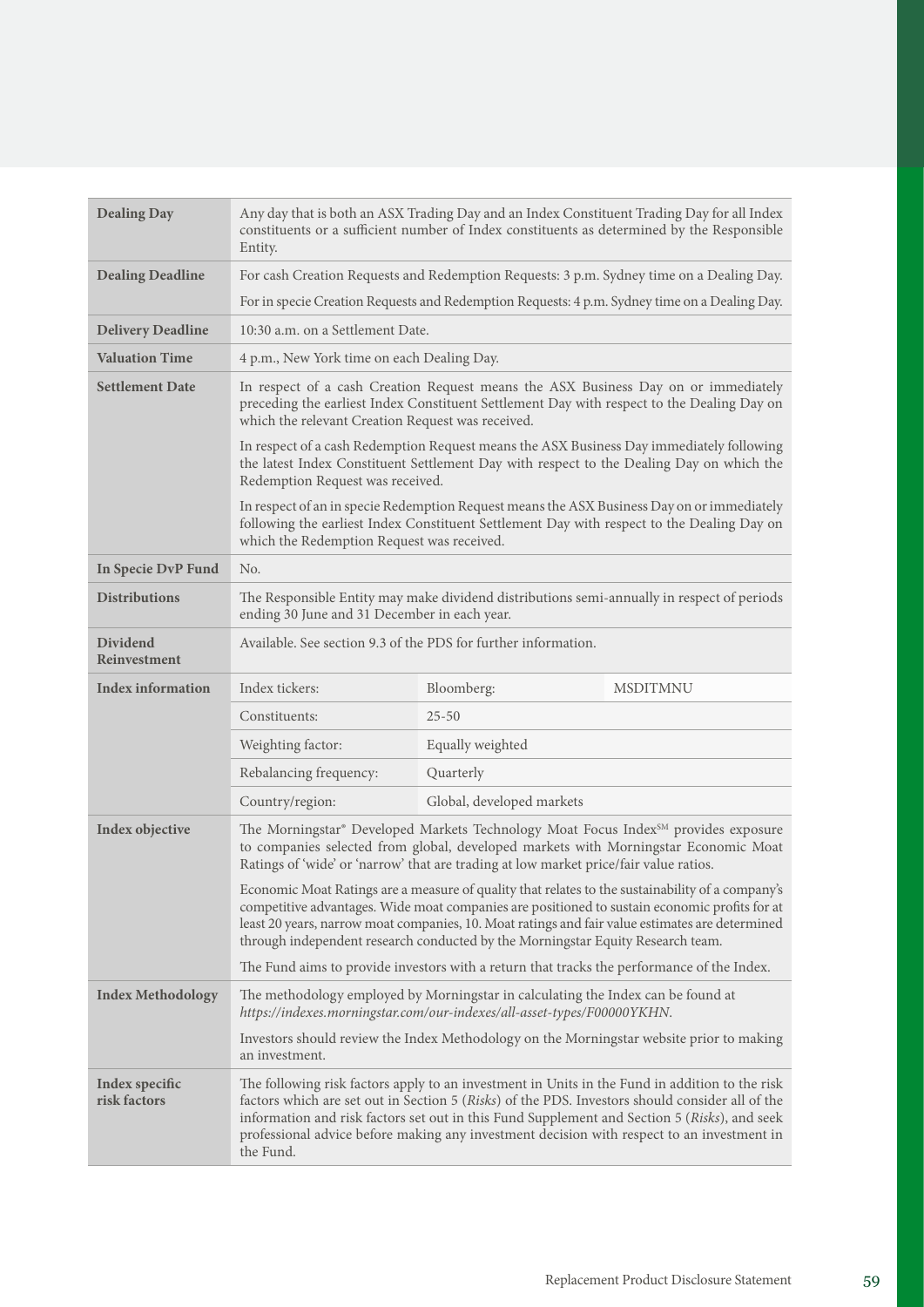**Index specific risk factors** (continued) **Understanding of Index Constituents.** Investors should ensure that they are familiar with and understand the benchmark and the objectives of the Index (and the Fund) outlined above prior to making any investment. In particular they should understand the assets which underlie the Index and the methodology by which the assets are selected, weighted and rebalanced. **Concentration Risk.** As the Index is only comprised of a maximum of 50 stocks there is a risk that the Index, and therefore the Fund, will have a high concentration in a particular stock. On each rebalancing of the Index, the components of the Index could change such that a stock to which the Index had a high exposure previously is no longer included in the Index or that the Index is now highly exposed to a stock to which it had no previous exposure. These concentrations to a particular stock could adversely impact the Net Asset Value of the Fund, in the case of decline in the value of any stock to which the Index, and therefore the Fund, is exposed. **Comparison to other Technology Investments.** Investors should understand the difference between the exposure to technology companies generated by the Index and other technology investments which may contain more or less constituents and have different allocation methodologies. **No guarantee Index meets the stated objective.** Although the Index Methodology is designed to meet the objective of generating returns from technology securities within the investment parameters, there is no guarantee the Index will meet this objective. Investors should form their own view on the Index Methodology and the capacity of the Index to meet the stated objective. **Currency Risk.** The prices of the Index constituents are quoted and traded in their relevant domestic currencies whereas the Net Asset Value of the Fund and the price at which the Units will be quoted on the ASX is calculated in Australian dollars. This means that an investor is exposed to changes in the exchange rate between the Australian dollar and the currencies of each of the Index constituents. The value of a Unit may therefore change even if there is no change in the underlying price of the Index constituents. A positive movement in the underlying constituents may not result in an increase in a price of Units if the relevant exchange rate moves adversely. **Sector Risk.** The Fund invests primarily in the equity securities of companies whose business is focused on technology and, as such, is particularly sensitive to risks to those types of companies. These risks include, but are not limited to, small or limited markets for such securities, changes in business cycles, slowdowns in world economic growth and/ or technological progress, rapid obsolescence, and government regulation. The publicly traded securities of technology-focused companies can be more volatile than securities of companies that do not rely heavily on technology. Rapid developments in technologies that affect a company's products could have a material adverse effect on such company's operating results. Technology companies may rely on a combination of patents, copyrights, trademarks and trade secret laws to establish and protect their proprietary rights in their products and technologies. There can be no assurance that the steps taken by these companies to protect their proprietary rights will be adequate to prevent the misappropriation of their technology or that competitors will not independently develop technologies that are substantially equivalent or superior to such companies' technology. The Index is typically comprised of a mix of micro, small, mid and large capitalisation companies. Micro, small and mid-capitalisation companies may be more vulnerable to adverse business or economic events than larger, more established companies and may underperform other segments of the market or the equity market as a whole. Securities of micro, small and mid-capitalisation companies generally trade in lower volumes, are often more vulnerable to market volatility and are subject to greater and more unpredictable price changes than larger capitalisation stocks or the stock market as a whole. The Fund is subject to the risk that market or economic factors impacting technology companies and companies that rely heavily on technology advances could have a major effect on the value of the Fund's investments. The value of stocks of technology companies and companies that rely heavily on technology is particularly vulnerable to rapid changes in technology product cycles, rapid product obsolescence, government regulation and competition, both domestically and internationally, including competition from foreign

competitors with lower production costs. Please refer to Section 5 (*Risks*) for general risk

factors associated with an investment in the Fund.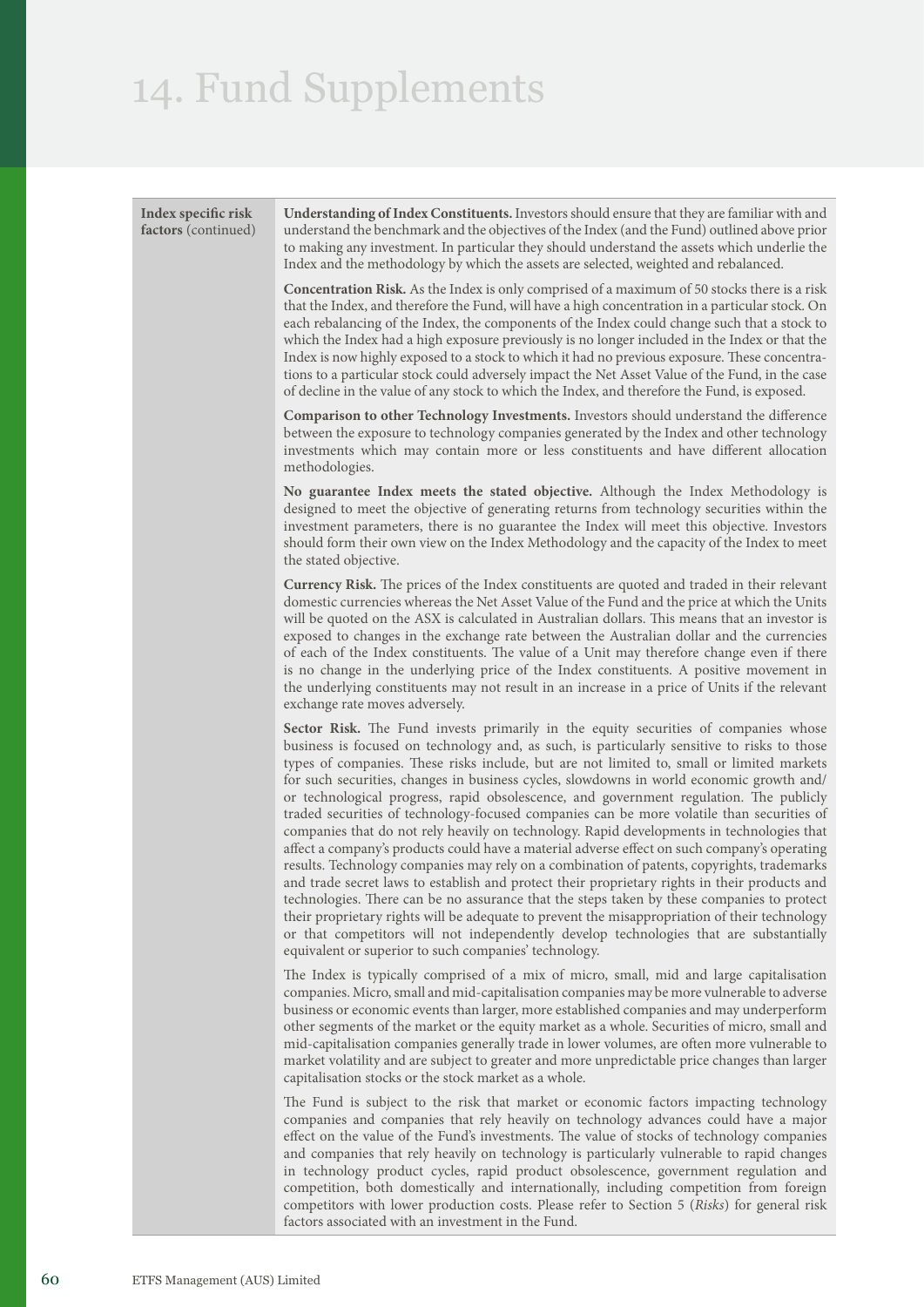| Index disclaimer | The Fund is not sponsored, endorsed, sold or promoted by Morningstar Australasia Pty Ltd or<br>its affiliated companies (collectively, "Morningstar"). Morningstar makes no representation<br>or warranty, express or implied, to the owners of the Fund or any member of the public<br>regarding the advisability of investing in securities generally or in the Fund in particular or the<br>ability of the Fund to track general stock market performance. Morningstar's only relationship<br>to ETFS Management (AUS) Limited is the licensing of: (i) certain service marks and service<br>names of Morningstar; and (ii) the Morningstar® Developed Markets Technology Moat Focus<br>IndexSM which is determined, composed and calculated by Morningstar without regard to<br>ETFS Management (AUS) Limited or the Fund. Morningstar has no obligation to take the<br>needs of ETFS Management (AUS) Limited or the owners of the Fund into consideration in<br>determining, composing or calculating the Index. Morningstar is not responsible for and has<br>not participated in the determination of the prices and amount of the Fund or the timing of<br>the issuance or sale of the Fund or in the determination or calculation of the equation by which<br>the Fund is converted into cash. Morningstar has no obligation or liability in connection with<br>the administration, marketing or trading of the Fund. |
|------------------|---------------------------------------------------------------------------------------------------------------------------------------------------------------------------------------------------------------------------------------------------------------------------------------------------------------------------------------------------------------------------------------------------------------------------------------------------------------------------------------------------------------------------------------------------------------------------------------------------------------------------------------------------------------------------------------------------------------------------------------------------------------------------------------------------------------------------------------------------------------------------------------------------------------------------------------------------------------------------------------------------------------------------------------------------------------------------------------------------------------------------------------------------------------------------------------------------------------------------------------------------------------------------------------------------------------------------------------------------------------------------------------------------------------------------------|
|                  | Morningstar does not guarantee the accuracy and/or the completeness of the Index or any<br>data included therein and Morningstar shall have no liability for any errors, omissions, or<br>interruptions therein. Morningstar makes no warranty, express or implied, as to results to<br>be obtained by ETFS Management (AUS) Limited, owners or users of the Fund, or any other<br>person or entity from the use of the Index or any data included therein. Morningstar makes<br>no express or implied warranties, and expressly disclaims all warranties of merchantability or<br>fitness for a particular purpose or use with respect to the Index or any data included therein.<br>Without limiting any of the foregoing, in no event shall Morningstar have any liability for any<br>special, punitive, indirect, or consequential damages (including lost profits), even if notified<br>of the possibility of such damages.                                                                                                                                                                                                                                                                                                                                                                                                                                                                                                |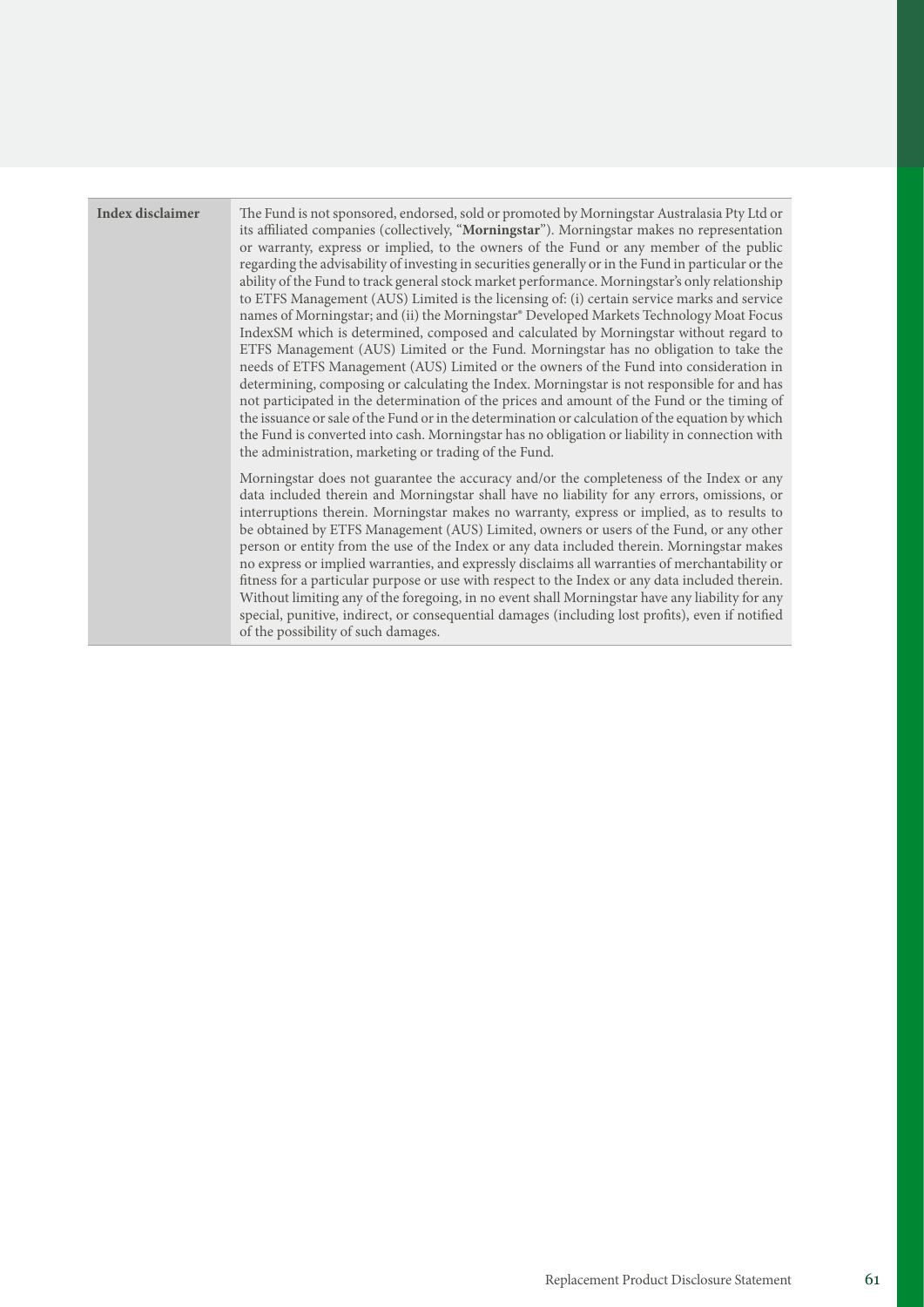## **FUND SUPPLEMENT: ETFS ROBO GLOBAL ROBOTICS AND AUTOMATION ETF**

This Fund Supplement relates to the ETFS ROBO Global Robotics and Automation ETF (in this Fund Supplement, the "**Fund**") and supplements the more general information contained in the PDS in relation to an investment in the Units. Any decision to invest in the Units of the Fund should be based upon the PDS in its entirety and investors should seek professional advice before making any investment decision with respect to an investment in the Fund.

| <b>Fund Name</b>                  | ETFS ROBO Global Robotics and Automation ETF                                                                                                                                                                                                                                                                                                                |  |
|-----------------------------------|-------------------------------------------------------------------------------------------------------------------------------------------------------------------------------------------------------------------------------------------------------------------------------------------------------------------------------------------------------------|--|
| Investment<br>Objective           | The Fund aims to provide investors with a return that (before fees and expenses) tracks the<br>performance of the ROBO Global® Robotics and Automation Index (the "Index").                                                                                                                                                                                 |  |
| Index                             | ROBO Global <sup>®</sup> Robotics and Automation Index                                                                                                                                                                                                                                                                                                      |  |
| <b>Index Provider</b>             | ROBO Global <sup>®</sup>                                                                                                                                                                                                                                                                                                                                    |  |
|                                   | The Index was not created by, and is not managed by, a Related Body Corporate of the<br>Responsible Entity.                                                                                                                                                                                                                                                 |  |
| <b>Index Calculation</b><br>Agent | Solactive AG                                                                                                                                                                                                                                                                                                                                                |  |
| <b>Fees &amp; Expenses</b>        | <b>Creation Fee</b><br>\$1750.                                                                                                                                                                                                                                                                                                                              |  |
|                                   | Authorised Participants will be charged this flat fee on each Creation Request.                                                                                                                                                                                                                                                                             |  |
|                                   | <b>Redemption Fee</b><br>\$1750.                                                                                                                                                                                                                                                                                                                            |  |
|                                   | Authorised Participants will be charged this flat fee on each Redemption Request.                                                                                                                                                                                                                                                                           |  |
|                                   | <b>Management Costs</b><br>0.69% per annum of the Net Asset Value of the Fund, comprised of:                                                                                                                                                                                                                                                                |  |
|                                   | Management Fee: 0.69% per annum of the Net Asset Value of the Fund.                                                                                                                                                                                                                                                                                         |  |
|                                   | Recoverable expenses: 0.00% per annum of the Net Asset Value of the Fund.                                                                                                                                                                                                                                                                                   |  |
|                                   | <b>Indirect costs:</b> 0.00% per annum of the Net Asset Value of the Fund.                                                                                                                                                                                                                                                                                  |  |
|                                   | <b>In Specie Transaction Fee</b>                                                                                                                                                                                                                                                                                                                            |  |
|                                   | An amount charged to an Authorised Participant to reflect the costs of receiving or delivering<br>the in specie basket in respect of the creation or redemption up to 0.5% of the aggregate<br>subscription amount or redemption amount. The amount of the In Specie Transaction Fee<br>will be available from the Responsible Entity prior to transacting. |  |
|                                   | <b>Transaction Costs</b>                                                                                                                                                                                                                                                                                                                                    |  |
|                                   | 0.21% per annum of the Net Asset Value of the Fund, comprised of:                                                                                                                                                                                                                                                                                           |  |
|                                   | Creation or Redemption charges: 0.19% per annum of the Net Asset Value of the Fund                                                                                                                                                                                                                                                                          |  |
|                                   | Net Transaction Costs: 0.02% per annum of the Net Asset Value of the Fund                                                                                                                                                                                                                                                                                   |  |
|                                   | Further information about the calculation of fees and expenses is set out in Section 8 (Fees<br>and Expenses).                                                                                                                                                                                                                                              |  |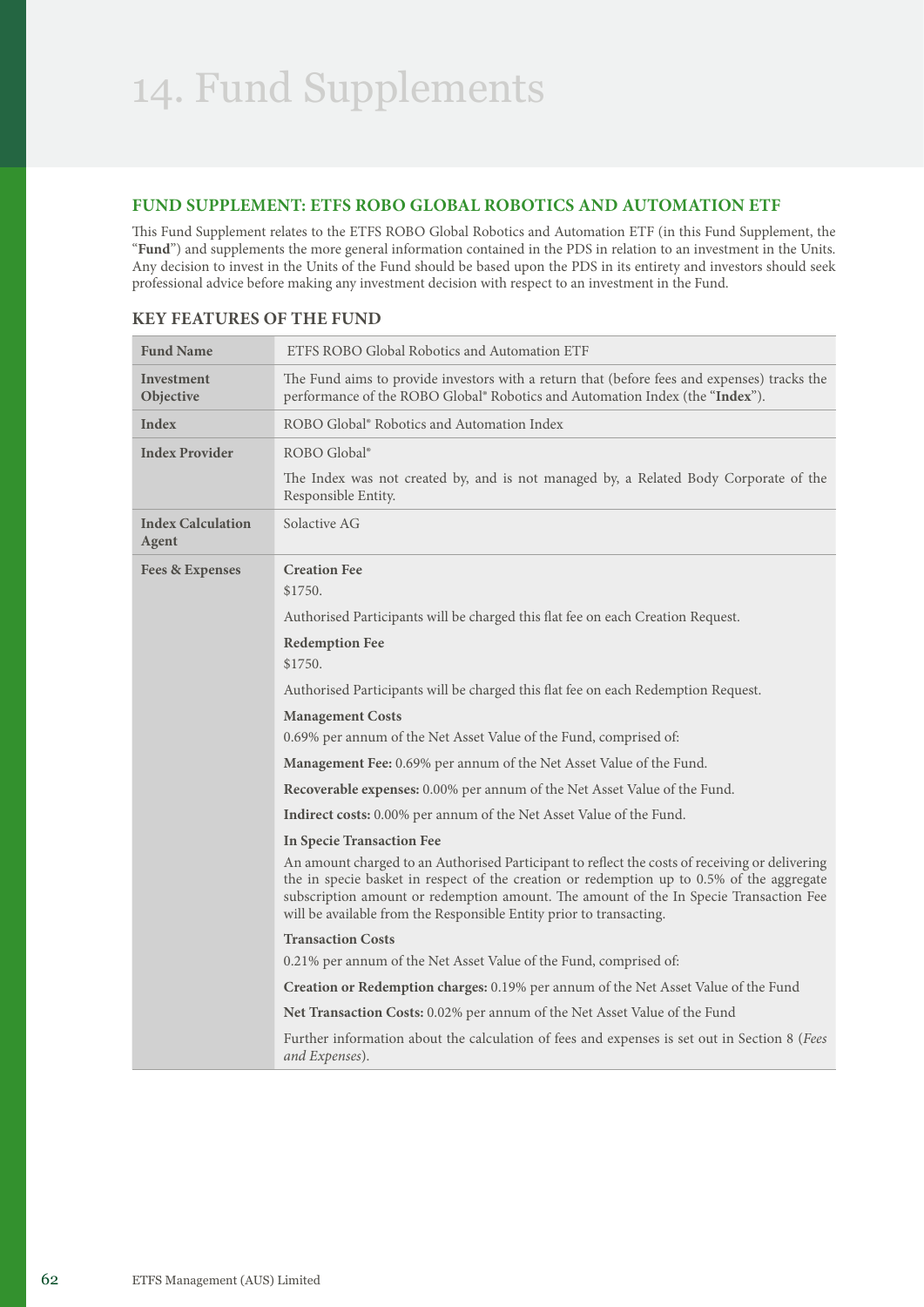| <b>Creations</b>                       | <b>Creation Unit</b><br>20,000 Units.                                                                                                                                                                                                                                                                                                                                                                                                                                                                                              |                                                                                                                               |                                                                                                                                                                                          |
|----------------------------------------|------------------------------------------------------------------------------------------------------------------------------------------------------------------------------------------------------------------------------------------------------------------------------------------------------------------------------------------------------------------------------------------------------------------------------------------------------------------------------------------------------------------------------------|-------------------------------------------------------------------------------------------------------------------------------|------------------------------------------------------------------------------------------------------------------------------------------------------------------------------------------|
|                                        | Authorised Participants may submit Creation Requests in respect of whole multiples of<br>Creation Units.                                                                                                                                                                                                                                                                                                                                                                                                                           |                                                                                                                               |                                                                                                                                                                                          |
|                                        | Subscription price during Initial Offer Period                                                                                                                                                                                                                                                                                                                                                                                                                                                                                     |                                                                                                                               |                                                                                                                                                                                          |
|                                        | \$50.                                                                                                                                                                                                                                                                                                                                                                                                                                                                                                                              |                                                                                                                               |                                                                                                                                                                                          |
|                                        | in specie and cash subscriptions.                                                                                                                                                                                                                                                                                                                                                                                                                                                                                                  |                                                                                                                               | This is the subscription price for Units subscribed for during the Initial Offer Period for both                                                                                         |
| <b>Dealing Day</b>                     | Any day that is both an ASX Trading Day and an Index Constituent Trading Day for all Index<br>constituents or a sufficient number of Index constituents as determined by the Responsible<br>Entity.                                                                                                                                                                                                                                                                                                                                |                                                                                                                               |                                                                                                                                                                                          |
| <b>Dealing Deadline</b>                | For cash Creation Requests and Redemption Requests: 3 p.m. Sydney time on a Dealing Day.                                                                                                                                                                                                                                                                                                                                                                                                                                           |                                                                                                                               |                                                                                                                                                                                          |
|                                        |                                                                                                                                                                                                                                                                                                                                                                                                                                                                                                                                    |                                                                                                                               | For in specie Creation Requests and Redemption Requests: 4 p.m. Sydney time on a Dealing Day.                                                                                            |
| <b>Delivery Deadline</b>               | 10:30 a.m. on a Settlement Date.                                                                                                                                                                                                                                                                                                                                                                                                                                                                                                   |                                                                                                                               |                                                                                                                                                                                          |
| <b>Valuation Time</b>                  | 4 p.m., New York time on each Dealing Day.                                                                                                                                                                                                                                                                                                                                                                                                                                                                                         |                                                                                                                               |                                                                                                                                                                                          |
| <b>Settlement Date</b>                 | In respect of a cash Creation Request means the ASX Business Day on or immediately<br>preceding the earliest Index Constituent Settlement Day with respect to the Dealing Day on<br>which the relevant Creation Request was received.                                                                                                                                                                                                                                                                                              |                                                                                                                               |                                                                                                                                                                                          |
|                                        | In respect of a cash Redemption Request means the ASX Business Day immediately following<br>the latest Index Constituent Settlement Day with respect to the Dealing Day on which the<br>Redemption Request was received.                                                                                                                                                                                                                                                                                                           |                                                                                                                               |                                                                                                                                                                                          |
|                                        | which the Redemption Request was received.                                                                                                                                                                                                                                                                                                                                                                                                                                                                                         |                                                                                                                               | In respect of an in specie Redemption Request means the ASX Business Day on or immediately<br>following the earliest Index Constituent Settlement Day with respect to the Dealing Day on |
| In Specie DvP Fund                     | No.                                                                                                                                                                                                                                                                                                                                                                                                                                                                                                                                |                                                                                                                               |                                                                                                                                                                                          |
| <b>Distributions</b>                   | The Responsible Entity may make dividend distributions annually in respect of periods<br>ending 30 June in each year.                                                                                                                                                                                                                                                                                                                                                                                                              |                                                                                                                               |                                                                                                                                                                                          |
| <b>Dividend</b><br><b>Reinvestment</b> | Available. See section 9.3 of the PDS for further information.                                                                                                                                                                                                                                                                                                                                                                                                                                                                     |                                                                                                                               |                                                                                                                                                                                          |
| Index information                      | Index tickers:                                                                                                                                                                                                                                                                                                                                                                                                                                                                                                                     | Bloomberg:                                                                                                                    | ROBOTR Index                                                                                                                                                                             |
|                                        | Constituents:                                                                                                                                                                                                                                                                                                                                                                                                                                                                                                                      | 65-200                                                                                                                        |                                                                                                                                                                                          |
|                                        | Weighting factor:                                                                                                                                                                                                                                                                                                                                                                                                                                                                                                                  | Equally weighted subject to "bellwether" stocks representing<br>40% of the index and "non-bellwether" stocks representing 60% |                                                                                                                                                                                          |
|                                        | Rebalancing frequency:                                                                                                                                                                                                                                                                                                                                                                                                                                                                                                             | Quarterly                                                                                                                     |                                                                                                                                                                                          |
|                                        | Country/region:                                                                                                                                                                                                                                                                                                                                                                                                                                                                                                                    | Global                                                                                                                        |                                                                                                                                                                                          |
| Index objective                        | The ROBO Global® Robotics and Automation Index is designed to measure the performance<br>of robotics-related and/or automation-related companies. The Index is comprised of<br>companies involved in the rapidly developing global robotics and automation industry which<br>satisfy minimum criteria relating to Market Capitalisation and average daily value traded and<br>which are listed on recognised global stock exchanges.<br>The Fund aims to provide investors with a return that tracks the performance of the Index. |                                                                                                                               |                                                                                                                                                                                          |
| <b>Index Methodology</b>               |                                                                                                                                                                                                                                                                                                                                                                                                                                                                                                                                    |                                                                                                                               |                                                                                                                                                                                          |
|                                        | The methodology employed by Solactive in calculating the Index can be found at<br>www.solactive.com.                                                                                                                                                                                                                                                                                                                                                                                                                               |                                                                                                                               |                                                                                                                                                                                          |
|                                        | investment.                                                                                                                                                                                                                                                                                                                                                                                                                                                                                                                        |                                                                                                                               | Investors should review the Index Methodology on the Solactive website prior to making an                                                                                                |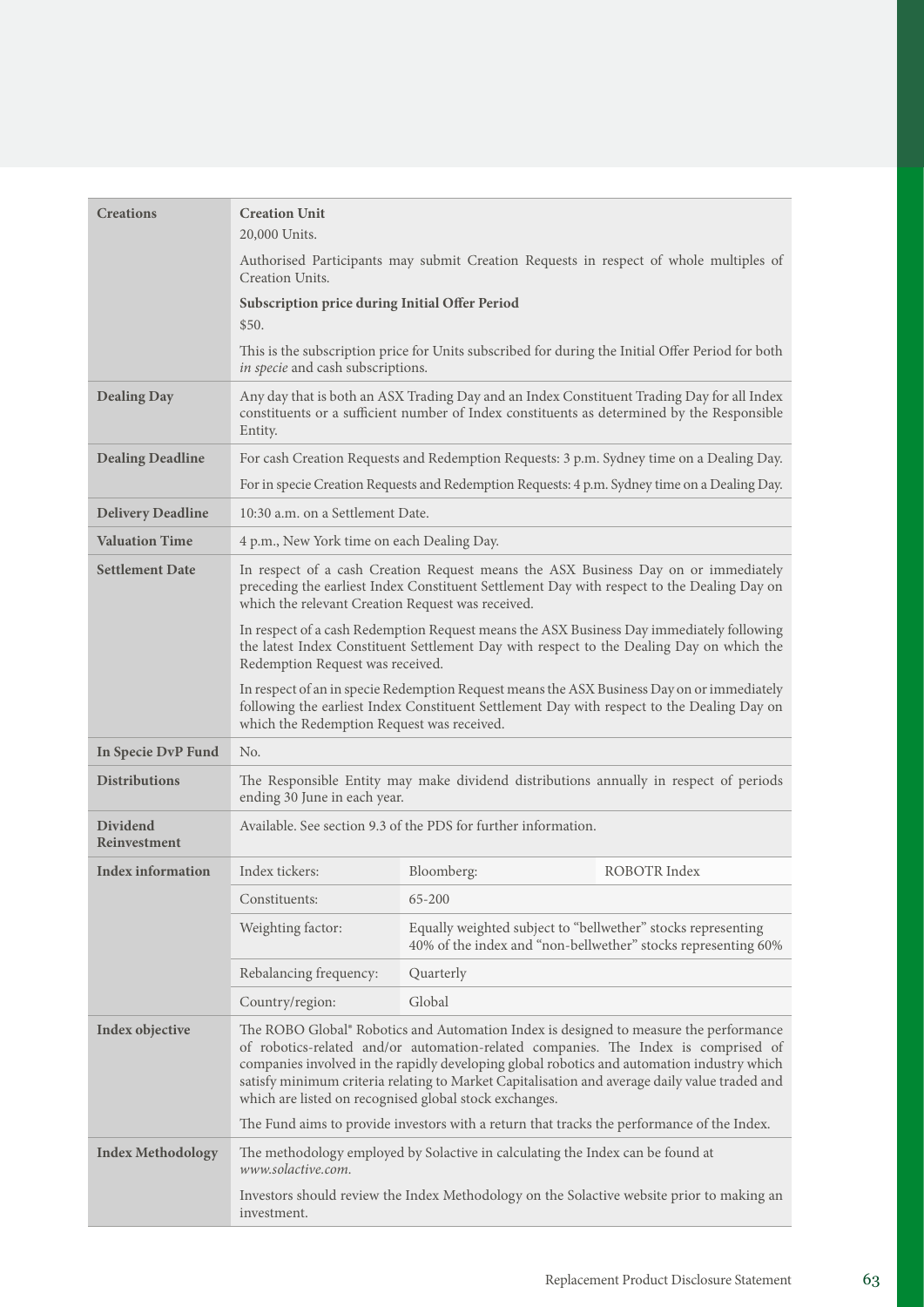| Index specific<br>risk factors | The following risk factors apply to an investment in Units in the Fund in addition to the risk<br>factors which are set out in Section 5 (Risks) of the PDS. Investors should consider all of<br>the information and risk factors set out in this Fund Supplement and Section 5 (Risks) seek<br>professional advice before making any investment decision with respect to an investment in<br>the Fund.                                                                                                                                                                                                                                                                                                                                                                                                                                                                                                                                                                                                                                                                                                                                                                                                                                                                                                                                                                |
|--------------------------------|------------------------------------------------------------------------------------------------------------------------------------------------------------------------------------------------------------------------------------------------------------------------------------------------------------------------------------------------------------------------------------------------------------------------------------------------------------------------------------------------------------------------------------------------------------------------------------------------------------------------------------------------------------------------------------------------------------------------------------------------------------------------------------------------------------------------------------------------------------------------------------------------------------------------------------------------------------------------------------------------------------------------------------------------------------------------------------------------------------------------------------------------------------------------------------------------------------------------------------------------------------------------------------------------------------------------------------------------------------------------|
|                                | <b>Understanding of Index Constituents.</b> Investors should ensure that they are familiar with<br>and understand the benchmark and the objectives of the Index (and the Fund) outlined<br>above prior to making any investment. In particular they should understand the assets which<br>underlie the Index and the methodology by which the assets are selected, weighted and<br>rebalanced.                                                                                                                                                                                                                                                                                                                                                                                                                                                                                                                                                                                                                                                                                                                                                                                                                                                                                                                                                                         |
|                                | <b>Concentration Risk.</b> As the Index is only comprised of a maximum of 200 stocks there is a risk<br>that the Index, and therefore the Fund, will have a high concentration in a particular stock. On<br>each rebalancing of the Index, the components of the Index could change such that a stock to<br>which the Index had a high exposure previously is no longer included in the Index or that the<br>Index is now highly exposed to a stock to which it had no previous exposure. These concentra-<br>tions to particular stock could adversely impact the Net Asset Value of the Fund, in the case of<br>decline in the value of any stock to which the Index, and therefore the Fund, is exposed.                                                                                                                                                                                                                                                                                                                                                                                                                                                                                                                                                                                                                                                            |
|                                | Comparison to other Robotics and Automation Investments. Investors should understand<br>the difference between the exposure to robotics and automation assets generated by the Index<br>and other robotics and automation investments which may contain more or less constituents<br>and have different allocation methodologies.                                                                                                                                                                                                                                                                                                                                                                                                                                                                                                                                                                                                                                                                                                                                                                                                                                                                                                                                                                                                                                      |
|                                | No guarantee Index meets the stated objective. Although the Index Methodology is designed<br>to meet the objective of generating returns from robotics and automation securities within<br>the investment parameters, there is no guarantee the Index will meet this objective. Investors<br>should form their own view on the Index Methodology and the capacity of the Index to meet<br>the stated objective.                                                                                                                                                                                                                                                                                                                                                                                                                                                                                                                                                                                                                                                                                                                                                                                                                                                                                                                                                        |
|                                | Currency Risk. The prices of the Index constituents are quoted and traded in their relevant<br>domestic currencies whereas the Net Asset Value of the Fund and the price at which the Units<br>will be quoted on the ASX is calculated in Australian dollars. This means that an investor is<br>exposed to changes in the exchange rate between the Australian dollar and the currencies<br>of each of the Index constituents. The value of a Unit may therefore change even if there<br>is no change in the underlying price of the Index constituents. A positive movement in<br>the underlying constituents may not result in an increase in a price of Units if the relevant<br>exchange rate moves adversely.'                                                                                                                                                                                                                                                                                                                                                                                                                                                                                                                                                                                                                                                    |
|                                | Sector Risk. The Fund invests primarily in the equity securities of companies whose business<br>is focused on the robotics and automation industries and, as such, is particularly sensitive to<br>risks to those types of companies. These risks include, but are not limited to, small or limited<br>markets for such securities, changes in business cycles, slow-downs in world economic<br>growth and/or technological progress, rapid obsolescence, and government regulation. The<br>publicly traded securities of robotics and automation focused companies can be more volatile<br>than securities of companies that do not rely heavily on technology. Rapid developments in<br>technologies that affect a company's products could have a material adverse effect on such<br>company's operating results. Robotics and automation companies may rely on a combination<br>of patents, copyrights, trademarks and trade secret laws to establish and protect their<br>proprietary rights in their products and technologies. There can be no assurance that the<br>steps taken by these companies to protect their proprietary rights will be adequate to prevent<br>the misappropriation of their technology or that competitors will not independently develop<br>technologies that are substantially equivalent or superior to such companies' technology. |
|                                | The Index is typically comprised of a mix of micro, small, mid and large capitalisation<br>companies. Micro, small and mid-capitalisation companies may be more vulnerable to adverse<br>business or economic events than larger, more established companies and may underperform<br>other segments of the market or the equity market as a whole. Securities of micro, small and<br>mid-capitalisation companies generally trade in lower volumes, are often more vulnerable to<br>market volatility and are subject to greater and more unpredictable price changes than larger<br>capitalisation stocks or the stock market as a whole.                                                                                                                                                                                                                                                                                                                                                                                                                                                                                                                                                                                                                                                                                                                             |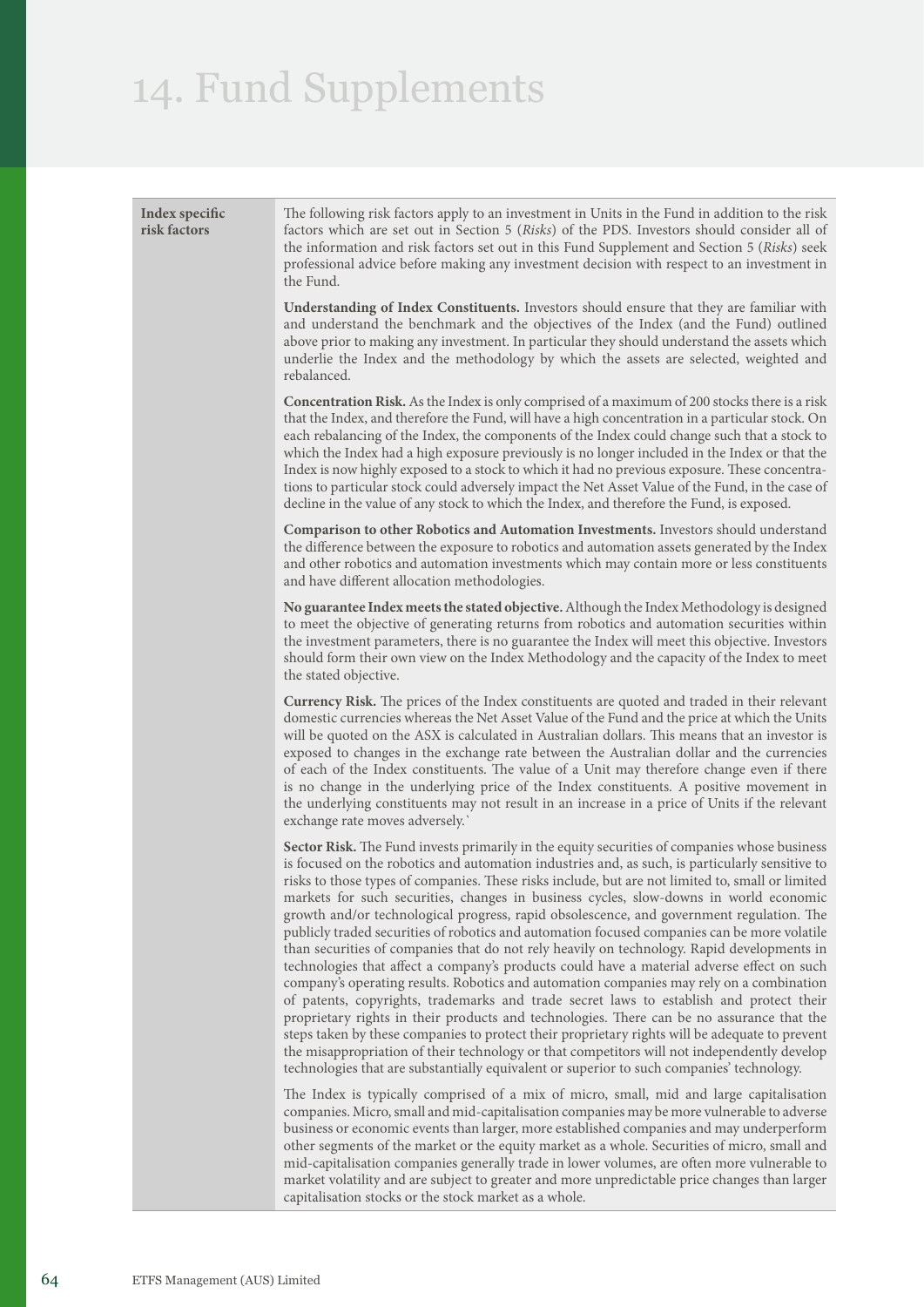| Index specific risk<br>factors (continued) | The Fund is subject to the risk that market or economic factors impacting technology<br>companies and companies that rely heavily on technology advances could have a major<br>effect on the value of the Fund's investments. The value of stocks of technology companies<br>and companies that rely heavily on technology is particularly vulnerable to rapid changes<br>in technology product cycles, rapid product obsolescence, government regulation and<br>competition, both domestically and internationally, including competition from foreign<br>competitors with lower production costs.<br>Please refer to Section 5 (Risks) for general risk factors associated with an investment in the<br>Fund.                                                                                                                                                                                                                                                                                                                                                                                                                                                                                                                                                                                                          |
|--------------------------------------------|--------------------------------------------------------------------------------------------------------------------------------------------------------------------------------------------------------------------------------------------------------------------------------------------------------------------------------------------------------------------------------------------------------------------------------------------------------------------------------------------------------------------------------------------------------------------------------------------------------------------------------------------------------------------------------------------------------------------------------------------------------------------------------------------------------------------------------------------------------------------------------------------------------------------------------------------------------------------------------------------------------------------------------------------------------------------------------------------------------------------------------------------------------------------------------------------------------------------------------------------------------------------------------------------------------------------------|
| Index disclaimer                           | The ETFS ROBO Global Robotics and Automation ETF is not sponsored, endorsed, sold or<br>promoted by ROBO Global, LLC (the "Licensor"). The Licensor makes no representation<br>or warranty, express or implied, to the owners of the ETFS ROBO Global Robotics and<br>Automation ETF (the "Product") or any member of the public regarding the advisability of<br>trading in the Product. The Licensor's only relationship to ETFS Management (AUS) Limited<br>(the "Licensee") is the licensing of certain trademarks and trade names of the Licensor and<br>of the ROBO Global Index <sup>™</sup> which is determined, composed and calculated by the Licensor<br>without regard to the Licensee or the Product, the Licensor has no obligation to take the<br>needs of the Licensee and/or the owners of the Product into consideration in determining,<br>composing or calculating ROBO Global Index <sup>16</sup> . The Licensor is not responsible for and has<br>not participated in the determination of the timing of, prices at, or quantities of the Product to<br>be listed or in the determination or calculation of the equation by which units in the Product                                                                                                                                             |
|                                            | are to be converted into cash. The Licensor has no obligation or liability in connection with<br>the administration, marketing or trading of the Product.<br>THE LICENSOR DOES NOT GUARANTEE THE ACCURACY AND/OR THE COMPLETE-<br>NESS OF THE ROBO GLOBAL INDEX <sup>®</sup> OR ANY DATA INCLUDED THEREIN AND<br>THE LICENSOR SHALL HAVE NO LIABILITY FOR ANY ERRORS, OMISSIONS, OR<br>INTERRUPTIONS THEREIN. THE LICENSOR MAKES NO REPRESENTATION OR<br>WARRANTY, EXPRESS OR IMPLIED, AS TO RESULTS TO BE OBTAINED BY THE<br>LICENSEE, OWNERS OF THE PRODUCT, OR ANY OTHER PERSON OR ENTITY<br>FROM THE USE OF THE ROBO GLOBAL INDEX <sup>®</sup> OR ANY DATA INCLUDED<br>THEREIN. THE LICENSOR MAKES NO EXPRESS OR IMPLIED WARRANTIES, AND<br>EXPRESSLY DISCLAIMS ALL WARRANTIES, OF MERCHANTABILITY OR FITNESS<br>FOR A PARTICULAR PURPOSE OR USE WITH RESPECT TO THE ROBO GLOBAL<br>INDEX <sup>®</sup> OR ANY DATA INCLUDED THEREIN, WITHOUT LIMITING ANY OF THE<br>FOREGOING, IN NO EVENT SHALL THE LICENSOR HAVE ANY LIABILITY FOR ANY<br>LOST PROFITS OR INDIRECT, PUNITIVE, SPECIAL OR CONSEQUENTIAL DAMAGES<br>(INCLUDING LOST PROFITS), EVEN IF NOTIFIED OF THE POSSIBILITY OF SUCH<br>DAMAGES. THERE ARE NO THIRD PARTY BENEFICIARIES OF ANY AGREEMENTS<br>OR ARRANGEMENTS BETWEEN LICENSOR AND THE LICENSEE. |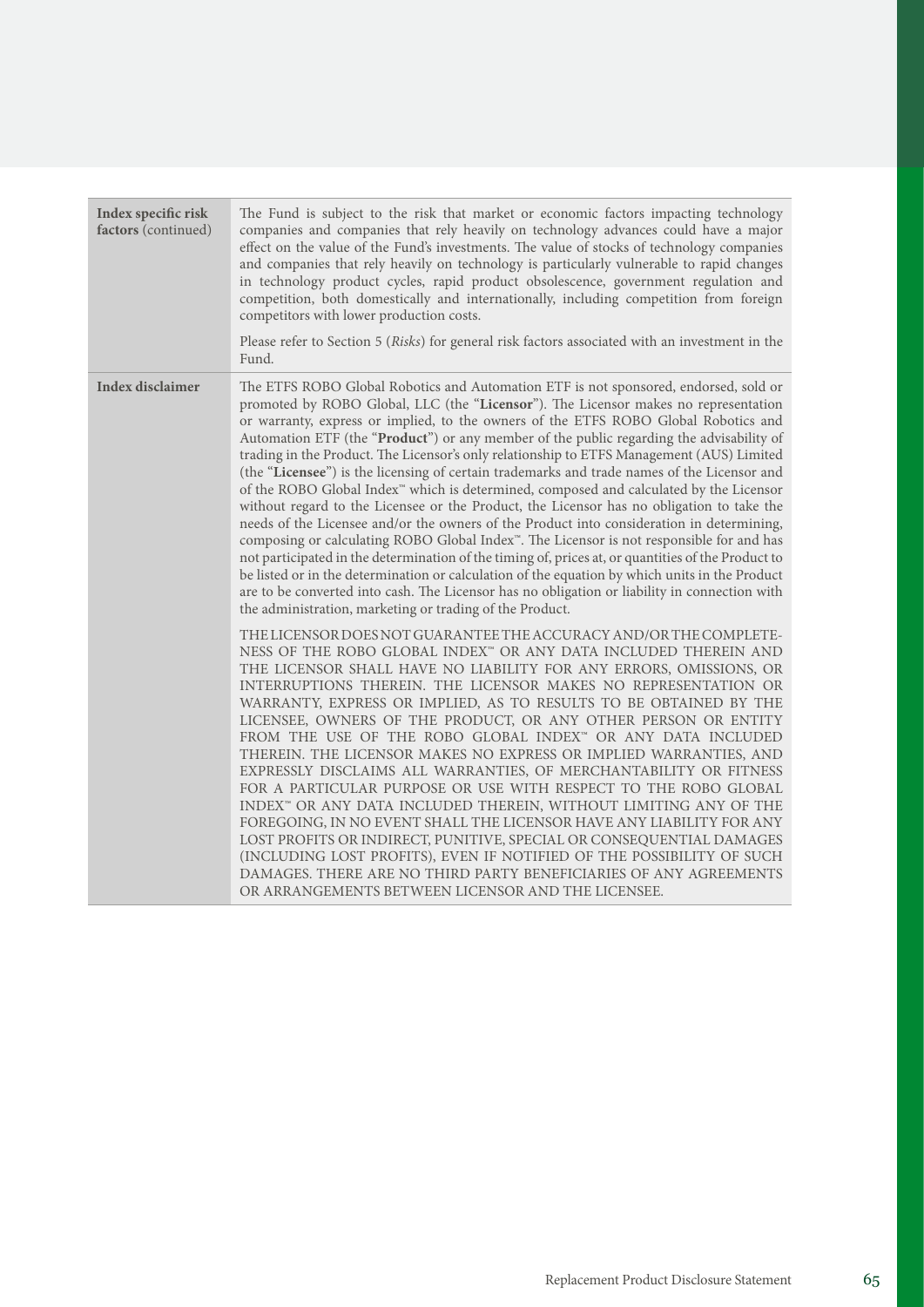# **FUND SUPPLEMENT: ETFS BATTERY TECH & LITHIUM ETF**

This Fund Supplement relates to the ETFS Battery Tech & Lithium ETF (in this Fund Supplement, the "**Fund**") and supplements the more general information contained in the PDS in relation to an investment in the Units. Any decision to invest in the Units of the Fund should be based upon the PDS in its entirety and investors should seek professional advice before making any investment decision with respect to an investment in the Fund.

| <b>Fund Name</b>               | ETFS Battery Tech & Lithium ETF                                                                                                                                                                                                                                                                                                                                                                 |  |  |
|--------------------------------|-------------------------------------------------------------------------------------------------------------------------------------------------------------------------------------------------------------------------------------------------------------------------------------------------------------------------------------------------------------------------------------------------|--|--|
| <b>Investment</b><br>Objective | The Fund aims to provide investors with a return that (before fees and expenses) tracks the<br>performance of the Solactive Battery Value-Chain Index (the "Index").                                                                                                                                                                                                                            |  |  |
| Index                          | Solactive Battery Value-Chain Index                                                                                                                                                                                                                                                                                                                                                             |  |  |
| <b>Index Provider</b>          | Solactive AG                                                                                                                                                                                                                                                                                                                                                                                    |  |  |
| <b>Fees &amp; Expenses</b>     | <b>Creation Fee</b><br>\$650.                                                                                                                                                                                                                                                                                                                                                                   |  |  |
|                                | Authorised Participants will be charged this flat fee on each Creation Request.                                                                                                                                                                                                                                                                                                                 |  |  |
|                                | <b>Redemption Fee</b><br>\$650.                                                                                                                                                                                                                                                                                                                                                                 |  |  |
|                                | Authorised Participants will be charged this flat fee on each Redemption Request.                                                                                                                                                                                                                                                                                                               |  |  |
|                                | <b>Management Costs</b>                                                                                                                                                                                                                                                                                                                                                                         |  |  |
|                                | 0.69% per annum of the Net Asset Value of the Fund, comprised of:                                                                                                                                                                                                                                                                                                                               |  |  |
|                                | Management Fee: 0.69% per annum of the Net Asset Value of the Fund.                                                                                                                                                                                                                                                                                                                             |  |  |
|                                | Recoverable expenses: 0.00% per annum of the Net Asset Value of the Fund.                                                                                                                                                                                                                                                                                                                       |  |  |
|                                | <b>Indirect costs:</b> 0.00% per annum of the Net Asset Value of the Fund.                                                                                                                                                                                                                                                                                                                      |  |  |
|                                | <b>In Specie Transaction Fee</b><br>An amount charged to an Authorised Participant to reflect the costs of receiving or delivering<br>the in specie basket in respect of the creation or redemption up to 0.5% of the aggregate<br>subscription amount or redemption amount. The amount of the In Specie Transaction Fee<br>will be available from the Responsible Entity prior to transacting. |  |  |
|                                | <b>Transaction Costs</b>                                                                                                                                                                                                                                                                                                                                                                        |  |  |
|                                | 0.17% per annum of the Net Asset Value of the Fund, comprised of:                                                                                                                                                                                                                                                                                                                               |  |  |
|                                | Creation or Redemption charges: 0.15% per annum of the Net Asset Value of the Fund                                                                                                                                                                                                                                                                                                              |  |  |
|                                | Net Transaction Costs: 0.02% per annum of the Net Asset Value of the Fund                                                                                                                                                                                                                                                                                                                       |  |  |
|                                | Further information about the calculation of fees and expenses is set out in Section 8 (Fees<br>and Expenses).                                                                                                                                                                                                                                                                                  |  |  |
| <b>Creations</b>               | <b>Creation Unit</b><br>20,000 Units.                                                                                                                                                                                                                                                                                                                                                           |  |  |
|                                | Authorised Participants may submit Creation Requests in respect of whole multiples of<br>Creation Units.                                                                                                                                                                                                                                                                                        |  |  |
|                                | Subscription price during Initial Offer Period<br>\$50.                                                                                                                                                                                                                                                                                                                                         |  |  |
|                                | This is the subscription price for Units subscribed for during the Initial Offer Period for both<br>in specie and cash subscriptions.                                                                                                                                                                                                                                                           |  |  |
| <b>Dealing Day</b>             | Any day that is both an ASX Trading Day and an Index Constituent Trading Day for all Index<br>constituents or a sufficient number of Index constituents as determined by the Responsible<br>Entity.                                                                                                                                                                                             |  |  |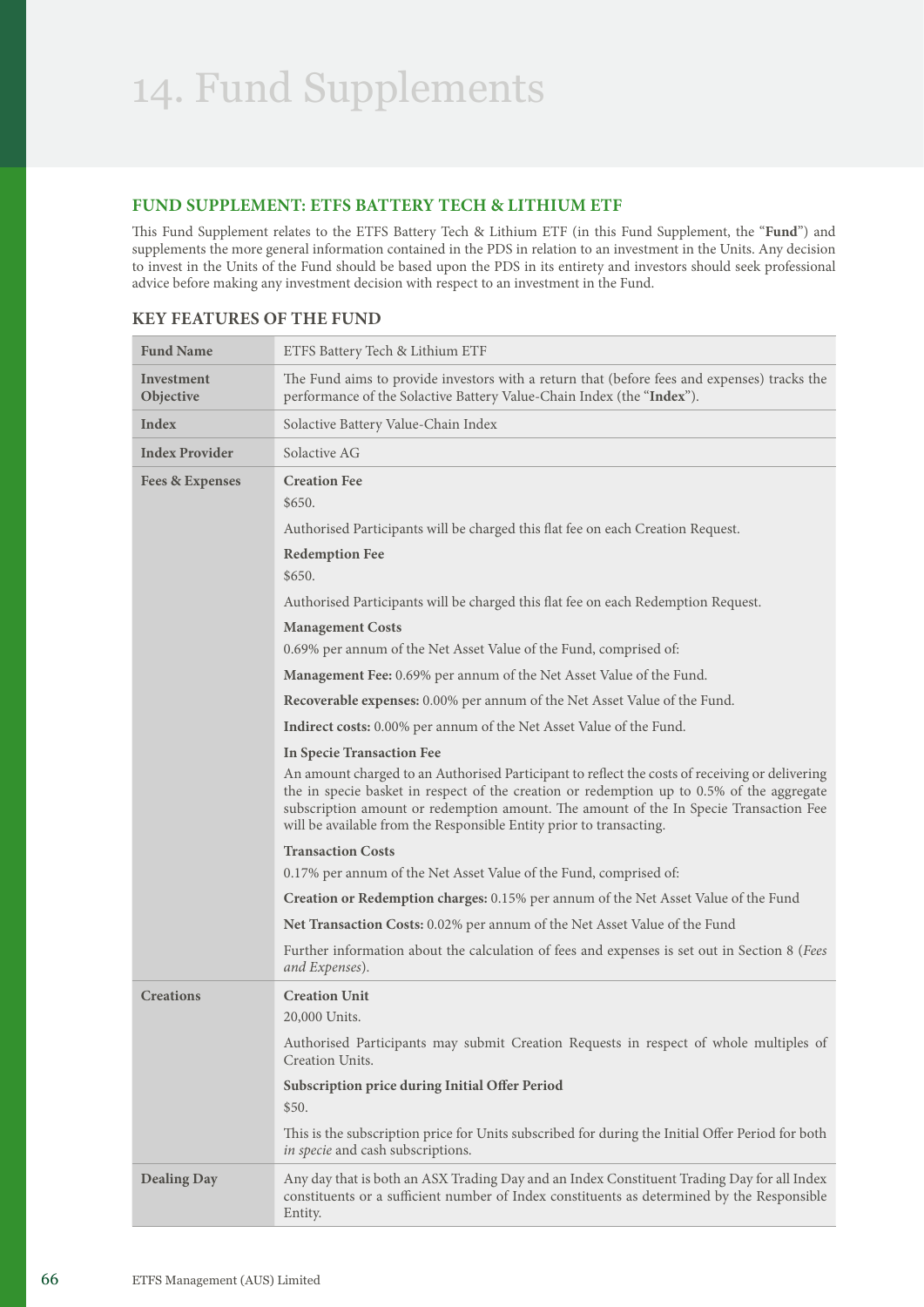| <b>Dealing Deadline</b>         | For cash Creation Requests and Redemption Requests: 3 p.m. Sydney time on a Dealing Day.                                                                                                                                                                                                                                                                                                                                                                                                                                                                                                                                                                                      |                                                                                                                                                                                                                                                                                                                                                                                      |                |  |
|---------------------------------|-------------------------------------------------------------------------------------------------------------------------------------------------------------------------------------------------------------------------------------------------------------------------------------------------------------------------------------------------------------------------------------------------------------------------------------------------------------------------------------------------------------------------------------------------------------------------------------------------------------------------------------------------------------------------------|--------------------------------------------------------------------------------------------------------------------------------------------------------------------------------------------------------------------------------------------------------------------------------------------------------------------------------------------------------------------------------------|----------------|--|
|                                 | For in specie Creation Requests and Redemption Requests: 4 p.m. Sydney time on a Dealing Day.                                                                                                                                                                                                                                                                                                                                                                                                                                                                                                                                                                                 |                                                                                                                                                                                                                                                                                                                                                                                      |                |  |
| <b>Delivery Deadline</b>        | 10:30 a.m. on a Settlement Date.                                                                                                                                                                                                                                                                                                                                                                                                                                                                                                                                                                                                                                              |                                                                                                                                                                                                                                                                                                                                                                                      |                |  |
| <b>Valuation Time</b>           | 4 p.m., New York time on each Dealing Day.                                                                                                                                                                                                                                                                                                                                                                                                                                                                                                                                                                                                                                    |                                                                                                                                                                                                                                                                                                                                                                                      |                |  |
| <b>Settlement Date</b>          | In respect of a cash Creation Request means the ASX Business Day on or immediately<br>preceding the earliest Index Constituent Settlement Day with respect to the Dealing Day on<br>which the relevant Creation Request was received.                                                                                                                                                                                                                                                                                                                                                                                                                                         |                                                                                                                                                                                                                                                                                                                                                                                      |                |  |
|                                 | In respect of a cash Redemption Request means the ASX Business Day immediately following<br>the latest Index Constituent Settlement Day with respect to the Dealing Day on which the<br>Redemption Request was received.                                                                                                                                                                                                                                                                                                                                                                                                                                                      |                                                                                                                                                                                                                                                                                                                                                                                      |                |  |
|                                 | which the Redemption Request was received.                                                                                                                                                                                                                                                                                                                                                                                                                                                                                                                                                                                                                                    | In respect of an in specie Redemption Request means the ASX Business Day on or immediately<br>following the earliest Index Constituent Settlement Day with respect to the Dealing Day on                                                                                                                                                                                             |                |  |
| In Specie DvP Fund              | No.                                                                                                                                                                                                                                                                                                                                                                                                                                                                                                                                                                                                                                                                           |                                                                                                                                                                                                                                                                                                                                                                                      |                |  |
| <b>Distributions</b>            | The Responsible Entity may make dividend distributions annually in respect of periods<br>ending 30 June in each year.                                                                                                                                                                                                                                                                                                                                                                                                                                                                                                                                                         |                                                                                                                                                                                                                                                                                                                                                                                      |                |  |
| Dividend<br><b>Reinvestment</b> | Available. See section 9.3 of the PDS for further information.                                                                                                                                                                                                                                                                                                                                                                                                                                                                                                                                                                                                                |                                                                                                                                                                                                                                                                                                                                                                                      |                |  |
| <b>Index information</b>        | Index tickers:                                                                                                                                                                                                                                                                                                                                                                                                                                                                                                                                                                                                                                                                | Bloomberg:                                                                                                                                                                                                                                                                                                                                                                           | <b>SOLBATT</b> |  |
|                                 | Constituents:                                                                                                                                                                                                                                                                                                                                                                                                                                                                                                                                                                                                                                                                 | The number of companies that meet the eligibility requirements.<br>There are 30 constituents as at the date of this PDS.                                                                                                                                                                                                                                                             |                |  |
|                                 | Weighting factor:                                                                                                                                                                                                                                                                                                                                                                                                                                                                                                                                                                                                                                                             | Equal Weight                                                                                                                                                                                                                                                                                                                                                                         |                |  |
|                                 | Rebalancing frequency:                                                                                                                                                                                                                                                                                                                                                                                                                                                                                                                                                                                                                                                        | Semi-annually                                                                                                                                                                                                                                                                                                                                                                        |                |  |
|                                 | Country/region:                                                                                                                                                                                                                                                                                                                                                                                                                                                                                                                                                                                                                                                               | Global developed markets                                                                                                                                                                                                                                                                                                                                                             |                |  |
| Index objective                 | The Solactive Battery Value-Chain Index aims to track the performance of a basket of stocks<br>of companies that are providers of certain electro-chemical energy storage technology<br>(i.e., battery technology) and mining companies that produce metals that are primarily used<br>for manufacturing batteries. A battery is a device consisting of one or more electro-chemical<br>cells that are capable of generating electrical energy from chemical reactions. The index selects<br>stocks of such companies, across various equity markets, which meet certain size and liquidity<br>requirements. The index is equally weighted and is calculated in U.S. dollars. |                                                                                                                                                                                                                                                                                                                                                                                      |                |  |
|                                 |                                                                                                                                                                                                                                                                                                                                                                                                                                                                                                                                                                                                                                                                               | The Fund aims to provide investors with a return that tracks the performance of the Index.                                                                                                                                                                                                                                                                                           |                |  |
| <b>Index Methodology</b>        | www.solactive.com.                                                                                                                                                                                                                                                                                                                                                                                                                                                                                                                                                                                                                                                            | The methodology employed by Solactive in calculating the Index can be found at                                                                                                                                                                                                                                                                                                       |                |  |
|                                 | investment.                                                                                                                                                                                                                                                                                                                                                                                                                                                                                                                                                                                                                                                                   | Investors should review the Index Methodology on the Solactive website prior to making an                                                                                                                                                                                                                                                                                            |                |  |
| Index specific<br>risk factors  | The following risk factors apply to an investment in Units in the Fund in addition to the risk<br>factors which are set out in Section 5 (Risks) of the PDS. Investors should consider all of the<br>information and risk factors set out in this Fund Supplement and Section 5 (Risks) as well as<br>seek professional advice before making any investment decision with respect to an investment<br>in the Fund.                                                                                                                                                                                                                                                            |                                                                                                                                                                                                                                                                                                                                                                                      |                |  |
|                                 |                                                                                                                                                                                                                                                                                                                                                                                                                                                                                                                                                                                                                                                                               | Understanding of Index Constituents. Investors should ensure that they are familiar with and<br>understand the benchmark and the objectives of the Index (and the Fund) outlined above prior<br>to making any investment. In particular they should understand the assets which underlie the<br>Index and the methodology by which the assets are selected, weighted and rebalanced. |                |  |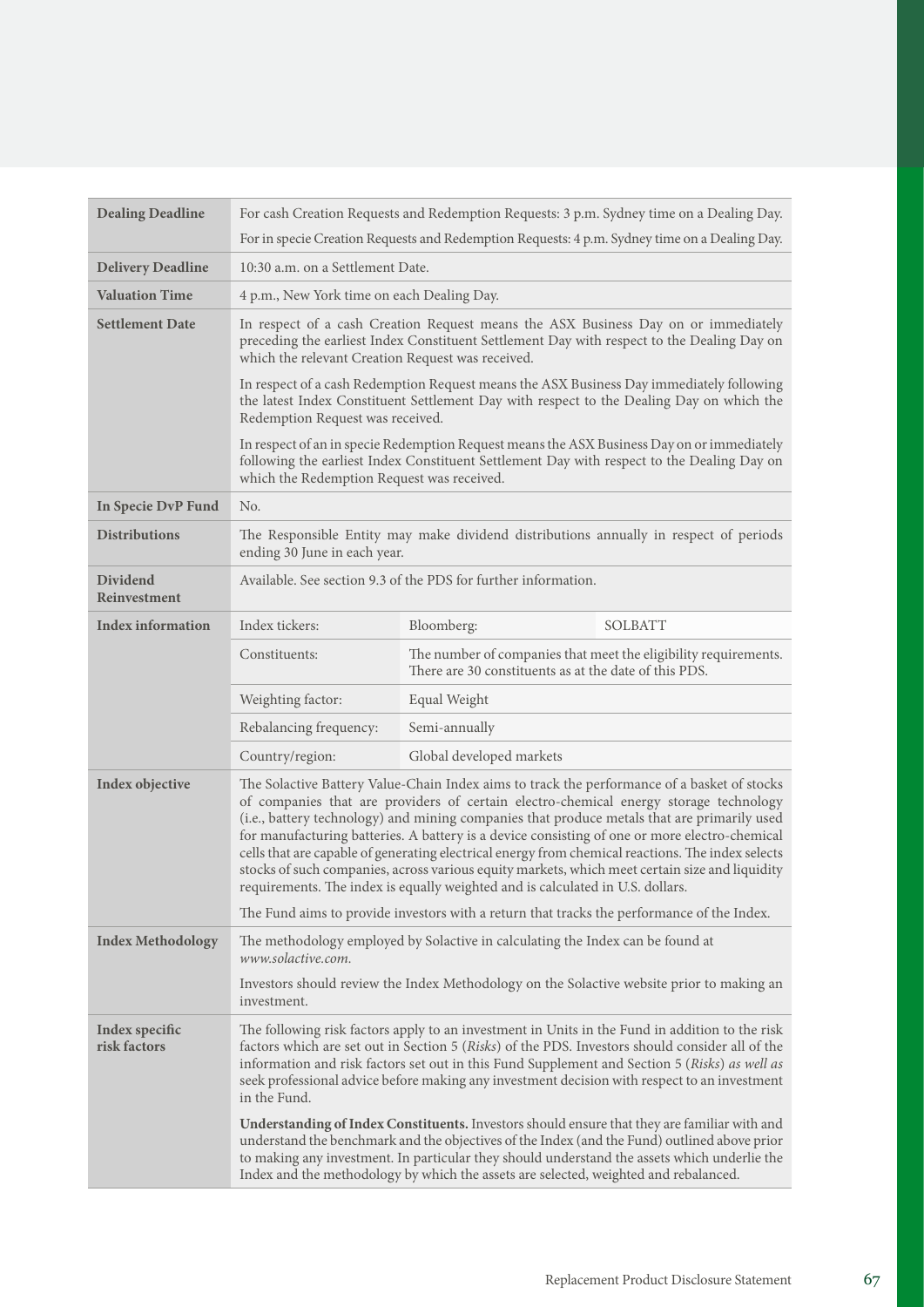| Index specific risk<br>factors (continued) | <b>Concentration Risk.</b> As the Index is only comprised of 28 stocks as at the date of this PDS<br>there is a risk that the Index, and therefore the Fund, will have a high concentration in a<br>particular stock. On each rebalancing of the Index, the components of the Index could change<br>such that a stock to which the Index had a high exposure previously is no longer included<br>in the Index or that the Index is now highly exposed to a stock to which it had no previous<br>exposure. These concentrations to particular stock could adversely impact the Net Asset<br>Value of the Fund, in the case of decline in the value of any stock to which the Index, and<br>therefore the Fund, is exposed.                                                                                                                                                                                                                                                                                                                                                                                                                                                                                                                                                                                                                             |
|--------------------------------------------|-------------------------------------------------------------------------------------------------------------------------------------------------------------------------------------------------------------------------------------------------------------------------------------------------------------------------------------------------------------------------------------------------------------------------------------------------------------------------------------------------------------------------------------------------------------------------------------------------------------------------------------------------------------------------------------------------------------------------------------------------------------------------------------------------------------------------------------------------------------------------------------------------------------------------------------------------------------------------------------------------------------------------------------------------------------------------------------------------------------------------------------------------------------------------------------------------------------------------------------------------------------------------------------------------------------------------------------------------------|
|                                            | Comparison to other Battery Technology Investments. Investors should understand the<br>difference between the exposure to battery technology assets generated by the Index and<br>other battery technology investments which may contain more or less constituents and have<br>different allocation methodologies.                                                                                                                                                                                                                                                                                                                                                                                                                                                                                                                                                                                                                                                                                                                                                                                                                                                                                                                                                                                                                                    |
|                                            | No guarantee Index meets the stated objective. Although the Index Methodology is<br>designed to meet the objective of generating returns from infrastructure securities within<br>the investment parameters, there is no guarantee the Index will meet this objective. Investors<br>should form their own view on the Index Methodology and the capacity of the Index to meet<br>the stated objective.                                                                                                                                                                                                                                                                                                                                                                                                                                                                                                                                                                                                                                                                                                                                                                                                                                                                                                                                                |
|                                            | Currency Risk. The prices of the Index constituents are quoted and traded in their relevant<br>domestic currencies whereas the Net Asset Value of the Fund and the price at which the Units<br>will be quoted on the ASX is calculated in Australian dollars. This means that an investor is<br>exposed to changes in the exchange rate between the Australian dollar and the currencies<br>of each of the Index constituents. The value of a Unit may therefore change even if there<br>is no change in the underlying price of the Index constituents. A positive movement in<br>the underlying constituents may not result in an increase in a price of Units if the relevant<br>exchange rate moves adversely.                                                                                                                                                                                                                                                                                                                                                                                                                                                                                                                                                                                                                                    |
|                                            | Sector Risk. The Fund invests primarily in the equity securities of companies whose business<br>is focused on the battery technology industry and, as such, is particularly sensitive to risks to<br>those types of companies. These risks include, but are not limited to, small or limited markets<br>for such securities, changes in business cycles, slow-downs in world economic growth and/or<br>technological progress, rapid obsolescence, and government regulation. The publicly traded<br>securities of battery technology focused companies can be more volatile than securities of<br>companies that do not rely heavily on technology. Rapid developments in technologies that<br>affect a company's products could have a material adverse effect on such company's operating<br>results. Battery technology companies may rely on a combination of patents, copyrights,<br>trademarks and trade secret laws to establish and protect their proprietary rights in their<br>products and technologies. There can be no assurance that the steps taken by these companies<br>to protect their proprietary rights will be adequate to prevent the misappropriation of<br>their technology or that competitors will not independently develop technologies that are<br>substantially equivalent or superior to such companies' technology. |
|                                            | The Index is typically comprised of a mix of micro, small, mid and large capitalisation<br>companies. Micro, small and mid-capitalisation companies may be more vulnerable to adverse<br>business or economic events than larger, more established companies and may underperform<br>other segments of the market or the equity market as a whole. Securities of micro, small and<br>mid-capitalisation companies generally trade in lower volumes, are often more vulnerable to<br>market volatility and are subject to greater and more unpredictable price changes than larger<br>capitalisation stocks or the stock market as a whole.                                                                                                                                                                                                                                                                                                                                                                                                                                                                                                                                                                                                                                                                                                            |
|                                            | The Fund is subject to the risk that market or economic factors impacting battery technology<br>companies and companies that rely heavily on technology advances could have a major effect<br>on the value of the Fund's investments. The value of stocks of battery technology companies<br>and companies that rely heavily on technology is particularly vulnerable to rapid changes<br>in technology product cycles, rapid product obsolescence, government regulation and<br>competition, both domestically and internationally, including competition from foreign<br>competitors with lower production costs.                                                                                                                                                                                                                                                                                                                                                                                                                                                                                                                                                                                                                                                                                                                                   |
|                                            | Please refer to Section 5 (Risks) for general risk factors associated with an investment in the Fund.                                                                                                                                                                                                                                                                                                                                                                                                                                                                                                                                                                                                                                                                                                                                                                                                                                                                                                                                                                                                                                                                                                                                                                                                                                                 |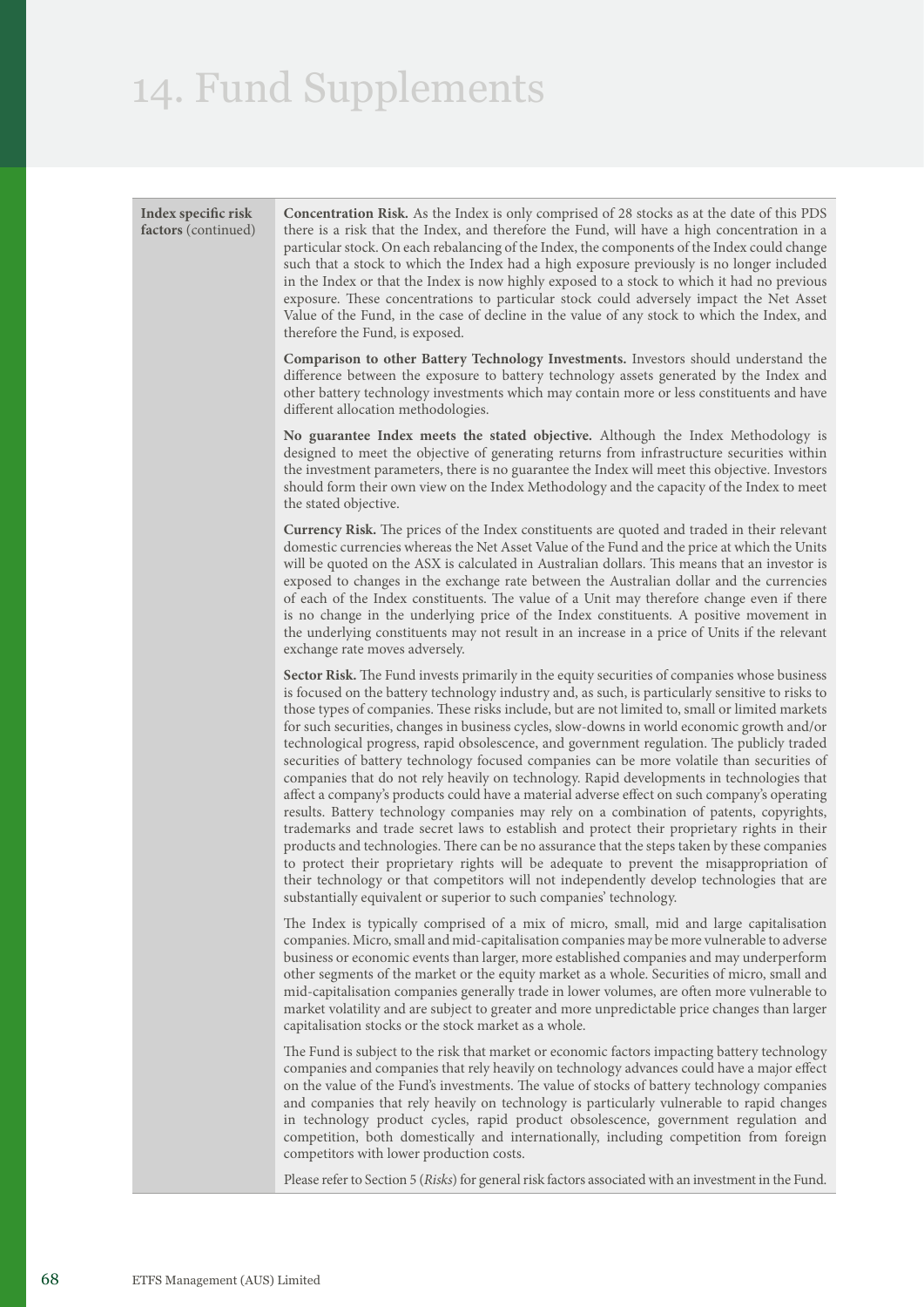| <b>Operational Risk</b> | The Fund is operated via a managed investment scheme that has previously been used by the<br>Responsible Entity in relation to another ETF with a different investment strategy. There is a<br>risk that this prior history could adversely affect the performance of the Fund. The Responsible<br>Entity has considered this risk and believes it is immaterial.                                                                                                                                                                                                                                                                                                                                                                                                                                                                                                                                                                                                                                                                                                                                                                                                                                          |
|-------------------------|------------------------------------------------------------------------------------------------------------------------------------------------------------------------------------------------------------------------------------------------------------------------------------------------------------------------------------------------------------------------------------------------------------------------------------------------------------------------------------------------------------------------------------------------------------------------------------------------------------------------------------------------------------------------------------------------------------------------------------------------------------------------------------------------------------------------------------------------------------------------------------------------------------------------------------------------------------------------------------------------------------------------------------------------------------------------------------------------------------------------------------------------------------------------------------------------------------|
| <b>Index disclaimer</b> | The financial instrument is not sponsored, promoted, sold or supported in any other manner<br>by Solactive AG, nor does Solactive AG offer any express or implicit guarantee or assurance<br>either with regard to the results of using the Solactive Battery Value-Chain Index (the "Index")<br>and/or Index trade mark or the Index price at any time or in any other respect. The Index is<br>calculated and published by Solactive AG. Solactive AG uses its best efforts to ensure that the<br>Index is calculated correctly. Irrespective of its obligations towards the Sponsor, Solactive AG<br>has no obligation to point out errors in the Index to third parties including, but not limited to,<br>investors and/or financial intermediaries of the financial instrument. Neither publication of<br>the Index by Solactive AG, nor the licensing of the Index or Index trade mark for the purpose<br>of use in connection with the financial instrument, constitutes a recommendation by Solactive<br>AG to invest capital in said financial instrument nor does it in any way represent an assurance<br>or opinion of Solactive AG with regard to any investment in this financial instrument. |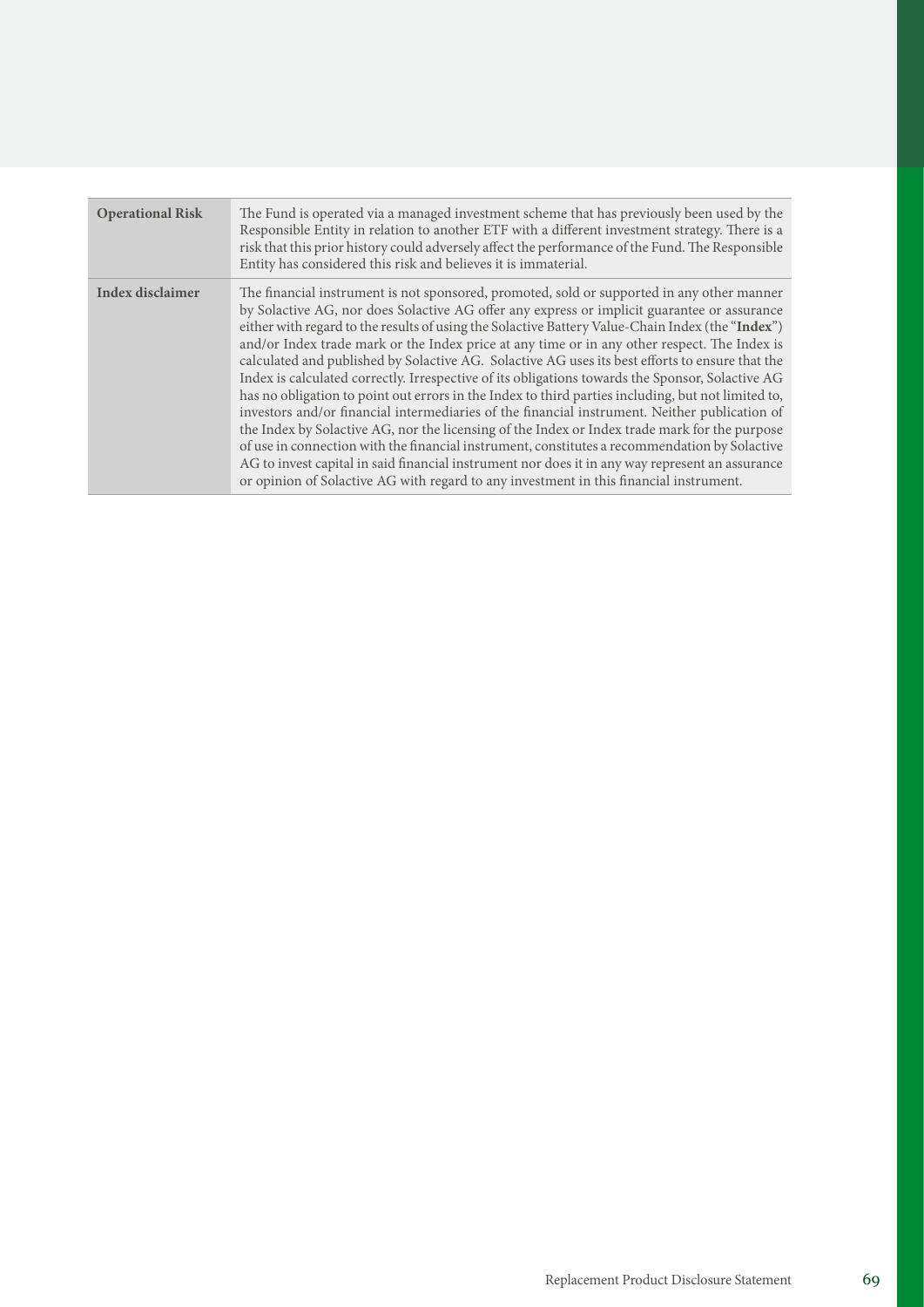## **FUND SUPPLEMENT: ETFS S&P BIOTECH ETF**

This Fund Supplement relates to the ETFS S&P Biotech ETF (in this Fund Supplement, the "**Fund**") and supplements the more general information contained in the PDS in relation to an investment in the Units. Any decision to invest in the Units of the Fund should be based upon the PDS in its entirety and investors should seek professional advice before making any investment decision with respect to an investment in the Fund.

| <b>Fund Name</b>                                                                   | ETFS S&P Biotech ETF                                                                                                                                                                                                                                                                                                                                        |  |  |
|------------------------------------------------------------------------------------|-------------------------------------------------------------------------------------------------------------------------------------------------------------------------------------------------------------------------------------------------------------------------------------------------------------------------------------------------------------|--|--|
| Investment<br>Objective                                                            | The Fund aims to provide investors with a return that (before fees and expenses) tracks the<br>performance of the S&P Biotechnology Select Industry Index.                                                                                                                                                                                                  |  |  |
| Index                                                                              | S&P Biotechnology Select Industry Index.                                                                                                                                                                                                                                                                                                                    |  |  |
| <b>Index Provider</b>                                                              | S&P Opco, LLC                                                                                                                                                                                                                                                                                                                                               |  |  |
|                                                                                    | The Index was not created by, and is not managed by, a Related Body Corporate of the<br>Responsible Entity.                                                                                                                                                                                                                                                 |  |  |
| <b>Creation Fee</b><br><b>Fees &amp; Expenses</b><br>\$1100.                       |                                                                                                                                                                                                                                                                                                                                                             |  |  |
|                                                                                    | Authorised Participants will be charged this flat fee on each Creation Request.                                                                                                                                                                                                                                                                             |  |  |
|                                                                                    | <b>Redemption Fee</b>                                                                                                                                                                                                                                                                                                                                       |  |  |
|                                                                                    | \$1100.                                                                                                                                                                                                                                                                                                                                                     |  |  |
|                                                                                    | Authorised Participants will be charged this flat fee on each Redemption Request.                                                                                                                                                                                                                                                                           |  |  |
|                                                                                    | <b>Management Costs</b>                                                                                                                                                                                                                                                                                                                                     |  |  |
|                                                                                    | 0.45% per annum of the Net Asset Value of the Fund, comprised of:                                                                                                                                                                                                                                                                                           |  |  |
| Management Fee: 0.45% per annum of the Net Asset Value of the Fund.                |                                                                                                                                                                                                                                                                                                                                                             |  |  |
|                                                                                    | Recoverable expenses: 0.00% per annum of the Net Asset Value of the Fund.                                                                                                                                                                                                                                                                                   |  |  |
|                                                                                    | Indirect costs: 0.00% per annum of the Net Asset Value of the Fund.                                                                                                                                                                                                                                                                                         |  |  |
|                                                                                    | <b>In Specie Transaction Fee</b>                                                                                                                                                                                                                                                                                                                            |  |  |
|                                                                                    | An amount charged to an Authorised Participant to reflect the costs of receiving or delivering<br>the in specie basket in respect of the creation or redemption up to 0.5% of the aggregate<br>subscription amount or redemption amount. The amount of the In Specie Transaction Fee<br>will be available from the Responsible Entity prior to transacting. |  |  |
| <b>Transaction Costs</b>                                                           |                                                                                                                                                                                                                                                                                                                                                             |  |  |
| 0.12% per annum of the Net Asset Value of the Fund, comprised of:                  |                                                                                                                                                                                                                                                                                                                                                             |  |  |
| Creation or Redemption charges: 0.08% per annum of the Net Asset Value of the Fund |                                                                                                                                                                                                                                                                                                                                                             |  |  |
|                                                                                    | Net Transaction Costs: 0.04% per annum of the Net Asset Value of the Fund                                                                                                                                                                                                                                                                                   |  |  |
|                                                                                    | Further information about the calculation of fees and expenses is set out in Section 8 (Fees<br>and Expenses).                                                                                                                                                                                                                                              |  |  |
| <b>Creations</b>                                                                   | <b>Creation Unit</b>                                                                                                                                                                                                                                                                                                                                        |  |  |
|                                                                                    | 20,000 Units.                                                                                                                                                                                                                                                                                                                                               |  |  |
|                                                                                    | Authorised Participants may submit Creation Requests in respect of whole multiples of<br>Creation Units.                                                                                                                                                                                                                                                    |  |  |
|                                                                                    | Subscription price during Initial Offer Period<br>\$50.                                                                                                                                                                                                                                                                                                     |  |  |
|                                                                                    | This is the subscription price for Units subscribed for during the Initial Offer Period for both<br>in specie and cash subscriptions.                                                                                                                                                                                                                       |  |  |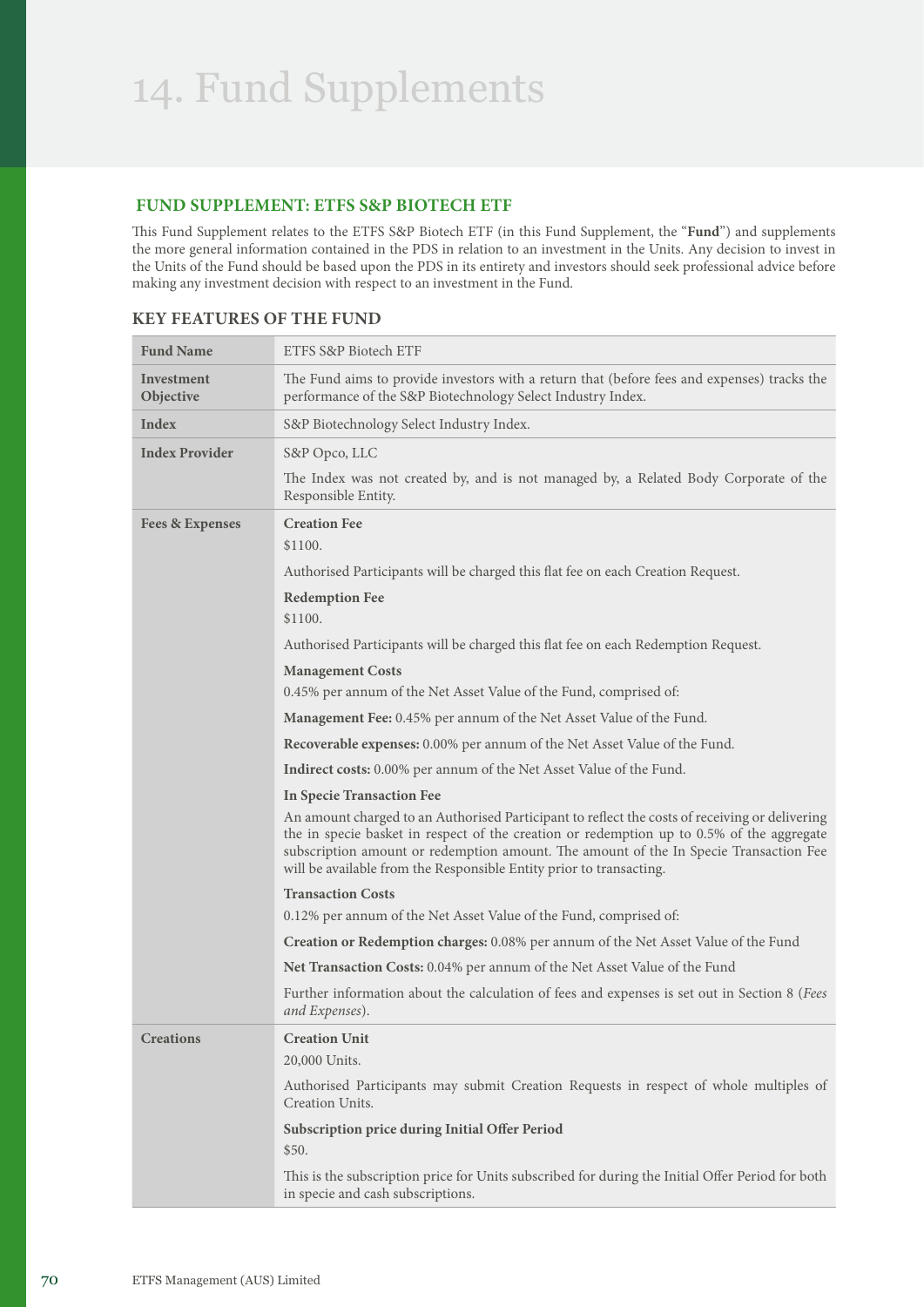| <b>Dealing Day</b>                     | Any day that is both an ASX Trading Day and an Index Constituent Trading Day for all Index<br>constituents or a sufficient number of Index constituents as determined by the Responsible<br>Entity.                                                                                                                                          |                                                                                                                                                                                                                                           |                |
|----------------------------------------|----------------------------------------------------------------------------------------------------------------------------------------------------------------------------------------------------------------------------------------------------------------------------------------------------------------------------------------------|-------------------------------------------------------------------------------------------------------------------------------------------------------------------------------------------------------------------------------------------|----------------|
| <b>Dealing Deadline</b>                | 4 p.m. on a Dealing Day.                                                                                                                                                                                                                                                                                                                     |                                                                                                                                                                                                                                           |                |
| <b>Delivery Deadline</b>               | 8 a.m. on a Settlement Date.                                                                                                                                                                                                                                                                                                                 |                                                                                                                                                                                                                                           |                |
| <b>Valuation Time</b>                  | 4 p.m., New York time on each Dealing Day.                                                                                                                                                                                                                                                                                                   |                                                                                                                                                                                                                                           |                |
| <b>Settlement Date</b>                 | In respect of a cash Creation Request means the ASX Business Day on or immediately<br>preceding the earliest Index Constituent Settlement Day with respect to the Dealing Day on<br>which the relevant Creation Request was received.                                                                                                        |                                                                                                                                                                                                                                           |                |
|                                        |                                                                                                                                                                                                                                                                                                                                              | In respect of an in specie Creation Request means the ASX Business Day on or immediately<br>following the latest Index Constituent Settlement Day with respect to the Dealing Day on<br>which the relevant Creation Request was received. |                |
|                                        | In respect of a cash Redemption Request means the ASX Business Day immediately following<br>the latest Index Constituent Settlement Day with respect to the Dealing Day on which the<br>Redemption Request was received.                                                                                                                     |                                                                                                                                                                                                                                           |                |
|                                        | which the Redemption Request was received.                                                                                                                                                                                                                                                                                                   | In respect of an in specie Redemption Request means the ASX Business Day on or immediately<br>following the earliest Index Constituent Settlement Day with respect to the Dealing Day on                                                  |                |
| In Specie DvP Fund                     | No.                                                                                                                                                                                                                                                                                                                                          |                                                                                                                                                                                                                                           |                |
| <b>Distributions</b>                   | The Responsible Entity may make dividend distributions annually in respect of periods<br>ending 30 June in each year.                                                                                                                                                                                                                        |                                                                                                                                                                                                                                           |                |
| <b>Dividend</b><br><b>Reinvestment</b> | Available. See section 9.3 of the PDS for further information.                                                                                                                                                                                                                                                                               |                                                                                                                                                                                                                                           |                |
| <b>Index information</b>               | Index tickers:                                                                                                                                                                                                                                                                                                                               | Bloomberg:                                                                                                                                                                                                                                | <b>SPSIBIN</b> |
|                                        | Constituents:                                                                                                                                                                                                                                                                                                                                | The number of companies that meet the eligibility<br>requirements subject to a minimum of 35 constituents.<br>There are 119 constituents as at the date of this PDS.                                                                      |                |
|                                        | Weighting factor:                                                                                                                                                                                                                                                                                                                            | Equal, subject to liquidity provisions                                                                                                                                                                                                    |                |
|                                        | Rebalancing frequency:                                                                                                                                                                                                                                                                                                                       | Quarterly                                                                                                                                                                                                                                 |                |
|                                        | Country/region:                                                                                                                                                                                                                                                                                                                              | <b>United States</b>                                                                                                                                                                                                                      |                |
| Index objective                        | The S&P Biotechnology Select Industry Index measure the performance of stocks comprising<br>specific Global Industry Classification Standard (GICS®) Biotechnology sub-industry.<br>Membership is based on a company's GICS classification, as well as liquidity and market cap<br>requirements. The index is a modified equal-weight index. |                                                                                                                                                                                                                                           |                |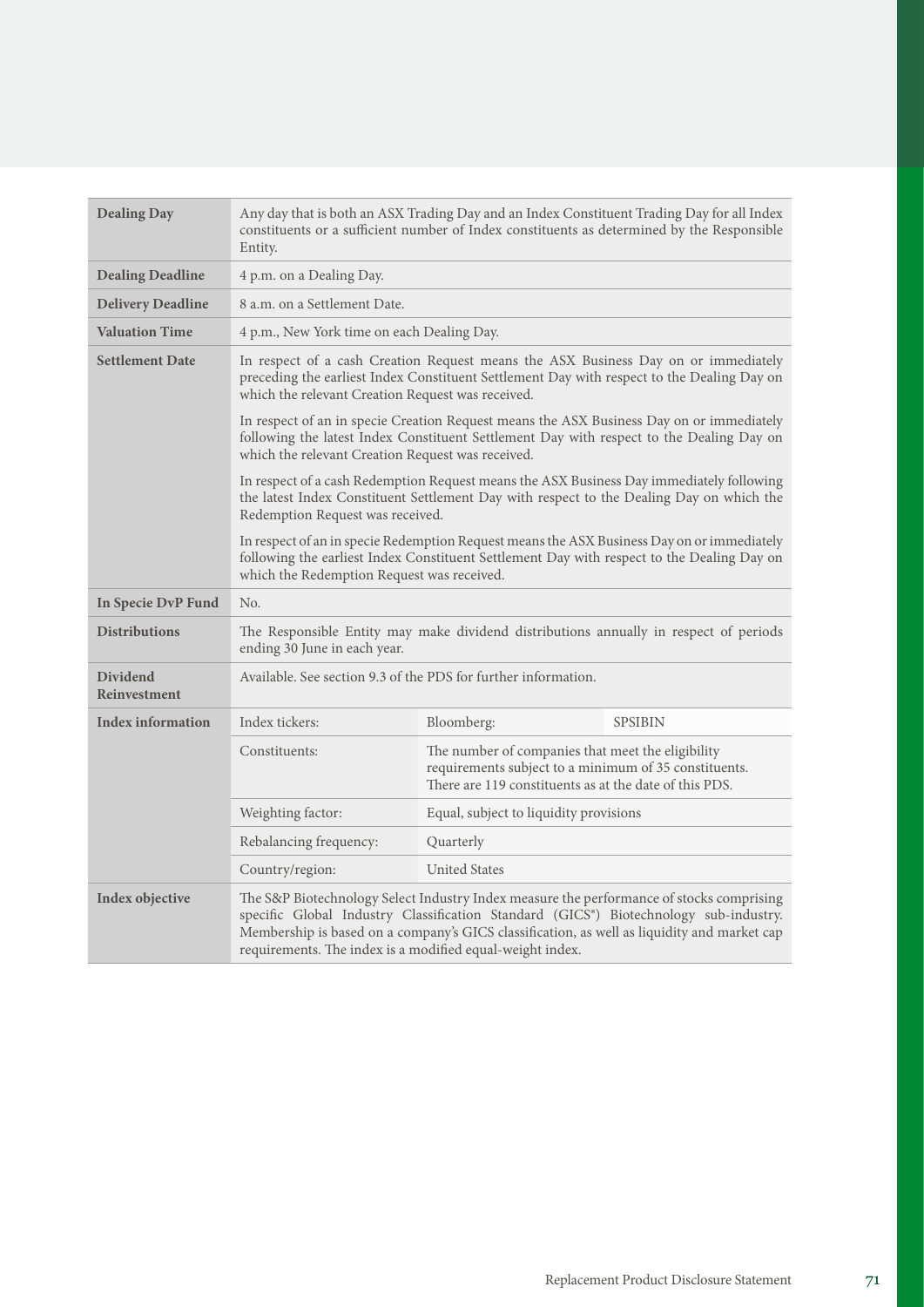| <b>Index Methodology</b>       | The methodology employed by S&P in calculating the Index can be found at www.spindices.com.                                                                                                                                                                                                                                                                                                                                                                                                                                                                                                                                                                                                       |  |  |
|--------------------------------|---------------------------------------------------------------------------------------------------------------------------------------------------------------------------------------------------------------------------------------------------------------------------------------------------------------------------------------------------------------------------------------------------------------------------------------------------------------------------------------------------------------------------------------------------------------------------------------------------------------------------------------------------------------------------------------------------|--|--|
|                                | To be eligible for inclusion in the Index, a stock must:                                                                                                                                                                                                                                                                                                                                                                                                                                                                                                                                                                                                                                          |  |  |
|                                | be a member of the S&P Total Market Index,<br>a.                                                                                                                                                                                                                                                                                                                                                                                                                                                                                                                                                                                                                                                  |  |  |
|                                | be classified as a member of the Biotechnology sub-industry according to GICS, and<br>b.                                                                                                                                                                                                                                                                                                                                                                                                                                                                                                                                                                                                          |  |  |
|                                | c. meet certain liquidity and size constraints.                                                                                                                                                                                                                                                                                                                                                                                                                                                                                                                                                                                                                                                   |  |  |
|                                | In the event that there are fewer than 35 eligible constituents, then highest market capitalisation<br>stocks classified as members of the Life Sciences Tools & Services sub-industry are added to<br>the Index until it reaches the minimum 35 constituents.                                                                                                                                                                                                                                                                                                                                                                                                                                    |  |  |
|                                | Constituents are equally weighted subject to:                                                                                                                                                                                                                                                                                                                                                                                                                                                                                                                                                                                                                                                     |  |  |
|                                | individual constituent caps related to liquidity, and<br>a.                                                                                                                                                                                                                                                                                                                                                                                                                                                                                                                                                                                                                                       |  |  |
|                                | an overall cap of 4.5% per constituent<br>b.                                                                                                                                                                                                                                                                                                                                                                                                                                                                                                                                                                                                                                                      |  |  |
|                                | Investors should review the Index Methodology on the S&P website prior to making an investment.                                                                                                                                                                                                                                                                                                                                                                                                                                                                                                                                                                                                   |  |  |
| Index specific<br>risk factors | The following risk factors apply to an investment in Units in the Fund in addition to the risk<br>factors which are set out in Section 5 (Risks) of the PDS. Investors should consider all of the<br>information and risk factors set out in this Fund Supplement and Section 5 (Risks) and seek<br>professional advice before making any investment decision with respect to an investment in<br>the Fund.                                                                                                                                                                                                                                                                                       |  |  |
|                                | Understanding of Index Constituents. Investors should ensure that they are familiar with and<br>understand the benchmark and the objectives of the Index (and the Fund) outlined above prior<br>to making any investment. In particular they should understand the assets which underlie the<br>Index and the methodology by which the assets are selected, weighted and rebalanced.                                                                                                                                                                                                                                                                                                              |  |  |
|                                | Concentration Risk. As the Index is only comprised of a minimum of 35 stocks there is a<br>risk that the Index, and therefore the Fund, will have a high concentration in a particular<br>stock. On each rebalancing of the Index, the components of the Index could change such that<br>a stock to which the Index had a high exposure previously is no longer included in the Index<br>or that the Index is now highly exposed to a stock to which it had no previous exposure. These<br>concentrations to particular stock could adversely impact the Net Asset Value of the Fund, in the<br>case of decline in the value of any stock to which the Index, and therefore the Fund, is exposed. |  |  |
|                                | Comparison to other biotechnology benchmarks. Investors should understand the difference<br>between the exposure to US listed biotechnology securities generated by the Index and other<br>industry benchmark indices which may contain more or less constituents and have different<br>allocation methodologies.                                                                                                                                                                                                                                                                                                                                                                                 |  |  |
|                                | No guarantee Index meets the stated objective. Although the Index Methodology is designed<br>to meet the objective of generating returns from biotechnology securities within the investment<br>parameters, there is no guarantee the Index will meet this objective. Investors should form their<br>own view on the Index Methodology and the capacity of the Index to meet the stated objective.                                                                                                                                                                                                                                                                                                |  |  |
|                                | <b>Currency Risk.</b> The prices of the Index and its constituents will be quoted in US dollars<br>whereas the Net Asset Value of the Fund and the price at which the Units will be quoted on<br>the ASX is calculated in Australian dollars. This means that an investor is exposed to changes<br>in the exchange rate between the US dollar and the Australian dollar. The value of a Unit may<br>therefore change even if there is no change in the underlying price of the Index constituents.<br>A positive movement in the underlying constituents may not result in an increase in a price<br>of Units if the AUD/USD exchange rate moves adversely.                                       |  |  |
|                                | The Responsible Entity will not enter into any hedging transactions in relation to the foreign<br>exchange risks of the Fund. Please refer to Section 5 (Risks) for general risk factors associated<br>with an investment in the Fund.                                                                                                                                                                                                                                                                                                                                                                                                                                                            |  |  |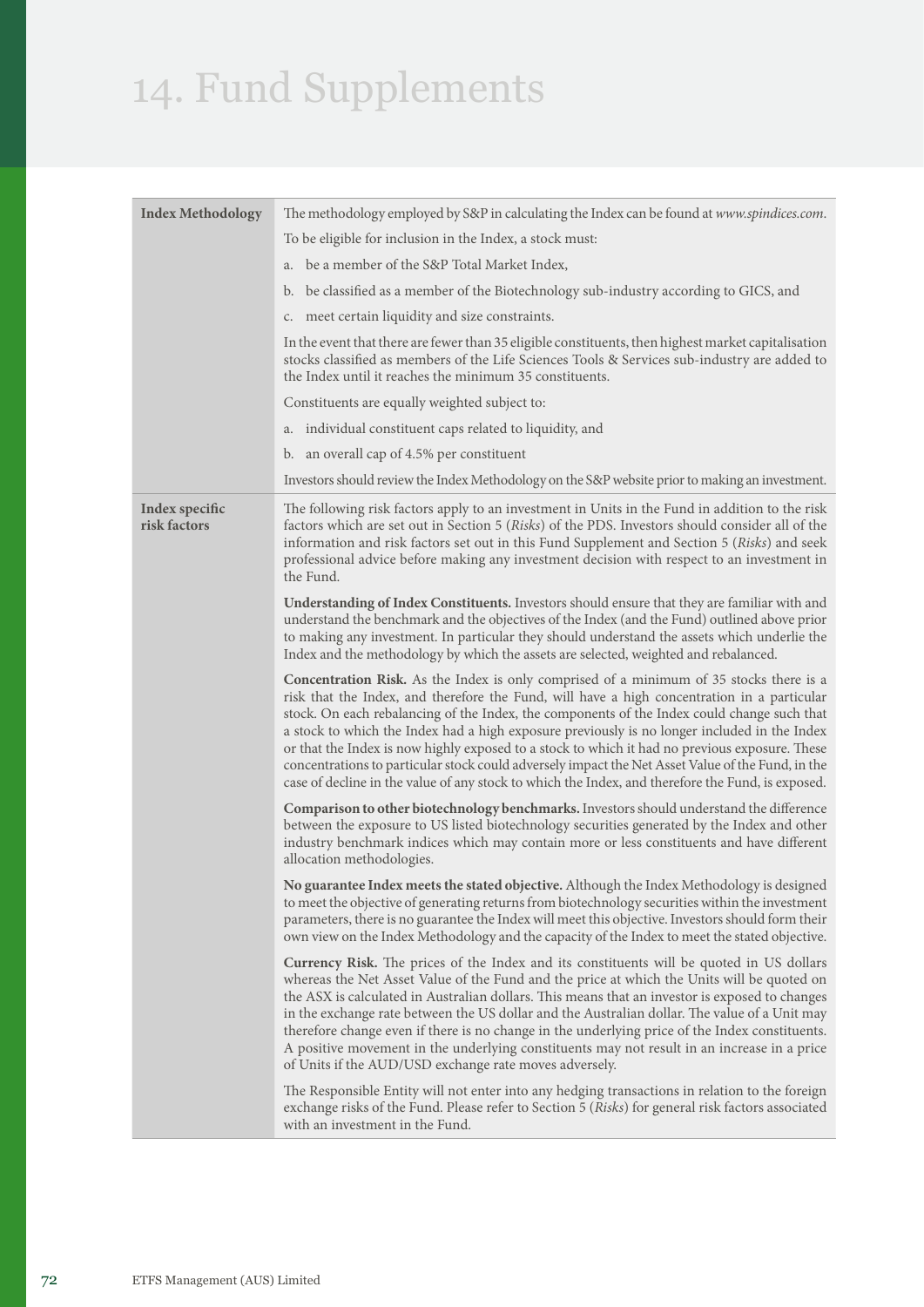| Index specific risk<br>factors (continued) | Sector Risk. The Fund invests primarily in the equity securities of companies whose business<br>is focused on the biotechnology industry and, as such, is particularly sensitive to risks to<br>those types of companies. These risks include, but are not limited to, small or limited markets<br>for such securities, changes in business cycles, slow-downs in world economic growth and/<br>or technological progress, rapid obsolescence, and government regulation. The publicly<br>traded securities of biotechnology focused companies can be more volatile than securities of<br>companies in other industries. Rapid developments in technologies and granting of patents<br>that affect a company's products could have a material adverse effect on such company's<br>operating results. Biotechnology companies may rely on a combination of patents, copyrights,<br>trademarks and trade secret laws to establish and protect their proprietary rights in their<br>products and technologies. There can be no assurance that the steps taken by these companies<br>to protect their proprietary rights will be adequate to prevent the misappropriation of<br>their technology or that competitors will not independently develop technologies that are<br>substantially equivalent or superior to such companies' technology. |
|--------------------------------------------|----------------------------------------------------------------------------------------------------------------------------------------------------------------------------------------------------------------------------------------------------------------------------------------------------------------------------------------------------------------------------------------------------------------------------------------------------------------------------------------------------------------------------------------------------------------------------------------------------------------------------------------------------------------------------------------------------------------------------------------------------------------------------------------------------------------------------------------------------------------------------------------------------------------------------------------------------------------------------------------------------------------------------------------------------------------------------------------------------------------------------------------------------------------------------------------------------------------------------------------------------------------------------------------------------------------------------------------------|
|                                            | The Index is typically comprised of a mix of micro, small and mid-capitalisation companies.<br>Micro, small and mid-capitalisation companies may be more vulnerable to adverse business<br>or economic events than larger, more established companies and may underperform other<br>segments of the market or the equity market as a whole. Securities of micro, small and mid-<br>capitalisation companies generally trade in lower volumes, are often more vulnerable to<br>market volatility and are subject to greater and more unpredictable price changes than larger<br>capitalisation stocks or the stock market as a whole.                                                                                                                                                                                                                                                                                                                                                                                                                                                                                                                                                                                                                                                                                                         |
|                                            | The Fund is subject to the risk that market or economic factors impacting biotechnology<br>companies could have a major effect on the value of the Fund's investments. The value of<br>stocks of biotechnology companies is particularly vulnerable to rapid changes in technology<br>product cycles, rapid product obsolescence, government regulation and competition, both<br>domestically and internationally, including competition from foreign competitors with lower<br>production costs.                                                                                                                                                                                                                                                                                                                                                                                                                                                                                                                                                                                                                                                                                                                                                                                                                                            |
| <b>Index disclaimer</b>                    | Standard & Poor's® and S&P® are registered trademarks of Standard & Poor's ("S&P"), a division<br>of the McGraw Hill Companies, Inc. "S&P", has licensed the use of its trademarks and service<br>marks by ETFS. ETFS funds are not sponsored, endorsed, sold or promoted by S&P, and S&P<br>does not make any representation regarding the advisability of investing in ETFS funds.                                                                                                                                                                                                                                                                                                                                                                                                                                                                                                                                                                                                                                                                                                                                                                                                                                                                                                                                                         |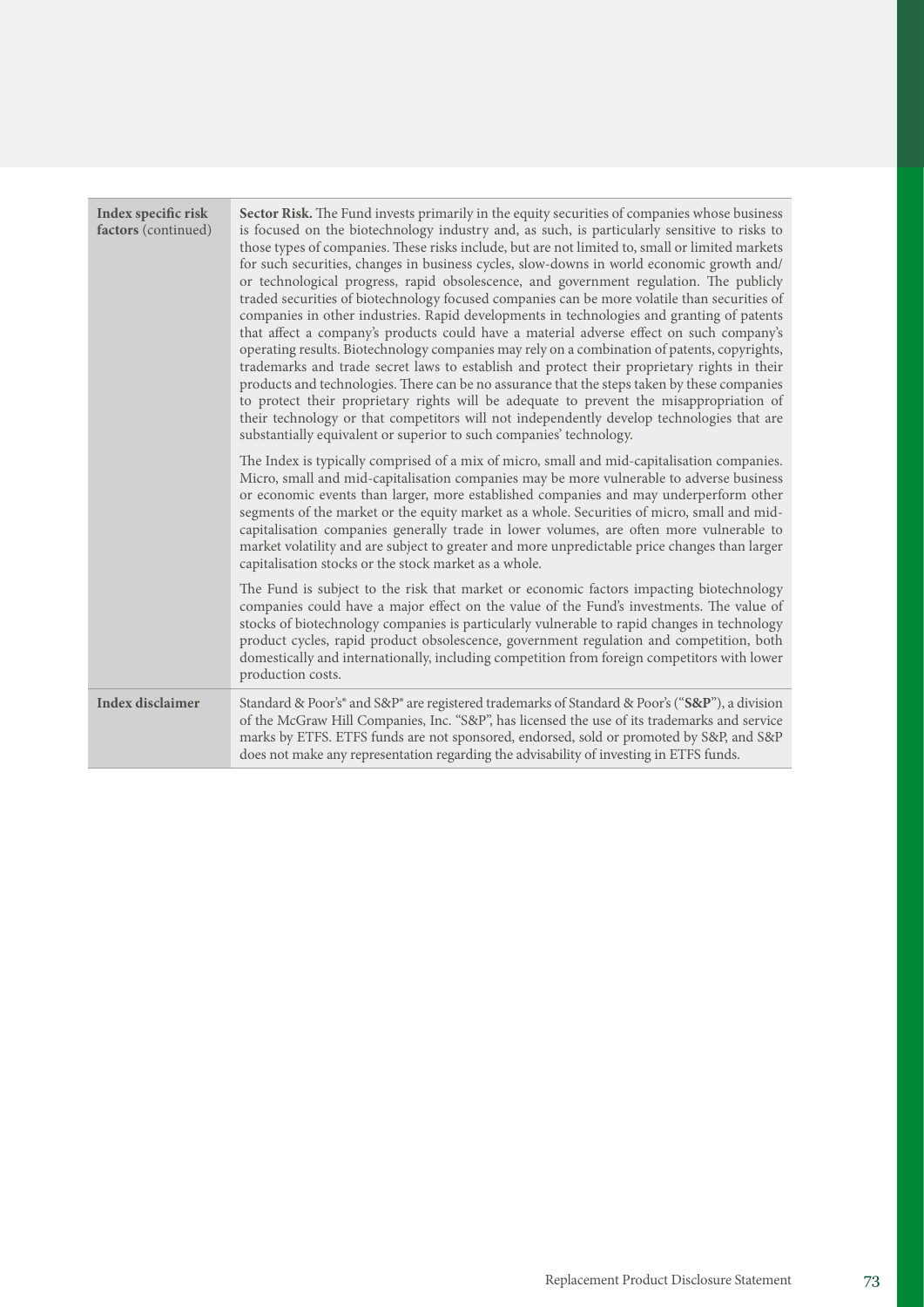#### **FUND SUPPLEMENT: ETFS-NAM INDIA NIFTY 50 ETF**

This Fund Supplement relates to the ETFS-NAM India Nifty 50 ETF (in this Fund Supplement, the "**Fund**") and supplements the more general information contained in the PDS in relation to an investment in the Units. Any decision to invest in the Units of the Fund should be based upon the PDS in its entirety and investors should seek professional advice before making any investment decision with respect to an investment in the Fund.

| <b>Fund Name</b>           | ETFS-NAM India Nifty 50 ETF ARSN 628 037 586                                                                                                                                                                                                                                                                                                                                                                                                  |
|----------------------------|-----------------------------------------------------------------------------------------------------------------------------------------------------------------------------------------------------------------------------------------------------------------------------------------------------------------------------------------------------------------------------------------------------------------------------------------------|
| Investment<br>Objective    | The Fund aims to provide investors with a return that (before fees and expenses) tracks the<br>performance of the NSE Nifty 50 Index.                                                                                                                                                                                                                                                                                                         |
| Index                      | NSE Nifty50 Index                                                                                                                                                                                                                                                                                                                                                                                                                             |
| <b>Index Provider</b>      | <b>NSE INDICES LTD</b>                                                                                                                                                                                                                                                                                                                                                                                                                        |
|                            | The Index was not created by, and is not managed by, a Related Body Corporate of the<br>Responsible Entity.                                                                                                                                                                                                                                                                                                                                   |
| <b>Investment Adviser</b>  | Nippon Life India Asset Management Limited                                                                                                                                                                                                                                                                                                                                                                                                    |
|                            | The Responsible Entity has engaged the Investment Adviser to provide it with investment<br>advisory services in relation to the Fund, including but not limited to: advice in relation<br>to rebalancing the Fund, managing tracking errors, creating units, liquidity and execution<br>orders and macroeconomic analysis for India. All final investment decisions remain at the<br>sole and exclusive discretion of the Responsible Entity. |
| <b>Fees &amp; Expenses</b> | <b>Creation Fee</b><br>\$1500.                                                                                                                                                                                                                                                                                                                                                                                                                |
|                            | Authorised Participants will be charged this flat fee on each Creation Request.                                                                                                                                                                                                                                                                                                                                                               |
|                            | <b>Redemption Fee</b><br>\$1500.                                                                                                                                                                                                                                                                                                                                                                                                              |
|                            | Authorised Participants will be charged this flat fee on each Redemption Request.                                                                                                                                                                                                                                                                                                                                                             |
|                            | <b>Management Costs</b>                                                                                                                                                                                                                                                                                                                                                                                                                       |
|                            | 0.69% per annum of the Net Asset Value of the Fund, comprised of:                                                                                                                                                                                                                                                                                                                                                                             |
|                            | <b>Management Fee:</b> 0.69% per annum of the Net Asset Value of the Fund.                                                                                                                                                                                                                                                                                                                                                                    |
|                            | <b>Recoverable expenses:</b> 0.00% per annum of the Net Asset Value of the Fund.                                                                                                                                                                                                                                                                                                                                                              |
|                            | Indirect costs: 0.00% per annum of the Net Asset Value of the Fund.                                                                                                                                                                                                                                                                                                                                                                           |
|                            | <b>In Specie Transaction Fee</b>                                                                                                                                                                                                                                                                                                                                                                                                              |
|                            | An amount charged to an Authorised Participant to reflect the costs of receiving or delivering<br>the in specie basket in respect of the creation or redemption up to 0.5% of the aggregate<br>subscription amount or redemption amount. The amount of the In Specie Transaction Fee<br>will be available from the Responsible Entity prior to transacting.                                                                                   |
|                            | <b>Transaction Costs</b>                                                                                                                                                                                                                                                                                                                                                                                                                      |
|                            | 0.60% per annum of the Net Asset Value of the Fund, comprised of:                                                                                                                                                                                                                                                                                                                                                                             |
|                            | <b>Creation or Redemption charges:</b> 0.50% per annum of the Net Asset Value of the Fund                                                                                                                                                                                                                                                                                                                                                     |
|                            | <b>Net Transaction Costs:</b> 0.10% per annum of the Net Asset Value of the Fund                                                                                                                                                                                                                                                                                                                                                              |
|                            | Further information about the calculation of fees and expenses is set out in Section 8 (Fees<br>and Expenses).                                                                                                                                                                                                                                                                                                                                |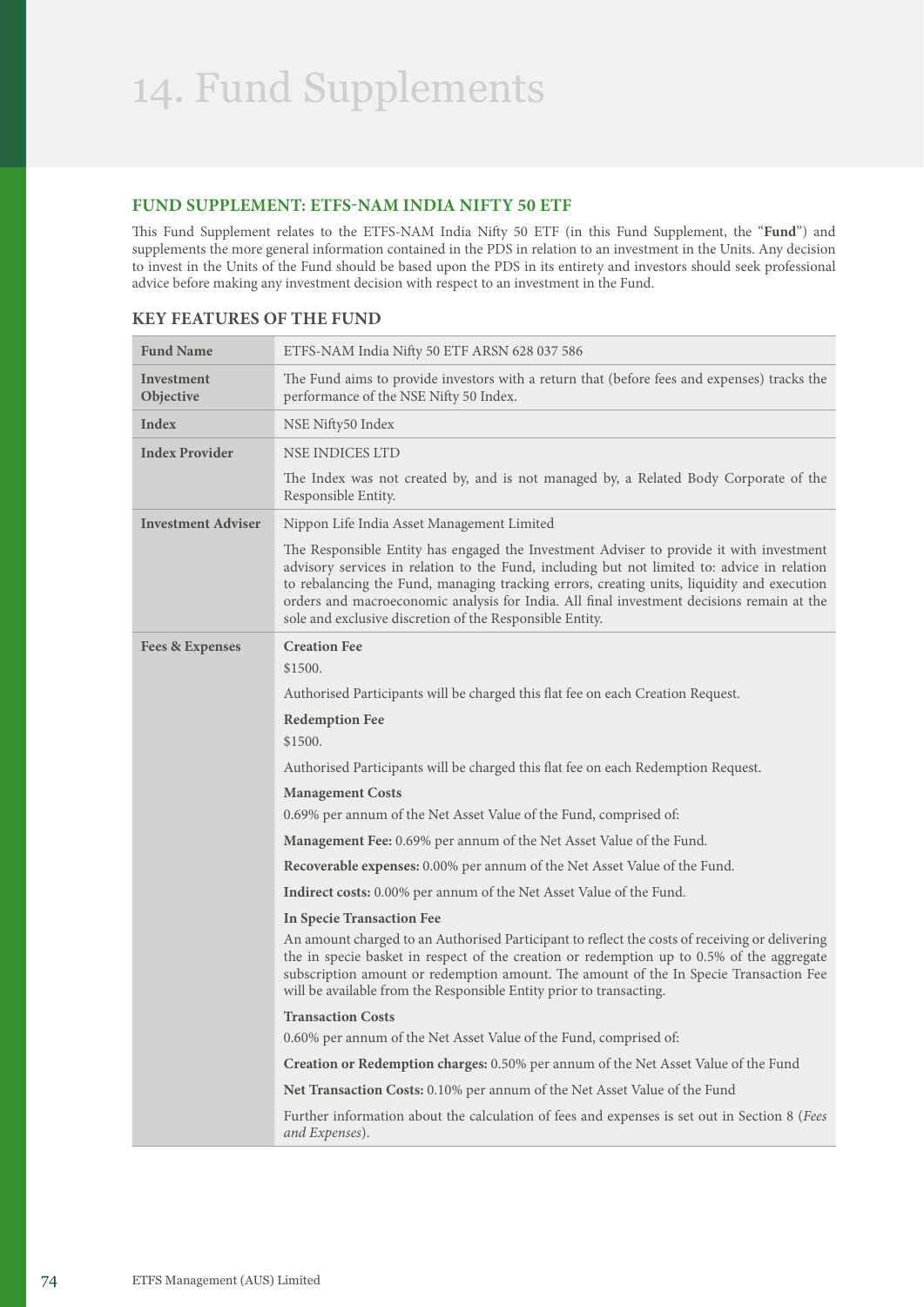| <b>Creations</b>                       | <b>Creation Unit</b>                                                                                                                                                                                                                      |                                      |                                                                                                                                                                                                                                                                                                                                                                                                |
|----------------------------------------|-------------------------------------------------------------------------------------------------------------------------------------------------------------------------------------------------------------------------------------------|--------------------------------------|------------------------------------------------------------------------------------------------------------------------------------------------------------------------------------------------------------------------------------------------------------------------------------------------------------------------------------------------------------------------------------------------|
|                                        | 30,000 Units.                                                                                                                                                                                                                             |                                      |                                                                                                                                                                                                                                                                                                                                                                                                |
|                                        | Creation Units.                                                                                                                                                                                                                           |                                      | Authorised Participants may submit Creation Requests in respect of whole multiples of                                                                                                                                                                                                                                                                                                          |
|                                        | Subscription price during Initial Offer Period                                                                                                                                                                                            |                                      |                                                                                                                                                                                                                                                                                                                                                                                                |
|                                        | \$50.                                                                                                                                                                                                                                     |                                      |                                                                                                                                                                                                                                                                                                                                                                                                |
|                                        | in specie and cash subscriptions.                                                                                                                                                                                                         |                                      | This is the subscription price for Units subscribed for during the Initial Offer Period for both                                                                                                                                                                                                                                                                                               |
| <b>Dealing Day</b>                     | Entity.                                                                                                                                                                                                                                   |                                      | Any day that is both an ASX Trading Day and an Index Constituent Trading Day for all Index<br>constituents or a sufficient number of Index constituents as determined by the Responsible                                                                                                                                                                                                       |
| <b>Dealing Deadline</b>                | 4 p.m. on a Dealing Day.                                                                                                                                                                                                                  |                                      |                                                                                                                                                                                                                                                                                                                                                                                                |
| <b>Delivery Deadline</b>               | 8 a.m. on a Settlement Date.                                                                                                                                                                                                              |                                      |                                                                                                                                                                                                                                                                                                                                                                                                |
| <b>Valuation Time</b>                  | 4 p.m., New York time on each Dealing Day.                                                                                                                                                                                                |                                      |                                                                                                                                                                                                                                                                                                                                                                                                |
| <b>Settlement Date</b>                 | In respect of a cash Creation Request means the ASX Business Day on or immediately<br>preceding the earliest Index Constituent Settlement Day with respect to the Dealing Day on<br>which the relevant Creation Request was received.     |                                      |                                                                                                                                                                                                                                                                                                                                                                                                |
|                                        | In respect of an in specie Creation Request means the ASX Business Day on or immediately<br>following the latest Index Constituent Settlement Day with respect to the Dealing Day on<br>which the relevant Creation Request was received. |                                      |                                                                                                                                                                                                                                                                                                                                                                                                |
|                                        | In respect of a cash Redemption Request means the ASX Business Day immediately following<br>the latest Index Constituent Settlement Day with respect to the Dealing Day on which the<br>Redemption Request was received.                  |                                      |                                                                                                                                                                                                                                                                                                                                                                                                |
|                                        | In respect of an in specie Redemption Request means the ASX Business Day on or immediately<br>following the earliest Index Constituent Settlement Day with respect to the Dealing Day on<br>which the Redemption Request was received.    |                                      |                                                                                                                                                                                                                                                                                                                                                                                                |
| In Specie DvP Fund                     | No.                                                                                                                                                                                                                                       |                                      |                                                                                                                                                                                                                                                                                                                                                                                                |
| <b>Distributions</b>                   | The Responsible Entity may make dividend distributions annually in respect of periods<br>ending 30 June in each year.                                                                                                                     |                                      |                                                                                                                                                                                                                                                                                                                                                                                                |
| <b>Dividend</b><br><b>Reinvestment</b> | Available. See section 9.3 of the PDS for further information.                                                                                                                                                                            |                                      |                                                                                                                                                                                                                                                                                                                                                                                                |
| <b>Index information</b>               | Index tickers:                                                                                                                                                                                                                            | Bloomberg:                           | <b>BXTRNIFT</b>                                                                                                                                                                                                                                                                                                                                                                                |
|                                        | Constituents:                                                                                                                                                                                                                             | 50                                   |                                                                                                                                                                                                                                                                                                                                                                                                |
|                                        | Weighting factor:                                                                                                                                                                                                                         | Float-adjusted market capitalisation |                                                                                                                                                                                                                                                                                                                                                                                                |
|                                        | Rebalancing frequency:                                                                                                                                                                                                                    | Semi-annual                          |                                                                                                                                                                                                                                                                                                                                                                                                |
|                                        | Country/region:                                                                                                                                                                                                                           | Republic of India (India)            |                                                                                                                                                                                                                                                                                                                                                                                                |
| Index objective                        | Indian stock market.                                                                                                                                                                                                                      |                                      | The Index is the flagship index on the National Stock Exchange of India Ltd. (NSE). The Index<br>tracks the behaviour of a portfolio of blue chip companies, the largest and most liquid Indian<br>securities. It includes 50 of the approximately 1600 companies listed on the NSE, captures<br>approximately 65% of its float-adjusted market capitalisation and is a true reflection of the |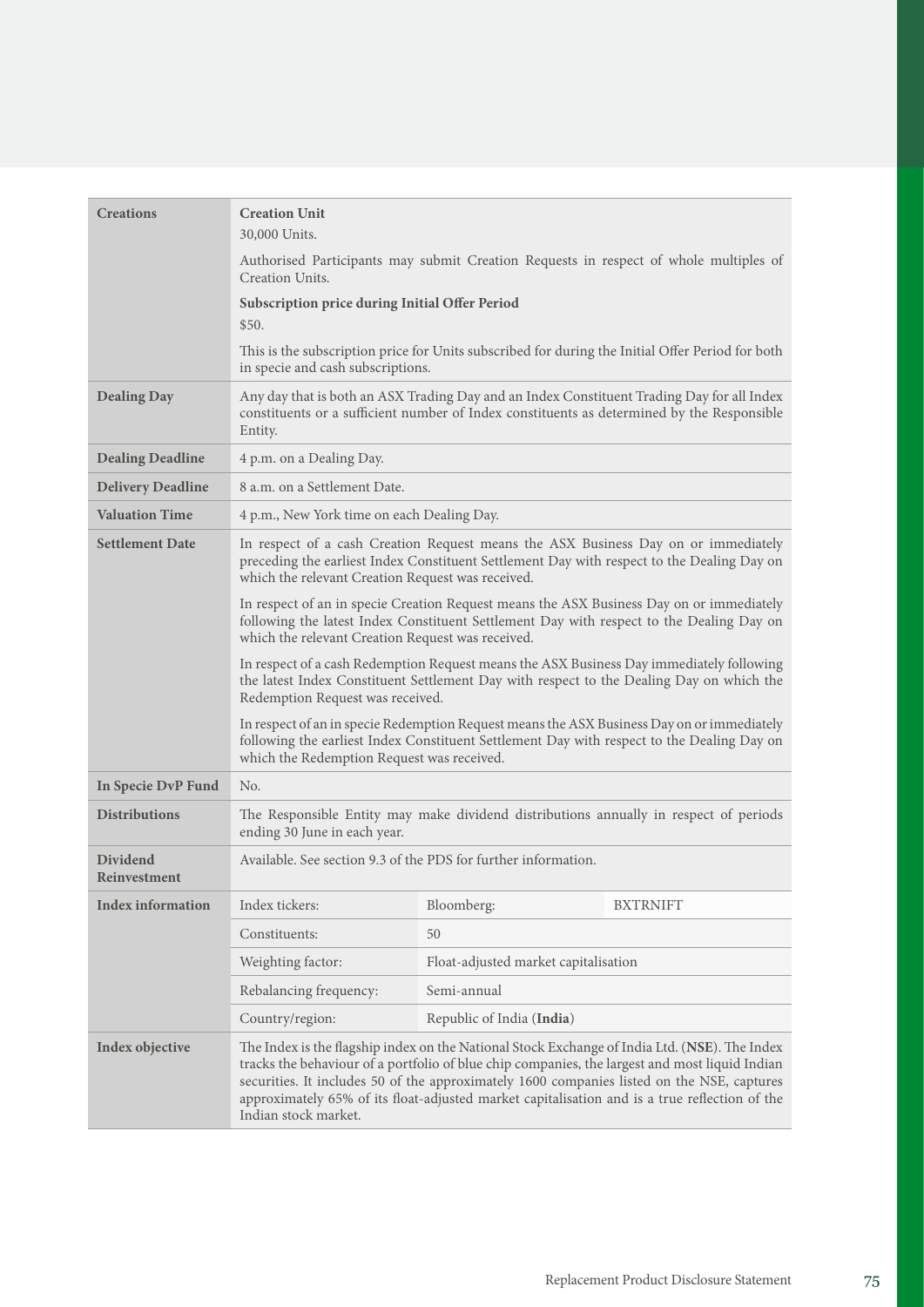| <b>Index Methodology</b>       | The methodology employed by NSE in calculating the Index can be found at www.nseindia.com.                                                                                                                                                                                                                                                                                                                                                                                                                                                                                                                                                                                               |  |  |
|--------------------------------|------------------------------------------------------------------------------------------------------------------------------------------------------------------------------------------------------------------------------------------------------------------------------------------------------------------------------------------------------------------------------------------------------------------------------------------------------------------------------------------------------------------------------------------------------------------------------------------------------------------------------------------------------------------------------------------|--|--|
|                                | The Index is a 50 stock float-adjusted market-capitalisation weighted index for India. It is<br>used for a variety of purposes, such as benchmarking fund portfolios, index based derivatives<br>and index funds.                                                                                                                                                                                                                                                                                                                                                                                                                                                                        |  |  |
|                                | The Nifty 50 stocks represent approximately 65% of the total float-adjusted market capitalisation<br>of the NSE.                                                                                                                                                                                                                                                                                                                                                                                                                                                                                                                                                                         |  |  |
|                                | To be eligible for inclusion in the Index, a stock must:                                                                                                                                                                                                                                                                                                                                                                                                                                                                                                                                                                                                                                 |  |  |
|                                | be domiciled in India;<br>a.                                                                                                                                                                                                                                                                                                                                                                                                                                                                                                                                                                                                                                                             |  |  |
|                                | be listed on the NSE;<br>b.                                                                                                                                                                                                                                                                                                                                                                                                                                                                                                                                                                                                                                                              |  |  |
|                                | be a constituent of the Nifty 100 Index index;<br>$\mathsf{C}$ .                                                                                                                                                                                                                                                                                                                                                                                                                                                                                                                                                                                                                         |  |  |
|                                | be available for trading in the NSE's Futures & Options segment;<br>d.                                                                                                                                                                                                                                                                                                                                                                                                                                                                                                                                                                                                                   |  |  |
|                                | meet certain liquidity constraints;<br>e.                                                                                                                                                                                                                                                                                                                                                                                                                                                                                                                                                                                                                                                |  |  |
|                                | have an average free-float market capitalisation of at least 1.5 times the average free-float<br>t.<br>market capitalisation of the smallest constituent in the Index over a six month period (or<br>three months for newly listed companies); and                                                                                                                                                                                                                                                                                                                                                                                                                                       |  |  |
|                                | have traded on 100% of days over the prior six months (or three months for newly listed<br>g.<br>companies).                                                                                                                                                                                                                                                                                                                                                                                                                                                                                                                                                                             |  |  |
|                                | The Index is computed using a float-adjusted, market capitalisation weighted methodology,<br>wherein the level of the index reflects the total market value of all of the stocks in the Index.<br>The methodology also takes into account constituent changes in the Index and corporate<br>actions such as stock splits, rights issuance, etc.                                                                                                                                                                                                                                                                                                                                          |  |  |
|                                | Investors should review the Index Methodology on the NSE website prior to making an investment.                                                                                                                                                                                                                                                                                                                                                                                                                                                                                                                                                                                          |  |  |
| Index specific<br>risk factors | The following risk factors apply to an investment in Units in the Fund in addition to the risk<br>factors which are set out in Section 5 (Risks) of the PDS. Investors should consider all of the<br>information and risk factors set out in this Fund Supplement and Section 5 (Risks) and seek<br>professional advice before making any investment decision with respect to an investment in<br>the Fund.                                                                                                                                                                                                                                                                              |  |  |
|                                | Understanding of Index Constituents. Investors should ensure that they are familiar with<br>and understand the benchmark and the objectives of the Index (and the Fund) outlined<br>above prior to making any investment. In particular they should understand the assets which<br>underlie the Index and the methodology by which the assets are selected, weighted and<br>rebalanced. In addition, the method of calculating the Index is subject to change, and the<br>continual publishing of the Index is not guaranteed. The composition of the Index may also<br>change if one of the constituent securities of the Index were to be delisted.                                    |  |  |
|                                | Concentration Risk. As the Index is only comprised of 50 stocks there is a risk that the<br>Index, and therefore the Fund, will have a high concentration in a particular stock. On each<br>rebalancing of the Index, the components of the Index could change such that a stock to which<br>the Index had a high exposure previously is no longer included in the Index or that the Index is<br>now materially exposed to a stock to which it had no previous exposure. These concentrations<br>to particular stock could adversely impact the Net Asset Value of the Fund, in the case of<br>decline in the value of any stock to which the Index, and therefore the Fund, is exposed. |  |  |
|                                | Comparison to other India-related benchmarks. Investors should understand the difference<br>between the exposure to Indian securities generated by the Index and other industry<br>benchmark indices which may contain more or less constituents and have different allocation<br>methodologies.                                                                                                                                                                                                                                                                                                                                                                                         |  |  |
|                                | No guarantee Index meets the stated objective. Although the Index Methodology is designed<br>to meet the objective of generating returns from NSE securities within the investment<br>parameters, there is no guarantee that the Index will meet this objective. Investors should<br>form their own view on the Index Methodology and the capacity of the Index to meet the<br>stated objective.                                                                                                                                                                                                                                                                                         |  |  |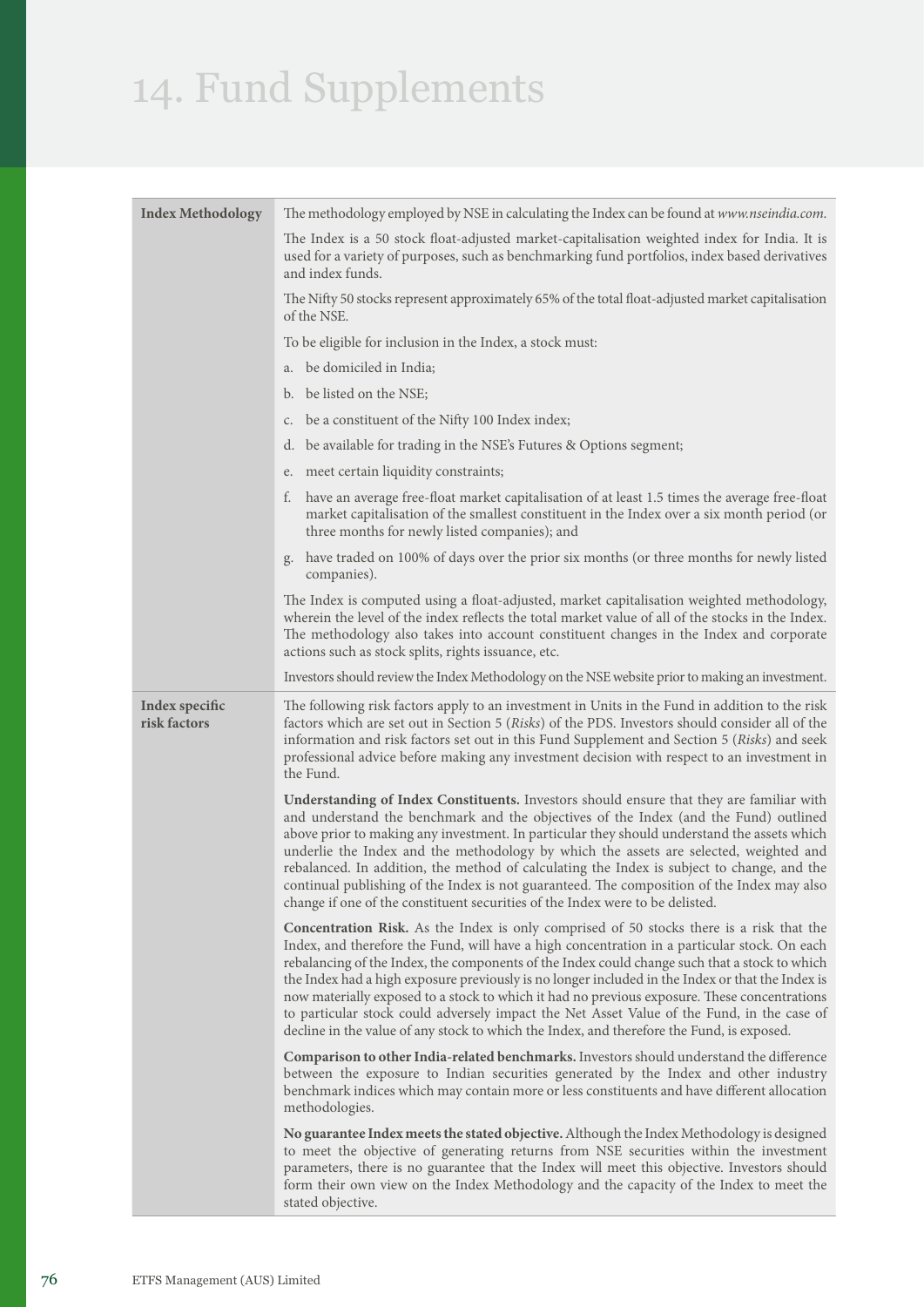| Index specific risk<br>factors (continued) | Currency Risk. The prices of the Index and its constituent securities will be quoted in Indian<br>rupees whereas the Net Asset Value of the Fund and the price at which the Units will be quoted<br>on the ASX will be calculated and quoted in Australian dollars. This means that an investor is<br>exposed to changes in the exchange rate between the Indian rupee and the Australian dollar.<br>The value of a Unit may therefore change even if there is no change in the underlying price of<br>the Index constituents. A positive movement in the underlying constituents may not result in<br>an increase in the price of Units in the Fund if the Australian dollar appreciates relative to the<br>Indian rupee. The Responsible Entity will not enter into any hedging transactions in relation<br>to the foreign exchange risks of the Fund. Please refer to Section 5 (Risks) for general risk<br>factors associated with an investment in the Fund.                                                                                                                                                                                                                                                                                                             |
|--------------------------------------------|-------------------------------------------------------------------------------------------------------------------------------------------------------------------------------------------------------------------------------------------------------------------------------------------------------------------------------------------------------------------------------------------------------------------------------------------------------------------------------------------------------------------------------------------------------------------------------------------------------------------------------------------------------------------------------------------------------------------------------------------------------------------------------------------------------------------------------------------------------------------------------------------------------------------------------------------------------------------------------------------------------------------------------------------------------------------------------------------------------------------------------------------------------------------------------------------------------------------------------------------------------------------------------|
|                                            | Country Risk. The Fund invests primarily in the equity securities of companies that are<br>domiciled in India and, as such, the Fund is particularly sensitive to risks peculiar to India.<br>These risks include, but are not limited to, changes in India's business cycles and related<br>economic risks, internal political risks, government regulatory risks and international relations<br>risks. The publicly traded securities of companies domiciled in India can be more volatile than<br>securities of companies in other countries. Changes in regulations, particularly those relating<br>to foreign ownership, could have a material adverse effect on such company's share price.                                                                                                                                                                                                                                                                                                                                                                                                                                                                                                                                                                             |
|                                            | Liquidity Risk. Trading volumes in the constituent securities of the Fund may fluctuate<br>significantly depending on market sentiment. There is a risk that the constituent securities<br>of the Fund may become less liquid in response to market developments, adverse investor<br>perceptions or regulatory and government intervention (including the possibility of widespread<br>trading suspensions implemented by India's regulators). In extreme market conditions, there<br>may be no willing buyer of a security held by the Fund such that that security could not be<br>readily sold at the desired time or price, adversely impacting the value of the Fund.                                                                                                                                                                                                                                                                                                                                                                                                                                                                                                                                                                                                   |
|                                            | Emerging Markets Risk. India is considered to be an emerging market. As the Fund's<br>investments are in India, the Fund is exposed to emerging markets risk. Emerging markets<br>risks include, but are not limited to: changes in foreign exchange rates, market manipulation,<br>liquidity constraints, corporate governance, market volatility, in addition to the Country<br>Risks outlined above.                                                                                                                                                                                                                                                                                                                                                                                                                                                                                                                                                                                                                                                                                                                                                                                                                                                                       |
| <b>Index Provider's</b><br>disclaimer      | The Fund is not sponsored, endorsed, sold or promoted by NSE INDICES LTD. NSE INDICES<br>LTD does not make any representation or warranty, express or implied, to the owners of the<br>Fund or any member of the public regarding the advisability of investing in securities generally<br>or in the Fund particularly or the ability of the Nifty 50 Index to track general stock market<br>performance in India. The relationship of NSE INDICES LTD to the Licensee is only in respect<br>of the licensing of certain trademarks and trade names of its Index which is determined,<br>composed and calculated by NSE INDICES LTD without regard to the Licensee or the Fund.<br>NSE INDICES LTD does not have any obligation to take the needs of the Licensee or the<br>owners of the Fund into consideration in determining, composing or calculating the Nifty 50<br>Index. NSE INDICES LTD is not responsible for or has participated in the determination of the<br>timing of, prices at, or quantities of the Fund to be issued or in the determination or calculation<br>of the equation by which the Fund is to be converted into cash. NSE INDICES LTD has no<br>obligation or liability in connection with the administration, marketing or trading of the Fund. |
|                                            | NSE INDICES LTD does not guarantee the accuracy and/or the completeness of the Nifty 50<br>Index or any data included therein and they shall have no liability for any errors, omissions,<br>or interruptions therein. NSE INDICES LTD does not make any warranty, express or implied,<br>as to results to be obtained by the Licensee, owners of the Fund, or any other person or entity<br>from the use of the Nifty 50 Index or any data included therein. NSE INDICES LTD makes<br>no express or implied warranties, and expressly disclaim all warranties of merchantability or<br>fitness for a particular purpose or use with respect to the Index or any data included therein.<br>Without limiting any of the foregoing, NSE INDICES LTD expressly disclaim any and all<br>liability for any damages or losses arising out of or related to the Fund, including any and all<br>direct, special, punitive, indirect, or consequential damages (including lost profits), even if<br>notified of the possibility of such damages.                                                                                                                                                                                                                                       |
|                                            | An investor, by subscribing or purchasing an interest in the Fund, will be regarded as having<br>acknowledged, understood and accepted the disclaimer referred to in the clauses above and<br>will be bound by it. For the purposes of the Index Provider's disclaimer above, the 'Licensee'<br>means the Responsible Entity.                                                                                                                                                                                                                                                                                                                                                                                                                                                                                                                                                                                                                                                                                                                                                                                                                                                                                                                                                 |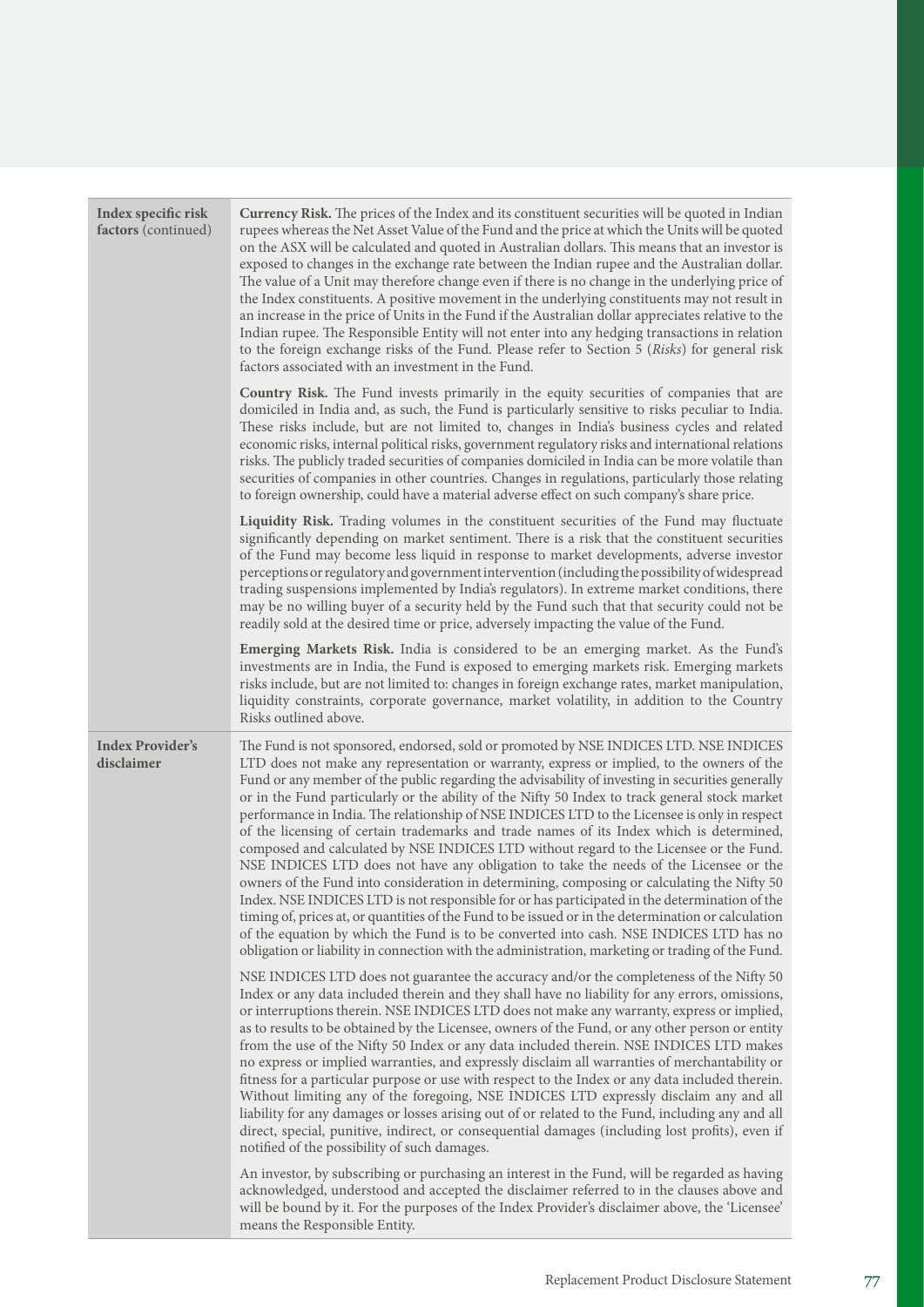### **FUND SUPPLEMENT: ETFS FANG+ ETF**

This Fund Supplement relates to the ETFS FANG+ ETF (in this Fund Supplement, the "**Fund**") and supplements the more general information contained in the PDS in relation to an investment in the Units. Any decision to invest in the Units of the Fund should be based upon the PDS in its entirety and investors should seek professional advice before making any investment decision with respect to an investment in the Fund.

| <b>Fund Name</b>           | ETFS FANG+ ETF                                                                                                                                                                                                                                                                                                                                              |
|----------------------------|-------------------------------------------------------------------------------------------------------------------------------------------------------------------------------------------------------------------------------------------------------------------------------------------------------------------------------------------------------------|
| Investment<br>Objective    | The Fund aims to provide investors with a return that (before fees and expenses) tracks the<br>performance of the NYSE® FANG+ <sup>™</sup> Index (the "Index").                                                                                                                                                                                             |
| Index                      | NYSE® FANG+™ Index                                                                                                                                                                                                                                                                                                                                          |
| <b>Index Provider</b>      | ICE Data Indices, LLC ("ICE Data")                                                                                                                                                                                                                                                                                                                          |
|                            | The Index was not created by, and is not managed by, a Related Body Corporate of the<br>Responsible Entity.                                                                                                                                                                                                                                                 |
| <b>Fees &amp; Expenses</b> | <b>Creation Fee</b><br>\$150.                                                                                                                                                                                                                                                                                                                               |
|                            | Authorised Participants will be charged this flat fee on each Creation Request.                                                                                                                                                                                                                                                                             |
|                            | <b>Redemption Fee</b><br>\$150.                                                                                                                                                                                                                                                                                                                             |
|                            | Authorised Participants will be charged this flat fee on each Redemption Request.                                                                                                                                                                                                                                                                           |
|                            | <b>Management Costs</b>                                                                                                                                                                                                                                                                                                                                     |
|                            | 0.35% per annum of the Net Asset Value of the Fund, comprised of:                                                                                                                                                                                                                                                                                           |
|                            | Management Fee: 0.35% per annum of the Net Asset Value of the Fund.                                                                                                                                                                                                                                                                                         |
|                            | Recoverable expenses: 0.00% per annum of the Net Asset Value of the Fund.                                                                                                                                                                                                                                                                                   |
|                            | <b>Indirect costs:</b> 0.00% per annum of the Net Asset Value of the Fund.                                                                                                                                                                                                                                                                                  |
|                            | <b>In Specie Transaction Fee</b>                                                                                                                                                                                                                                                                                                                            |
|                            | An amount charged to an Authorised Participant to reflect the costs of receiving or delivering<br>the in specie basket in respect of the creation or redemption up to 0.5% of the aggregate<br>subscription amount or redemption amount. The amount of the In Specie Transaction Fee<br>will be available from the Responsible Entity prior to transacting. |
|                            | <b>Transaction Costs</b>                                                                                                                                                                                                                                                                                                                                    |
|                            | 0.05% per annum of the Net Asset Value of the Fund, comprised of:                                                                                                                                                                                                                                                                                           |
|                            | Creation or Redemption charges: 0.04% per annum of the Net Asset Value of the Fund                                                                                                                                                                                                                                                                          |
|                            | Net Transaction Costs: 0.01% per annum of the Net Asset Value of the Fund                                                                                                                                                                                                                                                                                   |
|                            | Further information about the calculation of fees and expenses is set out in Section 8 (Fees<br>and Expenses).                                                                                                                                                                                                                                              |
| <b>Creations</b>           | <b>Creation Unit</b><br>100,000 Units.                                                                                                                                                                                                                                                                                                                      |
|                            | Authorised Participants may submit Creation Requests in respect of whole multiples of<br>Creation Units.                                                                                                                                                                                                                                                    |
|                            | Subscription price during Initial Offer Period<br>\$10.                                                                                                                                                                                                                                                                                                     |
|                            | This is the subscription price for Units subscribed for during the Initial Offer Period for both<br>in specie and cash subscriptions.                                                                                                                                                                                                                       |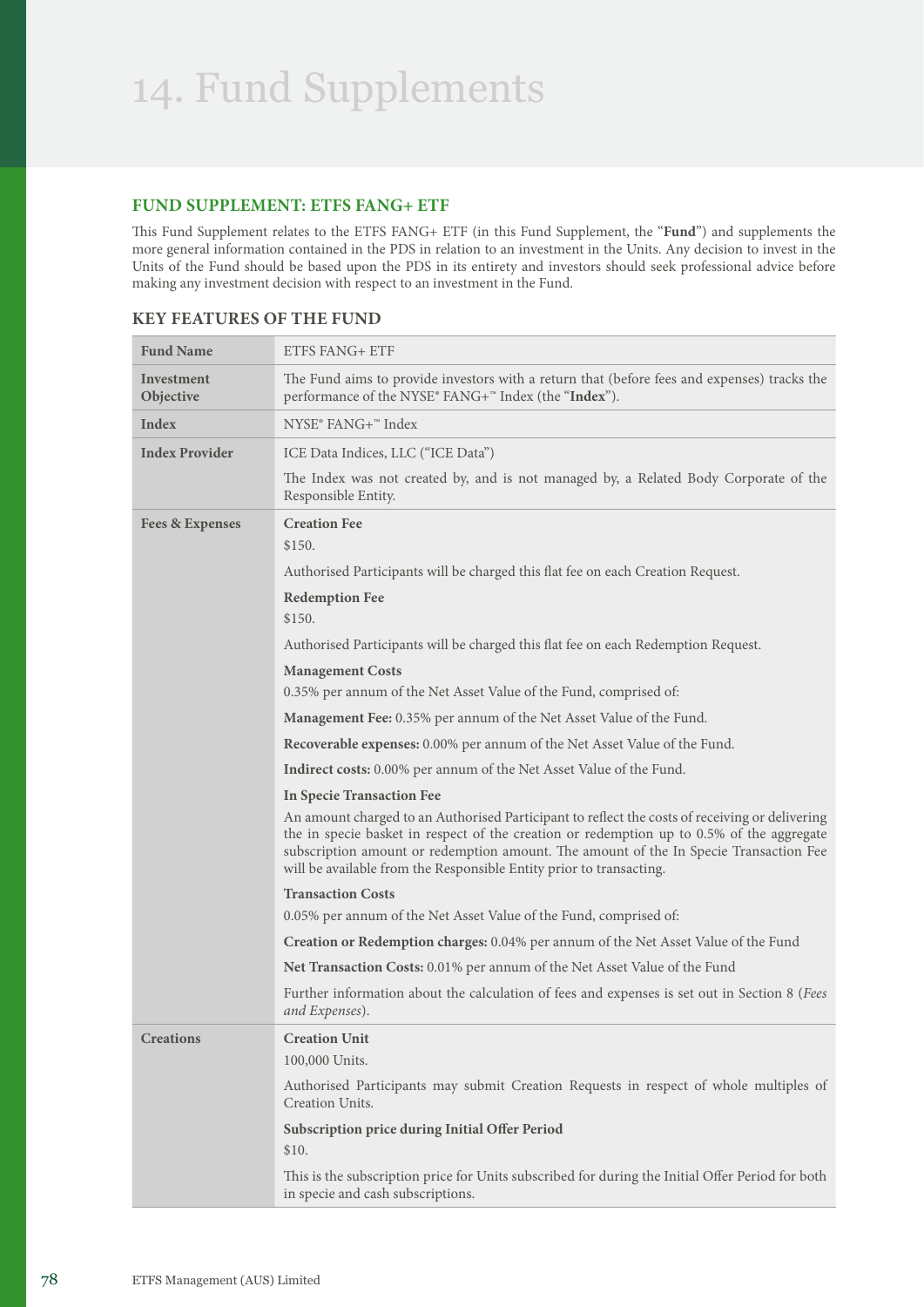| <b>Dealing Day</b>              | Any day that is both an ASX Trading Day and an Index Constituent Trading Day for all Index<br>constituents or a sufficient number of Index constituents as determined by the Responsible<br>Entity.                                                                                                                                                                                                                                                               |                                                                                                                                                                                                                                                                                                                                                                                      |                 |
|---------------------------------|-------------------------------------------------------------------------------------------------------------------------------------------------------------------------------------------------------------------------------------------------------------------------------------------------------------------------------------------------------------------------------------------------------------------------------------------------------------------|--------------------------------------------------------------------------------------------------------------------------------------------------------------------------------------------------------------------------------------------------------------------------------------------------------------------------------------------------------------------------------------|-----------------|
| <b>Dealing Deadline</b>         | For cash Creation Requests and Redemption Requests: 4 p.m. Sydney time on a Dealing Day.                                                                                                                                                                                                                                                                                                                                                                          |                                                                                                                                                                                                                                                                                                                                                                                      |                 |
|                                 |                                                                                                                                                                                                                                                                                                                                                                                                                                                                   | For in specie Creation Requests and Redemption Requests: 4 p.m. Sydney time on a Dealing Day.                                                                                                                                                                                                                                                                                        |                 |
| <b>Delivery Deadline</b>        | 10:30 a.m. on a Settlement Date.                                                                                                                                                                                                                                                                                                                                                                                                                                  |                                                                                                                                                                                                                                                                                                                                                                                      |                 |
| <b>Valuation Time</b>           | 4 p.m., New York time on each Dealing Day.                                                                                                                                                                                                                                                                                                                                                                                                                        |                                                                                                                                                                                                                                                                                                                                                                                      |                 |
| <b>Settlement Date</b>          | In respect of a cash Creation Request means the ASX Business Day on or immediately<br>preceding the earliest Index Constituent Settlement Day with respect to the Dealing Day on<br>which the relevant Creation Request was received.<br>In respect of a cash Redemption Request means the ASX Business Day immediately following<br>the latest Index Constituent Settlement Day with respect to the Dealing Day on which the<br>Redemption Request was received. |                                                                                                                                                                                                                                                                                                                                                                                      |                 |
|                                 |                                                                                                                                                                                                                                                                                                                                                                                                                                                                   |                                                                                                                                                                                                                                                                                                                                                                                      |                 |
|                                 | In respect of an in specie Redemption Request means the ASX Business Day on or immediately<br>following the earliest Index Constituent Settlement Day with respect to the Dealing Day on<br>which the Redemption Request was received.                                                                                                                                                                                                                            |                                                                                                                                                                                                                                                                                                                                                                                      |                 |
| In Specie DvP Fund              | No.                                                                                                                                                                                                                                                                                                                                                                                                                                                               |                                                                                                                                                                                                                                                                                                                                                                                      |                 |
| <b>Distributions</b>            | The Responsible Entity may make dividend distributions semi-annually in respect of periods<br>ending 30 June and 31 December in each year.                                                                                                                                                                                                                                                                                                                        |                                                                                                                                                                                                                                                                                                                                                                                      |                 |
| <b>Dividend</b><br>Reinvestment | Available. See section 9.3 of the PDS for further information.                                                                                                                                                                                                                                                                                                                                                                                                    |                                                                                                                                                                                                                                                                                                                                                                                      |                 |
| <b>Index information</b>        | Index tickers:                                                                                                                                                                                                                                                                                                                                                                                                                                                    | Bloomberg:                                                                                                                                                                                                                                                                                                                                                                           | <b>NYFANGNT</b> |
|                                 | Constituents:                                                                                                                                                                                                                                                                                                                                                                                                                                                     | 10 as at the date of this PDS                                                                                                                                                                                                                                                                                                                                                        |                 |
|                                 | Weighting factor:                                                                                                                                                                                                                                                                                                                                                                                                                                                 | Equally weighted                                                                                                                                                                                                                                                                                                                                                                     |                 |
|                                 | Rebalancing frequency:                                                                                                                                                                                                                                                                                                                                                                                                                                            | Quarterly                                                                                                                                                                                                                                                                                                                                                                            |                 |
|                                 | Country/region:                                                                                                                                                                                                                                                                                                                                                                                                                                                   | <b>United States</b>                                                                                                                                                                                                                                                                                                                                                                 |                 |
| Index objective                 | The NYSE® FANG+ $\degree$ Index is an equally weighted Index designed to provide a representation<br>of the top innovators across today's tech and internet/media companies. It consists of a<br>concentrated portfolio of highly-traded growth stocks of technology and tech-enabled<br>companies such as Facebook®, Apple®, Amazon®, Netflix® and Alphabet's Google®.                                                                                           |                                                                                                                                                                                                                                                                                                                                                                                      |                 |
|                                 |                                                                                                                                                                                                                                                                                                                                                                                                                                                                   | The Fund aims to provide investors with a return that tracks the performance of the Index.                                                                                                                                                                                                                                                                                           |                 |
| <b>Index Methodology</b>        | The methodology employed by ICE Data in calculating the Index can be found at:                                                                                                                                                                                                                                                                                                                                                                                    |                                                                                                                                                                                                                                                                                                                                                                                      |                 |
|                                 | https://www.theice.com/fangplus                                                                                                                                                                                                                                                                                                                                                                                                                                   |                                                                                                                                                                                                                                                                                                                                                                                      |                 |
|                                 | investment.                                                                                                                                                                                                                                                                                                                                                                                                                                                       | Investors should review the Index Methodology on the ICE Data website prior to making an                                                                                                                                                                                                                                                                                             |                 |
| Index specific<br>risk factors  | The following risk factors apply to an investment in Units in the Fund in addition to the risk<br>factors which are set out in Section 5 (Risks) of the PDS. Investors should consider all of the<br>information and risk factors set out in this Fund Supplement and Section 5 (Risks), and seek<br>professional advice before making any investment decision with respect to an investment in<br>the Fund.                                                      |                                                                                                                                                                                                                                                                                                                                                                                      |                 |
|                                 |                                                                                                                                                                                                                                                                                                                                                                                                                                                                   | Understanding of Index Constituents. Investors should ensure that they are familiar with and<br>understand the benchmark and the objectives of the Index (and the Fund) outlined above prior<br>to making any investment. In particular they should understand the assets which underlie the<br>Index and the methodology by which the assets are selected, weighted and rebalanced. |                 |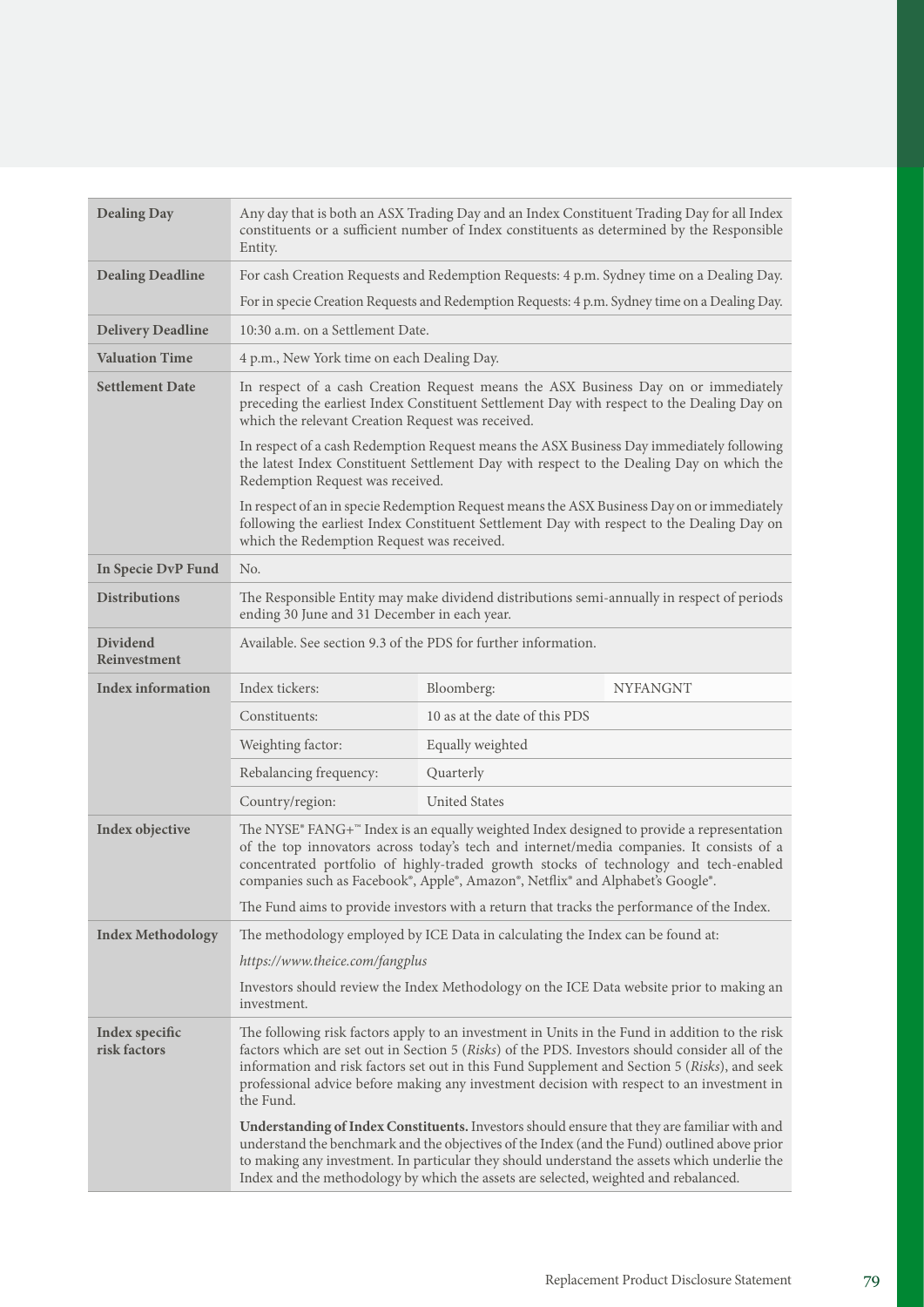| Index specific risk<br>factors (continued) | <b>Concentration Risk.</b> As the Index is only comprised of 10 stocks there is a risk that the<br>Index, and therefore the Fund, will have a high concentration in a particular stock. On each<br>rebalancing of the Index, the components of the Index could change such that a stock to which<br>the Index had a high exposure previously is no longer included in the Index or that the Index<br>is now highly exposed to a stock to which it had no previous exposure. These concentrations<br>to a particular stock could adversely impact the Net Asset Value of the Fund, in the case of<br>decline in the value of any stock to which the Index, and therefore the Fund, is exposed.                                                                                                                                                                                                                                                                                                                                                                                                                                                                                                                                                                              |
|--------------------------------------------|----------------------------------------------------------------------------------------------------------------------------------------------------------------------------------------------------------------------------------------------------------------------------------------------------------------------------------------------------------------------------------------------------------------------------------------------------------------------------------------------------------------------------------------------------------------------------------------------------------------------------------------------------------------------------------------------------------------------------------------------------------------------------------------------------------------------------------------------------------------------------------------------------------------------------------------------------------------------------------------------------------------------------------------------------------------------------------------------------------------------------------------------------------------------------------------------------------------------------------------------------------------------------|
|                                            | Comparison to other Technology Investments. Investors should understand the difference<br>between the exposure to technology and technology-related companies generated by the<br>Index and other investments which may contain more or less constituents and have different<br>allocation methodologies.                                                                                                                                                                                                                                                                                                                                                                                                                                                                                                                                                                                                                                                                                                                                                                                                                                                                                                                                                                  |
|                                            | No guarantee Index meets the stated objective. Although the Index Methodology is designed<br>to meet the objective of generating returns from technology securities within the investment<br>parameters, there is no guarantee the Index will meet this objective. Investors should form their<br>own view on the Index Methodology and the capacity of the Index to meet the stated objective.                                                                                                                                                                                                                                                                                                                                                                                                                                                                                                                                                                                                                                                                                                                                                                                                                                                                            |
|                                            | <b>Currency Risk.</b> The prices of the Index and its constituents will be quoted in US dollars<br>whereas the Net Asset Value of the Fund and the price at which the Units will be quoted on<br>the ASX is calculated in Australian dollars. This means that an investor is exposed to changes<br>in the exchange rate between the US dollar and the Australian dollar. The value of a Unit may<br>therefore change even if there is no change in the underlying price of the Index constituents.<br>A positive movement in the underlying constituents may not result in an increase in a price<br>of Units if the AUD/USD exchange rate moves adversely.                                                                                                                                                                                                                                                                                                                                                                                                                                                                                                                                                                                                                |
|                                            | The Responsible Entity will not enter into any hedging transactions in relation to the foreign<br>exchange risks of the Fund. Please refer to Section 5 (Risks) for general risk factors associated<br>with an investment in the Fund.                                                                                                                                                                                                                                                                                                                                                                                                                                                                                                                                                                                                                                                                                                                                                                                                                                                                                                                                                                                                                                     |
|                                            | Sector Risk. The Fund invests primarily in the equity securities of companies whose<br>business is focused on technology and, as such, is particularly sensitive to risks to those<br>types of companies. These risks include, but are not limited to, changes in business cycles,<br>slowdowns in world economic growth and/or technological progress, rapid obsolescence, and<br>government regulation. The publicly traded securities of technology-focused companies can<br>be more volatile than securities of companies that do not rely heavily on technology. Rapid<br>developments in technologies that affect a company's products could have a material adverse<br>effect on such company's operating results. Technology and related companies may rely on a<br>combination of patents, copyrights, trademarks and trade secret laws to establish and protect<br>their proprietary rights in their products and technologies. There can be no assurance that the<br>steps taken by these companies to protect their proprietary rights will be adequate to prevent<br>the misappropriation of their technology or that competitors will not independently develop<br>technologies that are substantially equivalent or superior to such companies' technology. |
|                                            | The Fund is subject to the risk that market or economic factors impacting technology<br>companies and companies that rely heavily on technology advances could have a major<br>effect on the value of the Fund's investments. The value of stocks of technology companies<br>and companies that rely heavily on technology is particularly vulnerable to rapid changes<br>in technology product cycles, rapid product obsolescence, government regulation and<br>competition, both domestically and internationally, including competition from foreign<br>competitors with lower production costs. Please refer to Section 5 (Risks) for general risk<br>factors associated with an investment in the Fund.                                                                                                                                                                                                                                                                                                                                                                                                                                                                                                                                                               |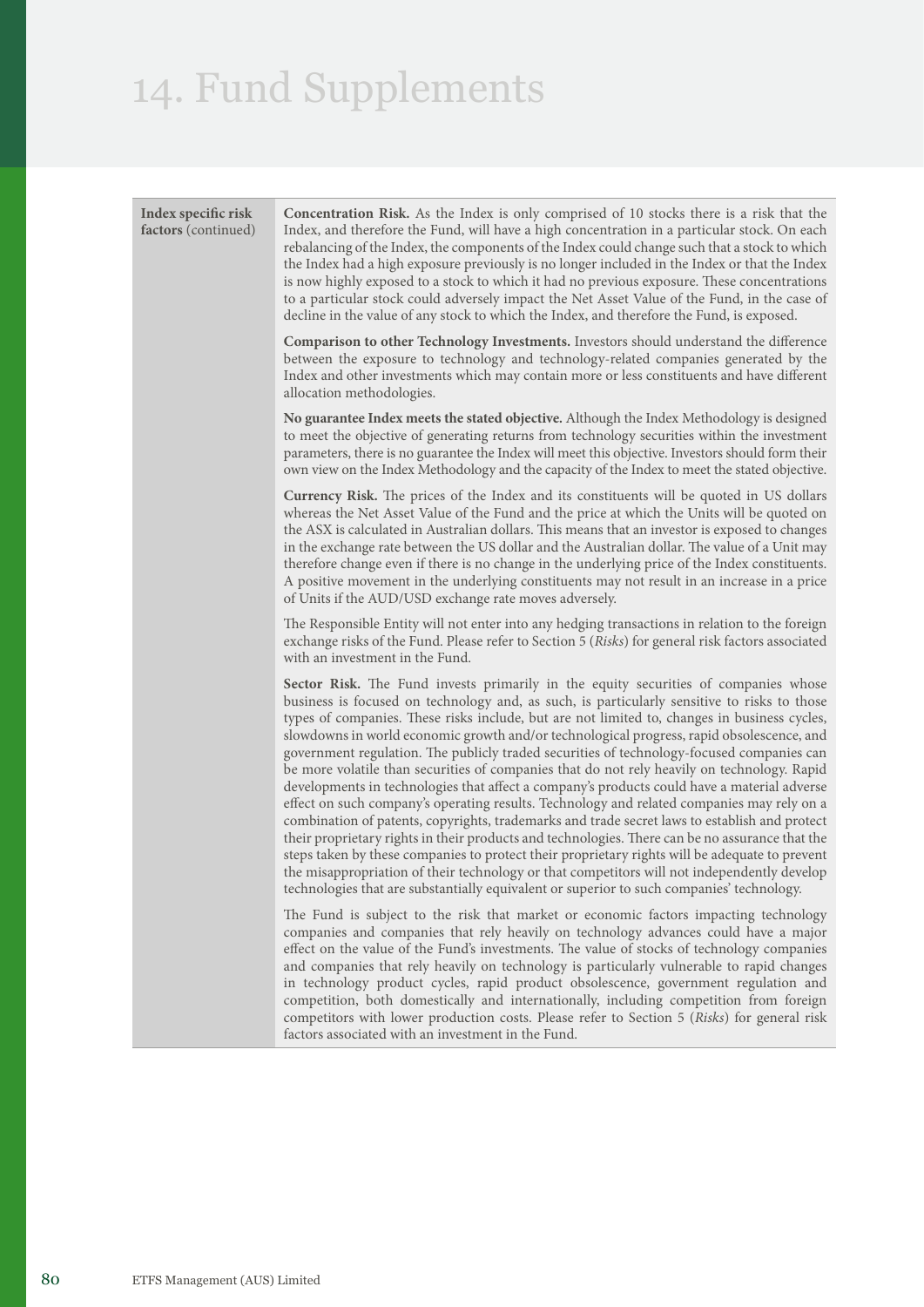| Index disclaimer | Source ICE Data Indices, LLC ("ICE Data"), is used with permission. NYSE® is a service/trade<br>mark of ICE Data Indices, LLC or its affiliates and has been licensed, along with the NYSE®<br>FANG+ <sup>n</sup> Index ("Index") for use by ETFS Management (AUS) Limited (the "Licensee") in<br>connection with the ETFS FANG+ ETF (the "Product"). Neither the Licensee, ETFS FANG+<br>ETF (the "Trust") nor the Product, as applicable, is sponsored, endorsed, sold or promoted by<br>ICE Data Indices, LLC, its affiliates or its Third Party Suppliers ("ICE Data and its Suppliers").<br>ICE Data and its Suppliers make no representations or warranties regarding the advisability<br>of investing in securities generally, in the Product particularly, the Trust or the ability of the<br>Index to track general stock market performance. ICE Data's only relationship to the Licensee<br>is the licensing of certain trademarks and trade names and the Index or components thereof.<br>The Index is determined, composed and calculated by ICE Data without regard to the Licensee<br>or the Product or its holders. ICE Data has no obligation to take the needs of the Licensee<br>or the holders of the Product into consideration in determining, composing or calculating<br>the Index. ICE Data is not responsible for and has not participated in the determination of<br>the timing of, prices of, or quantities of the Product to be issued or in the determination or<br>calculation of the equation by which the Product is to be priced, sold, purchased, or redeemed.<br>Except for certain custom index calculation services, all information provided by ICE Data is<br>general in nature and not tailored to the needs of Licensee or any other person, entity or group<br>of persons. ICE Data has no obligation or liability in connection with the administration,<br>marketing, or trading of the Product. ICE Data is not an investment advisor. Inclusion of<br>a security within an index is not a recommendation by ICE Data to buy, sell, or hold such<br>security, nor is it considered to be investment advice. |
|------------------|-----------------------------------------------------------------------------------------------------------------------------------------------------------------------------------------------------------------------------------------------------------------------------------------------------------------------------------------------------------------------------------------------------------------------------------------------------------------------------------------------------------------------------------------------------------------------------------------------------------------------------------------------------------------------------------------------------------------------------------------------------------------------------------------------------------------------------------------------------------------------------------------------------------------------------------------------------------------------------------------------------------------------------------------------------------------------------------------------------------------------------------------------------------------------------------------------------------------------------------------------------------------------------------------------------------------------------------------------------------------------------------------------------------------------------------------------------------------------------------------------------------------------------------------------------------------------------------------------------------------------------------------------------------------------------------------------------------------------------------------------------------------------------------------------------------------------------------------------------------------------------------------------------------------------------------------------------------------------------------------------------------------------------------------------------------------------------------------------------------------------------------------------------------|
|                  | ICE DATA AND ITS SUPPLIERS DISCLAIM ANY AND ALL WARRANTIES AND<br>REPRESENTATIONS, EXPRESS AND/OR IMPLIED, INCLUDING ANY WARRANTIES<br>OF MERCHANTABILITY OR FITNESS FOR A PARTICULAR PURPOSE OR USE,<br>INCLUDING THE INDICES, INDEX DATA AND ANY INFORMATION INCLUDED<br>IN, RELATED TO, OR DERIVED THEREFROM ("INDEX DATA"). ICE DATA AND<br>ITS SUPPLIERS SHALL NOT BE SUBJECT TO ANY DAMAGES OR LIABILITY WITH<br>RESPECT TO THE ADEQUACY, ACCURACY, TIMELINESS OR COMPLETENESS OF<br>THE INDICES AND THE INDEX DATA, WHICH ARE PROVIDED ON AN "AS IS" BASIS                                                                                                                                                                                                                                                                                                                                                                                                                                                                                                                                                                                                                                                                                                                                                                                                                                                                                                                                                                                                                                                                                                                                                                                                                                                                                                                                                                                                                                                                                                                                                                                         |

AND YOUR USE IS AT YOUR OWN RISK.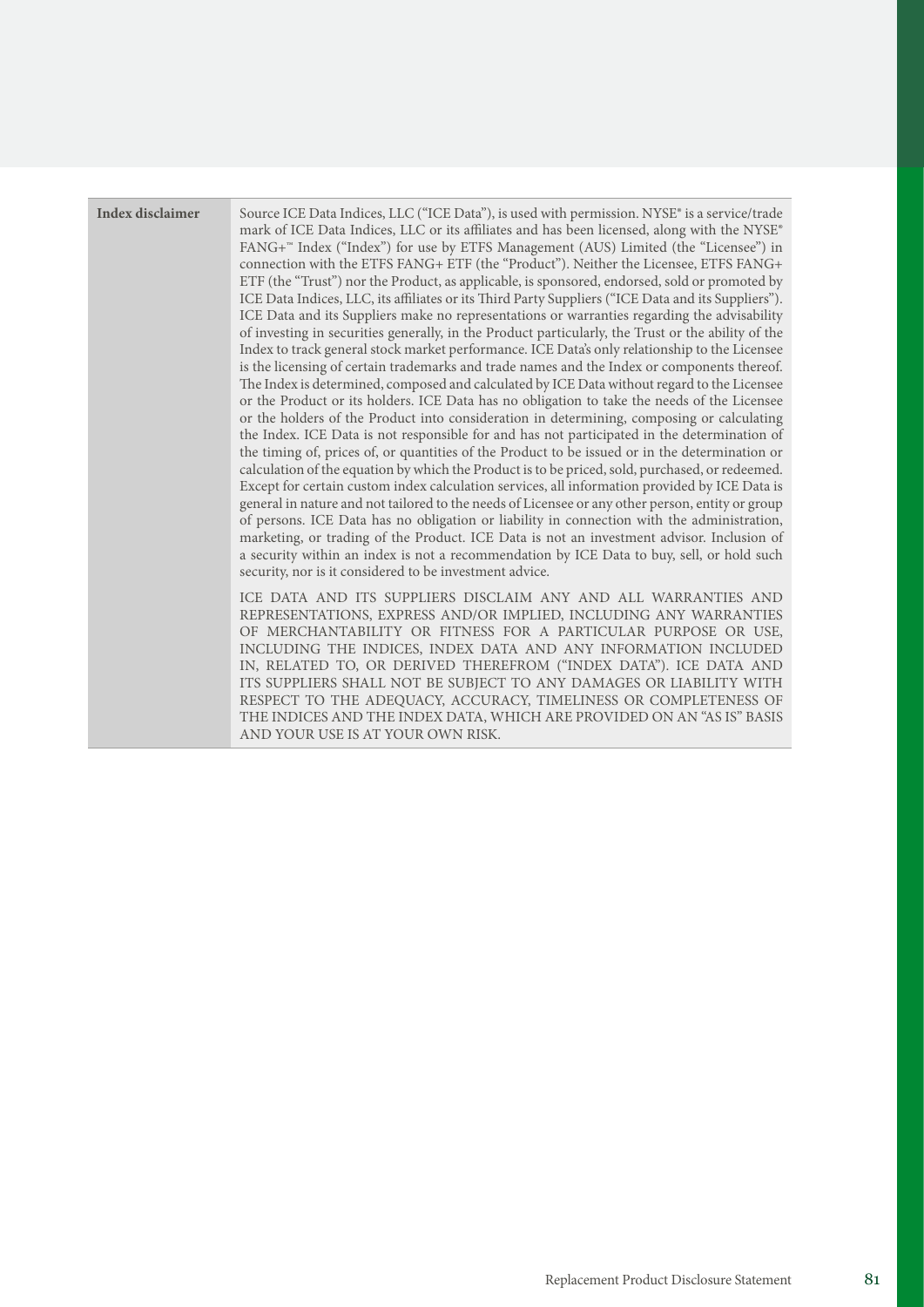#### **FUND SUPPLEMENT: ETFS HYDROGEN ETF**

This Fund Supplement relates to the ETFS Hydrogen ETF (in this Fund Supplement, the "**Fund**") and supplements the more general information contained in the PDS in relation to an investment in the Units. Any decision to invest in the Units of the Fund should be based upon the PDS in its entirety and investors should seek professional advice before making any investment decision with respect to an investment in the Fund.

| <b>Fund Name</b>           | ETFS Hydrogen ETF                                                                                                                                                                                                                                                                                                                                                                               |
|----------------------------|-------------------------------------------------------------------------------------------------------------------------------------------------------------------------------------------------------------------------------------------------------------------------------------------------------------------------------------------------------------------------------------------------|
| <b>ASX Code</b>            | <b>HGEN</b>                                                                                                                                                                                                                                                                                                                                                                                     |
| Investment<br>Objective    | The Fund aims to provide investors with a return that (before fees and expenses) tracks the<br>performance of the Solactive Global Hydrogen ESG Index.                                                                                                                                                                                                                                          |
| Index                      | Solactive Global Hydrogen ESG Index.                                                                                                                                                                                                                                                                                                                                                            |
| <b>Index Provider</b>      | Solactive AG.                                                                                                                                                                                                                                                                                                                                                                                   |
|                            | The Index was not created by, and is not managed by, a Related Body Corporate of the<br>Responsible Entity.                                                                                                                                                                                                                                                                                     |
| <b>Fees &amp; Expenses</b> | <b>Creation Fee</b><br>\$650.                                                                                                                                                                                                                                                                                                                                                                   |
|                            | Authorised Participants will be charged this flat fee on each Creation Request.                                                                                                                                                                                                                                                                                                                 |
|                            | <b>Redemption Fee</b>                                                                                                                                                                                                                                                                                                                                                                           |
|                            | \$650.                                                                                                                                                                                                                                                                                                                                                                                          |
|                            | Authorised Participants will be charged this flat fee on each Redemption Request.                                                                                                                                                                                                                                                                                                               |
|                            | <b>Management Costs</b>                                                                                                                                                                                                                                                                                                                                                                         |
|                            | 0.69% per annum of the Net Asset Value of the Fund, comprised of:                                                                                                                                                                                                                                                                                                                               |
|                            | Management Fee: 0.69% per annum of the Net Asset Value of the Fund.                                                                                                                                                                                                                                                                                                                             |
|                            | Recoverable expenses: 0.00% per annum of the Net Asset Value of the Fund.                                                                                                                                                                                                                                                                                                                       |
|                            | <b>Indirect costs:</b> 0.00% per annum of the Net Asset Value of the Fund.                                                                                                                                                                                                                                                                                                                      |
|                            | <b>In Specie Transaction Fee</b><br>An amount charged to an Authorised Participant to reflect the costs of receiving or delivering<br>the in specie basket in respect of the creation or redemption up to 0.5% of the aggregate<br>subscription amount or redemption amount. The amount of the In Specie Transaction Fee<br>will be available from the Responsible Entity prior to transacting. |
|                            | <b>Transaction Costs</b>                                                                                                                                                                                                                                                                                                                                                                        |
|                            | 0.18% per annum of the Net Asset Value of the Fund, comprised of:                                                                                                                                                                                                                                                                                                                               |
|                            | Creation or Redemption charges: 0.11% per annum of the Net Asset Value of the Fund                                                                                                                                                                                                                                                                                                              |
|                            | Net Transaction Costs: 0.07% per annum of the Net Asset Value of the Fund                                                                                                                                                                                                                                                                                                                       |
|                            | Further information about the calculation of fees and expenses is set out in Section 8 (Fees<br>and Expenses).                                                                                                                                                                                                                                                                                  |
| <b>Creations</b>           | <b>Creation Unit</b>                                                                                                                                                                                                                                                                                                                                                                            |
|                            | 100,000 Units.                                                                                                                                                                                                                                                                                                                                                                                  |
|                            | Authorised Participants may submit Creation Requests in respect of whole multiples of<br>Creation Units.                                                                                                                                                                                                                                                                                        |
|                            | Subscription price during Initial Offer Period<br>\$10.                                                                                                                                                                                                                                                                                                                                         |
|                            | This is the subscription price for Units subscribed for during the Initial Offer Period for both<br>in specie and cash subscriptions.                                                                                                                                                                                                                                                           |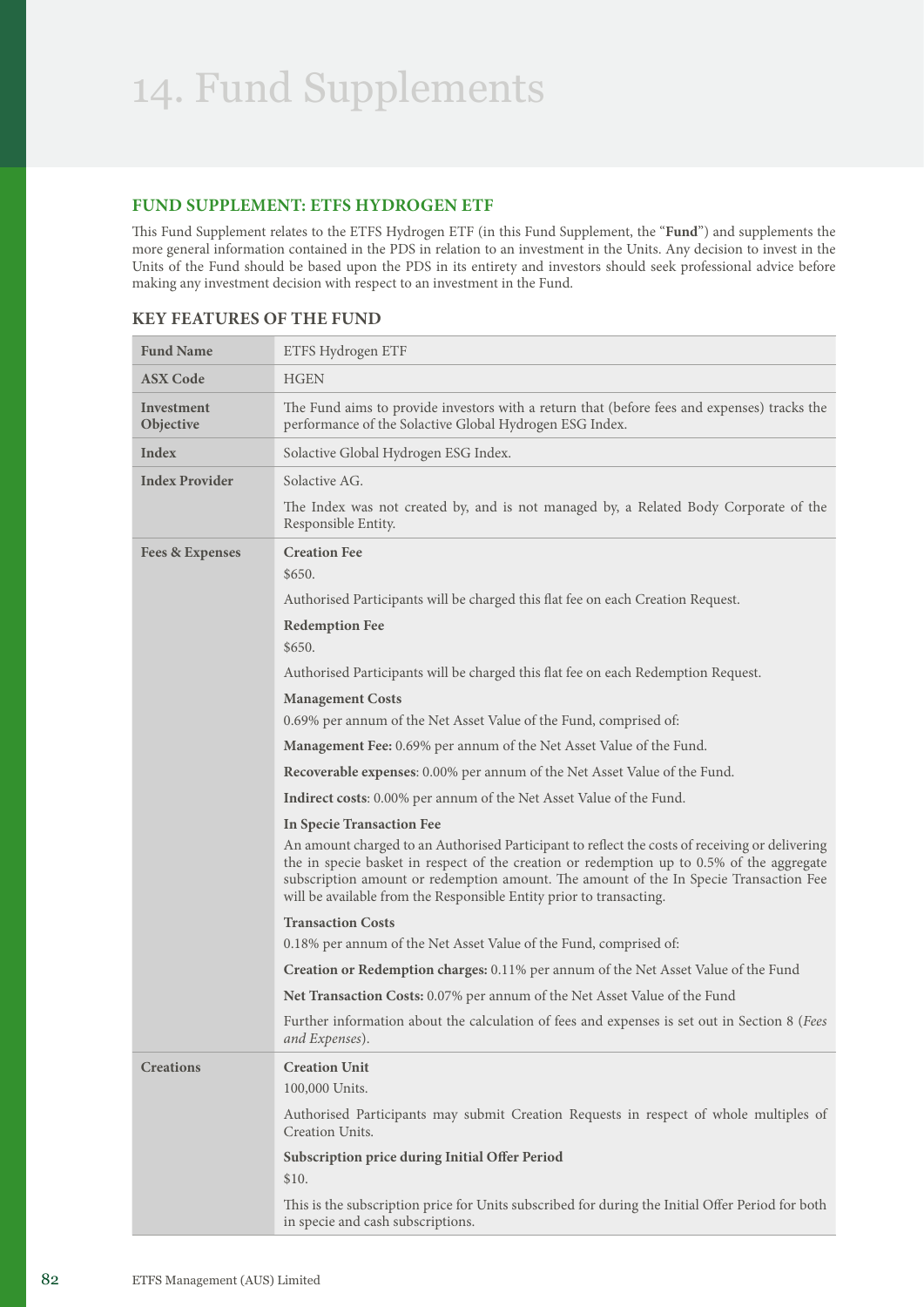| <b>Dealing Day</b>                     | Any day that is both an ASX Trading Day.                                                                                                                                                                                                                                                                            |                                                                                               |                                                                                                                       |
|----------------------------------------|---------------------------------------------------------------------------------------------------------------------------------------------------------------------------------------------------------------------------------------------------------------------------------------------------------------------|-----------------------------------------------------------------------------------------------|-----------------------------------------------------------------------------------------------------------------------|
| <b>Dealing Deadline</b>                | For cash Creation Requests or Redemption Requests: 3 p.m. on a Dealing Day.                                                                                                                                                                                                                                         |                                                                                               |                                                                                                                       |
|                                        | For in specie Creation Requests or Redemption Requests: 4 p.m. on a Dealing Day.                                                                                                                                                                                                                                    |                                                                                               |                                                                                                                       |
| <b>Delivery Deadline</b>               | 10:30 a.m. on a Settlement Date.                                                                                                                                                                                                                                                                                    |                                                                                               |                                                                                                                       |
| <b>Valuation Time</b>                  | 4 p.m. on each Dealing Day.                                                                                                                                                                                                                                                                                         |                                                                                               |                                                                                                                       |
| <b>Settlement Date</b>                 | Creation Request or Redemption Request was received.                                                                                                                                                                                                                                                                | Means the second ASX Business Day following the Dealing Day on which the relevant             |                                                                                                                       |
| In Specie DvP Fund                     | No.                                                                                                                                                                                                                                                                                                                 |                                                                                               |                                                                                                                       |
| <b>Distributions</b>                   | ending 30 June each year.                                                                                                                                                                                                                                                                                           | The Responsible Entity may make dividend distributions annually in respect of periods         |                                                                                                                       |
| <b>Dividend</b><br><b>Reinvestment</b> |                                                                                                                                                                                                                                                                                                                     | Available. See Section 9.3 of the PDS for further information.                                |                                                                                                                       |
| <b>Index information</b>               | Index tickers:                                                                                                                                                                                                                                                                                                      | Bloomberg:                                                                                    | <b>SOGLHYDN</b>                                                                                                       |
|                                        | Constituents:                                                                                                                                                                                                                                                                                                       | 30                                                                                            |                                                                                                                       |
|                                        | Weighting factor:                                                                                                                                                                                                                                                                                                   | and 4% for 'non-pure play' companies.                                                         | Share class market capitalisation weighted subject to an<br>individual component cap of 10% for 'pure play' companies |
|                                        | Rebalancing frequency:                                                                                                                                                                                                                                                                                              | Semi-annual                                                                                   |                                                                                                                       |
|                                        | Country/region:                                                                                                                                                                                                                                                                                                     | Global developed markets plus South Korea and Taiwan                                          |                                                                                                                       |
| Index objective                        | field of hydrogen.                                                                                                                                                                                                                                                                                                  | The Index aims to provide a representation of companies that have business operations in the  |                                                                                                                       |
| <b>Index Methodology</b>               | The methodology employed by Solactive in calculating the Index can be found at<br>www.solactive.com.                                                                                                                                                                                                                |                                                                                               |                                                                                                                       |
|                                        | The selection of constituents for the Index is based on the screening of publicly available<br>information such as financial news, business profiles, and company publications using ARTIS <sup>®</sup> ,<br>Solactive's proprietary natural language processing algorithm.                                         |                                                                                               |                                                                                                                       |
|                                        | Using keywords that describe the Index theme, ARTIS® identifies companies that have or are<br>expected to have significant exposure in the field of hydrogen. For the purposes of the Index, the<br>following are the products and/or services deemed to suit the theme of the index:                               |                                                                                               |                                                                                                                       |
|                                        | > Production of hydrogen fuel-cells, and supply of fuel-cell components and fuel-cell<br>equipment                                                                                                                                                                                                                  |                                                                                               |                                                                                                                       |
|                                        | > Manufacturing and developing of hydrogen fuelling stations and hydrogen-based<br>infrastructure                                                                                                                                                                                                                   |                                                                                               |                                                                                                                       |
|                                        | > Involved in the storage, generation, and distribution of hydrogen that can be used as energy<br>source.                                                                                                                                                                                                           |                                                                                               |                                                                                                                       |
|                                        | In addition, companies must not be classified under any of the following industries based on<br>FactSet:                                                                                                                                                                                                            |                                                                                               |                                                                                                                       |
|                                        | Auto Parts: OEM, Engineering and Construction, Industrial Specialties, Construction<br>Material, Integrated Oil, Miscellaneous Commercial Services, Motor Vehicles, Oil Refining/<br>Marketing, Oilfield Services/Equipment, Precious Metals, Textiles, Trucks/Construction/<br>Farm Machinery and Internet Retail. |                                                                                               |                                                                                                                       |
|                                        | Furthermore, any companies either violating any of the UN Global Companct Principles or<br>other specified ESG criteria, or reporting insufficient information are ineligible for inclusion<br>in the Index.                                                                                                        |                                                                                               |                                                                                                                       |
|                                        | are select for the Index.                                                                                                                                                                                                                                                                                           | The top 30 companies by ARTIS® ranking that meet market capitalisation and liquidity criteria |                                                                                                                       |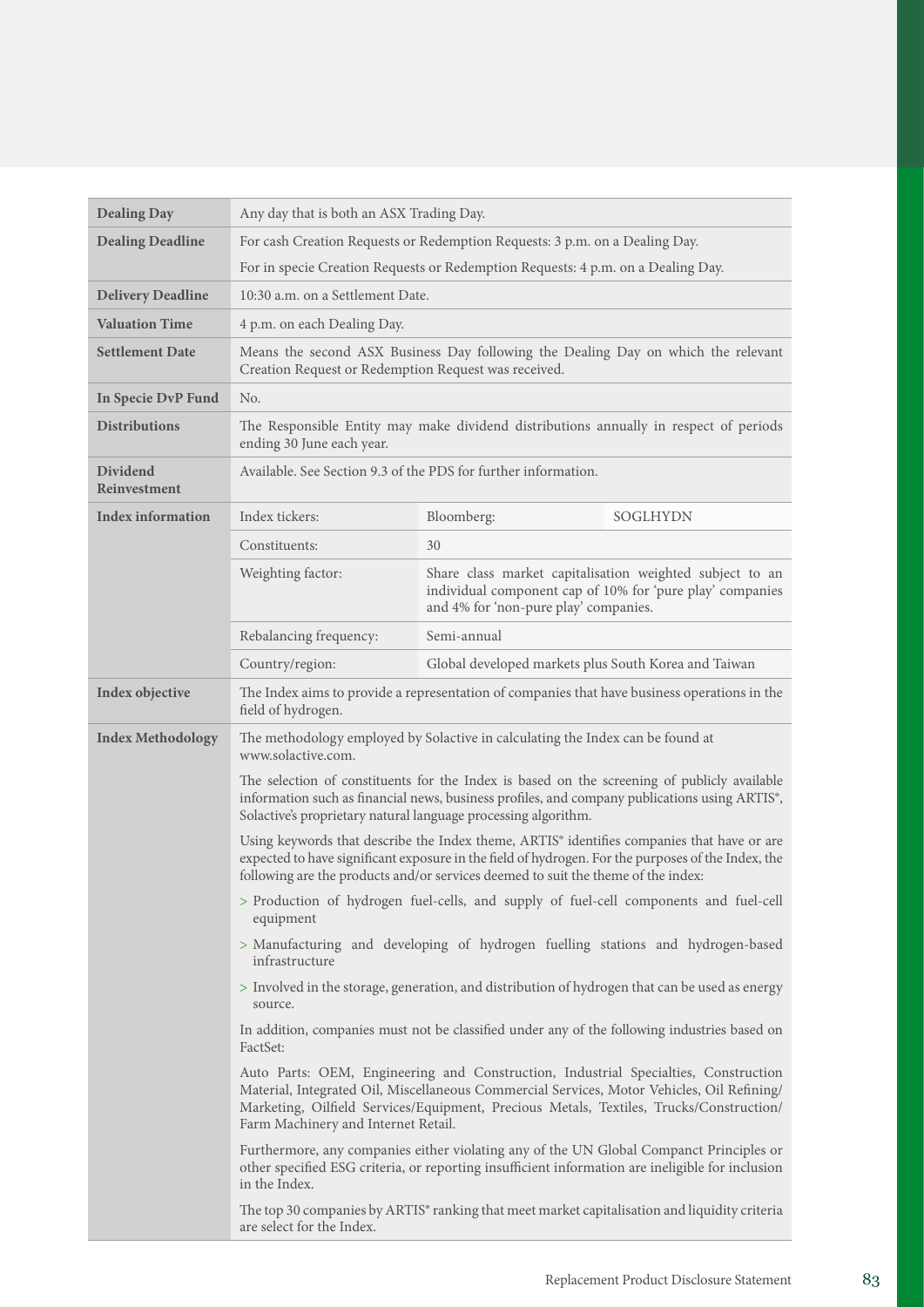| Index specific<br>risk factors | The following risk factors apply to an investment in Units in the Fund in addition to the risk<br>factors which are set out in Section 5 (Risks) of the PDS. Investors should consider all of the<br>information and risk factors set out in this Fund Supplement and Section 5 (Risks) as well as<br>seek professional advice before making any investment decision with respect to an investment<br>in the Fund.                                                                                                                                                                                                                                                                                                                                                                                                                                                                                                                                                                                                                                                                                                                                                                                                                                                                                                                   |
|--------------------------------|--------------------------------------------------------------------------------------------------------------------------------------------------------------------------------------------------------------------------------------------------------------------------------------------------------------------------------------------------------------------------------------------------------------------------------------------------------------------------------------------------------------------------------------------------------------------------------------------------------------------------------------------------------------------------------------------------------------------------------------------------------------------------------------------------------------------------------------------------------------------------------------------------------------------------------------------------------------------------------------------------------------------------------------------------------------------------------------------------------------------------------------------------------------------------------------------------------------------------------------------------------------------------------------------------------------------------------------|
|                                | Understanding of Index Constituents. Investors should ensure that they are familiar with<br>and understand the benchmark and the objectives of the Index (and the Fund) outlined<br>above prior to making any investment. In particular they should understand the assets which<br>underlie the Index and the methodology by which the assets are selected, weighted and<br>rebalanced.                                                                                                                                                                                                                                                                                                                                                                                                                                                                                                                                                                                                                                                                                                                                                                                                                                                                                                                                              |
|                                | <b>Concentration Risk.</b> As the Index is comprised of 30 stocks from the same industry there<br>is a risk that the Index, and therefore the Fund, will have a high concentration to particular<br>stocks.                                                                                                                                                                                                                                                                                                                                                                                                                                                                                                                                                                                                                                                                                                                                                                                                                                                                                                                                                                                                                                                                                                                          |
|                                | Comparison to other Hydrogen and Alternative Energy. Investors should understand the<br>difference between the exposure to hydrogen assets generated by the Index and other hydrogen<br>or wider alternative energy investments which may contain more or less constituents and<br>have different allocation methodologies.                                                                                                                                                                                                                                                                                                                                                                                                                                                                                                                                                                                                                                                                                                                                                                                                                                                                                                                                                                                                          |
|                                | No guarantee Index meets the stated objective. Although the Index Methodology is designed<br>to meet the objective of generating returns from securities within the investment parameters,<br>there is no guarantee the Index will meet this objective. Investors should form their own view<br>on the Index Methodology and the capacity of the Index to meet the stated objective.                                                                                                                                                                                                                                                                                                                                                                                                                                                                                                                                                                                                                                                                                                                                                                                                                                                                                                                                                 |
|                                | Currency Risk. The prices of the Index constituents are quoted and traded in their relevant<br>domestic currencies whereas the Net Asset Value of the Fund and the price at which the Units<br>will be quoted on the ASX is calculated in Australian dollars. This means that an investor is<br>exposed to changes in the exchange rate between the Australian dollar and the currencies<br>of each of the Index constituents. The value of a Unit may therefore change even if there<br>is no change in the underlying price of the Index constituents. A positive movement in<br>the underlying constituents may not result in an increase in a price of Units if the relevant<br>exchange rate moves adversely.                                                                                                                                                                                                                                                                                                                                                                                                                                                                                                                                                                                                                   |
|                                | Sector Risk. The Fund invests primarily in the equity securities of companies whose business<br>is focused on the hydrogen industry and, as such, is particularly sensitive to risks to those<br>types of companies. These risks include, but are not limited to, small or limited markets for<br>such securities, changes in business cycles, slow-downs in world economic growth and/or<br>technological progress, rapid obsolescence, and government regulation. The publicly traded<br>securities of hydrogen focused companies can be more volatile than securities of companies<br>that do not rely heavily on developing technologies. Rapid developments in technologies that<br>affect a company's products could have a material adverse effect on such company's operating<br>results. Hydrogen companies may rely on a combination of patents, copyrights, trademarks<br>and trade secret laws to establish and protect their proprietary rights in their products and<br>technologies. There can be no assurance that the steps taken by these companies to protect<br>their proprietary rights will be adequate to prevent the misappropriation of their technology<br>or that competitors will not independently develop technologies that are substantially<br>equivalent or superior to such companies' technology. |
|                                | The Fund is subject to the risk that market or economic factors impacting hydrogen companies<br>and companies that rely heavily on technology advances could have a major effect on the value<br>of the Fund's investments. The value of stocks of hydrogen companies and companies that rely<br>heavily on developing technologies is particularly vulnerable to rapid changes in technology<br>product cycles, rapid product obsolescence, government regulation and competition, both<br>domestically and internationally, including competition from foreign competitors with lower<br>production costs.                                                                                                                                                                                                                                                                                                                                                                                                                                                                                                                                                                                                                                                                                                                         |
|                                | Please refer to Section 5 (Risks) for general risk factors associated with an investment in the<br>Fund.                                                                                                                                                                                                                                                                                                                                                                                                                                                                                                                                                                                                                                                                                                                                                                                                                                                                                                                                                                                                                                                                                                                                                                                                                             |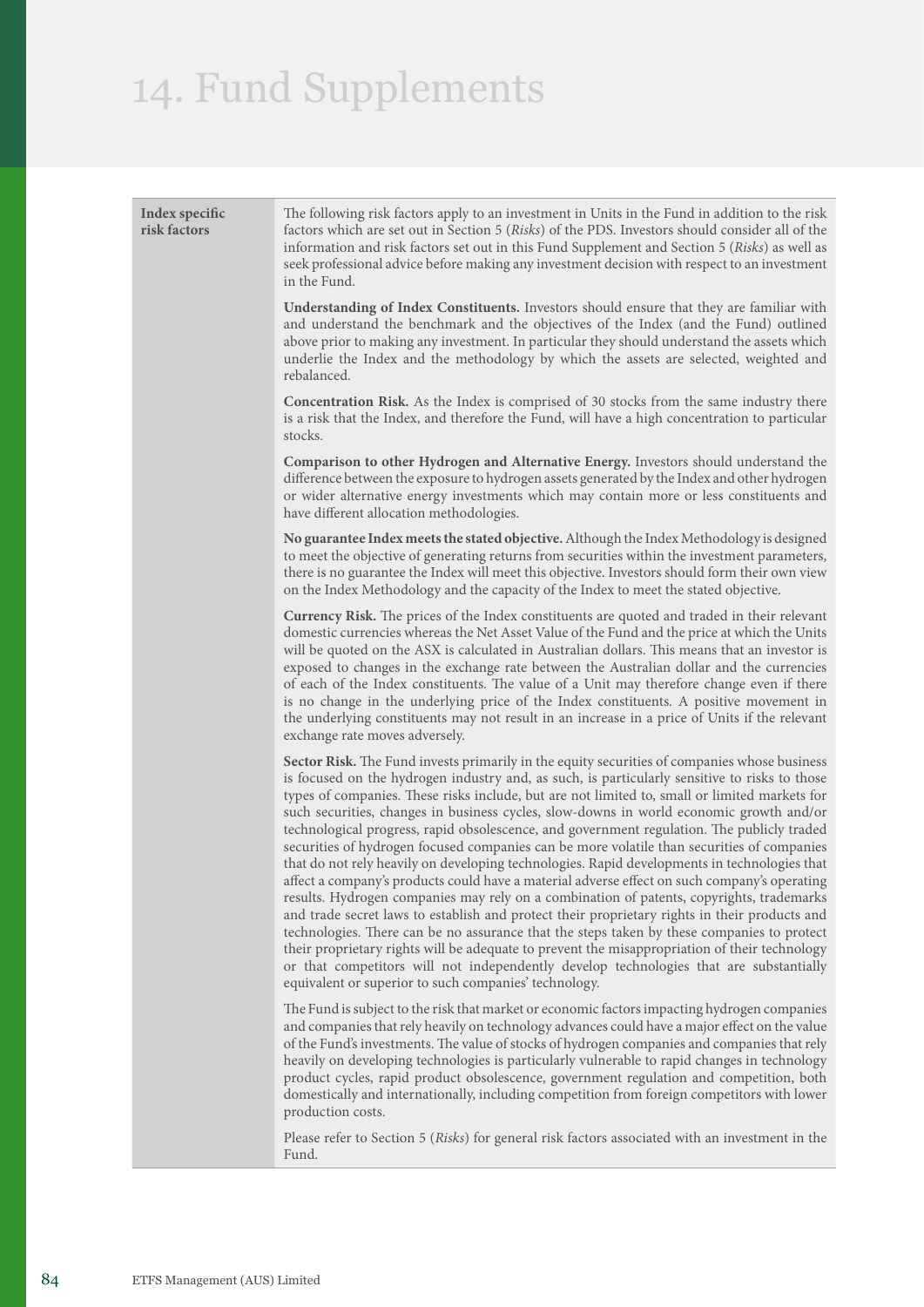| Index disclaimer | The financial instrument is not sponsored, promoted, sold or supported in any other manner<br>by Solactive AG, nor does Solactive AG offer any express or implicit guarantee or assurance<br>either with regard to the results of using the Solactive Global Hydrogen ESG Index (the<br>"Index") and/or Index trade mark or the Index price at any time or in any other respect. The<br>Index is calculated and published by Solactive AG. Solactive AG uses its best efforts to ensure<br>that the Index is calculated correctly. Irrespective of its obligations towards the Sponsor,<br>Solactive AG has no obligation to point out errors in the Index to third parties including,<br>but not limited to, investors and/or financial intermediaries of the financial instrument.<br>Neither publication of the Index by Solactive AG, nor the licensing of the Index or Index<br>trade mark for the purpose of use in connection with the financial instrument, constitutes a<br>recommendation by Solactive AG to invest capital in said financial instrument nor does it in<br>any way represent an assurance or opinion of Solactive AG with regard to any investment in<br>this financial instrument. |
|------------------|---------------------------------------------------------------------------------------------------------------------------------------------------------------------------------------------------------------------------------------------------------------------------------------------------------------------------------------------------------------------------------------------------------------------------------------------------------------------------------------------------------------------------------------------------------------------------------------------------------------------------------------------------------------------------------------------------------------------------------------------------------------------------------------------------------------------------------------------------------------------------------------------------------------------------------------------------------------------------------------------------------------------------------------------------------------------------------------------------------------------------------------------------------------------------------------------------------------|
|------------------|---------------------------------------------------------------------------------------------------------------------------------------------------------------------------------------------------------------------------------------------------------------------------------------------------------------------------------------------------------------------------------------------------------------------------------------------------------------------------------------------------------------------------------------------------------------------------------------------------------------------------------------------------------------------------------------------------------------------------------------------------------------------------------------------------------------------------------------------------------------------------------------------------------------------------------------------------------------------------------------------------------------------------------------------------------------------------------------------------------------------------------------------------------------------------------------------------------------|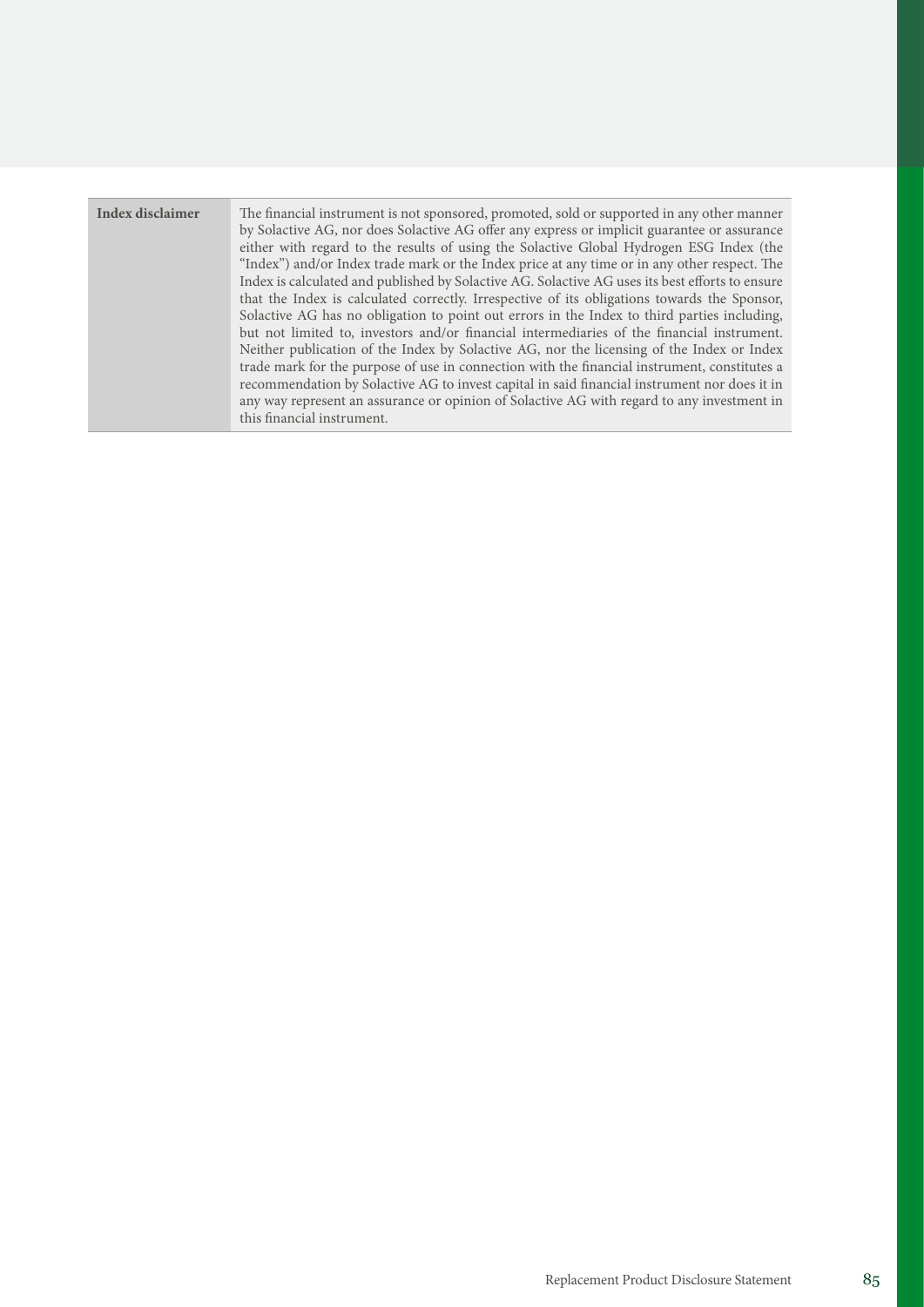### **FUND SUPPLEMENT: ETFS SEMICONDUCTOR ETF**

This Fund Supplement relates to the ETFS Semiconductor ETF (in this Fund Supplement, the "**Fund**") and supplements the more general information contained in the PDS in relation to an investment in the Units. Any decision to invest in the Units of the Fund should be based upon the PDS in its entirety and investors should seek professional advice before making any investment decision with respect to an investment in the Fund.

| <b>Fund Name</b>           | <b>ETFS Semiconductor ETF</b>                                                                                                                                                                                                                                                                                                                               |
|----------------------------|-------------------------------------------------------------------------------------------------------------------------------------------------------------------------------------------------------------------------------------------------------------------------------------------------------------------------------------------------------------|
| <b>ASX Code</b>            | <b>SEMI</b>                                                                                                                                                                                                                                                                                                                                                 |
| Investment<br>Objective    | The Fund aims to provide investors with a return that (before fees and expenses) tracks the<br>performance of the Solactive Global Semiconductor 30 Index.                                                                                                                                                                                                  |
| Index                      | Solactive Global Semiconductor 30 Index.                                                                                                                                                                                                                                                                                                                    |
| <b>Index Provider</b>      | Solactive AG.                                                                                                                                                                                                                                                                                                                                               |
|                            | The Index was not created by, and is not managed by, a Related Body Corporate of the<br>Responsible Entity.                                                                                                                                                                                                                                                 |
| <b>Fees &amp; Expenses</b> | <b>Creation Fee</b><br>\$650.                                                                                                                                                                                                                                                                                                                               |
|                            | Authorised Participants will be charged this flat fee on each Creation Request.                                                                                                                                                                                                                                                                             |
|                            | <b>Redemption Fee</b>                                                                                                                                                                                                                                                                                                                                       |
|                            | \$650.                                                                                                                                                                                                                                                                                                                                                      |
|                            | Authorised Participants will be charged this flat fee on each Redemption Request.                                                                                                                                                                                                                                                                           |
|                            | <b>Management Costs</b>                                                                                                                                                                                                                                                                                                                                     |
|                            | 0.57% per annum of the Net Asset Value of the Fund, comprised of:                                                                                                                                                                                                                                                                                           |
|                            | <b>Management Fee:</b> 0.57% per annum of the Net Asset Value of the Fund.<br>Recoverable expenses: 0.00% per annum of the Net Asset Value of the Fund.                                                                                                                                                                                                     |
|                            |                                                                                                                                                                                                                                                                                                                                                             |
|                            | <b>Indirect costs:</b> 0.00% per annum of the Net Asset Value of the Fund.<br><b>In Specie Transaction Fee</b>                                                                                                                                                                                                                                              |
|                            | An amount charged to an Authorised Participant to reflect the costs of receiving or delivering<br>the in specie basket in respect of the creation or redemption up to 0.5% of the aggregate<br>subscription amount or redemption amount. The amount of the In Specie Transaction Fee<br>will be available from the Responsible Entity prior to transacting. |
|                            | <b>Transaction Costs</b>                                                                                                                                                                                                                                                                                                                                    |
|                            | 0.14% per annum of the Net Asset Value of the Fund, comprised of:                                                                                                                                                                                                                                                                                           |
|                            | Creation or Redemption charges: 0.09% per annum of the Net Asset Value of the Fund                                                                                                                                                                                                                                                                          |
|                            | Net Transaction Costs: 0.05% per annum of the Net Asset Value of the Fund                                                                                                                                                                                                                                                                                   |
|                            | Further information about the calculation of fees and expenses is set out in Section 8 (Fees<br>and Expenses).                                                                                                                                                                                                                                              |
| <b>Creations</b>           | <b>Creation Unit</b>                                                                                                                                                                                                                                                                                                                                        |
|                            | 100,000 Units.                                                                                                                                                                                                                                                                                                                                              |
|                            | Authorised Participants may submit Creation Requests in respect of whole multiples of<br>Creation Units.                                                                                                                                                                                                                                                    |
|                            | Subscription price during Initial Offer Period<br>\$10.                                                                                                                                                                                                                                                                                                     |
|                            | This is the subscription price for Units subscribed for during the Initial Offer Period for both<br>in specie and cash subscriptions.                                                                                                                                                                                                                       |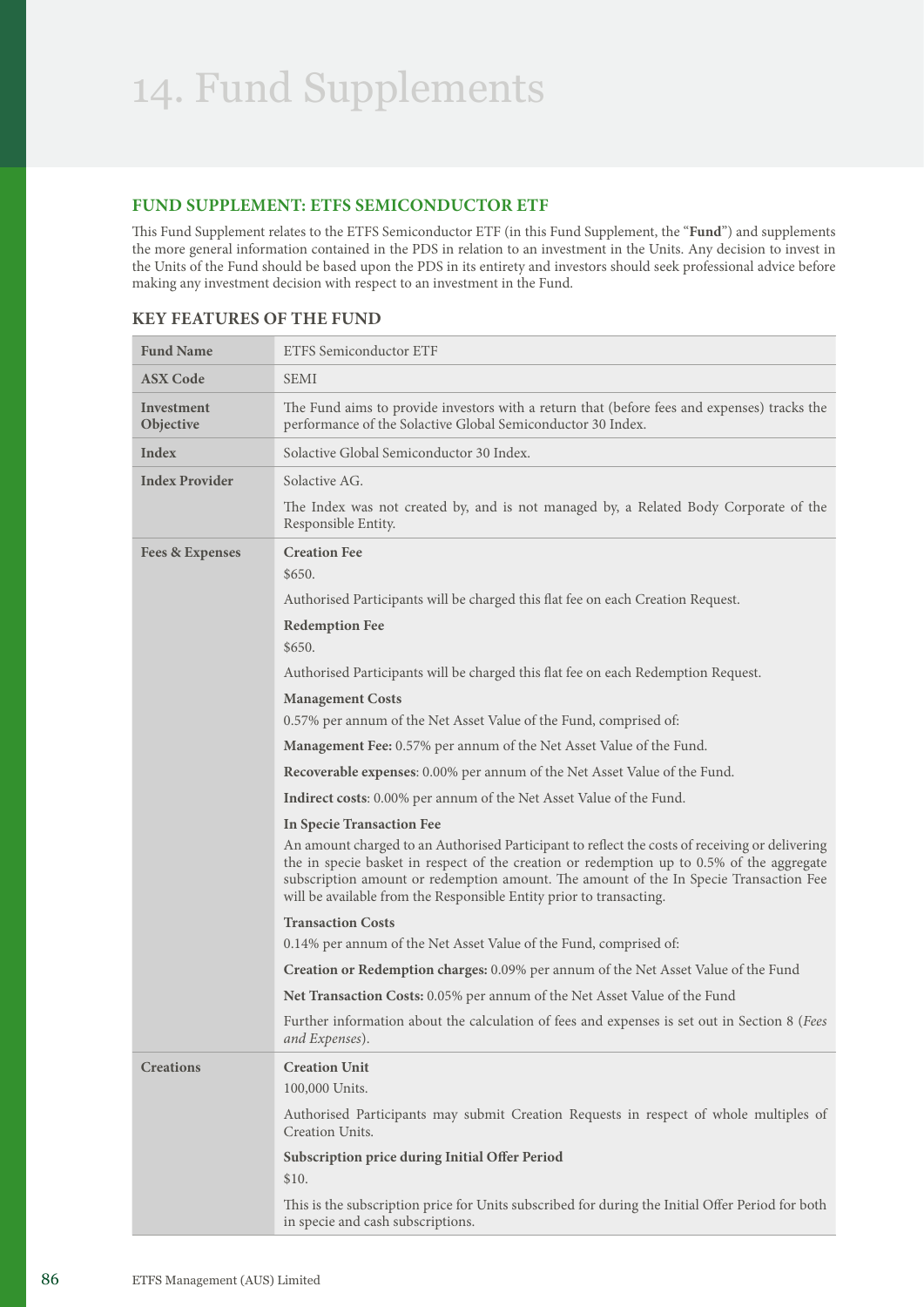| <b>Dealing Day</b>             | Any day that is an ASX Trading Day.                                                                                                                                                                                                                                                                                                                                                                                |                                                                                                                                                                                                                                             |                                                                                         |
|--------------------------------|--------------------------------------------------------------------------------------------------------------------------------------------------------------------------------------------------------------------------------------------------------------------------------------------------------------------------------------------------------------------------------------------------------------------|---------------------------------------------------------------------------------------------------------------------------------------------------------------------------------------------------------------------------------------------|-----------------------------------------------------------------------------------------|
| <b>Dealing Deadline</b>        | For cash Creation Requests or Redemption Requests: 3 p.m. on a Dealing Day.                                                                                                                                                                                                                                                                                                                                        |                                                                                                                                                                                                                                             |                                                                                         |
|                                |                                                                                                                                                                                                                                                                                                                                                                                                                    | For in specie Creation Requests or Redemption Requests: 4 p.m. on a Dealing Day.                                                                                                                                                            |                                                                                         |
| <b>Delivery Deadline</b>       | 10:30 a.m. on a Settlement Date.                                                                                                                                                                                                                                                                                                                                                                                   |                                                                                                                                                                                                                                             |                                                                                         |
| <b>Valuation Time</b>          | 4 p.m. on each Dealing Day.                                                                                                                                                                                                                                                                                                                                                                                        |                                                                                                                                                                                                                                             |                                                                                         |
| <b>Settlement Date</b>         | Means the second ASX Business Day following the Dealing Day on which the relevant<br>Creation Request or Redemption Request was received.                                                                                                                                                                                                                                                                          |                                                                                                                                                                                                                                             |                                                                                         |
| In Specie DvP Fund             | No.                                                                                                                                                                                                                                                                                                                                                                                                                |                                                                                                                                                                                                                                             |                                                                                         |
| <b>Distributions</b>           | The Responsible Entity may make dividend distribution semi-annually in respect of periods<br>ending 30 June and 31 December each year.                                                                                                                                                                                                                                                                             |                                                                                                                                                                                                                                             |                                                                                         |
| Dividend<br>Reinvestment       | Available. See Section 9.3 of the PDS for further information.                                                                                                                                                                                                                                                                                                                                                     |                                                                                                                                                                                                                                             |                                                                                         |
| <b>Index information</b>       | Index tickers:                                                                                                                                                                                                                                                                                                                                                                                                     | Bloomberg:                                                                                                                                                                                                                                  | SOLGSEMN Index                                                                          |
|                                | Constituents:                                                                                                                                                                                                                                                                                                                                                                                                      | 30                                                                                                                                                                                                                                          |                                                                                         |
|                                | Weighting factor:                                                                                                                                                                                                                                                                                                                                                                                                  | Share class market capitalisation weighted subject to an<br>individual component cap of 10%.                                                                                                                                                |                                                                                         |
|                                | Rebalancing frequency:                                                                                                                                                                                                                                                                                                                                                                                             | Quarterly                                                                                                                                                                                                                                   |                                                                                         |
|                                | Country/region:                                                                                                                                                                                                                                                                                                                                                                                                    | Global developed markets plus South Korea and Taiwan                                                                                                                                                                                        |                                                                                         |
| Index objective                | The Index aims to provide a representation of companies that have business operations in the<br>global semiconductor industry.                                                                                                                                                                                                                                                                                     |                                                                                                                                                                                                                                             |                                                                                         |
| <b>Index Methodology</b>       | The methodology employed by Solactive in calculating the Index can be found at<br>www.solactive.com.                                                                                                                                                                                                                                                                                                               |                                                                                                                                                                                                                                             |                                                                                         |
|                                | To be eligible for inclusion in the Index, a stock must by classified under one or more of the<br>following industries or subsectors:                                                                                                                                                                                                                                                                              |                                                                                                                                                                                                                                             |                                                                                         |
|                                | FactSet Industry = Semiconductors,<br>i.                                                                                                                                                                                                                                                                                                                                                                           |                                                                                                                                                                                                                                             |                                                                                         |
|                                | ii. RBICS Subsector = Semiconductor Equipment and Services, or                                                                                                                                                                                                                                                                                                                                                     |                                                                                                                                                                                                                                             |                                                                                         |
|                                | iii. RBICS Subsector = Semiconductor Manufacturing.                                                                                                                                                                                                                                                                                                                                                                |                                                                                                                                                                                                                                             |                                                                                         |
|                                | The 30 largest eligible stocks are selected for inclusion in the Index and are weighted by share<br>class market capitalisation subject to an individual constituent cap of 10%.                                                                                                                                                                                                                                   |                                                                                                                                                                                                                                             |                                                                                         |
| Index specific<br>risk factors | The following risk factors apply to an investment in Units in the Fund in addition to the risk<br>factors which are set out in Section 5 (Risks) of the PDS. Investors should consider all of the<br>information and risk factors set out in this Fund Supplement and Section 5 (Risks) as well as<br>seek professional advice before making any investment decision with respect to an investment<br>in the Fund. |                                                                                                                                                                                                                                             |                                                                                         |
|                                | Understanding of Index Constituents. Investors should ensure that they are familiar with and<br>understand the benchmark and the objectives of the Index (and the Fund) outlined above prior<br>to making any investment. In particular they should understand the assets which underlie the<br>Index and the methodology by which the assets are selected, weighted and rebalanced.                               |                                                                                                                                                                                                                                             |                                                                                         |
|                                | <b>Concentration Risk.</b> As the Index is comprised of 30 stocks from the same industry there is a<br>risk that the Index, and therefore the Fund, will have a high concentration to particular stocks.                                                                                                                                                                                                           |                                                                                                                                                                                                                                             |                                                                                         |
|                                |                                                                                                                                                                                                                                                                                                                                                                                                                    | Comparison to other Semiconductor and Technology Investments. Investors should<br>understand the difference between the exposure to semiconductor assets generated by the<br>less constituents and have different allocation methodologies. | Index and other semiconductor or wider technology investments which may contain more or |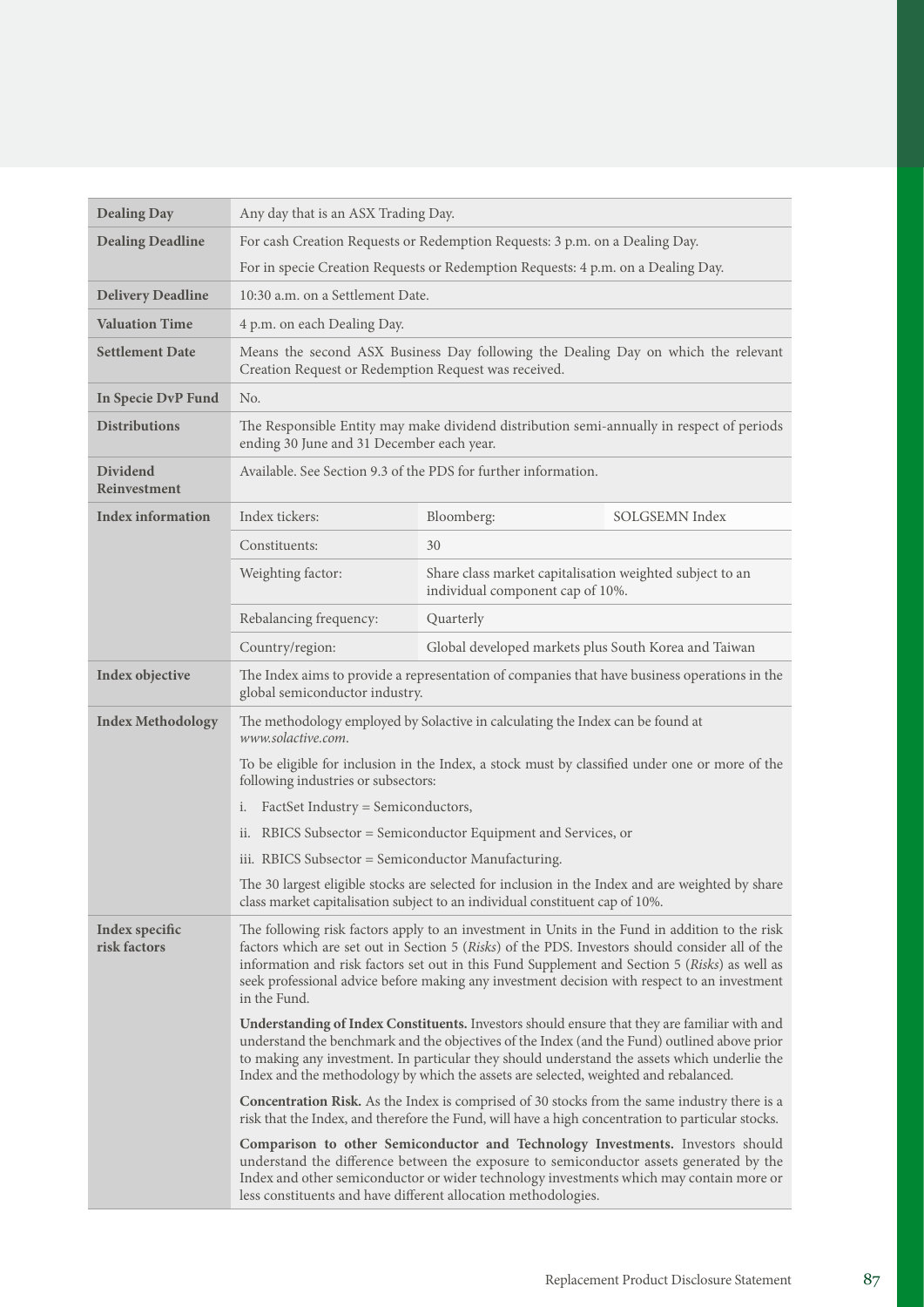| Index specific<br>risk factors<br>(continued) | No guarantee Index meets the stated objective. Although the Index Methodology is designed<br>to meet the objective of generating returns from securities within the investment parameters,<br>there is no guarantee the Index will meet this objective. Investors should form their own view<br>on the Index Methodology and the capacity of the Index to meet the stated objective.<br>Currency Risk. The prices of the Index constituents are quoted and traded in their relevant<br>domestic currencies whereas the Net Asset Value of the Fund and the price at which the Units<br>will be quoted on the ASX is calculated in Australian dollars. This means that an investor is                                                                                                                                                                                                                                                                                                                                                                                                                                                                                                                                                                                                                                                    |
|-----------------------------------------------|-----------------------------------------------------------------------------------------------------------------------------------------------------------------------------------------------------------------------------------------------------------------------------------------------------------------------------------------------------------------------------------------------------------------------------------------------------------------------------------------------------------------------------------------------------------------------------------------------------------------------------------------------------------------------------------------------------------------------------------------------------------------------------------------------------------------------------------------------------------------------------------------------------------------------------------------------------------------------------------------------------------------------------------------------------------------------------------------------------------------------------------------------------------------------------------------------------------------------------------------------------------------------------------------------------------------------------------------|
|                                               | exposed to changes in the exchange rate between the Australian dollar and the currencies<br>of each of the Index constituents. The value of a Unit may therefore change even if there<br>is no change in the underlying price of the Index constituents. A positive movement in<br>the underlying constituents may not result in an increase in a price of Units if the relevant<br>exchange rate moves adversely.                                                                                                                                                                                                                                                                                                                                                                                                                                                                                                                                                                                                                                                                                                                                                                                                                                                                                                                      |
|                                               | Sector Risk. The Fund invests primarily in the equity securities of companies whose business<br>is focused on the semiconductor industry and, as such, is particularly sensitive to risks to<br>those types of companies. These risks include, but are not limited to, small or limited markets<br>for such securities, changes in business cycles, slow-downs in world economic growth and/<br>or technological progress, rapid obsolescence, and government regulation. The publicly<br>traded securities of semiconductor focused companies can be more volatile than securities of<br>companies that do not rely heavily on technology. Rapid developments in technologies that<br>affect a company's products could have a material adverse effect on such company's operating<br>results. Semiconductor companies may rely on a combination of patents, copyrights,<br>trademarks and trade secret laws to establish and protect their proprietary rights in their<br>products and technologies. There can be no assurance that the steps taken by these companies<br>to protect their proprietary rights will be adequate to prevent the misappropriation of<br>their technology or that competitors will not independently develop technologies that are<br>substantially equivalent or superior to such companies' technology. |
|                                               | The Fund is subject to the risk that market or economic factors impacting semiconductor<br>companies and companies that rely heavily on technology advances could have a major effect<br>on the value of the Fund's investments. The value of stocks of semiconductor companies<br>and companies that rely heavily on technology is particularly vulnerable to rapid changes<br>in technology product cycles, rapid product obsolescence, government regulation and<br>competition, both domestically and internationally, including competition from foreign<br>competitors with lower production costs.                                                                                                                                                                                                                                                                                                                                                                                                                                                                                                                                                                                                                                                                                                                               |
|                                               | Please refer to Section 5 (Risks) for general risk factors associated with an investment in the<br>Fund.                                                                                                                                                                                                                                                                                                                                                                                                                                                                                                                                                                                                                                                                                                                                                                                                                                                                                                                                                                                                                                                                                                                                                                                                                                |
| Index disclaimer                              | The financial instrument is not sponsored, promoted, sold or supported in any other manner<br>by Solactive AG, nor does Solactive AG offer any express or implicit guarantee or assurance<br>either with regard to the results of using the Solactive Global Semiconductor 30 Index (the<br>"Index") and/or Index trade mark or the Index price at any time or in any other respect. The<br>Index is calculated and published by Solactive AG. Solactive AG uses its best efforts to ensure<br>that the Index is calculated correctly. Irrespective of its obligations towards the Sponsor,<br>Solactive AG has no obligation to point out errors in the Index to third parties including,<br>but not limited to, investors and/or financial intermediaries of the financial instrument.<br>Neither publication of the Index by Solactive AG, nor the licensing of the Index or Index<br>trade mark for the purpose of use in connection with the financial instrument, constitutes a<br>recommendation by Solactive AG to invest capital in said financial instrument nor does it in<br>any way represent an assurance or opinion of Solactive AG with regard to any investment in<br>this financial instrument.                                                                                                                       |